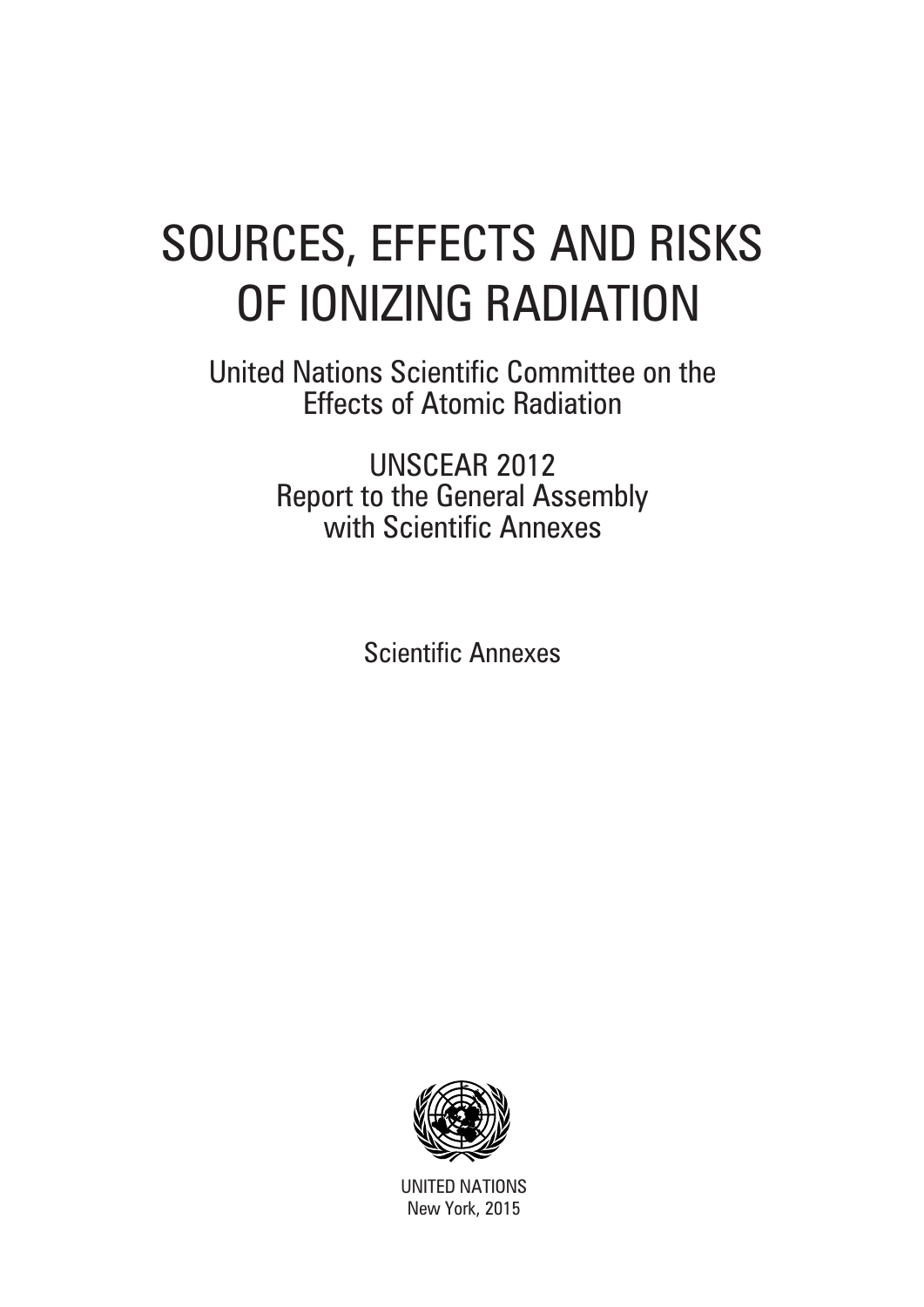#### **NOTE**

The report of the Committee without its annexes appears as *Official Records of the General Assembly*, Sixty-seventh Session, Supplement No. 46 (A/67/46).

The designations employed and the presentation of material in this publication do not imply the expression of any opinion whatsoever on the part of the Secretariat of the United Nations concerning the legal status of any country, territory, city or area, or of its authorities, or concerning the delimitation of its frontiers or boundaries.

The country names used in this document are, in most cases, those that were in use at the time the data were collected or the text prepared. In other cases, however, the names have been updated, where this was possible and appropriate, to reflect political changes.

> UNITED NATIONS PUBLICATION Sales No. E.16.IX.1 ISBN: 978-92-1-142307-5 eISBN: 978-92-1-057798-4

© United Nations, December 2015. All rights reserved, worldwide.

This publication has not been formally edited.

Information on uniform resource locators and links to Internet sites contained in the present publication are provided for the convenience of the reader and are correct at the time of issue. The United Nations takes no responsibility for the continued accuracy of that information or for the content of any external website.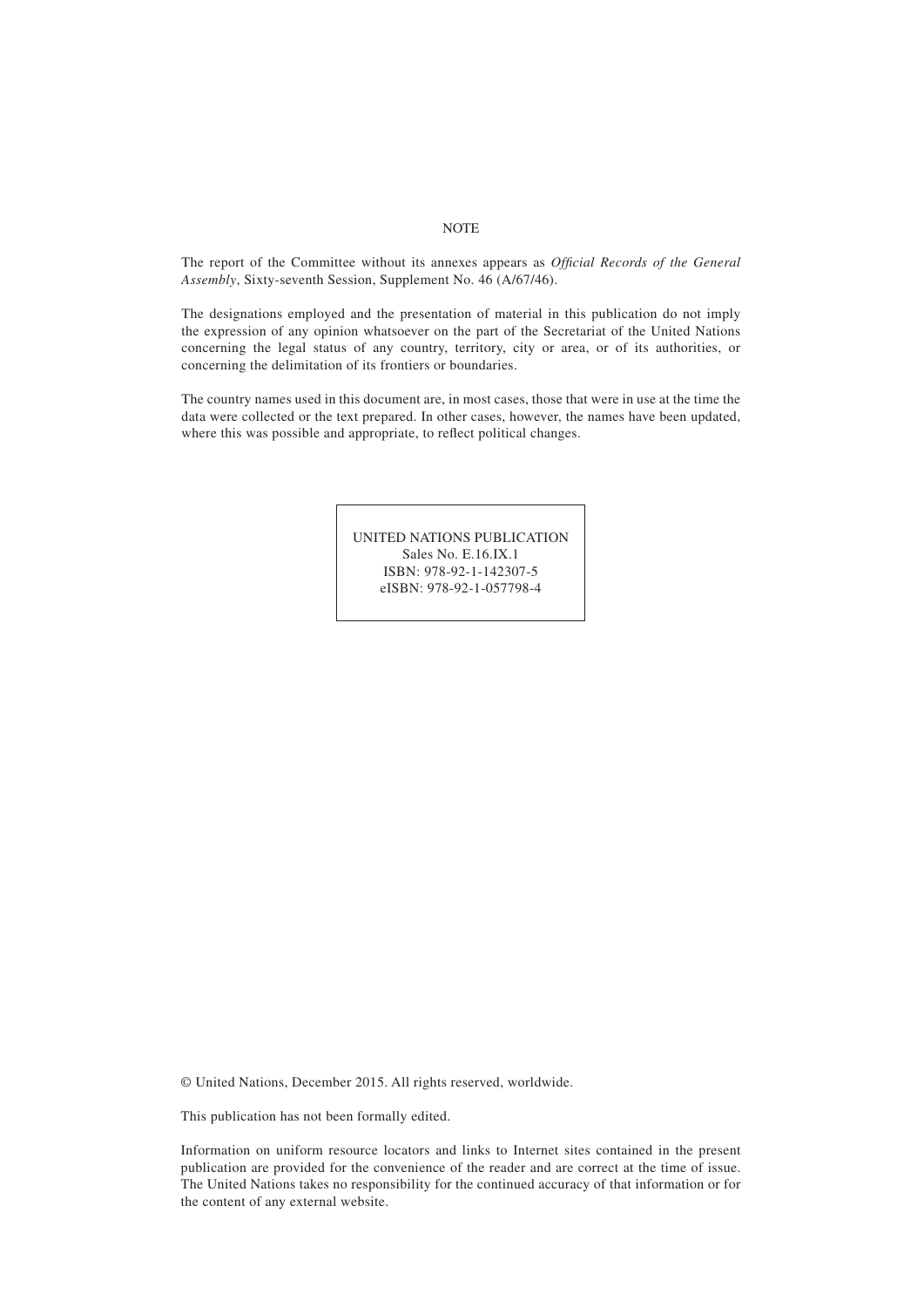## ANNEX A

# ATTRIBUTING HEALTH EFFECTS TO IONIZING RADIATION EXPOSURE AND INFERRING RISKS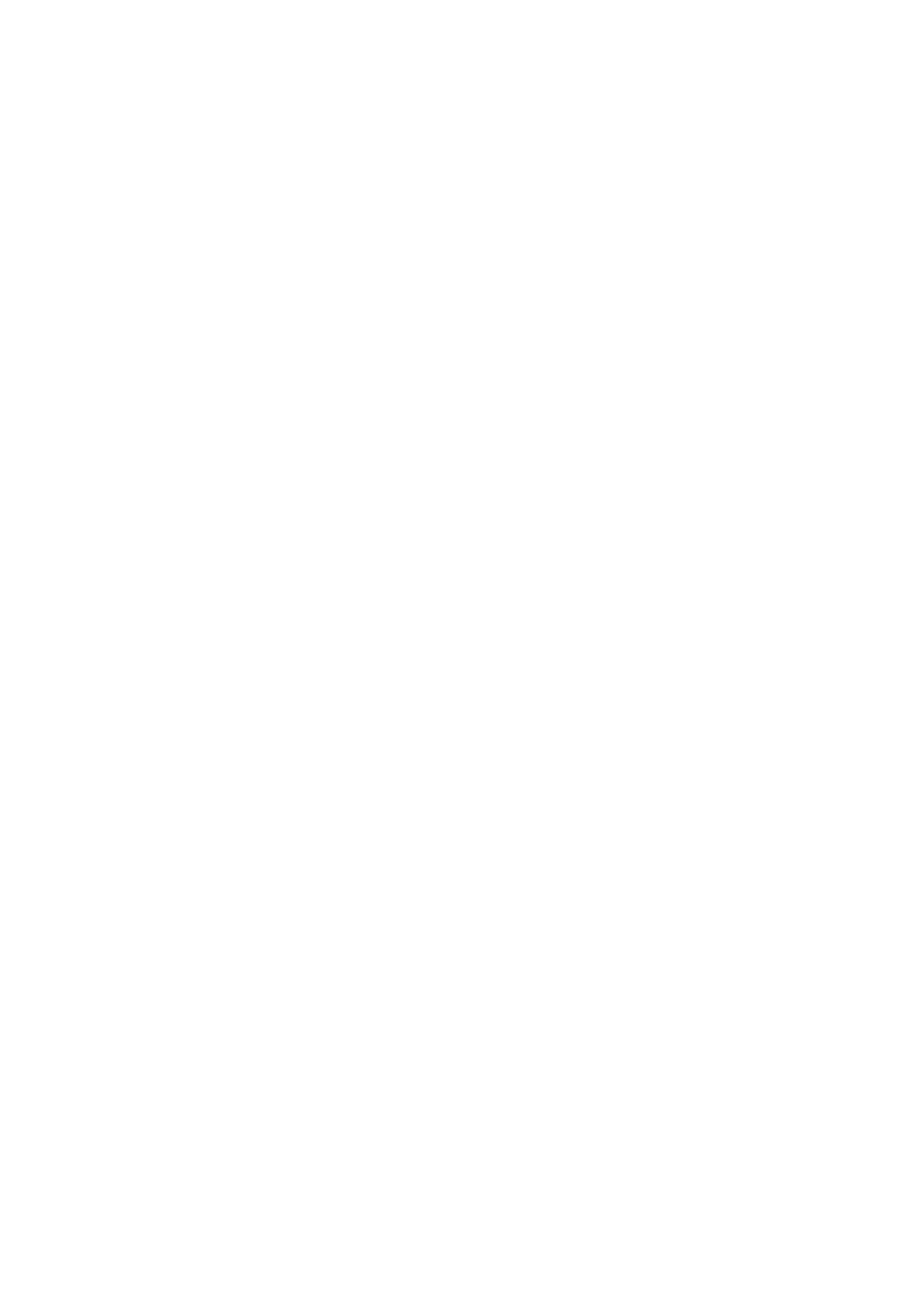### **CONTENTS**

| $\mathsf{L}$ |      |                                                                          |  |
|--------------|------|--------------------------------------------------------------------------|--|
| II.          |      |                                                                          |  |
| III.         |      |                                                                          |  |
|              |      |                                                                          |  |
| V.           |      |                                                                          |  |
|              |      |                                                                          |  |
|              |      | APPENDIX A. SCIENTIFIC KNOWLEDGE ON HEALTH EFFECTS OF RADIATION EXPOSURE |  |
|              | I.   |                                                                          |  |
|              | Ш.   | Scientific method, science-based inference and application of            |  |
|              |      |                                                                          |  |
|              |      |                                                                          |  |
|              | V.   |                                                                          |  |
|              |      |                                                                          |  |
|              |      |                                                                          |  |
|              | I.   |                                                                          |  |
|              | ΙΙ.  |                                                                          |  |
|              | III. |                                                                          |  |
|              |      |                                                                          |  |
|              |      |                                                                          |  |
|              |      |                                                                          |  |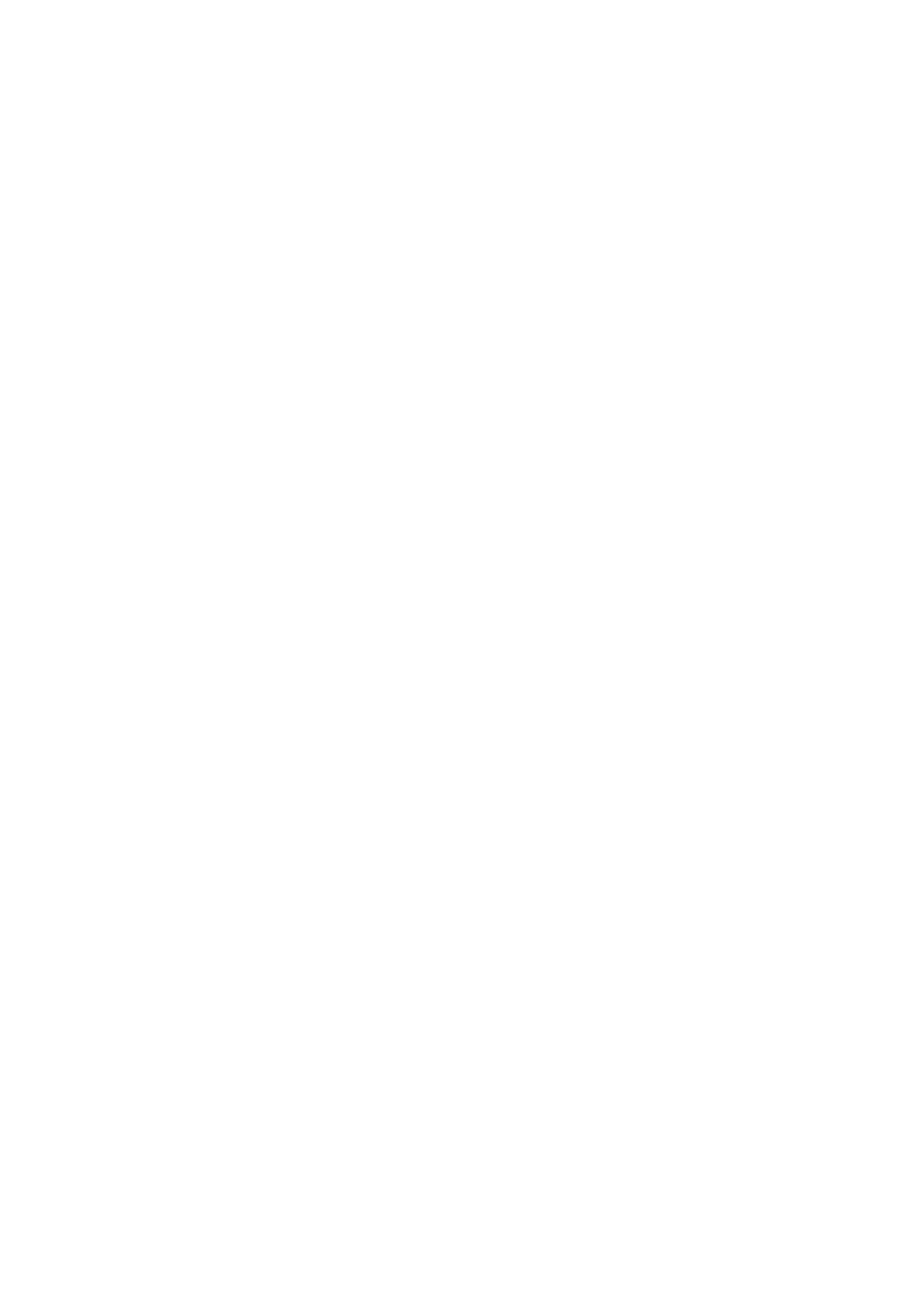#### <span id="page-6-0"></span>I. INTRODUCTION

1. The Scientific Committee evaluates *(a)* levels of exposure to ionizing radiation, and *(b)* the effects of exposure on—and associated risks<sup> $*1$  $*1$ </sup> to—human health and the environment. It provides scientific evaluations for informed policy setting and decision-making (e.g. governments and organizations use these evaluations for establishing protective measures and other decisions). Thus, it is important that the Committee communicates not only the results of its evaluations, but also its confidence in, and limitations of, its evaluations in a balanced and considered manner, so that the findings not be misinterpreted or misused.

2. The Committee conducts its evaluations by reviewing scientific data and literature on clinical observations of health effects\* in exposed individuals, laboratory studies at the molecular and cellular level, animal studies, and epidemiological studies of the frequency\* of disease occurrence in exposed populations (see, for example, [U2, U3, U5, U6, U7, U8, U9, U10, U13]). Based on its evaluations of this information, the Committee has estimated risks associated with exposure to ionizing radiation. While the Committee has provided detailed reports on estimation of risk, it has not presented comprehensive information on the uses and limitations of its estimated risks for the general reader.

3. At the time of the twentieth anniversary of the Chernobyl accident in April 2006, there appeared to be widely diverging views, often based on misunderstanding, among the general public, media, authorities and scientists regarding the nature and scale of the health impact of the accident.<sup>[2](#page-6-2)</sup> Subsequently, the General Assembly in its resolution 62/100 of 17 December 2007 requested the Committee "to clarify further the assessment of potential harm owing to chronic low-level exposures\* among large populations and also the attributability\* of health effects". The Committee addressed this issue in annex D to its UNSCEAR 2008 Report [U14], and the current report expands on that. This scientific annex supports the Committee's findings on the attribution\* of manifest health effects to radiation exposure and the inference\* of risk of health effects from exposure to ionizing radiation.

4. The Committee has not attempted in this annex to rigorously review the latest scientific developments, studies and data on the health effects of ionizing radiation exposure since the publication of the Committee's last reviews [U10, U11, U13]. Instead, by synthesizing relevant elements of the philosophy of empirical science and science-based inference, it has drawn conclusions for the General Assembly on the attributability of health effects—and the inference of risk of health effects—to radiation exposure. Its principal aim is to help government officials, scientists of different disciplines, radiation protection professionals and other relevant experts understand the approaches taken by the Committee, and to promote informed use of the Committee's findings among all readers of this annex.

5. The following chapters of the main text address two key issues:

*(a)* Whether a manifest health effect in an individual, or an observed increased frequency of occurrence of health effects in a population, can be attributed to radiation exposure;<sup>[3](#page-6-3)</sup>

*(b)* Under what circumstances it is valid to infer risk or to predict absolute numbers of health effects following radiation exposure, particularly at levels and for time-courses of exposure for which an increased frequency of occurrence of radiation-related health effects has not been convincingly or consistently observed.

 $\overline{\phantom{a}}$ 

<span id="page-6-1"></span><sup>&</sup>lt;sup>1</sup> Technical terms are explained in a detailed glossary, and are marked with an asterisk (\*) the first time that they appear.<br><sup>2</sup> Official Records of the General Assembly, Sixty-first Session, Supplement No. 46 (A/61/46)

<span id="page-6-3"></span><span id="page-6-2"></span><sup>&</sup>lt;sup>3</sup>This annex does not rule out the possibility that at low and very low doses, radiation exposure may have some beneficial health effects that could lead to a decrease in the frequency of stochastic effects [U7].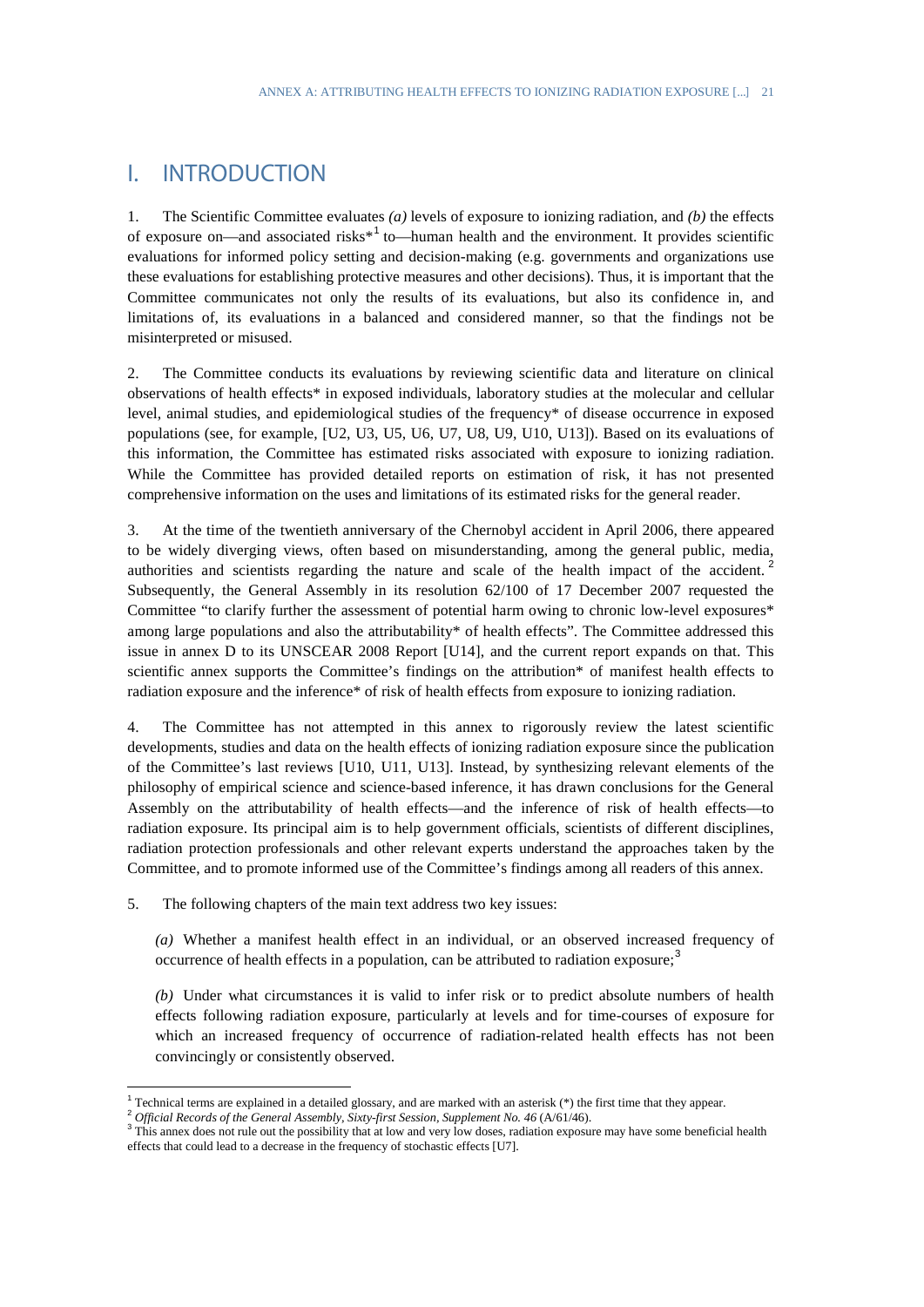#### 22 UNSCEAR 2012 REPORT

6. There are two appendices for specialists. In appendix A, the Committee describes its approaches to the above issues:

*(a)* Summarizing the fundamentals of scientific rationale, and the scientific knowledge base as it relates to the attributability of health effects to radiation exposure;

*(b)* Clarifying the differences between attributing manifest health effects to radiation exposure and inferring risks of future health effects from radiation exposure for both individuals and populations;

*(c)* Addressing whether observed health effects can be attributed to exposures, or risks of health effects can be inferred from exposures, when there are competing causes, limited data with large uncertainties, and biologically plausible\* but unproven hypotheses for their development (which is particularly the case for low-level exposure).

Appendix B provides examples showing the possibilities and limitations of attribution and inference of risk for specific exposure situations.

7. For the purposes of facilitating the discussion of health effects of radiation exposure, the Committee has adopted a terminology to indicate bands of exposure, expressed as approximate ranges of the fundamental physical quantity, absorbed dose.\* The terminology is intended to foster consistent interpretation of the terms: "high", "moderate", "low" and "very low" total doses of low-LET\* radiation (e.g. gamma radiation), additional to those from normal background exposure to natural sources of radiation (see table 1). The Committee recognizes that scientifically it is the total dose from both natural and artificial sources that are of interest, there being no intrinsic difference between the types of radiation emitted. However, the focus in this annex is on the sum of the relevant incremental exposures above that from normal background exposure to natural sources, because that is usually the characteristic considered in epidemiological studies (and is also of interest to those who might use the Committee's information as the basis for policy and decision-making). This focus, while helpful for discussing the issues of attribution and inference in this report, does not fully encompass the complication of attributing health effects to time-varying radiation exposures.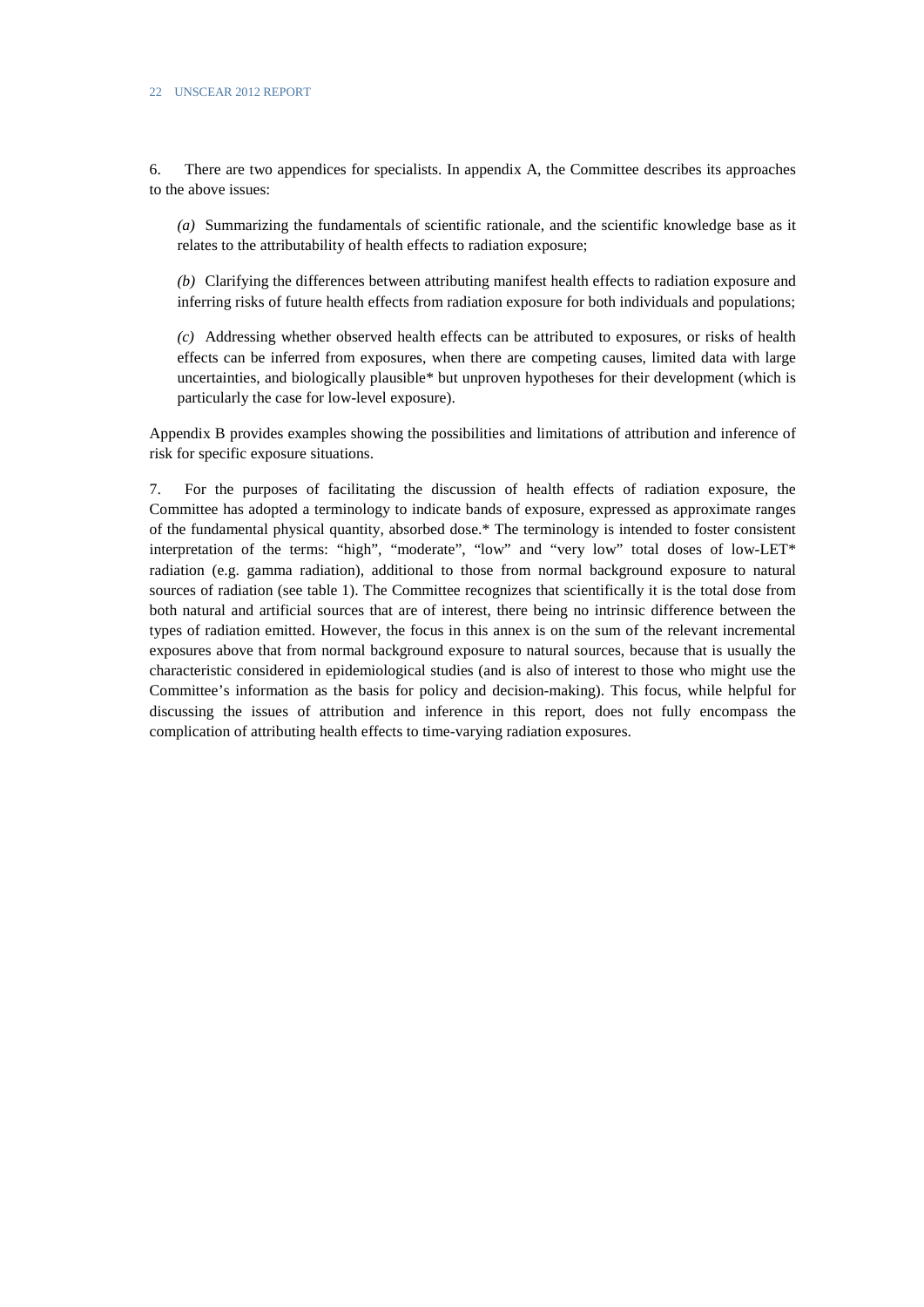#### Table 1. Terminology for bands of radiation dose used in this report

The terminology used here indicates, in only approximate ranges, bands of total absorbed dose (to the whole body or to a specific organ or tissue of an individual) received in addition to the total from normal background exposure to natural sources of radiation. The bands of radiation dose do not account for the rate at which the dose is delivered

| Terminology for<br>dose bands | Range of absorbed dose for<br>low-LET radiation <sup>a, b</sup> | Scenarios                                                                                                    |
|-------------------------------|-----------------------------------------------------------------|--------------------------------------------------------------------------------------------------------------|
| High                          | Greater than about 1 Gy                                         | Typical dose (whole or partial body) to individuals after<br>severe radiation accidents or from radiotherapy |
| Moderate                      | About 100 mGy to about 1 Gy                                     | Doses to about 100,000 of the recovery operation workers<br>after the Chernobyl accident (annex D [U14])     |
| Low                           | About 10 to about 100 mGy <sup>c</sup>                          | Dose to an individual from multiple whole-body<br>computerized tomography (CT) scans                         |
| Very low                      | Less than about 10 mGy                                          | Dose to an individual dose from conventional radiology (i.e.<br>without CT or fluoroscopy)                   |

*<sup>a</sup> There is clear evidence that the thresholds above which deterministic\* effects (see para. 8) occur depend markedly on the rate at which the dose is delivered. For this reason, the Committee has defined low dose rate\* to be less than 0.1 mGy/min when averaged over about an hour [U6]. The extent to which dose rate plays a role in determining the probability of stochastic effects\* is still a matter of some debate in the scientific community.*

*b For deterministic effects following high-LET radiation exposure in this high-dose range, an appropriate value of relative biological effectiveness (RBE)\* needs to be applied (see paragraphs A74 to A75 of appendix A). For stochastic effects following high-LET radiation exposure at moderate or lower doses, nominal radiation weighting factors, reflecting generic values of RBE, are used by the radiation protection community to derive the equivalent dose expressed in sieverts (Sv) [I10]. Because of the generic nature of the radiation weighting factors, equivalent dose is strictly not appropriate for conducting risk assessment.*

<span id="page-8-0"></span>*<sup>c</sup> The terminology used to express ranges of doses of low-LET radiation below 100 mGy as "low" for the purpose of assessing cancer risks reflects annex A, "Epidemiological studies of radiation and cancer", of the UNSCEAR 2006 Report [U10].*

### II. BASIC ASPECTS

8. *Radiation health effects.* More than 100 years of radiation research have provided extensive information on the relationship\* between radiation exposure and specific health effects, both in the short and long term, and many mechanisms that may be relevant to explain the relationship. While the Committee's remit is evaluation of scientific knowledge, for which other more appropriate classifications are used, the internationally accepted framework for radiation protection distinguishes between so-called "deterministic effects", now often included under the term "tissue reactions",\* and "stochastic effects" [I10]. For the purposes of this annex, the Committee has also used this classification. Deterministic effects are those health effects that are caused by extensive cell death and/or cell malfunctioning. Examples are acute radiation syndrome, skin burns, epilation (loss of hair) and sterility. These health effects are characterized by a threshold, generally at a high dose, that must be exceeded before the health effect occurs and by an increase in the severity of the health effect with increasing dose. In contrast, stochastic effects are initiated by the modification of the genetic material of only one or perhaps a few cells in a way that is still compatible with cell survival. Examples are solid cancers, leukaemia, and heritable diseases. Such a health effect is characterized by a frequency of occurrence in a population that depends on radiation dose, whereas the severity of the health effect, if it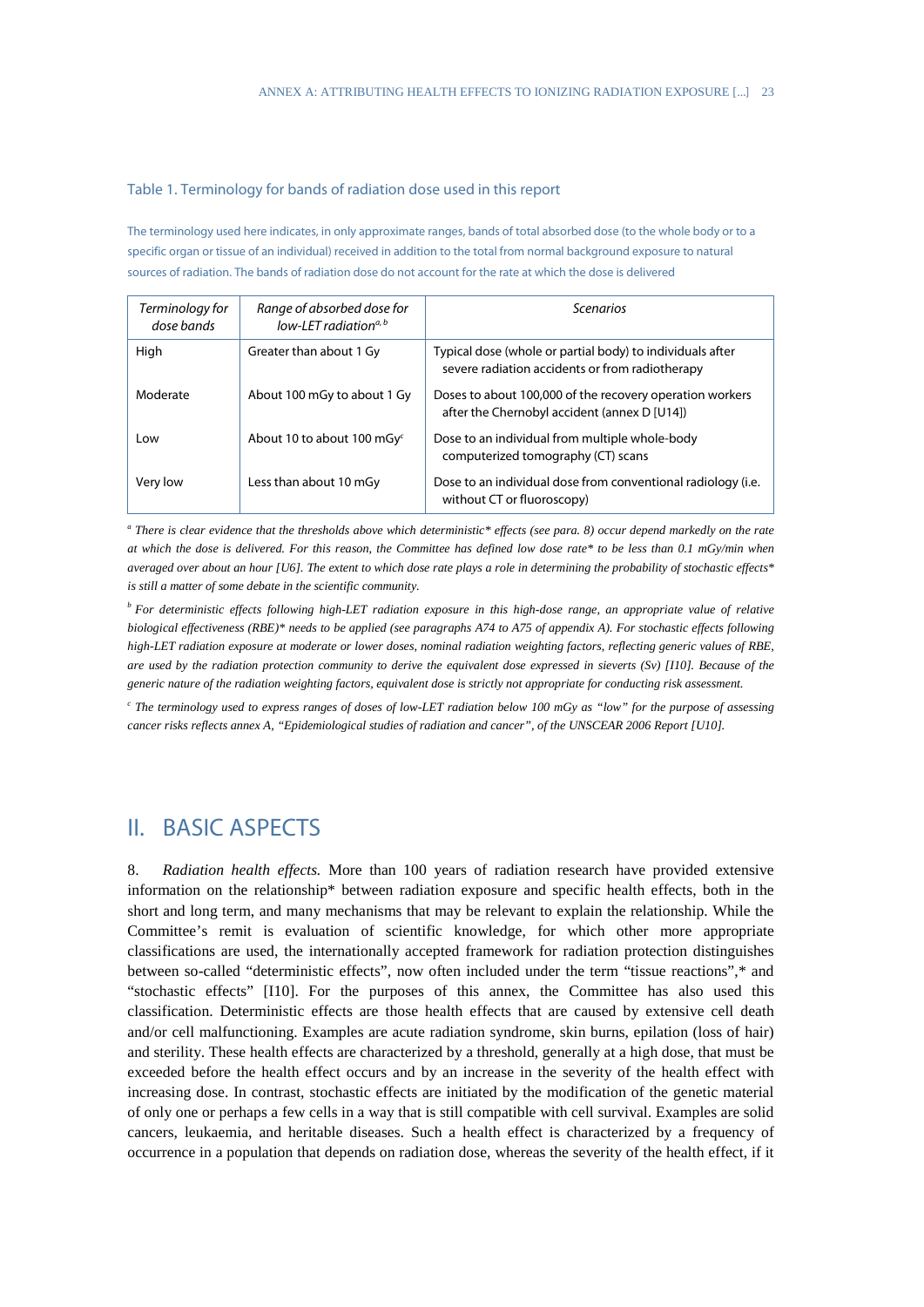#### 24 UNSCEAR 2012 REPORT

-

occurs, does not. There are some health effects for which it has not been possible to classify them as either deterministic or stochastic effects. Examples are circulatory diseases and cataracts. For the purposes of this annex, they are subsumed under the term tissue reactions.

9. *Scientific method.\** For developing explanations for phenomena, scientific method is an important well-recognized approach. It is based on the assumption that nature follows certain laws, and that by using certain systematic approaches, these laws can often be revealed. Hypotheses about causation\* are generated from observations and then tested by controlled experiments or careful observational (that is, other than experimental) studies, leading to better understanding. Modern approaches to the scientific method consider multiple plausible hypotheses, all of which are tested with new results of experiments and observations. Hypotheses that with time no longer explain the information are removed or adjusted, gradually reducing the number of plausible hypotheses. Those that do explain the results may eventually be deemed proven by the larger scientific community as established scientific fact.

<span id="page-9-2"></span>10. *Science-based inference.* When causation has been sufficiently supported by empirical evidence and generally agreed by the broad scientific community, inferences can be made that are considered based on hypotheses deemed proven. Otherwise, if the evidence and level of agreement by the scientific community are insufficient, inferences cannot be considered as being based on hypotheses that have been deemed proven. Nevertheless, it is often possible to make science-based inferences using existing theory, mathematical models,\* expert judgement and plausible assumptions. Such inferences can inform decision-making, provided that assumptions and uncertainties are also communicated. To distinguish between these situations for the purpose of this report, the Committee refers to inferences based on hypotheses deemed proven as "well-founded predictions"\* and inferences based on hypotheses currently not deemed proven as "conditional predictions"\* (i.e. conditional on the validity of the assumptions about the causal hypotheses made in making predictions).

11. *Uncertainties.* In testing hypotheses within the scientific method and in making science-based inferences, an important concept is that of uncertainty,\* which describes and may quantify the limits of knowledge. It is an expression of having doubt, or being unsure, about study results, hypotheses, model-based estimations or results of measurements, and specifically the true value of a quantity of interest\* (for a detailed discussion see annex B).

### <span id="page-9-0"></span>III. ATTRIBUTING HEALTH EFFECTS TO RADIATION EXPOSURE

12. Attribution is the action of ascribing an outcome to a cause, that is, in the context of this report, a health effect to radiation exposure.<sup>[4](#page-9-1)</sup> A crucial question is whether an outcome would have been observed, if the assumed cause had not been present, or in the context of this report: if radiation exposure had not occurred, would the health effect still have occurred? (This concept is dealt with in appendix A under the term "counterfactual analysis"\*—paragraphs A10 to A12.)

13. In the context of deterministic effects, one can very often observe many characteristics (e.g. damage evolution and severity) in a differential pathological diagnosis, so that a health effect in an individual can be unequivocally attributed to a radiation exposure. In contrast, it is not, at present,

<span id="page-9-1"></span><sup>4</sup> Attribution in this annex relates to establishing scientifically the set of conditions that are required to cause an event. It is not used as a relative concept. Note that the set of conditions may well be one in which radiation exposure is not a sole factor. The idea of conveying the degree of belief that an outcome was caused by something else is expressed using probability of causation or more correctly, assigned share (see paragraph 23*(c)*).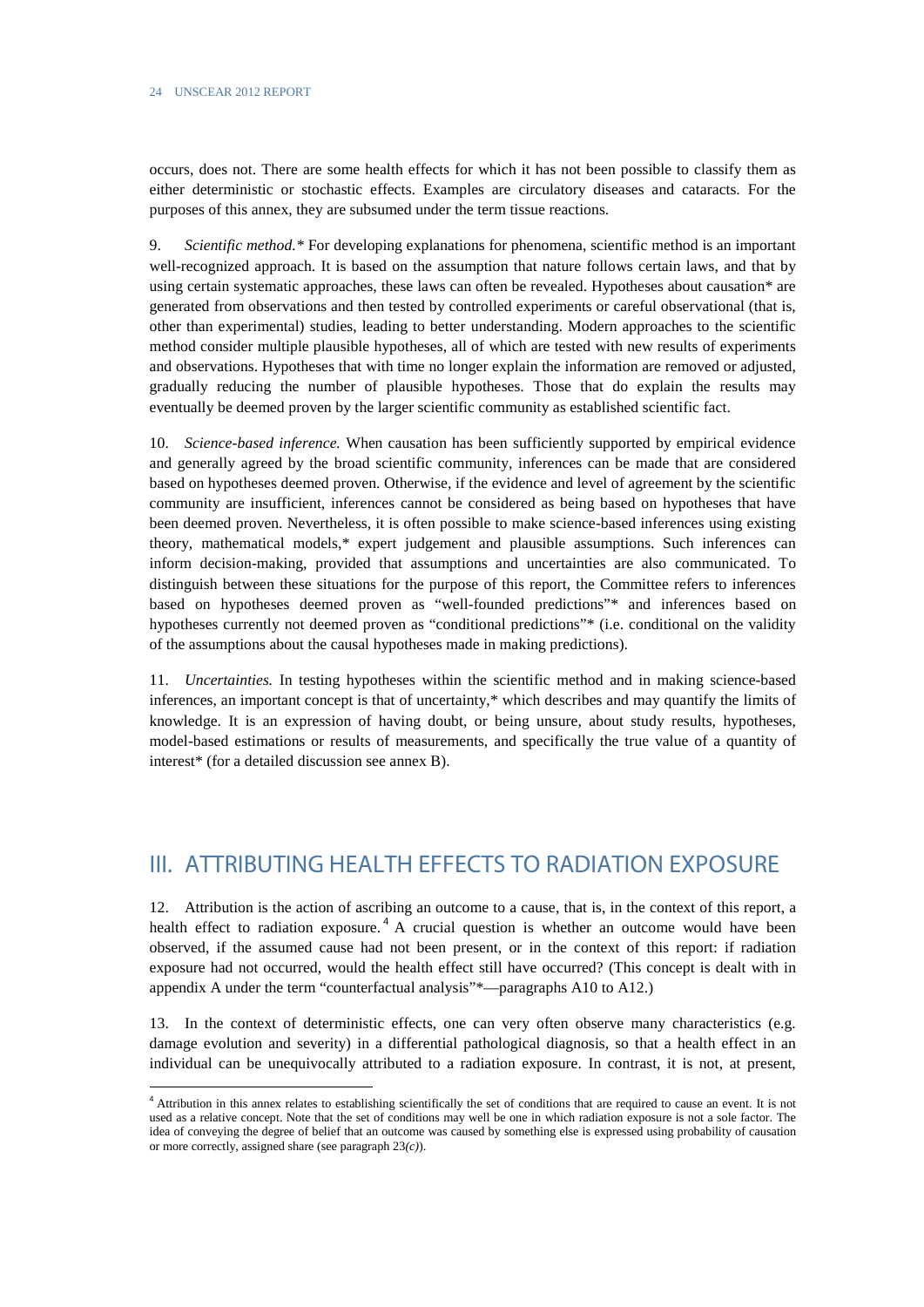possible to unequivocally attribute a stochastic effect in an individual to radiation exposure; based on current scientific knowledge, such a health effect is not distinguishable from one that arises from other causes. Up to now, no marker has been found that beyond doubt identifies a cancer or a hereditary disease in an individual as being caused by ionizing radiation, irrespective of dose. Even if a biomarker could be found that identified a radiation-induced cancer, it would not be able to indicate whether it was induced by radiation from natural or artificial sources. At low and, now even, very low levels of dose, there are biological indicators of radiation exposure, such as haematological or cytogenetic modifications, but these modifications in themselves are not health effects and may not necessarily result in health effects.

14. If the baseline\* frequency of occurrence of a particular type of stochastic effect in a population were low and the radiosensitivity for a health effect of that type were high (as is the case with some thyroid cancers following exposure in childhood), causation of a health effect in a particular individual by radiation exposure could be plausible, particularly if that exposure were high. But even then, the stochastic effect in an individual could not be unequivocally attributed to radiation exposure, owing to other possible causes.

15. It is possible, however, to attribute an increase in the frequency of occurrence of stochastic effects to exposure to ionizing radiation from studies of populations of people. This is done by comparing the frequency of their occurrence in a population exposed to radiation with that in one that was not exposed, using epidemiological methods. If the increased frequency of occurrence of the stochastic effect observed were sufficient to overcome the inherent statistical and other uncertainties (including those due to possible confounding factors\*), the results of the study would provide some evidence for causation. For example, if the baseline frequency of occurrence of the health effect in a population were low and the radiosensitivity for the relevant health effect were high, and other factors were accounted for in the analysis, an increase in the frequency of stochastic effects could, at least, be associated with exposure to radiation, even when the number of cases were small. Consistent results from several independent studies of various exposed populations may be sufficient to confidently attribute the increased frequency of health effects to radiation exposure. However, attribution of a particular health effect in an individual within those populations to radiation exposure would still not be possible without a specific biomarker. Currently, an increased frequency of occurrence of certain health effects can be confidently attributed to radiation exposure at moderate and high doses, while the confidence decreases with lower doses. One possible exception might be that of exposure of the fetus: the UNSCEAR 2006 Report [U10] discussed several studies of children exposed in utero in the low-dose range, which indicated statistical association between increased frequency of childhood leukaemia and the mother's exposure to radiation during pregnancy; however whether these associations are causal is still debated by the scientific community.

16. Increased frequencies of occurrence of heritable disease have been demonstrated in animal studies involving moderate or high doses; however, they have currently not been demonstrated in human populations exposed to radiation in any range (e.g. even in the children of the survivors of the atomic bombings in Japan). One reason for this could be that any increased frequency of disease due to radiation exposure would have to be very large to overcome the large fluctuation in the baseline frequency of these diseases in humans.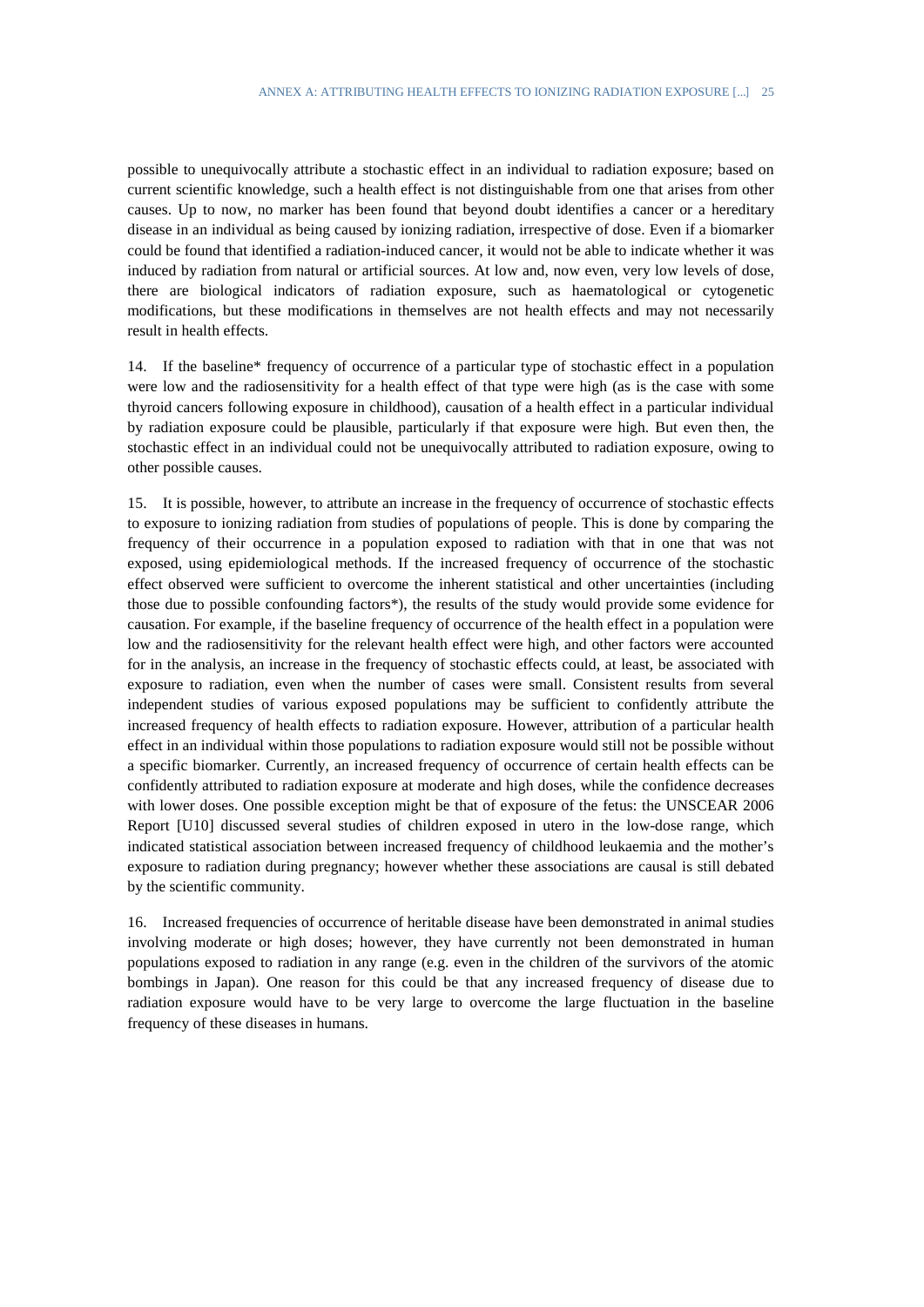### <span id="page-11-0"></span>IV. INFERRING RISKS AFTER RADIATION EXPOSURE

17. Inference is the process of drawing conclusions from scientific observations, evidence and reasoning in the presence of uncertainty. Two principal approaches for statistical inference are relevant: *(a)* frequentist inference,\* which interprets probability as the limit of relative frequency observed in an increasingly large number of similar trials; and *(b)* Bayesian inference,\* which interprets probability as a quantity assigned to represent a state of knowledge or state of belief, and involves a logical process to update estimates of quantities as new information becomes available.

18. For acute exposure\* to high doses above the relevant thresholds, there is sufficient evidence, knowledge and scientific consensus regarding causal relationships to be able to predict relatively accurately whether or not there will be a deterministic effect in an exposed individual and, if so, the likely severity of that health effect. For exposures at moderate or high doses (or more strictly, at doses at which an increased frequency of occurrence of certain health effects in a population can be confidently attributed to radiation exposure), there is also sufficient evidence, knowledge and scientific consensus on causal relationships to be able to predict with some confidence an increased risk of stochastic effects in an exposed population similar to that for which evidence exists. These predictions would fall within the group of well-founded predictions, as defined in paragraph [10,](#page-9-2) and the results are essentially the same irrespective of the method of inference.

19. There are various obstacles to precisely quantifying risks of stochastic effects after exposure. These include extrapolating from studies of populations exposed at moderate and high doses, often delivered at high dose rates, to estimating risks for other populations with different age and sex compositions and with different baseline rates\* of cancer, exposed to low or very low doses of radiation of different quality, at low dose rates (see annex B). For such situations, Bayesian inference may provide additional insights.

20. The problem is illustrated in figure I showing plausible dose–response relationships for the risk of cancer from exposures at very low, low and moderate doses. In the ranges of very low and low doses, there have been no studies that unequivocally indicate statistically significant increases (or indeed decreases) in the frequency of occurrence of cancer in epidemiological studies of the general population). However, the Committee considers that risks are unlikely to change dramatically just below the dose levels at which a statistically significant increased frequency of occurrence has been established. Moreover, a gross underestimation of the risk from low and very low doses using these various plausible dose–response relationships is most unlikely because this would have been detected by those epidemiological studies that have been conducted.

21. When one studies large groups of people (several tens of thousands of individuals), one may detect a statistically significant increase in the frequency of occurrence of various cancers following whole-body exposures to low-LET radiation in the range of moderate doses. However, as the dose decreases, the power of epidemiological studies becomes less and less, although there may be sensitive subgroups within the population for which increased frequency of occurrence of specific disease types might be discernible. Moreover, uncertainties become relatively larger, in part due to deficiencies in knowledge of dose–response relationships and mechanisms for cancer induction. In any case, projections of the absolute number of cancer cases in a population have less and less information value and can be increasingly misleading at lower and lower doses. As a matter of general practice, the Committee does not use the risks inferred from studies of populations following radiation exposure at moderate and high doses to project absolute numbers of radiation-induced cancers following exposure at low and very low doses.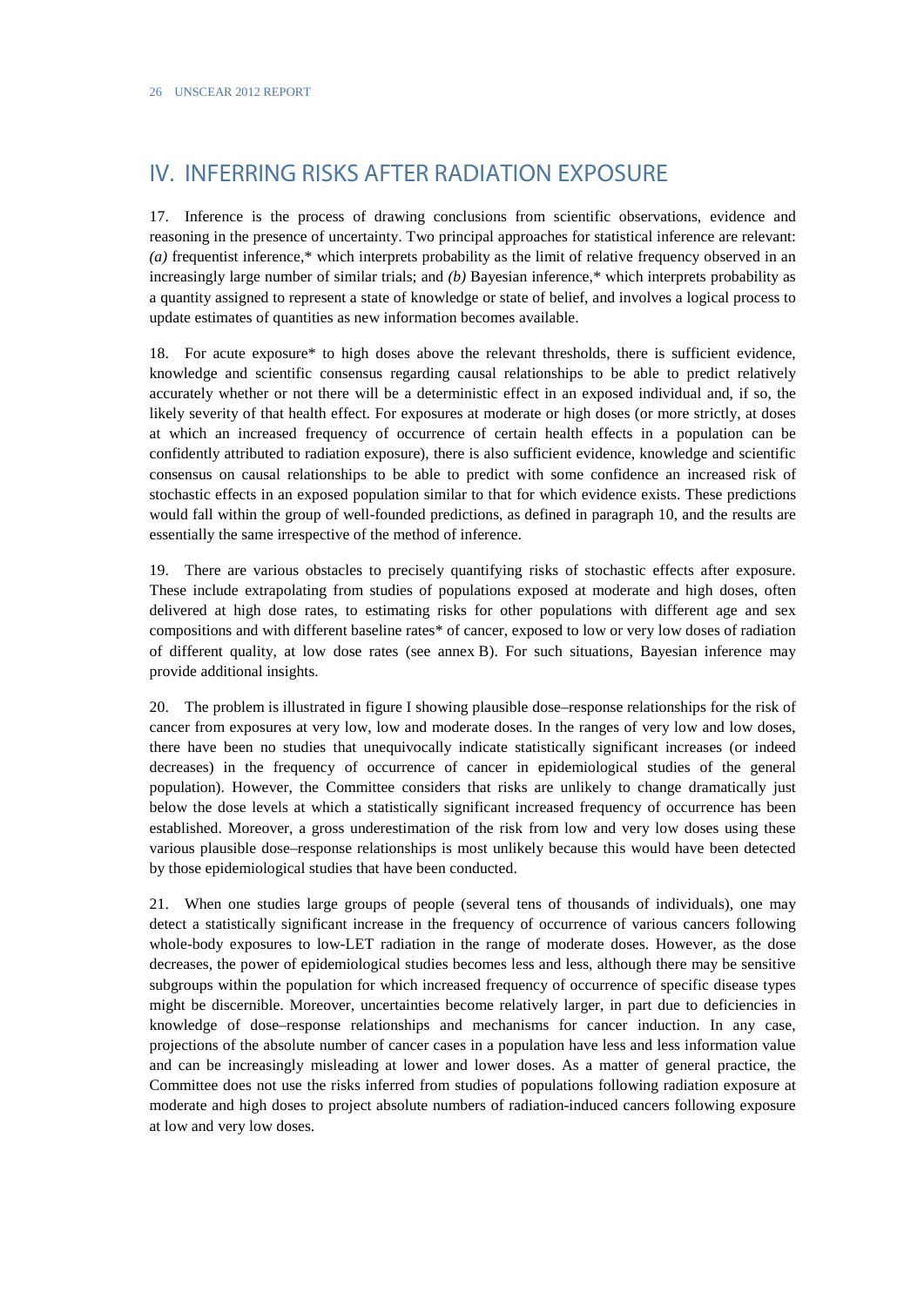Figure I. Schematic presentation of plausible dose–response relationships for the risk of cancer in the ranges of very low, low and moderate doses

The doses in the figure are in addition to the total background exposure to natural sources of radiation. The data points and confidence intervals\* marked on the graph represent observations of increased frequency of occurrence of a specific cancer type in populations exposed to moderate doses. The various lines represent the following plausible dose–response relationships for inferred risk of cancer for exposures in the ranges of low and very low doses: *(a)* supralinear; *(b)* linear nonthreshold (LNT); *(c)* linear–quadratic; *(d)* threshold; and *(e)* hormetic. These relationships are discussed in more detail in paragraph A82



22. The considerations addressed in the previous paragraph point to a very basic problem: what can be done, when the standard requirements for testing hypotheses cannot be fulfilled? Or to put it in the context of inference of cancer risk in populations after radiation exposure, the following hypotheses that would give rise to the following relationships cannot be convincingly verified or falsified at the moment:

*(a)* The currently observed response in the moderate-dose range can be extrapolated linearly down to zero incremental dose above that from normal natural background radiation (this would be a linear non-threshold (LNT) relationship);

*(b)* The risk at low and very low doses is substantially higher than expected from an LNT relationship (e.g. this would be a supralinear relationship);

*(c)* The risk at low and very low doses is substantially lower than expected from an LNT relationship (e.g. this would be a threshold or hormetic relationship).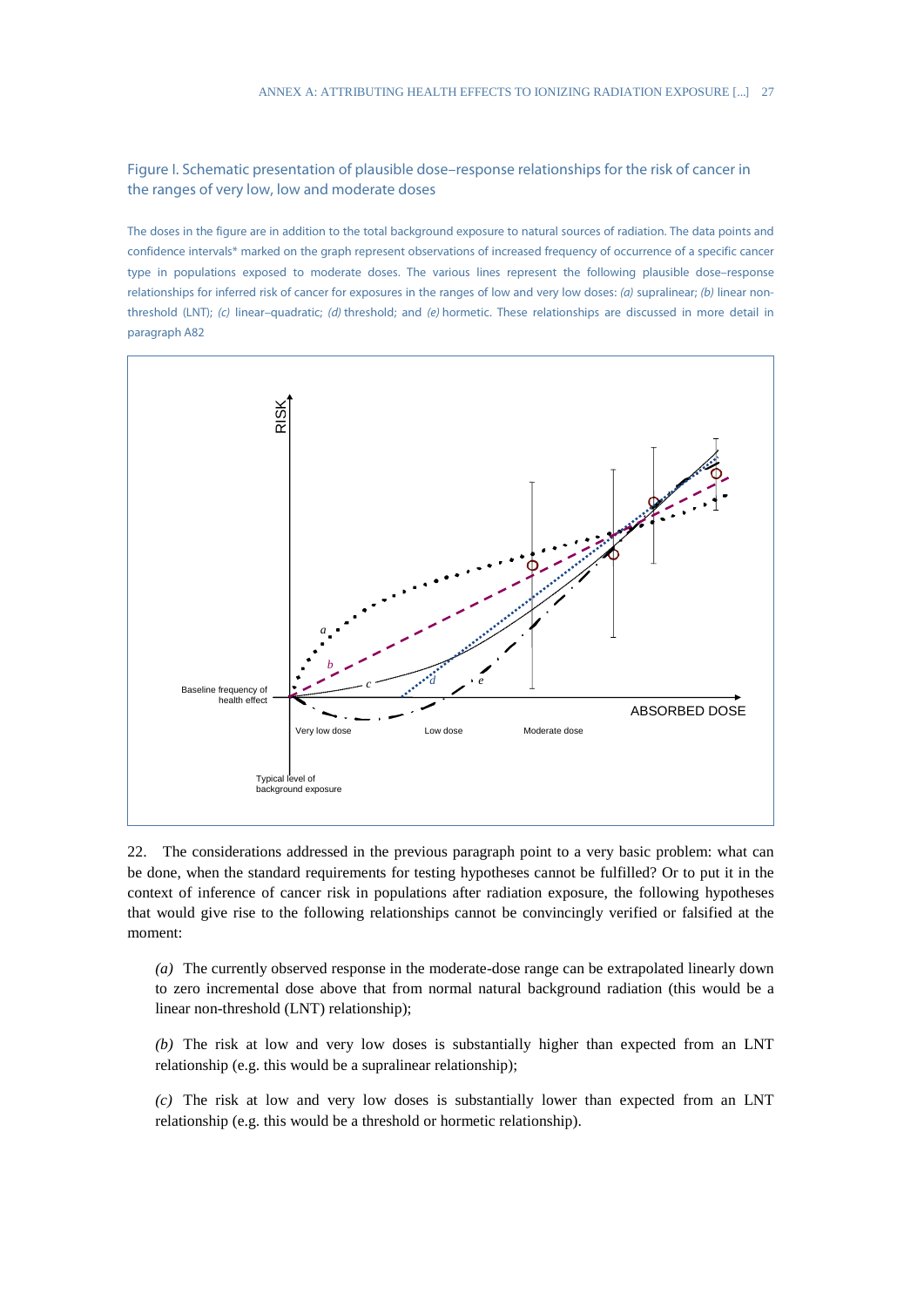#### 28 UNSCEAR 2012 REPORT

23. When hypotheses cannot be or have not been tested and verified or falsified, three main approaches are available:

*(a) Excluding untestable hypotheses from consideration;* this is the pure scientific approach, but it cannot be used when, for example, decisions regarding health protection are required.

*(b) Making conditional predictions (i.e. based on hypotheses currently not deemed proven) for risk estimation.* Based on interpretations of available scientific information, scientists can generate extrapolations and estimates, using science-based models and plausible assumptions, and characterize uncertainty (see annex B). Such science-based estimates can then be used to inform the decision-making process.

As an example of this approach, although there is no direct evidence from epidemiological studies of exposed human populations of an increased frequency of occurrence of heritable effects, the Committee has inferred risks of such heritable effects following human exposure by making plausible assumptions based on observations on animals. As another example, public health bodies may need to allocate resources appropriately, and this may involve making projections of numbers of health effects for comparative purposes. This method, although based upon reasonable but generally untestable assumptions, could be useful for such purposes provided that it were applied consistently, the uncertainties in the assessments were taken fully into account, and it were not inferred that the projected health effects were other than notional.

*(c) Incorporating non-scientific concerns.* This approach may or may not take account of sciencebased inferences. In this case, decision-makers may take account of norms\* external to science such as social responsibility, ethics, utility, prudence, precaution and practicality of application. Such considerations, while important, are outside of the Committee's remit, and are mentioned here only for the sake of completeness.

As an example of these considerations, an LNT dose–response relationship is assumed for the purposes of radiation protection. However, predictions are conditional on this assumption—they are based on a hypothesis currently not deemed proven (option *(b)* above). For pragmatic reasons, the International Commission on Radiological Protection (ICRP) has calculated an average individual risk by dividing the inferred increased frequency of occurrence of cancer in a population by the number of exposed people in the population, and has used this concept to help establish protection criteria, such as dose limits. Moreover its adoption of an LNT dose–response relationship for the purposes of radiation protection also takes account of the importance of nonscientific concerns, such as practicality of application (option *(c)* above) [I10].

Another example is the concept of assigned share\* (often referred to as "probability of causation"), used to analyse claims that radiation exposure in the past has caused a specific case of cancer. The idea is to use conditional predictions for risk estimation (option *(b)* above) to express a probability (reflecting the inferential weight) that the health effect in an individual occurred as a consequence of a known exposure. If the calculated value is high, decision-makers may choose to deem the health effect to have been caused by radiation exposure (option *(c)* above). Further discussions on these issues are given in appendix A.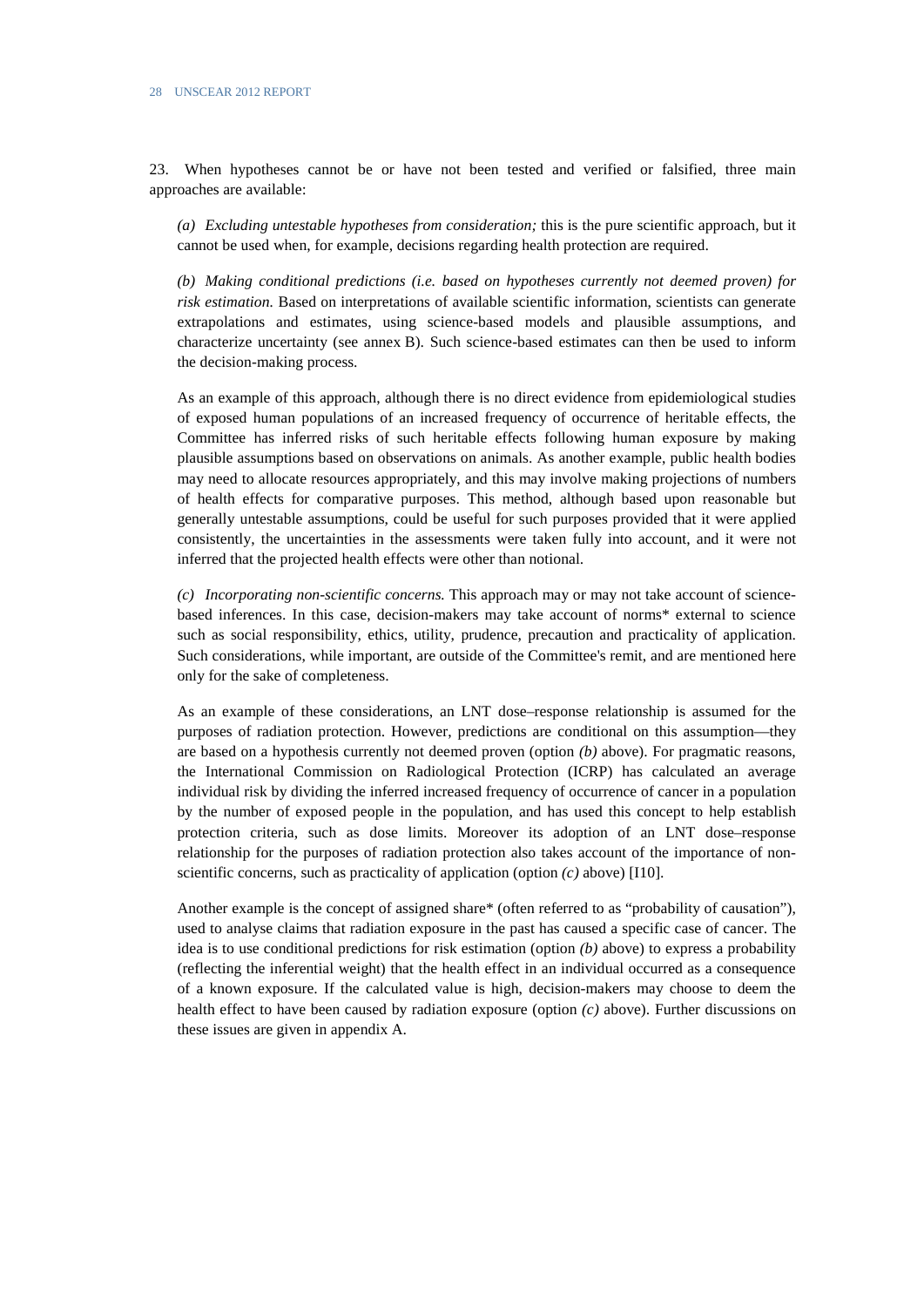### <span id="page-14-0"></span>V. RESEARCH NEEDS

24. In order to improve the ability to attribute health effects observed in individuals and populations exposed to radiation, and to infer risk from radiation exposure, the Committee emphasizes the need for research in the following areas (see also section V in appendix A):

*(a)* The search for a biomarker or a set of biomarkers to allow unequivocal attribution of a specific cancer (or health effect in general) in an individual to exposure to ionizing radiation;

*(b)* Epidemiological studies with complete follow-up of the exposed cohorts over the remainder of their lives (such as the Life Span Study of the survivors of the atomic bombings in Japan, studies of persons exposed to radiation for medical purposes as infants or in early childhood, and studies of workers who were occupationally exposed to radiation over a period of years), describing any increased frequency of occurrence of health effects by age and sex and how any increased frequency varies with different baseline frequencies of a particular health effect;

*(c)* Improvement in scientific knowledge of increased frequencies of occurrence of health effects in populations exposed to low and very low doses of ionizing radiation experienced chronically over time, i.e. at a low dose rate. One approach might be to undertake large-scale epidemiological studies of exposed populations that have a reasonable chance to provide consistent and reliable evidence for a causal relationship, such as case–control studies on childhood leukaemia. The Committee recognizes nevertheless that even large-scale epidemiological studies have inherent limitations, related to statistical variation in cancer rates\* in populations and the inability to account for all the non-radiation causes of cancer, and thus may not be able to provide sufficient evidence that increased frequencies of occurrence of health effects in populations could be unequivocally attributed to radiation exposure when doses are very low;

*(d)* The integration of better physical and biological understanding of radiation actions at low doses with epidemiological findings of health effects in populations over a range of doses. The Committee expects four current scientific trends, namely developments in systems biology applied to radiation actions, molecular epidemiology,\* modelling of pathogenesis, and radiation dosimetry to contribute synergistically to the inference of risks;

*(e)* Better characterization of non-cancer effects that occur in the longer term after protracted exposures\* (such as fibrosis, cataracts and circulatory diseases);

<span id="page-14-1"></span>*(f)* The rigorous quantification of uncertainty in such analyses (see annex B); and methods to integrate and synthesize the results of many studies to better make quantitative and qualitative statements on the confidence that can be placed in causal relationships, hypotheses and predictions.

#### VI. SUMMARY AND CONCLUSIONS

25. An observed health effect in an individual could be unequivocally attributed to radiation exposure if the individual were to experience tissue reactions that are deterministic effects, and differential pathological diagnosis were achievable that eliminated possible alternative causes. Such deterministic effects are experienced as a result of acute exposure to high absorbed doses (i.e. about one gray or more), such as might arise following exposures in accidents or from radiotherapy.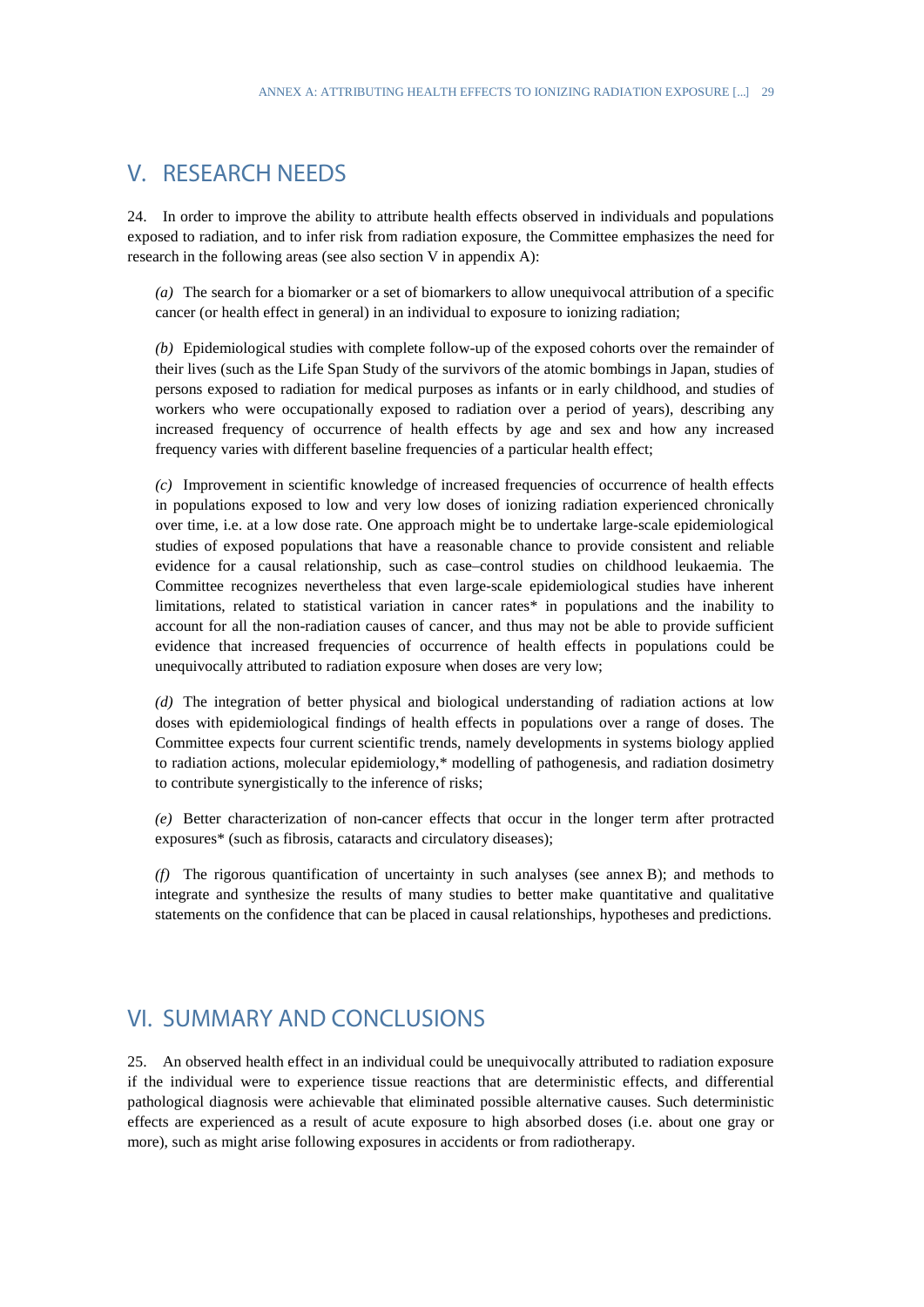26. Other health effects that are known to be associated with radiation exposure, that is, stochastic effects, such as cancers cannot, if they occur in an individual, be unequivocally attributed to radiation exposure, because radiation exposure is not the only possible cause and there are at present no generally available biomarkers that are specific to radiation-induced health effects. Thus, unequivocal differential pathological diagnosis is not possible in this case. If, however, the baseline frequency of occurrence of a particular type of stochastic effect were low and the radiosensitivity for a health effect of that type were high (as is the case with some thyroid cancers after exposure in childhood) would the attribution of a health effect in a particular individual to radiation exposure be plausible, particularly if that exposure were high. But even then, the health effect in an individual cannot be unequivocally attributed to radiation exposure, owing to other possible causes.

27. An increased frequency of occurrence of stochastic effects in a population could be attributed to radiation exposure through epidemiological analysis—provided that, inter alia, the increased frequency of cases of the stochastic effect were sufficient to overcome the inherent statistical and other uncertainties. In this case, an increase in the frequency of occurrence of stochastic effects in the exposed population could be properly verified and attributed to exposure. If the baseline frequency of occurrence of the stochastic effect in a population were low and the radiosensitivity for the relevant stochastic effect were high, an increase in the frequency of occurrence of stochastic effects could at least be related to radiation exposure, even when the number of cases was small.

28. Although demonstrated in animal studies, an increase in the frequency of occurrence of heritable disease in human populations cannot at present be attributed to radiation exposure; one reason for this could be the large fluctuation in the baseline frequency of these diseases.

29. Specialized bioassay specimens (such as some haematological and cytogenetic samples) can be used as biological indicators of radiation exposure even at very low levels of radiation exposure. However, the presence of such biological indicators in samples taken from an individual does not necessarily mean that the individual would experience health effects due to the exposure.

30. In general, increases in the frequency of occurrence of health effects in populations cannot be reliably attributed to chronic exposure to low-LET radiation at levels that are typical of the global average background levels of radiation. This is because of the uncertainties associated with the assessment of risks at low doses, the current absence of radiation-specific biomarkers for health effects and the insufficient statistical power of epidemiological studies. Therefore, the Scientific Committee does not recommend multiplying very low doses by large numbers of individuals to estimate numbers of radiation-induced health effects within a population exposed to incremental doses at levels equivalent to or lower than normal natural background levels.

31. The Scientific Committee notes that public health bodies need to allocate resources appropriately, and that this may involve making projections of numbers of health effects (such as cancers) at very low doses for comparative purposes. This method, though based upon reasonable but untestable assumptions, could be useful for such purposes provided that it were applied consistently, the uncertainties in the assessments were taken fully into account, and it were not inferred that the projected health effects were other than notional.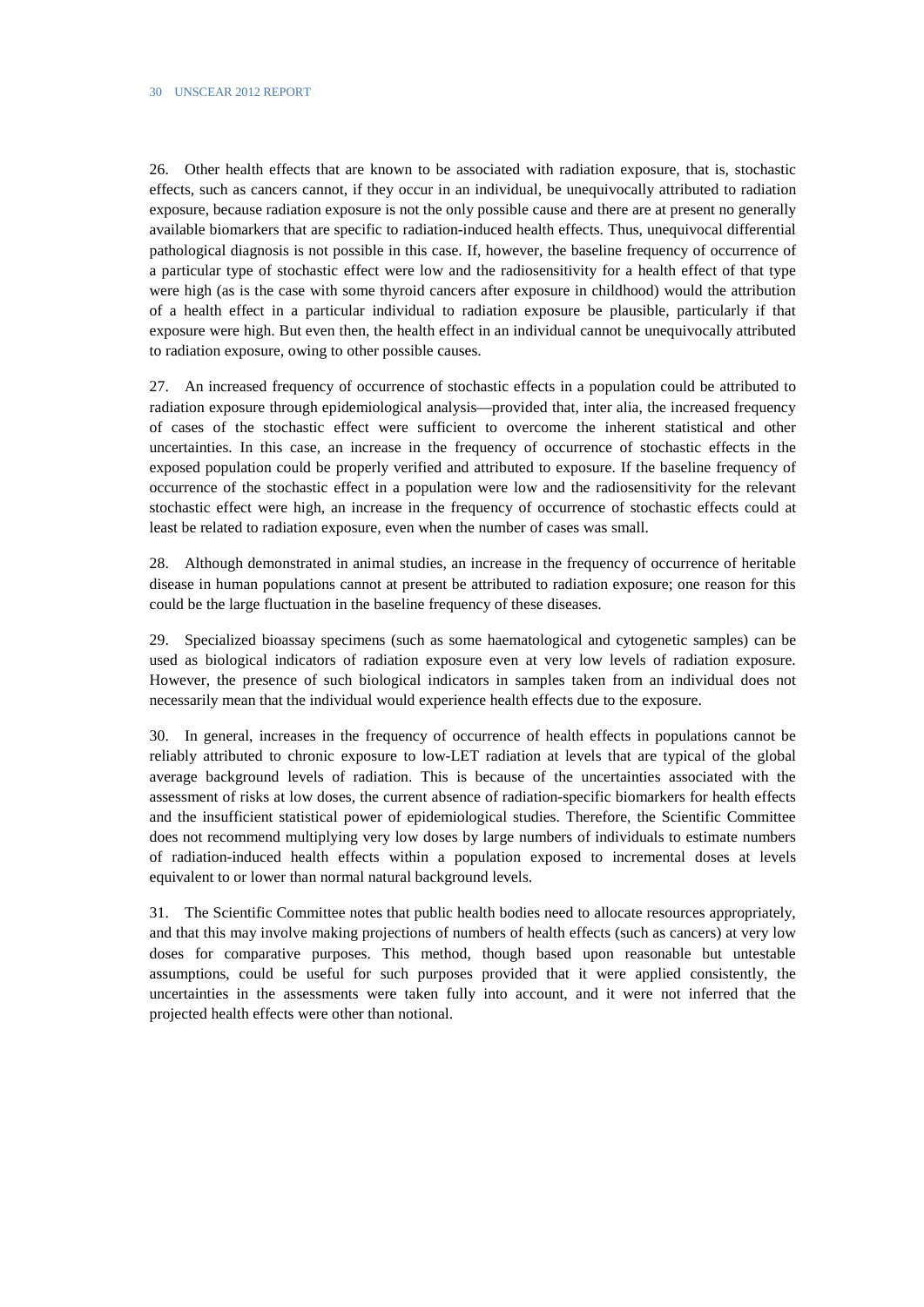### ACKNOWLEDGEMENTS

The Committee would like to acknowledge: W.-U. Müller, who helped develop and integrate material according to the Committee's directions; J. Boice, A. González, N. Harley, B. Hofmann, F.O. Hoffman, C.-M. Larsson and F. Mettler for their contributions; and L. Dobrzyński, P. Jacob, P. Smeesters, R. Wakeford and A. Wrixon for their critical review and helpful suggestions. The interpretations expressed remain those of the Committee and do not necessarily represent the views of the experts, or of the United Nations or its Member States.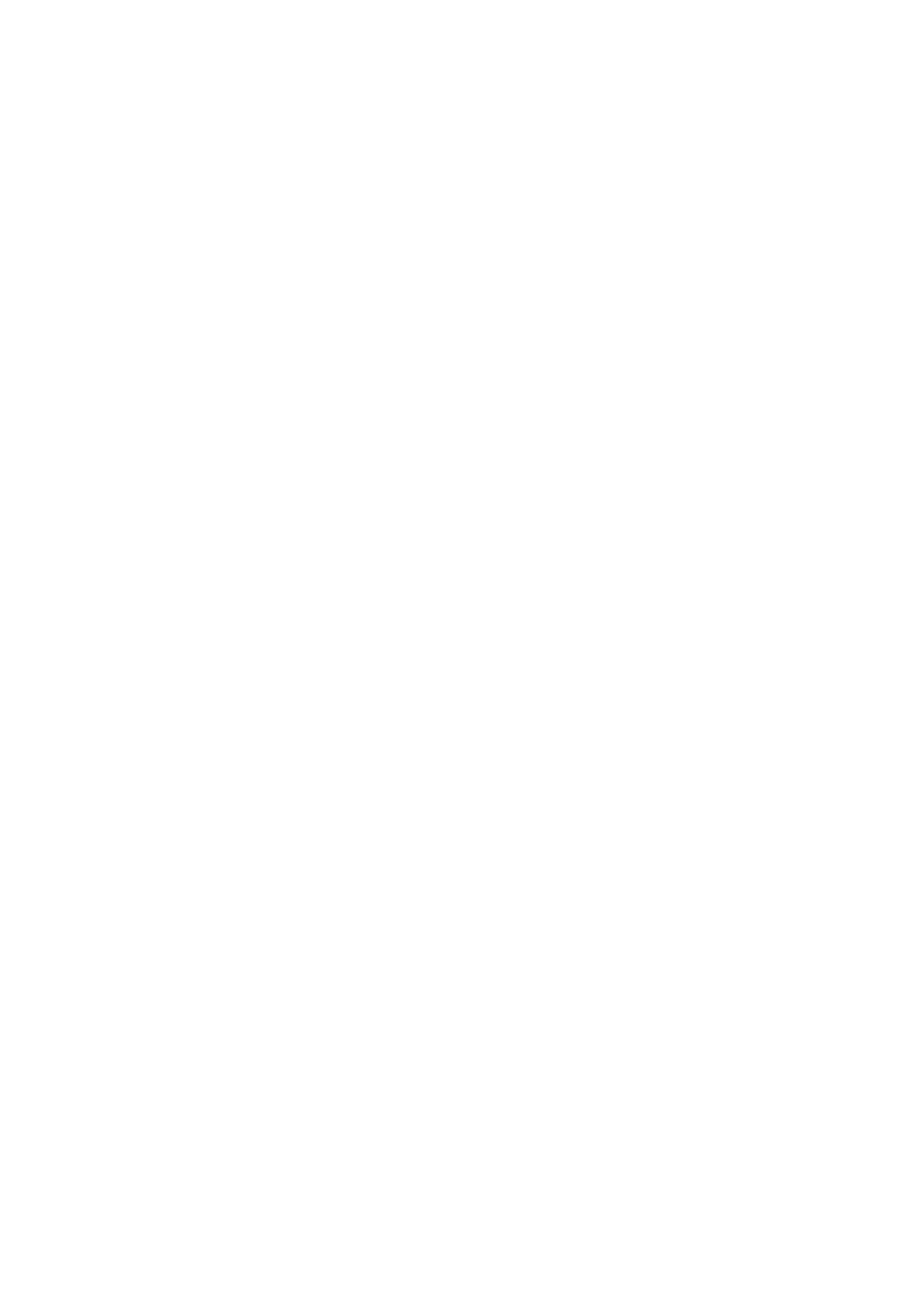### <span id="page-18-0"></span>APPENDIX A. SCIENTIFIC KNOWLEDGE ON HEALTH EFFECTS OF RADIATION EXPOSURE AND ITS USE

| II. |    | SCIENTIFIC METHOD, SCIENCE-BASED INFERENCE AND APPLICATION OF SCIENTIFIC |  |
|-----|----|--------------------------------------------------------------------------|--|
|     |    |                                                                          |  |
|     | В. |                                                                          |  |
|     |    |                                                                          |  |
|     |    | III. ATTRIBUTING OBSERVED HEALTH EFFECTS TO RADIATION EXPOSURE 43        |  |
|     | A. |                                                                          |  |
|     | В. |                                                                          |  |
|     |    | IV. INFERRING RISK OF HEALTH EFFECTS FROM RADIATION EXPOSURE 53          |  |
|     |    | A. Predicting health effects and inferring risks where hypotheses        |  |
|     | В. | Inferring risks where hypotheses regarding causal relationships have     |  |
|     |    |                                                                          |  |
| V.  |    |                                                                          |  |
|     |    |                                                                          |  |

### <span id="page-18-1"></span>I. INTRODUCTION

A1. This appendix is aimed at more specialist readers and provides material that underpins the conclusions of the annex. The terminology used is more specialized but the structure broadly follows that of the main text.

A2. Section II of this appendix elaborates further on the nature of scientific endeavour in general and the way in which scientific information, in combination with other inputs, is used by society. The relevant literature on the philosophy of science has not been reviewed exhaustively. Nevertheless, understanding the way in which science operates and the results of scientific investigation are at the crux of the subject matter and, thus, the section starts with some more detailed discussion on the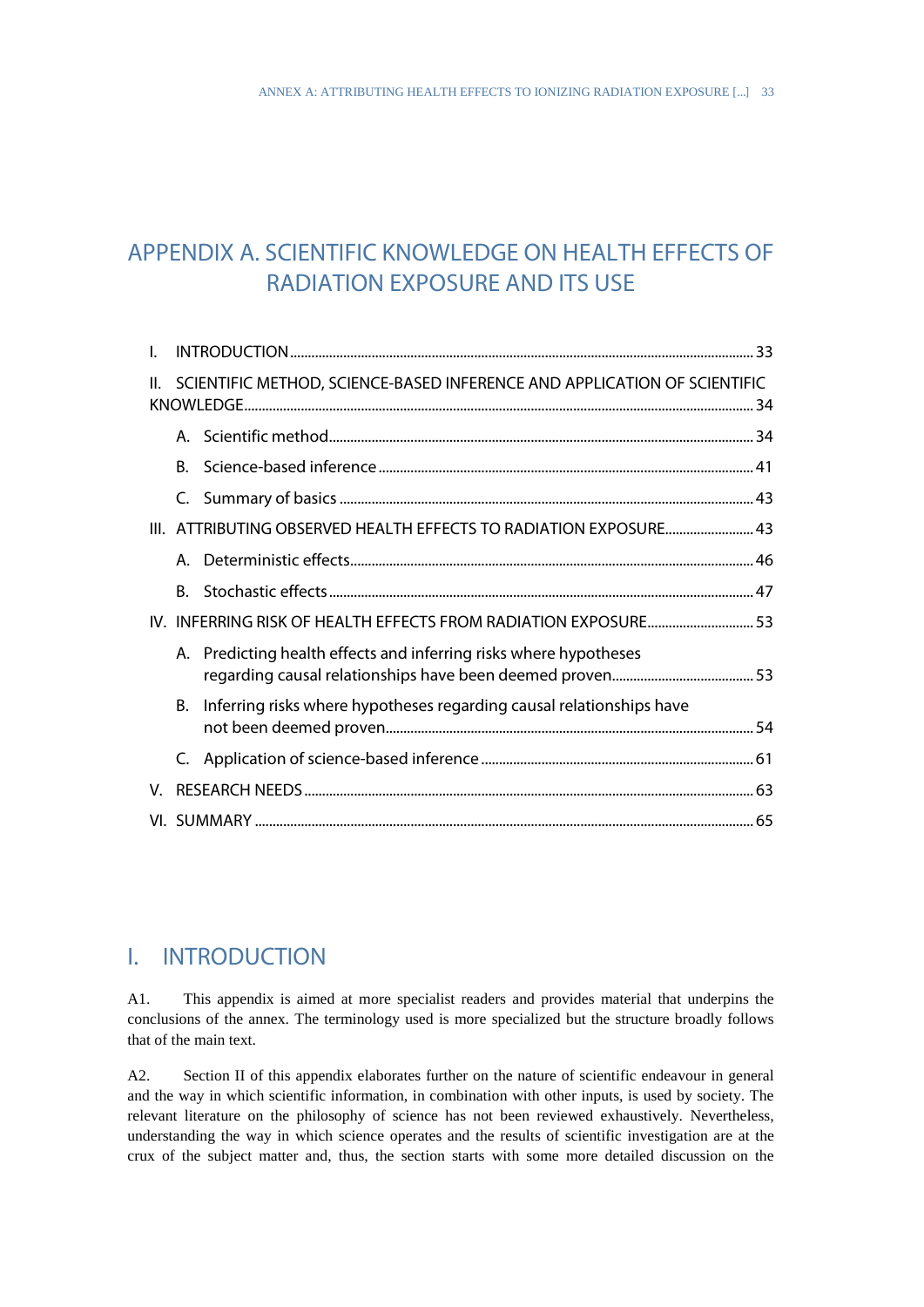scientific method. The intention has been to provide background that clarifies the distinctions between information that results from empirical science and the inferences that can be drawn from those results, which may then, in turn, be used by those concerned with policy matters. A key issue is the retrospective concept of attributing observed health effects to an exposure, and the prospective concept of inferring risk of health effects from an exposure.

A3. Section III then summarizes the current scientific knowledge on the health effects of radiation exposure and the attributability of observed health effects to radiation exposure, distinguishing between deterministic and stochastic effects. Section IV discusses the basis for making inferences regarding health effects from an exposure, which can then be used as input for various purposes including establishing policy.

A4. While much scientific research on the health effects of radiation exposure has been carried out over the last 100 years, further refinement and new development in scientific knowledge is essential. Section V therefore elaborates on the research that the Committee considers necessary in order to improve the ability to attribute observed health effects to radiation exposure and consequently to refine inferences of the risk of health effects occurring in individuals and populations as a result of radiation exposure. Finally, section VI summarizes the information provided in this appendix.

### <span id="page-19-0"></span>II. SCIENTIFIC METHOD, SCIENCE-BASED INFERENCE AND APPLICATION OF SCIENTIFIC KNOWLEDGE

A5. Science has been defined as "the intellectual and practical activity encompassing the systematic study of the structure and behaviour of the physical and natural world through observation and experiment" [C3]. A key scientific endeavour is to investigate causal claims and eventually to explain them by understanding the mechanisms involved. A fundamental distinction is made here between this endeavour and the application of that scientific knowledge. Application involves the use of science-based inferences, which may be used as an input to broader decisions that may involve other considerations (e.g. ethics, human rights and practicality).

### <span id="page-19-1"></span>A. Scientific method

A6. The scientific method for developing explanations for phenomena (also known as "the hypothetico-deductive method" [B10]) is based on the principle that there is an underlying order to the nature of things, and that by following certain systematic approaches, this nature can often be revealed. Proposed explanations (hypotheses) for the phenomena are generated from observations and then tested by controlled experiments or careful observational (i.e. other than experimental) studies, leading to better understanding. Empirical science (i.e. science based on observation or experimentation rather than theory or pure logic) is thus concerned with seeking understanding about nature by systematically building knowledge in the form of testable explanations and predictions. A scientific hypothesis is therefore a proposed explanation for something that can actually be tested.

A7. The scientific method proceeds as follows: observations of a phenomenon are made, questions are asked, one or more hypotheses are formulated to explain the observations, falsifiable\* predictions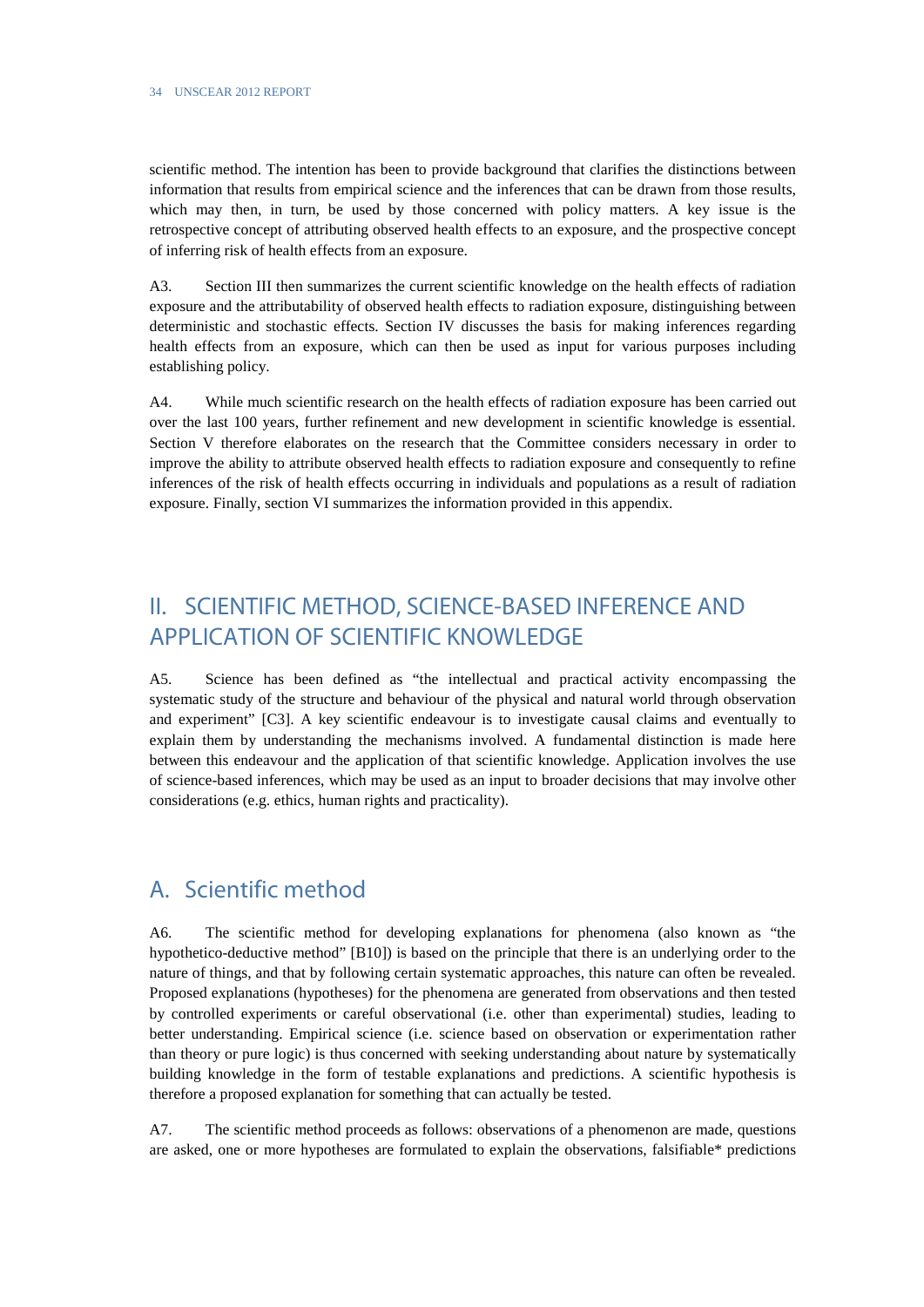are made based on the hypotheses, <sup>[5](#page-20-0)</sup> analytical studies are designed to test the hypotheses and discriminate between them, the resulting data are collected and analysed, outcomes are evaluated, and predictions are tested that either support or refute the hypotheses. A better understanding leads to more questions. Testable hypotheses that are repeatedly refuted must be either modified or rejected, or, if necessary, additional hypotheses generated, with a view to gradually reducing the number of plausible hypotheses to explain the phenomenon.

A8. The scientific method does not operate in isolation, but is conducted by the scientific community, which has specific internal norms to guide the activities of scientists in applying the scientific method. These norms include truthfulness, consistency, coherence, testability, reproducibility, validity, reliability, openness, impartiality and transparency [T6]. An important aspect of scientific work is open and transparent publication of details of the methods used and results. The process of scientific publication should involve critical review, conducted anonymously by impartial peers, of the methods and results. Publication of these details also provides the opportunity for other scientists to repeat, substantiate or challenge work.

A9. When hypotheses have been tested under a wide variety of conditions ("reproducibility"), and there is strong evidence and critical argument to generalize the results from the large, but still limited set of data, and the scientific community reaches a high degree of consensus on the validity of a causal hypothesis to best explain all the information, the hypothesis may be deemed proven as an established scientific fact.<sup>[6](#page-20-1)</sup> When enough experimental results have been gathered in a particular area of inquiry, scientists may propose an explanatory framework that accounts for as many of these results as possible. If this explanation makes falsifiable predictions with consistent accuracy ("testability") and is wellsupported by many independent strands of evidence, scientists may adopt this framework as part of a broad "scientific theory".

#### 1. Establishing causal relationships

A10. There are many philosophical approaches to discussing causality and causal relationships (e.g. see [R2]). For the purposes here, three closely interrelated concepts are relevant to the discussion, namely (see figure A-I):

*(a) Causation* is the action of producing an outcome. In figure A-I, A (an exposure, event or set of conditions) is said to be a sufficient cause of the outcome B if, whenever A occurs, B follows. This concept can be extended to include a probabilistic component that, whenever A occurs, there is a corresponding probability that B will occur;

*(b) Counterfactual analysis* of causation relates to considering a (counterfactual conditional) question in the form: "If A had not occurred, would B also not have occurred?" Thus it considers whether there are other possible causes of the outcome of interest;

*(c) Attribution* is the act of ascribing an outcome to a cause. If an outcome B occurs, attribution is the act of concluding that a previous exposure, event or set of conditions, A, was the cause. If A were a necessary condition for B to occur (i.e. A uniquely causes B), then B can be unequivocally

<span id="page-20-0"></span><sup>&</sup>lt;sup>5</sup> According to critical rationalism as advanced by Popper and dominating the empirical sciences, only hypotheses that can be falsified with a severe empirical test belong to the field of science proper [P4]. Note that falsifiable is used here with the meaning of "being able to be shown/proved to be false"; it does not mean "alter information so as to mislead".<br><sup>6</sup> Note while the concept of absolute proof exists in the abstract and can apply in mathematical theorems, in the real  $\overline{a}$ 

<span id="page-20-1"></span>hypotheses can only be "deemed" proven, i.e. there is a very high degree of confidence generally in their validity.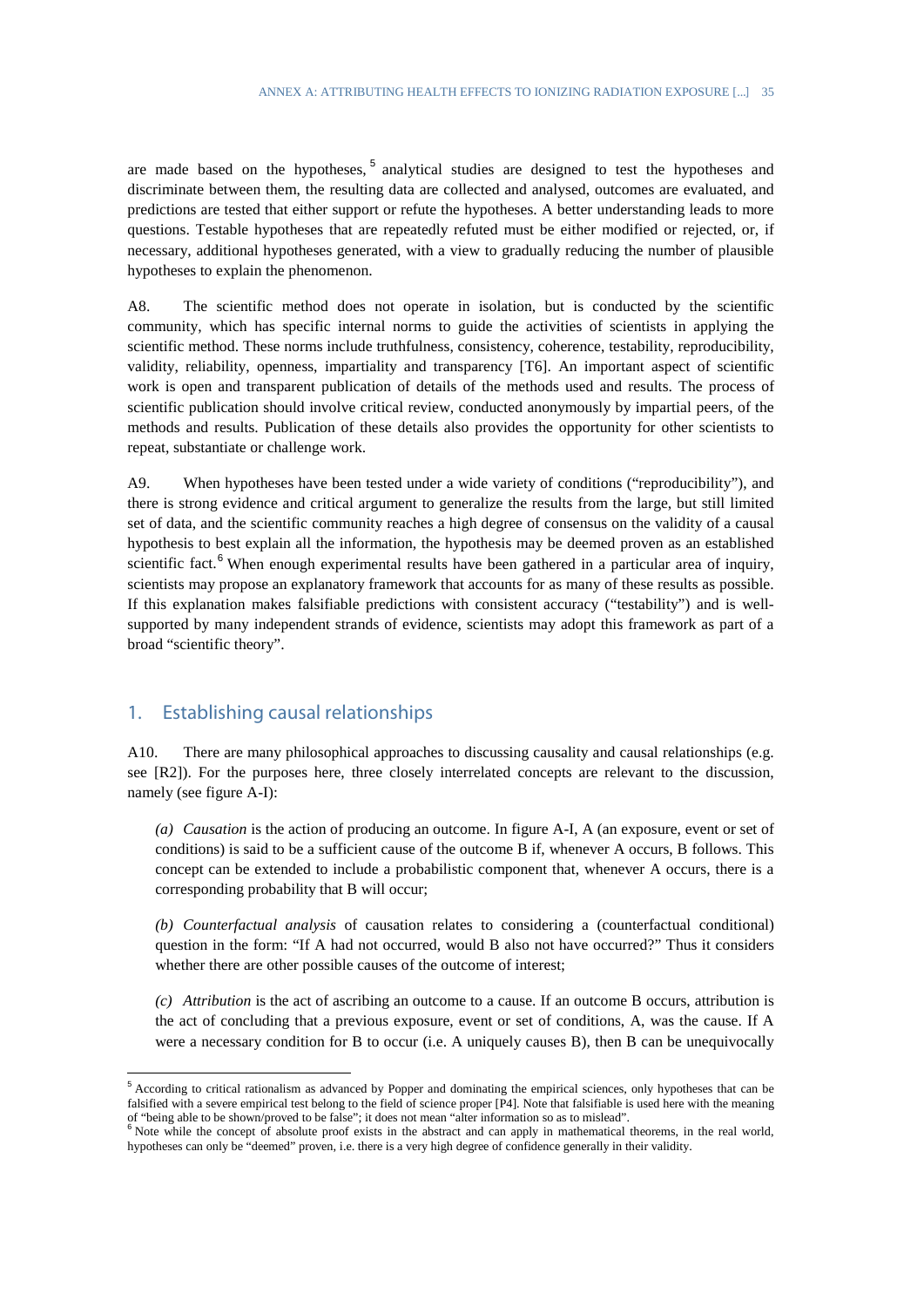attributed to A. If, on the other hand, A were a sufficient cause of B (i.e. other possible events or conditions could cause B), then, by counterfactual analysis, B cannot be unequivocally attributed to A. The term "attributability" here is used to express the ability to attribute B to A.

Figure A-I. Schematic illustration of the relationships between the concepts of causation, counterfactual analysis and attribution as used in this annex

(i) Attribution is the act of ascribing an outcome B to a cause (event or set of conditions) A, as opposed to another possible cause. It is therefore retrospective (i.e. looking backwards from outcome to cause). (ii) If A is a sufficient cause of B, it does not follow necessarily that B can be attributed to A, because other possible sufficient causes could have resulted in B. (iii) The causation hypothesis can be tested by counterfactual analysis which involves asking, would B have occurred, if A had not occurred?



A11. For example, the poliovirus is the necessary cause of poliomyelitis, and there are no other known causes. Thus, a counterfactual analysis would ask, "If exposure to the poliovirus had not occurred, would a case of poliomyelitis also not have occurred?". For this example, the answer to the counterfactual question is clearly that the case of poliomyelitis would not have occurred. Thus, a manifest case of poliomyelitis can be attributed to infection by the poliovirus.

A12. In contrast, smoking is known to be a cause of lung cancer, but it is not a necessary cause. Following a counterfactual analysis ("If the patient had not smoked, would a case of lung cancer also not have occurred?"), one can conclude that a case of lung cancer cannot be attributed to smoking. All that can be done is to express confidence in a judgement about whether smoking may have caused or contributed to the manifestation of the cancer.

A13. Causal relationships in science can best be established by experimentation, where specific hypotheses can be directly tested, with counterfactual conditional questions, under controlled conditions. Such experiments differ fundamentally from observational (i.e. non-experimental) studies. In experiments, parameters are deliberately manipulated for the purpose of studying outcomes and this permits testing and verification of hypotheses and eventually the establishment of causal relationships. In observational studies, no such manipulation is undertaken and therefore causal relationships are much more difficult to establish. For example, in medicine, randomized controlled trials of a new drug under laboratory conditions would be seen as experiments and may well lead to the establishment of causal relationships. On the other hand, studies of the health of populations exposed to a hazard (epidemiological studies) are essentially observational in nature and, without the ability to control relevant parameters and the application of the internal norms of empirical science (e.g. coherence and reproducibility), causal relationships are difficult to establish; a strong association in itself is not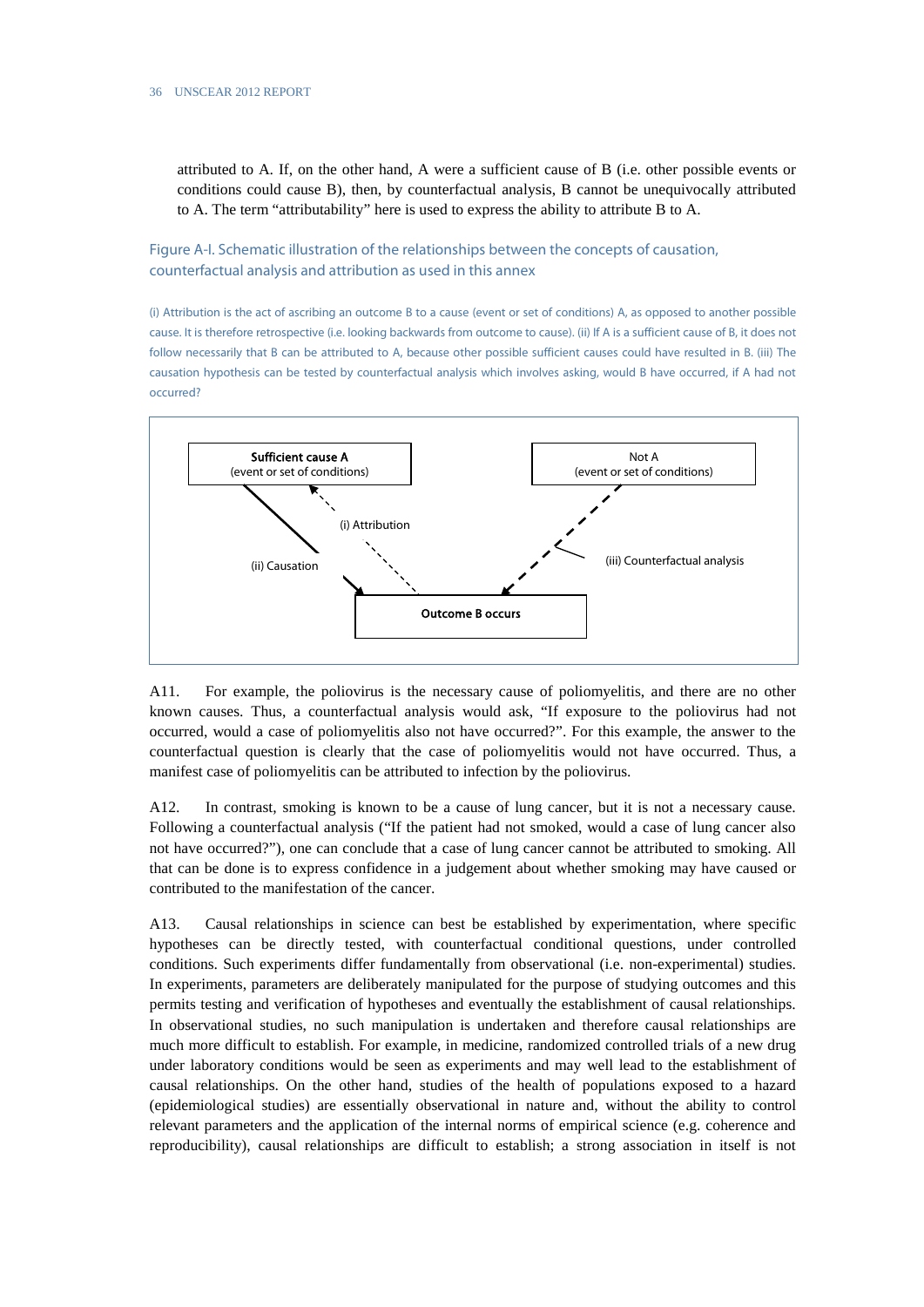sufficient to prove causation. A brief recollection of the key features of epidemiological studies of populations exposed to a noxious agent and their limitations follows (see also annex A of [U10] and annex B to this report for more detailed discussion with respect to radiation exposure).

#### 2. Epidemiological studies

A14. For obvious ethical reasons, humans cannot usually be deliberately exposed to a noxious agent under experimental conditions. Thus, observational (epidemiological) studies are essential if one wishes to determine the actual health impact of a noxious agent on human populations. To conduct these studies, epidemiologists have to take advantage of situations in which populations have already been exposed or may be exposed in the future to the noxious agent under conditions over which the investigators have no control.

A15. Epidemiological studies can be "descriptive" or "analytical". Descriptive studies (e.g. geographical correlation studies, often termed "ecological studies", in which disease rates based on data aggregated over geographical areas are compared with aggregated data on levels of exposure to a noxious agent) are conducted to generate hypotheses. The possibilities for bias\* and confounding\* in such studies are well known and they cannot be used to evaluate convincingly causal relationships (see annex A of [U10]). In contrast, analytical studies are conducted to test hypotheses and establish quantitative relationships. They are commonly of two types: cohort and case–control. In a cohort study, subjects are selected on the basis of their exposure and then the frequency of occurrence of health effects is observed over a period of time. In a case–control study, they are selected on the basis of observed health effects and then their exposure is determined.

A16. Observational studies by themselves rarely establish causality, but rather indicate associations, correlations and trends, for which confidence can be expressed for the fit of various mathematical descriptions to the data. A major challenge in observational studies is to balance *(a)* the chance of missing an important result or missing a signal against the statistical noise (false negative) with *(b)* the chance of wrongly characterizing a spurious result or detecting and modelling the noise as if it were significant (false positive) [A3].

A17. When a statistically significant association is repeatedly found in different and independent analytical studies, the confidence that a causal relationship exists is increased. When a statistically significant association is repeatedly not found in different epidemiological studies, the confidence that a causal relationship exists is decreased, although, even then, the absence of an association does not necessarily imply the absence of a causal relationship. Causal inferences are strengthened when dose– response gradients are apparent and when the strength of the associations are high.

A18*. Uncertainties.* The results of observational studies can be spurious because of uncertainties of two types: *(a)* those resulting from chance, also known as "aleatory uncertainties",\* which are due to stochastic (random) variation in observations or measurements (e.g. the statistical power and sample size is too small to detect the outcome under investigation ([U10] annex A on cancer epidemiology), [I13, N5]); or *(b)* systematic errors,\* also known as "epistemic uncertainties",\* which are due to a lack of knowledge (see also [N2]), and include possible bias (e.g. there is something inherently wrong in the study design [M1], or there is confounding, i.e. there are other causes—counterfactual conditional questions that need to be considered—that could not be adequately accounted for in the analysis [T3]).

A19. A major source of aleatory uncertainty in epidemiological studies relates to the random fluctuations in the numbers of health effects observed in any given time interval. This influences the ability to discern small changes relative to the baseline frequency of disease occurrence. This problem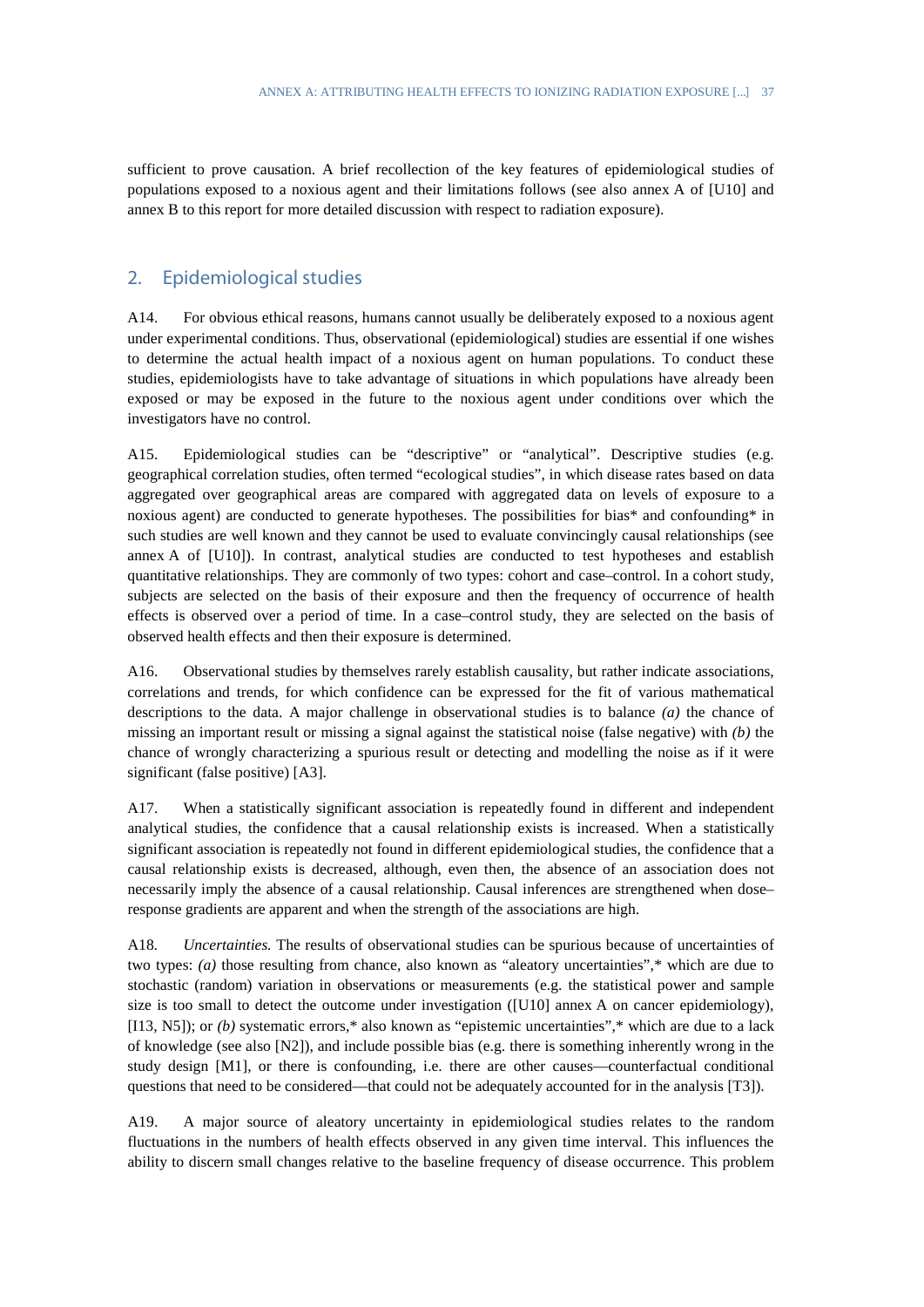is analogous to that of discerning a signal from among the background noise in the physical sciences. The ability to discern a genuine signal depends on the statistical power, the size of the epidemiological study and the baseline frequency of disease occurrence. Figure A-II illustrates the difficulty of discerning an excess relative rate (ERR)\* of radiation-induced cancer for different sizes of ideal cohorts.

#### Figure A-II. Illustrative example of size of cohort study needed to detect an excess relative rate

The graphic illustrates the minimum detectable excess relative rate (ERR) for ideal cohort studies of two equal population sizes, assumed to be perfectly matched with no confounding factors or bias [W8]. The baseline incidence rates for the four disease classes were based on [N1]; the significance level used was 5% and the statistical power 80%; a one-sided test was used; and the notional studies were assumed to continue for 10 years. The four disease classes considered were *(a)* all cancers combined; *(b)* lung cancer; *(c)* thyroid cancer; and *(d)* thyroid cancer diagnosed below age 20 years. The graph shows that for two perfectly matched populations of 100,000 people, the minimum detectable ERR is around 0.05 for all cancers; for smaller populations and other cancers the minimum detectable rate is much higher. In practice, the minimum detectable ERR will be higher still because of the difficulty to perfectly match the two populations and to eliminate the effects of confounding factors



A20. In addition, epistemic uncertainties, such as the presence of "selection bias" and "information bias" and the ability to account for confounding factors, limit the confidence that can be placed in a signal, even if it is statistically significant (see annex B for further discussion of these sources of uncertainty). Key to avoiding some of these and other biases that can occur when analysing data is to ensure that a protocol be defined in advance of a study, which defines the health outcomes to be measured, criteria for measuring disease rates, the baseline frequency to be used, how to account for people lost to follow-up, and what statistical tests are to be used [M1].

A21. Effectively, there is a minimum detectable increase in the frequency of disease occurrence for epidemiological studies of any realistic size of the study population [D3], below which the chance of finding spurious results becomes ever larger [I13] (essentially any excess frequency of disease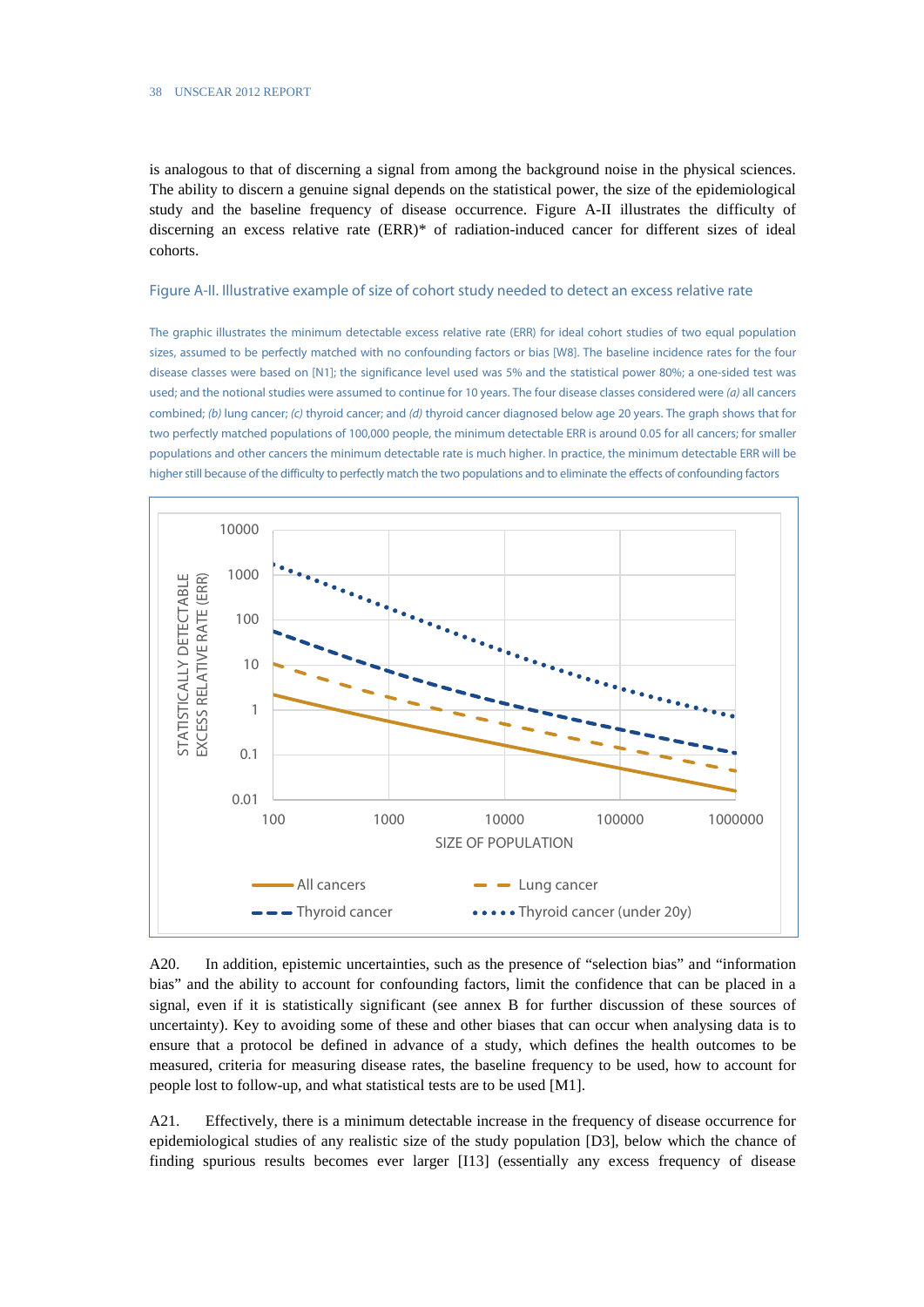occurrence is in the noise). Nevertheless, there remains a possibility that sensitive subgroups exist within the population (such as young children or cancer-prone subgroups) for which high excess relative rates of specific disease types might still be discernible.

A22. *Consequence of multiple comparisons in epidemiological studies.* In many epidemiological studies, tests are made for increased frequency of several types of disease simultaneously (the problem of "multiple comparisons" as discussed in section I.F, annex A of [U10]). Consequently, because statistically significant results can arise by chance alone, the more diseases that are considered in the same study, the more likely that a statistically significant result can appear by chance, and thus lead to spurious conclusions. Although there are statistical methods that attempt to account for multiple comparisons [R2], caution is still needed in interpreting any association as causal. Multiple comparisons are of particular concern in studies when the signal (apparent increased frequency of disease occurrence) is small compared with the noise (baseline frequency of disease occurrence in the population studied). For example, one statistical test in twenty will, on average, be statistically significant (at the 5% level) by chance. Furthermore, in a study that considers the frequency of occurrence of ten independent types of (for example) cancer, the probability of at least one of these cancer types having a statistically significant increased frequency of occurrence at the 5% level is about 40% purely by chance alone and thus any such observed increase should not be attributed to radiation exposure without corroboration [U10]. In order to increase confidence in a conclusion from one study, additional independent studies are needed that give consistent results.

A23. Other sources of uncertainty include publication bias, whereby studies that have a positive result are more likely to be published than ones which do not indicate anything significant. Some techniques exist to indicate the extent of publication bias [E2, M1]. The Committee itself has to be aware of such possibilities for bias when evaluating published studies and drawing general conclusions.

A24. There is no generally accepted theory of "provability" to combine the results of many independent and often disparate studies to establish causation. Nevertheless, the consistency of results of many independent studies—epidemiological as well as laboratory experiments, for example, with animals—coupled with sound biological reasoning can be evidence for a causal association. Confidence that a factor A (e.g. radiation exposure) might be the actual cause of an observed increase in the frequency of disease occurrence B (e.g. cancer) can be obtained by application of the "Bradford Hill guidelines" (table A1). This common-sense approach to judge causality was used in the Surgeon General's Report [O1] that concluded that cigarette smoking was a cause of lung cancer, and in reports of the International Agency for Research on Cancer (IARC) [I2, I3, I5] that concluded that ionizing radiation was a cause of cancer. These bodies relied most heavily on the consistency of findings in multiple studies, the strength of the association, whether a dose–response relationship (biological gradient) was observed and biological plausibility. These guidelines have been extended in recent years, particularly in the development of evidence-based medicine [M1].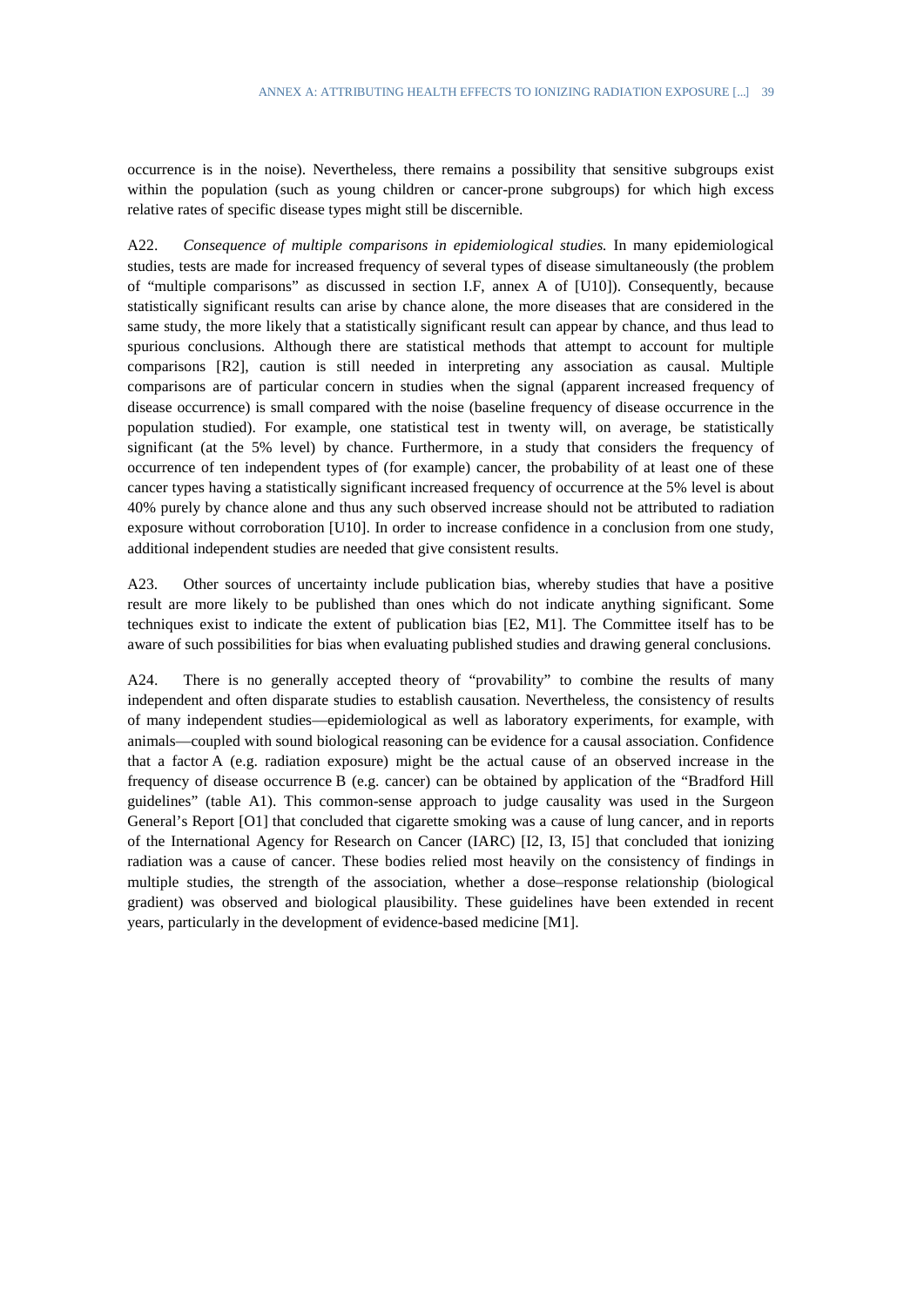$\overline{\phantom{a}}$ 

#### Table A1. Bradford Hill guidelines

#### A checklist for assessing evidence of causality [H6]

| Factor                 | Guideline                                                                                                                                                                                                                                                                                                                                          |
|------------------------|----------------------------------------------------------------------------------------------------------------------------------------------------------------------------------------------------------------------------------------------------------------------------------------------------------------------------------------------------|
| Strength               | Strong associations (i.e. large relative rates) are particularly compelling because, for weak<br>associations, it is "easier" to imagine that another possible cause might be responsible for the<br>association. However, a small association does not mean that there is no causal relationship                                                  |
| Consistency            | Consistent findings observed in different studies, by different investigators, in different places,<br>circumstances and times, increases confidence in causation                                                                                                                                                                                  |
| Specificity            | Two variants of specificity are $(a)$ that a cause leads to a single outcome, not multiple outcomes;<br>and (b) that an outcome has one cause, not multiple causes <sup><math>a</math></sup> (e.g. polio is caused by the<br>poliovirus)                                                                                                           |
| Temporality            | The cause has to occur first, followed by the outcome, and within a credible timescale, i.e. for<br>cancer the increase does not occur immediately after exposure because there is a minimal<br>latent period* (interval between exposure and disease manifestation) of a few years                                                                |
| Biological<br>gradient | Greater exposure to the hazard should generally lead to larger outcomes. Sometimes the mere<br>presence of the hazard can trigger the outcome. In other cases, an inverse relation is observed:<br>greater exposure reduces the outcome at high exposure because of increased cell killing                                                         |
| Plausibility           | A plausible biological mechanism between cause and outcome is helpful, although not always<br>available, owing to limited knowledge                                                                                                                                                                                                                |
| Coherence              | Coherence between epidemiological data and generally known facts of the natural history and<br>biology of the disease increases confidence in causation-e.g. radiation exposure does not<br>cause polio (although it could conceivably increase susceptibility)                                                                                    |
| Experiment             | Occasionally it is possible to appeal to experimental evidence (does the removal of a suspected<br>factor change the frequency of occurrence of a specific health effect in a population?),<br>although it is unusual to have genuine experimental evidence available from epidemiological<br>studies of populations exposed to noxious agents     |
| Analogy                | Analogy relates to similar types of exposure as the one under study causing similar health effects<br>(e.g. if one type of radiation (e.g. gamma rays) causes a particular cancer, then another type<br>(e.g. neutrons) might also be expected to cause that cancer). Like specificity, it is a relatively<br>weak guideline and is not often used |

*<sup>a</sup> This aspect of specificity is related to conducting a counterfactual analysis, i.e. whether other causes of the disease under study can be excluded as alternate explanations for the observed association.*

A25. If the evidence is sufficiently compelling, and consensus among the scientific community so high that all reasonable challenges are successfully addressed, then the causal relationship may be deemed proven<sup>[7](#page-25-0)</sup> as an established scientific fact (such as the link between smoking and increased frequency of occurrence of lung cancer). After successful counterfactual analysis, an increased frequency<sup>[8](#page-25-1)</sup> of disease occurrence may thus be attributed to the cause, even if an individual instance of the disease cannot be attributed to the cause.

<span id="page-25-0"></span> $<sup>7</sup>$  As mentioned earlier, hypotheses and causal relationships can only be "deemed" proven, i.e. the scientific community at large</sup> has a very high degree of confidence in them. It cannot be ruled out that, over time, with new information, confidence may fall, and there may be a need to change the explaining hypothesis and causal relationship.

<span id="page-25-1"></span>These studies often quote results in terms of risk (e.g. excess relative risk) but in this annex risk is used in a prospective sense (see glossary), and observations are expressed in terms of frequency or rates (e.g. excess relative rates).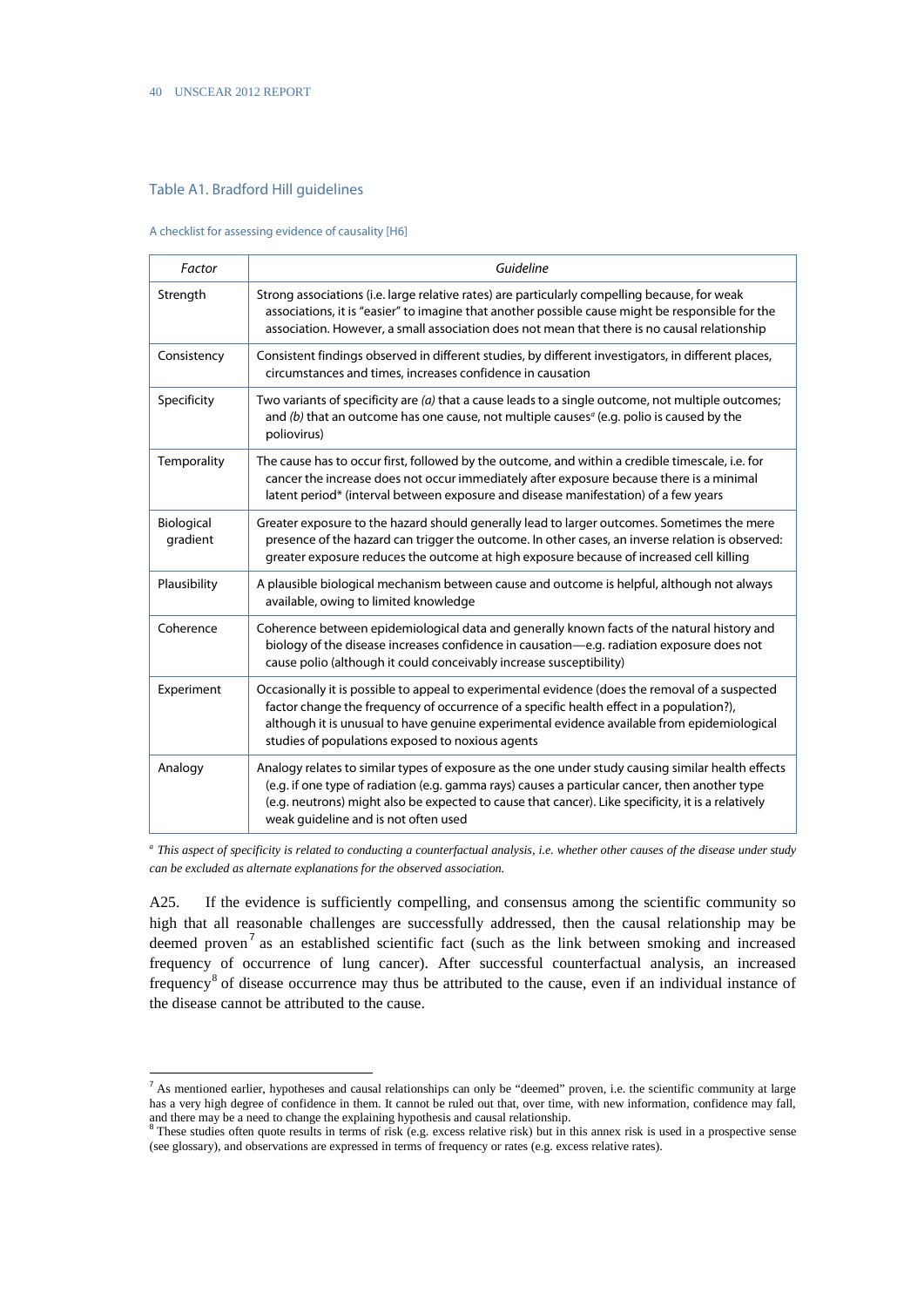### <span id="page-26-0"></span>B. Science-based inference

A26. Inference is the process of drawing conclusions from scientific observations in the presence of uncertainty. Two principal approaches for statistical inference are relevant: *(a)* frequentist inference, where an experiment is considered as one of an infinite sequence of possible repetitions of the same experiment, each capable of producing statistically independent results. It interprets probability as the limit of its relative frequency in a large number of trials; and *(b)* Bayesian inference, which interprets probability as a quantity assigned to represent a state of knowledge or state of belief, and involves a logical process to update estimates of quantities as new information becomes available.

A27. If causation has been deemed proven, well-founded predictions (i.e. statements that a particular thing will happen in the future) can be made (based on experimental evidence, together with estimates of uncertainty) that can be considered as being based on hypotheses that have been tested and deemed proven. The inferences drawn from frequentist and Bayesian approaches often yield similar results in terms of confidence in the predictions. Otherwise, if the evidence and consensus are as yet insufficient to confirm causation, only conditional predictions (i.e. statements that a particular thing will happen that are conditional on the assumptions and models used in making the predictions) can be made (again with estimates of uncertainty); these predictions are however based on hypotheses that are not deemed proven. Bayesian inference is usually preferred over frequentist inference to make such conditional predictions, because other data and assumptions can be more explicitly incorporated.

A28. Often, information that a particular agent may be hazardous to human health derives from experiments with animals exposed to relatively high levels. As mentioned above, it may not be feasible to test hypotheses generated from such information through observational (epidemiological) studies of humans exposed to that agent, because:

*(a)* The health effects are very difficult to measure for technical reasons;

*(b)* The health effects occur infrequently and thus the number of health effects in an exposed population is so small (and, correspondingly, the study group would have to be extremely large) in order to obtain a valid result; a serious problem for an extremely large study is that it is difficult, if not impossible, to control for bias and confounding factors) [L1, L2];

*(c)* The study design would be unethical (e.g. deliberately exposing people to the noxious agent without any benefit to them);

*(d)* The studies would take too long (i.e. many years or even several decades).

A29. Hence, in this case, the crucial internal norms of empirical science of testability (and reproducibility) cannot be fulfilled. Three main alternatives are available:

- *(a)* Excluding untestable hypotheses from consideration;
- *(b)* Making conditional predictions for risk estimation;
- *(c)* Incorporating non-scientific concerns.

A30*. Excluding all untestable hypotheses from consideration*. This is the pure scientific approach, but may simply not be an option, if science-based decisions, for example, regarding health protection are required.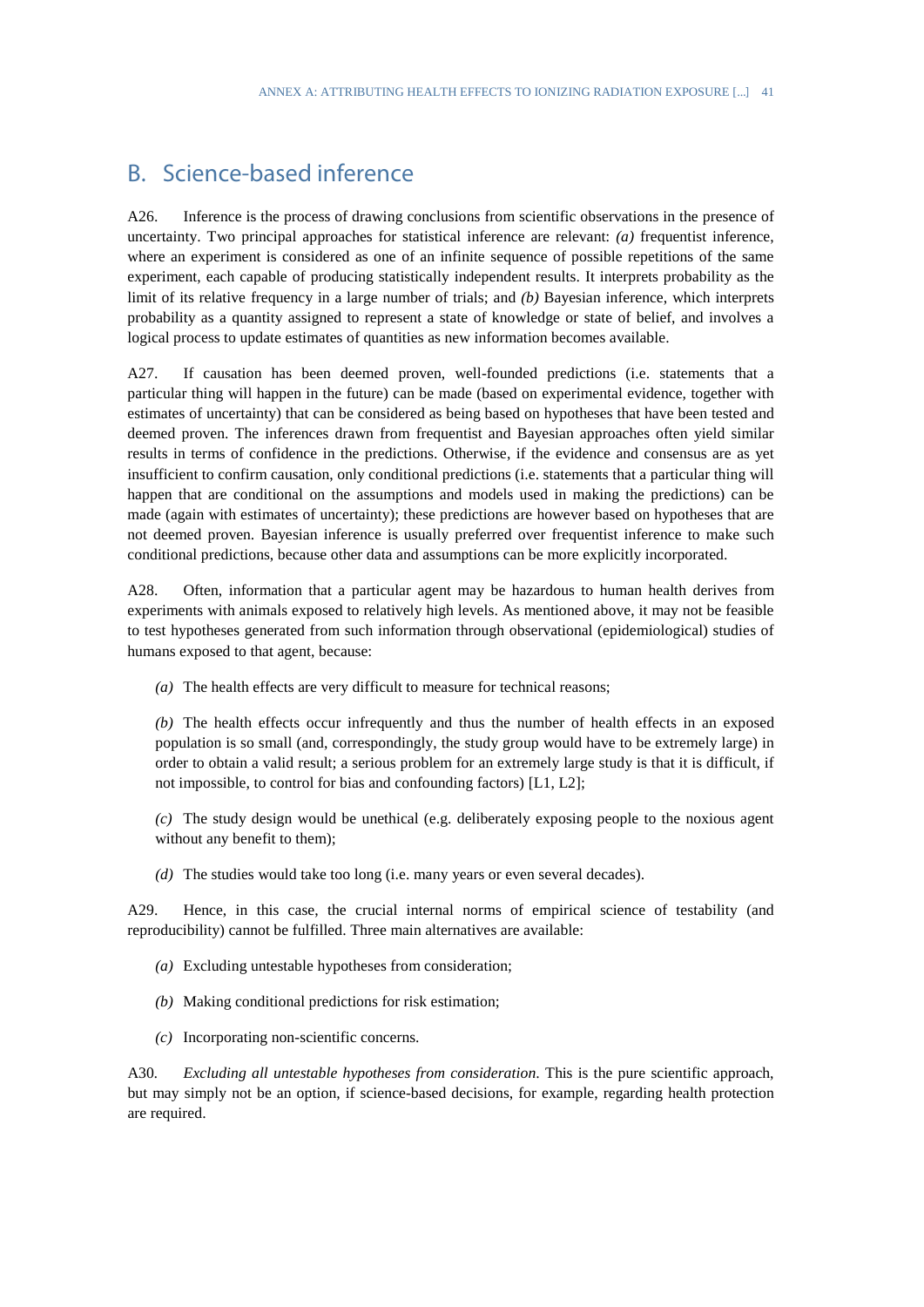-

A31. *Making conditional predictions for risk estimation.* Based on the available scientific information and understanding, it may be possible to generate science-based extrapolations, models and estimates, and to characterize uncertainty. Such science-based estimates can then be used to inform the decision-making process. The strategy is to apply the scientific method, insofar as this is feasible, in order to ensure that the knowledge is as well characterized as possible. Even though the underlying hypotheses have not been (or cannot be) tested and thus some of the traditional internal norms of empirical science are not respected, the hypotheses still have to be well founded and subscribe to other internal norms of empirical science, such as consistency, coherence, openness and plausibility [T6].

A32. This approach uses science-based models and improves them by incorporating empirical knowledge (possibly using Bayesian approaches, discussed in detail in annex B). Multiple model inference has also been used to represent more than one biologically plausible hypothesis (see annex B, section III.C, paras. 60-61). However, knowledge stemming from these hypotheses, which are currently not deemed proven, is considered not scientific in the strict sense, because certain internal scientific norms—testability and reproducibility—cannot be followed. Nevertheless, it has important contributions to make in the application of science.

A33. It is important that scientists communicate not only the inferred risk, but also its associated uncertainties and assumptions, and make statements as to the general credibility of the analysis in terms of health outcomes. The work is often performed by the same scientists that otherwise do rigorous hypothesis testing, and the results are presented in the same (quantitative) way as well-corroborated evidence on which there is scientific consensus. To avoid confusion, it is crucial to recognize the special status of these conditional predictions.<sup>[9](#page-27-0)</sup> Unfortunately, the distinction is not always made clear.

A34. *Incorporation of non-scientific concerns*. The third alternative—incorporation of non-scientific concerns—may or may not use conditional predictions. In this case, account is taken of norms external to science such as social responsibility, ethics, utility, prudence, precaution and practicality of application. The use of such approaches is outside of the Committee's remit, but, for the sake of giving context to the discussion, some of the approaches are mentioned here. They include:

*(a) Prioritizing hypotheses:* Although it may not be feasible to test a hypothesis, knowledge of mechanisms, models, and inferences may make one hypothesis more plausible than another;

*(b) Assuming a consequence:* A health effect can be assumed to be a consequence of exposure to a noxious agent when a defined set of criteria are satisfied;

*(c) Precautionary approach:* The precautionary approach can be described in the following way: "When human activities may lead to morally unacceptable harm that is scientifically plausible but uncertain, actions shall be taken to avoid or diminish that harm" [C4, E1, G2, H4, H7, H8, J4, J5, T1, W9]. In some situations, however, where it is not possible to know whether there is a positive or negative impact from exposure to a hazard, it may be important to consider the consequence of false positive as well as false negative assumptions when making decisions.

<span id="page-27-0"></span><sup>9</sup> Popper defined hypotheses that were not testable or falsifiable as "non-science" [P4]. Weinberg coined the term "trans-science" to be "questions that can be asked of science, but cannot as yet be answered by science" [W4].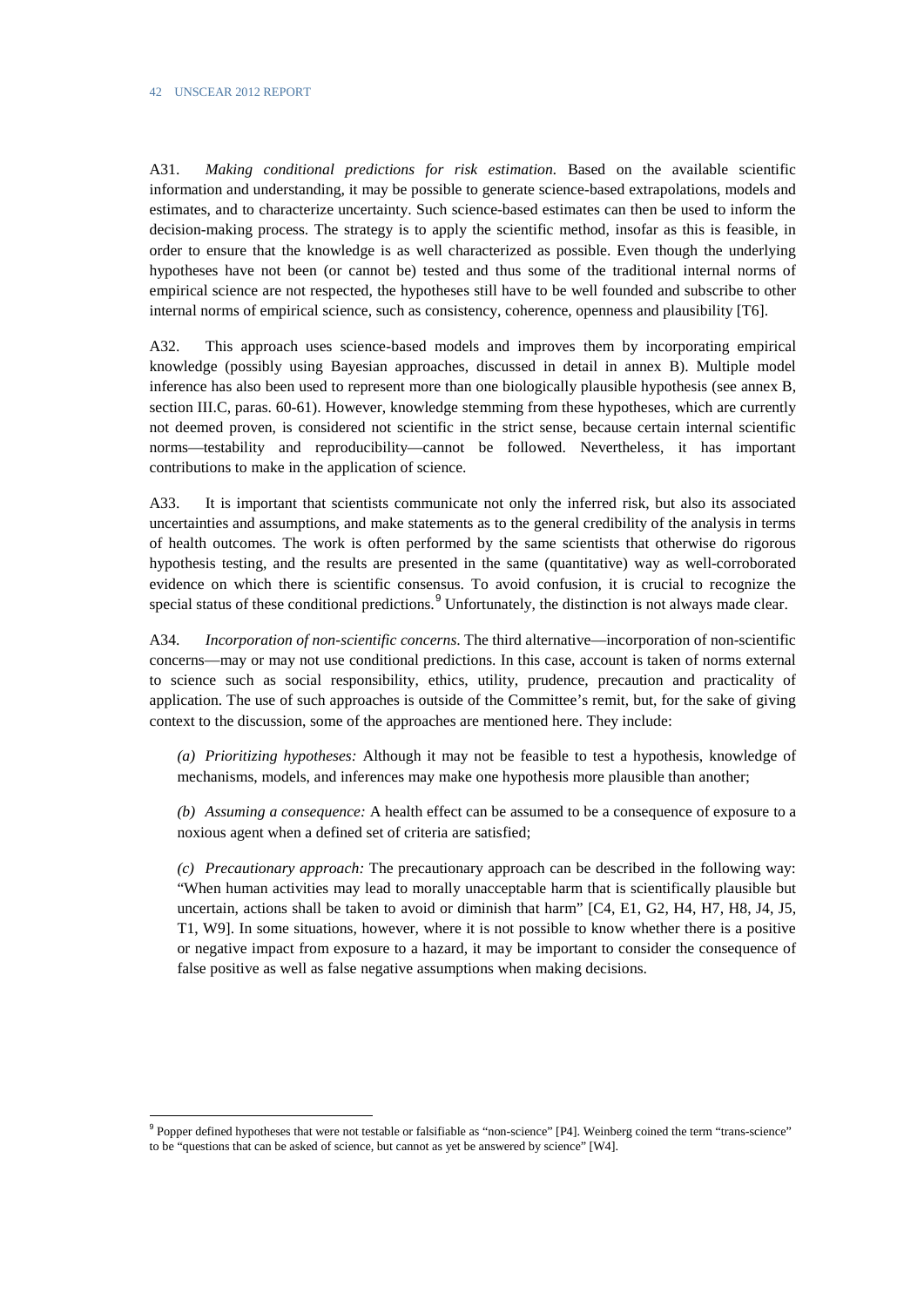### <span id="page-28-1"></span>C. Summary of basics

A35. The relationship between scientific method, science-based inference and the application of science is illustrated schematically in figure A-III. A clear distinction is made between *(a)* what results from hypotheses in empirical science that can be deemed proven—and thus what can be attributed to a particular cause; *(b)* what can then be a well-founded prediction (i.e. stated with confidence that, under defined conditions, a particular thing will happen in the future); and *(c)* what conditional predictions can reasonably be made based on scientific evidence but for which the underpinning hypotheses are currently not deemed proven.

Figure A-III. Relationship between scientific method, science-based inference and application of science



The specific internal norms that guide the activities of scientists in applying the scientific method include truthfulness, consistency, coherence, testability, reproducibility, validity, reliability, openness, impartiality and transparency [T6]

### <span id="page-28-0"></span>III. ATTRIBUTING OBSERVED HEALTH EFFECTS TO RADIATION **EXPOSURE**

A36. More than 100 years of experimental radiation research have provided extensive information on the mechanisms by which radiation exposure can lead to health effects. Radiation exposure can have actions at the level of molecules, chromosomes, cells, tissues, organs and complete organisms. The main subcellular targets for radiation damage are the DNA molecules residing in the chromosomes. The damage might be directly within the DNA molecule (such as strand breaks or modification of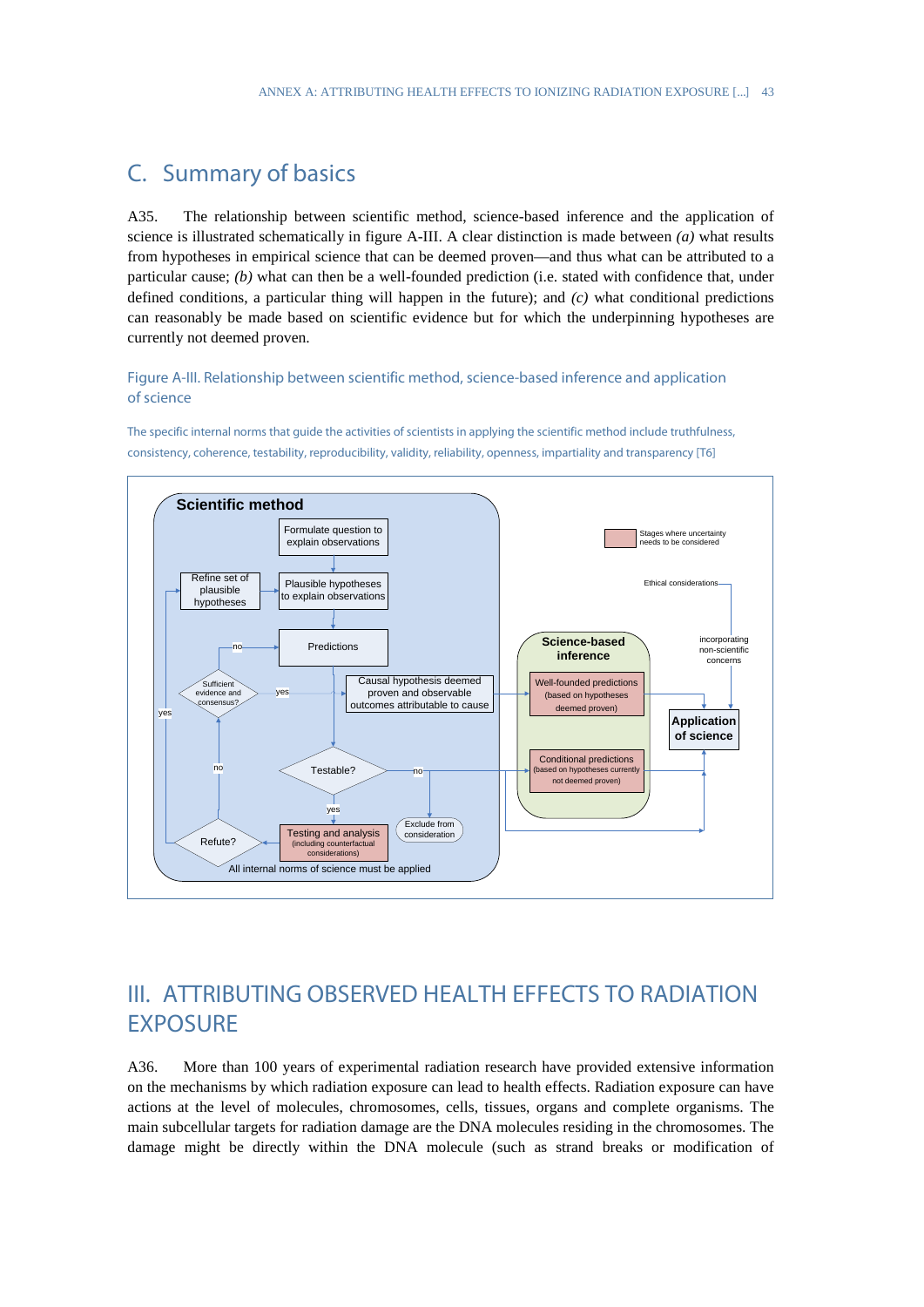#### 44 UNSCEAR 2012 REPORT

nucleotides) and/or epigenetic effects (like alterations of gene expression). While the damage is usually repaired, the integrity of the DNA may not always be restored perfectly, which can cause the cell to die. Alternatively, viable cells may survive with DNA mutations that affect cellular behaviour.

A37. Some cellular changes following radiation exposure may ultimately result in observed health effects, but some may not. For example, radiation can induce chromosomal aberrations in circulating white blood cells that may not result in observable health effects in the individual (see paragraph A50). Moreover, the killing of a small number of cells is unlikely to result in health consequences. On the other hand, extensive death of stem and progenitor cells in various tissues after high doses of ionizing radiation causes observed health effects, such as severe haematopoietic or gastrointestinal damage, skin burns and ulcers. These so-called "deterministic effects" usually occur within a short time (hours or days) after the exposure, although they can occur later in life. Deterministic effects typically occur after acute exposure to high doses, in excess of a "threshold" dose, with the severity of the health effect increasing with the dose above this threshold dose. They result from the depletion or the malfunctioning of a sufficient number of cells to cause observable damage to the organ or tissue, and, if the damage interferes with critical functions of the body, they can lead to the death of the individual—for example, about half of a healthy adult human population would die within 60 days, if exposed to an acute wholebody dose of 4 Gy of gamma rays and no medical care were given. There are well-documented observations of deterministic effects in the scientific literature, primarily on people accidentally exposed to high doses of radiation [U5, U14].

A38. If a damaged cell is not killed or otherwise rendered inactive, DNA mutations may be transmitted to the cell's progeny and, ultimately, it is believed, result in observed health effects in the individual. If mutations in genes in somatic cells lead to initiation, promotion and/or progression of malignant cells, cancer may develop in the tissue or organ of the individual. Such cancers may occur a long time (many years) after exposure. An increased frequency of occurrence of some cancer types has been observed in epidemiological studies of populations exposed to moderate doses of radiation [U10]. If the mutations are in germ cells (namely, those that transmit genetic information to an offspring of the individual), this may result in heritable health effects in an offspring. The possibility of heritable health effects has been demonstrated in animal studies [U9]. However, extensive studies of the children (resulting originally from the germ cells) of survivors of the atomic bombings in Japan and of the children of patients treated with radiotherapy have not been able to discern a statistically significant increased frequency of occurrence of heritable effects [U9].

A39. Because the frequency of occurrence, rather than the severity, of the health effect is related to the exposure characteristics, these health effects—cancer and heritable effects—are termed "stochastic effects". At moderate doses, the frequency of occurrence of certain cancers in an exposed population appears to increase with increasing radiation dose, while at higher doses, the rate of change of frequency per unit dose decreases because of the competing influence of cell killing or sterilization (annex F [U5], annex A [U10]). A critical point is that, at present, there is currently no way of distinguishing pathologically whether or not a specific observed cancer in an individual is caused by that person's exposure to radiation.

A40. The classification of harmful health effects from radiation exposure into deterministic and stochastic is summarized in table A2. This classification, while not entirely appropriate from a purely scientific perspective, is made because the Committee has used the terms previously and they are widely used for the purposes of health protection. The scientific evidence for these health effects is discussed in the following paragraphs.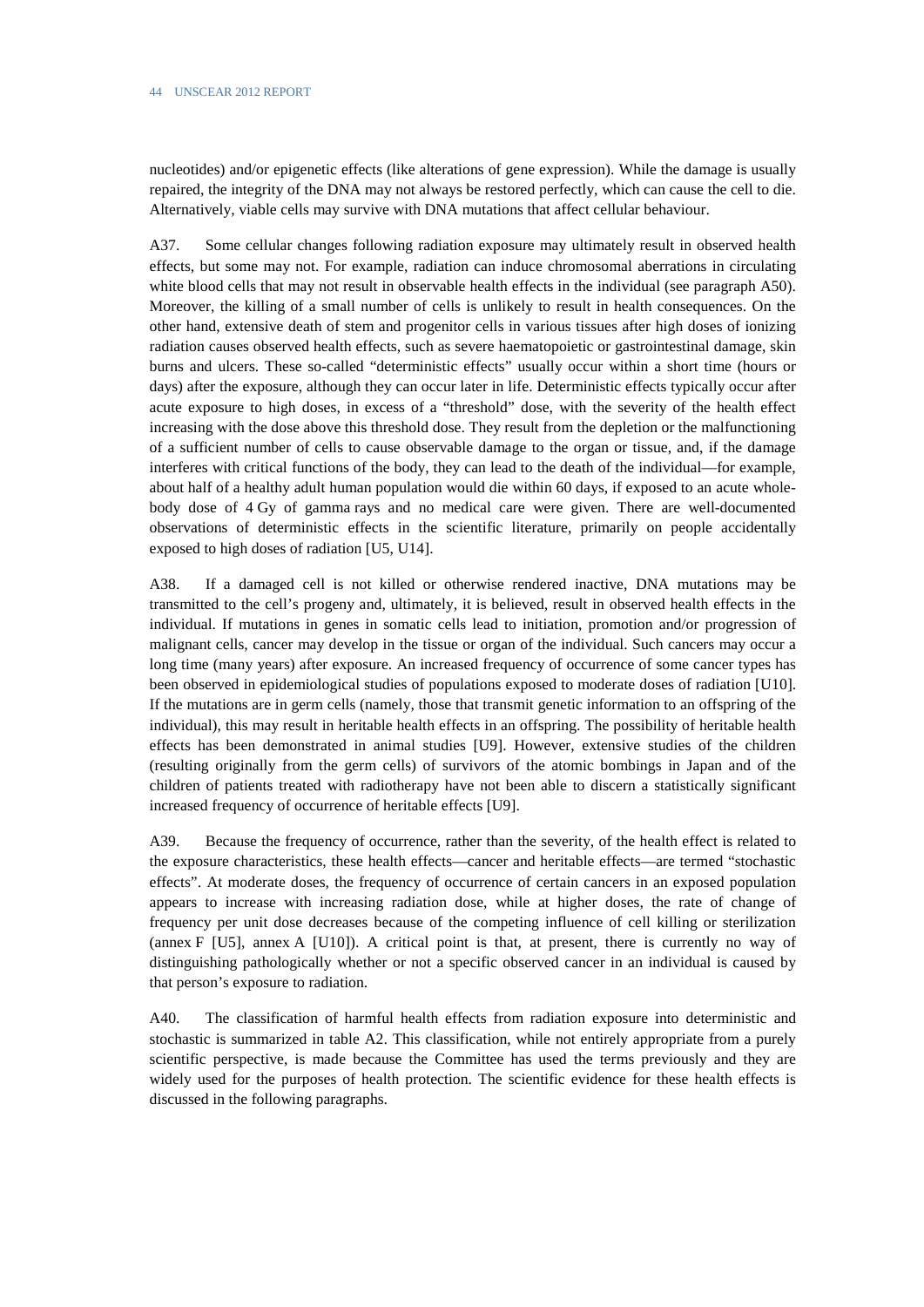| Feature                                                                                 | Deterministic effect <sup>a</sup>                                                                                                                                                                                                                                                                                  | Stochastic effect <sup>a</sup>                                                                                                                                                                                                                                                                                                                                                                                                                                                                                                                                                                                                                                                                                              |
|-----------------------------------------------------------------------------------------|--------------------------------------------------------------------------------------------------------------------------------------------------------------------------------------------------------------------------------------------------------------------------------------------------------------------|-----------------------------------------------------------------------------------------------------------------------------------------------------------------------------------------------------------------------------------------------------------------------------------------------------------------------------------------------------------------------------------------------------------------------------------------------------------------------------------------------------------------------------------------------------------------------------------------------------------------------------------------------------------------------------------------------------------------------------|
| Initiating<br>radiation action <sup>b</sup><br>and presumed<br>biological<br>mechanisms | Radiation-induced killing or loss of<br>function of many cells<br>simultaneously at the tissue level                                                                                                                                                                                                               | Radiation action on a single cell<br>The cell with a radiation-induced transformation must<br>survive and may need to undergo further trans-<br>formations to lead to a cancer or heritable disease                                                                                                                                                                                                                                                                                                                                                                                                                                                                                                                         |
| Manifestation                                                                           | Health effect occurs following acute<br>exposure above threshold values of<br>dose. The severity of the health<br>effect increases with dose above the<br>threshold values                                                                                                                                         | The probability, but not the severity, of the health<br>effect is related to the dose, the exposure conditions<br>and characteristics of the individual exposed, in<br>particular, the sex of the individual exposed and the<br>age at exposure; in addition, there are people who<br>may be genetically predisposed to such health effects                                                                                                                                                                                                                                                                                                                                                                                 |
| Examples                                                                                | Non-cancerous skin lesions (such as<br>erythema, burns, dry or moist des-<br>quamation), the radiation syndromes<br>(cutaneous, haematopoietic,<br>gastrointestinal, and central nervous<br>system), epilation; impact on fertility;<br>congenital malformations and mental<br>retardation after in utero exposure | Cancers which individually are indistinguishable from<br>those arising from other causes                                                                                                                                                                                                                                                                                                                                                                                                                                                                                                                                                                                                                                    |
| Evidence                                                                                | Direct robust evidence from the<br>responses of patients undergoing<br>radiotherapy and of individuals who<br>have received high exposures as a<br>consequence of radiological accidents<br>Results of experiments on animals                                                                                      | Direct evidence mainly from statistically significant<br>increases in frequency of occurrence of various<br>cancers in populations exposed to moderate or high<br>doses. There are statistical limitations & confounding<br>influences that hinder demonstrating health effects at<br>low levels of exposure<br>Heritable health effects demonstrated in animal<br>studies at high doses, but not in human populations                                                                                                                                                                                                                                                                                                      |
| Scientific<br>consensus                                                                 | High degree of consensus on how<br>radiation induces tissue damage;<br>some understanding of repair<br>mechanisms with time<br>More scientific debate about late<br>health effects                                                                                                                                 | A degree of consensus on role of DNA mutation. Cancer<br>development is believed to proceed in a multistep<br>fashion. Other factors, such as adaptive response,* impact<br>on the immune system, genomic instability,* and<br>bystander effects,* may also modify development. These<br>factors may not be relevant at moderate/high doses<br>(because they are integrated into the exposure-response<br>relationship evaluated in epidemiological studies), but<br>their roles at low and very low doses are the subject of<br>scientific debate [U7, U15]<br>Consensus that heritable health effects in humans are<br>plausible, but at a much lower frequency than the<br>induction of cancer in the population exposed |

| Table A2. Features of deterministic and stochastic effects [U2, U3, U6, U8, U9, U10, U11, U14, U15] |  |
|-----------------------------------------------------------------------------------------------------|--|
|-----------------------------------------------------------------------------------------------------|--|

*<sup>a</sup> Deterministic effects appear relatively soon after exposure, and not as a result of doses accumulated from chronic low-dose-rate exposure. Because they involve major loss of cell function within a tissue, they are also referred to as "tissue reactions" [I10]. However, tissue reactions also include some health effects (such as cataracts and fibrosis) that are not determined solely at the time of irradiation but can be modified after radiation exposure. Historically, radiation-induced cataracts were considered to be deterministic effects with relatively high threshold doses. Recent studies have suggested a much lower threshold dose (0.5 Gy) than previously thought [I11] and even the possibility of a nonthreshold response has been raised [A1]. Similar uncertainties for diseases of the blood circulatory system after radiation exposure have also been raised [I11, N2]. For scientific purposes, Hulse and Mole had proposed alternative terminology: "polycytic effects" (for deterministic effects) and "haplocytic effects" (for stochastic effects) [H9], although such terminology is rarely used.*

*<sup>b</sup> The Committee distinguishes here between "radiation actions", meaning all modifications induced in an organism, and "health effects", meaning observed health disorders with recognizable symptoms.*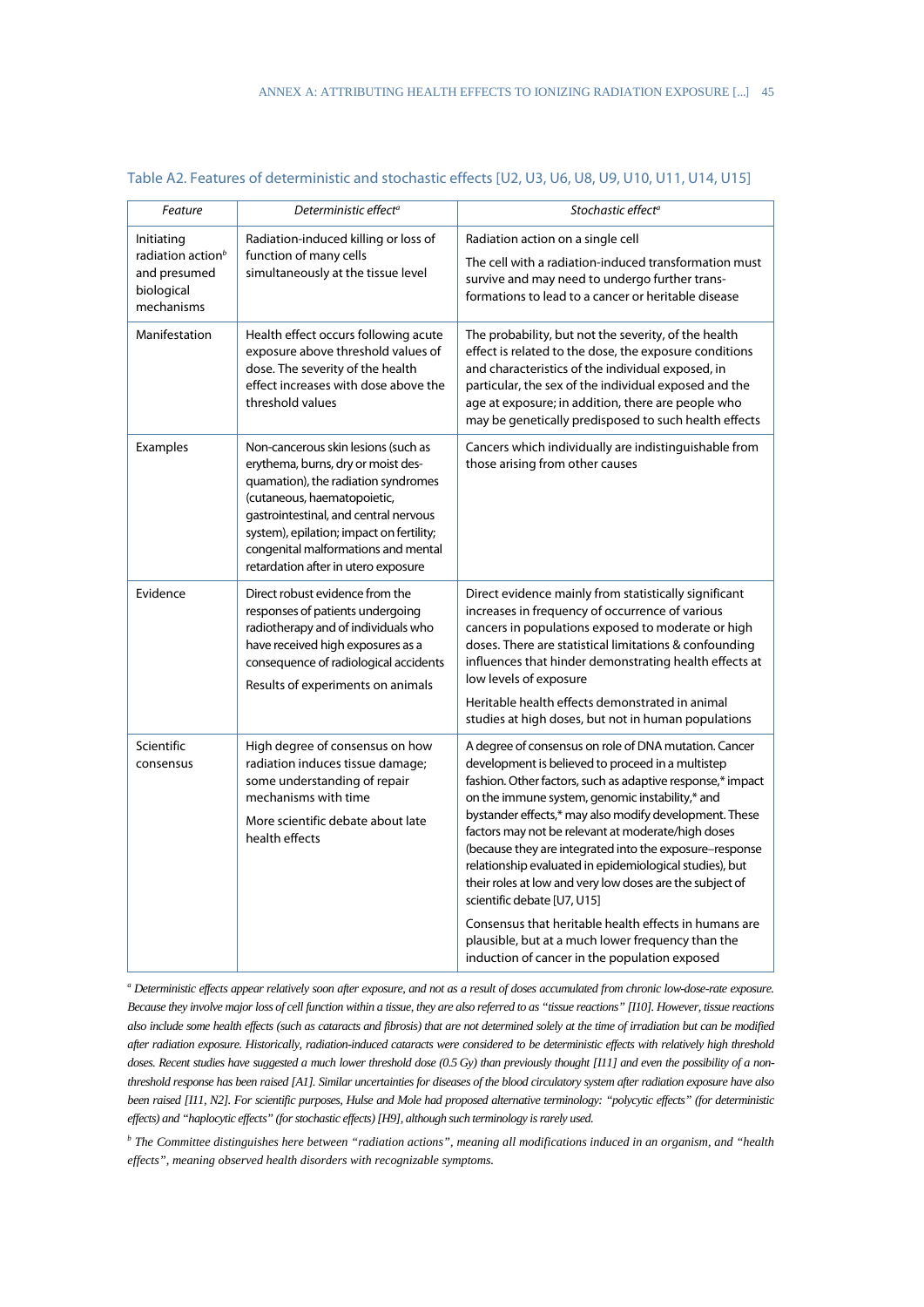### <span id="page-31-0"></span>A. Deterministic effects

A41. There is a significant and robust body of scientific evidence about the occurrence of deterministic effects at high doses (table A3). Such health effects often have a progression of characteristic signs and symptoms, which facilitate discrimination between radiation exposure and other causes as the principal causing agent. There is a high degree of consensus among specialists on this body of knowledge and its interpretation [I11, U5]. Professionals, nevertheless, need to have a solid knowledge of the specific signs and symptoms that occur after radiation exposure in order to be able to attribute a deterministic effect in an individual to radiation exposure [G4].

#### Table A3. Approximate threshold doses for deterministic effects from acute exposure of adults to low-LET radiation

These examples have been selected to illustrate the approximate levels of dose that cause deterministic effects in adults and the associated time for the health effects to develop. The threshold doses were derived by the International Commission on Radiological Protection (ICRP) for radiation protection purposes [I11]

| <b>Health effect</b>         | Organ/tissue       | Time to develop | Acute exposure (Gy)    |
|------------------------------|--------------------|-----------------|------------------------|
| MORBIDITY <sup>a</sup>       |                    |                 |                        |
| Temporary sterility          | <b>Testes</b>      | 3-9 weeks       | $~1$ ~0.1              |
| Permanent sterility          | <b>Testes</b>      | 3 weeks         | ~10                    |
| Permanent sterility          | Ovaries            | <1 week         | ~23                    |
| Depression of haematopoiesis | Bone marrow        | $3-7$ days      | ~10.5                  |
| Main phase of skin reddening | Skin (large areas) | 1-4 weeks       | $<3-6$                 |
| Skin burns                   | Skin (large areas) | 2-3 weeks       | $5 - 10$               |
| Temporary hair loss          | <b>Skin</b>        | 2-3 weeks       | $\sim$ 4               |
| Acute pneumonitis            | Lung               | $1-3$ months    | $6 - 7$                |
| MORTALITY <sup>b</sup>       |                    |                 |                        |
| Bone marrow syndrome         | Bone marrow        | $30-60$ days    | $\sim$ 1 $\epsilon$    |
| Gastro-intestinal syndrome   | Small intestine    | $6-9$ days      | $~\sim 6$ <sup>c</sup> |
| Pneumonitis                  | Lung               | 1-7 months      | $7 - 8$                |

*<sup>a</sup> Derived by ICRP on the basis of approximately 1% incidence of morbidity or dysfunction in tissues and organs in adults.*

*<sup>b</sup> Derived by ICRP on the basis of approximately 1% incidence of mortality in adults.*

*<sup>c</sup> Assuming no medical care.*

A42. For severe deterministic effects, many cells have to be either functionally inactivated [B4] or killed [F4]. Such a major impact on a tissue or the whole organism can be achieved only by absorbed doses typically in the high-dose range and delivered acutely. Many deterministic effects occur shortly after radiation exposure, frequently within a few days or months, so that a link between exposure and health effect is evident. Further, in general, these health effects rarely occur without radiation exposure. The sequence of events is informative: for example, in the case of skin damage, this can start with reddening of the exposed area of skin, followed by itching and skin breakdown within a few weeks, and non-healing ulceration at about 6–12 months. Thus, severe deterministic effects appearing soon after high-dose exposure can, in principle, be diagnosed in an exposed individual by a radiation expert and the health effect can be attributed to the high exposure with a high degree of confidence.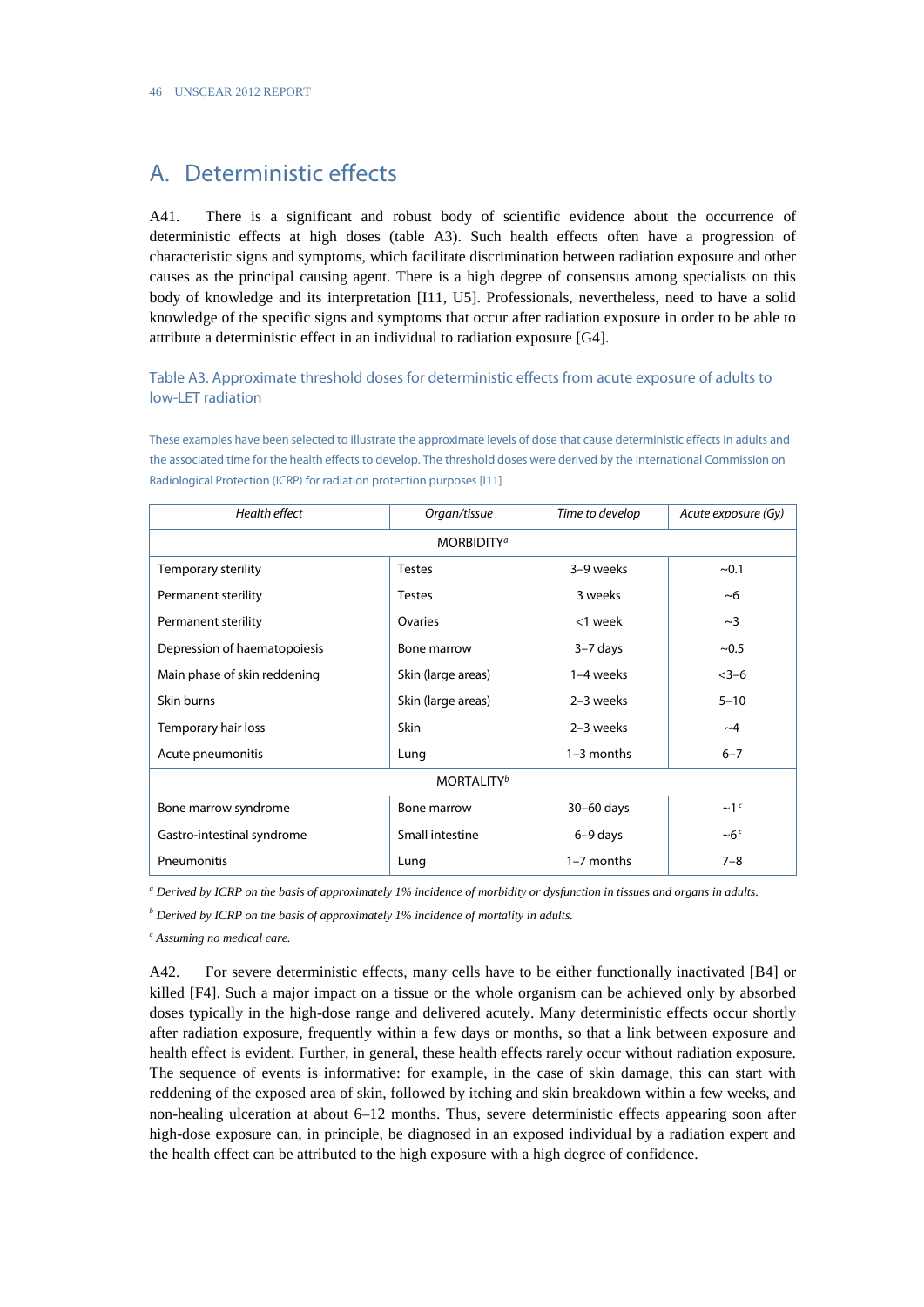A43. However, at moderate doses and at longer times after exposure, individual cases of diseases such as fibrosis, cataracts and circulatory diseases that may be deterministic effects of radiation exposure cannot be attributed to radiation exposure. This is because *(a)* clinical diagnosis and pathological findings for such health effects cannot discriminate between radiation and other causes at the present time; *(b)* the baseline frequency of these diseases is high; *(c)* there are many other possible causes of these diseases; and *(d)* there are no characteristics that are specific for radiation (i.e. biomarkers).

A44. In the case of cataracts and circulatory diseases, it is currently unclear whether or not a dose threshold exists and whether the amount of damage is dependent on dose. According to the most recent findings, cataracts, which have a high baseline frequency, are not typical deterministic effects as was originally thought [A1].

A45. Because of the well-known and readily observable consequences of high doses, radiation experts may in many cases confidently attribute a particular deterministic health effect to acute radiation exposure (and attest as such). In attributing, radiation experts must nevertheless still be able to eliminate possible alternative causes (i.e. by conducting a counterfactual analysis). Case studies I and II in appendix B illustrate some of the challenges facing radiation experts in attribution, even for deterministic effects.

### <span id="page-32-0"></span>B. Stochastic effects

#### 1. Prospects for attribution of an observed stochastic health effect in an individual to radiation exposure

A46. In contrast to deterministic effects, the occurrence of a stochastic health effect depends on transformation, that is, on the modification of a cell that changes its original characteristics without preventing its proliferation. There are known to be several agents that can initiate such a transformation, and the relatively high baseline rates of cancer and heritable effects in an unexposed population provide evidence that there are many possible causes. What is critical for discussing attributability is whether a stochastic effect caused by radiation exposure can be distinguished from one that is not caused by radiation exposure (i.e. applying counterfactual analysis). A number of avenues need to be explored.

A47. Firstly, there is no doubt that genetic predisposition to contracting cancer exists. Various diseases with congenital chromosomal aberrations and genetic diseases are associated with increased frequencies of either very specific types of cancer or with a general increase of all types of cancers (for a comprehensive review see [I6]). Some very prominent examples are: *(a)* Down's syndrome (increased frequency of childhood leukaemia [D5]); *(b)* ataxia telangiectasia (increased frequency of acute lymphoblastic leukaemia [T4] and other cancers [M3, S2]); and *(c)* xeroderma pigmentosum (increased frequency of melanoma due to exposure to ultraviolet radiation [K4]). Some of these diseases, such as ataxia telangiectasia, are characterized by an increase in cancer frequency, but also by an enhanced radiosensitivity resulting in severe side effects after radiotherapy [P3]). However, even if someone with ataxia telangiectasia, for example, contracted acute lymphoblastic leukaemia following radiation exposure, the leukaemia could not be unequivocally attributed to the radiation exposure.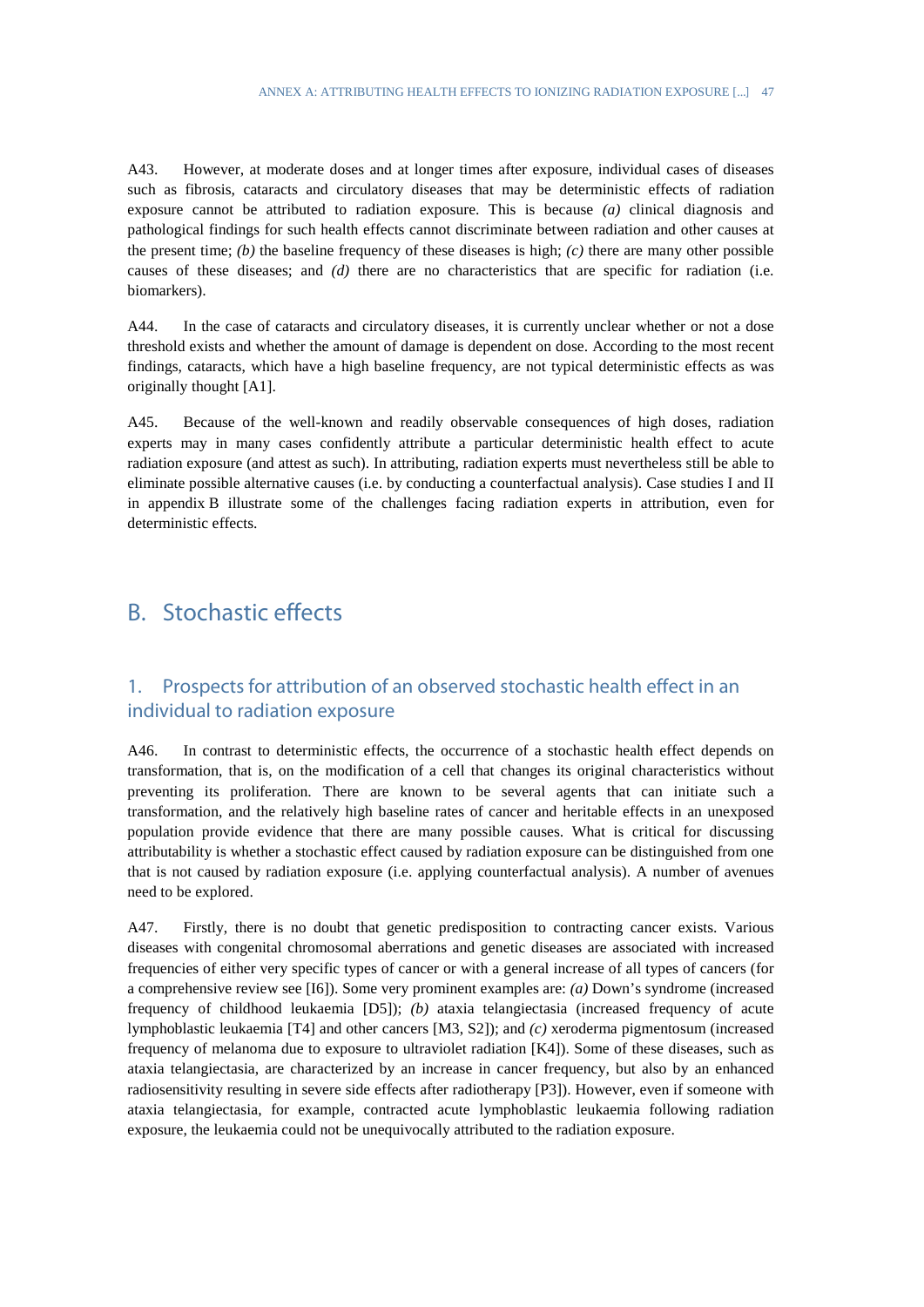A48. Individual radiosensitivity is not confined to those with congenital chromosomal aberrations and genetic diseases, but is a general phenomenon. As individual radiosensitivity is very important in radiotherapy, many studies have looked for ways to assess the radiosensitivity of individual patients before radiotherapy [B5, C5, T5]. However, many factors are involved, and it is unlikely that the determination of a single factor would be sufficient. In addition, it is still a matter of discussion which cell type and end point is suitable for a test of individual radiosensitivity. Even then, if suitable factors could be identified that could be applied to exposures substantially below those received in radiotherapy, it would still not be possible to use them to attribute a manifest cancer in an individual to radiation exposure.

A49. Epidemiological studies combined with information from radiobiological studies and some understanding of the mechanisms involved in the induction of cancer following radiation exposure have been successful in determining the radiosensitivity of certain groups to developing a particular cancer. Only if the baseline frequency of a particular type of stochastic effect were low and the radiosensitivity for a health effect of that type were high would the attribution of a health effect in a particular individual to radiation exposure be plausible, particularly if that exposure were high. For example, for a child who contracted papillary thyroid cancer about three or more years [H5] after receiving a high dose to the thyroid from exposure to radioiodine in the months after the Chernobyl accident, then attribution of the thyroid cancer to the high dose to the thyroid may be plausible [W7]. But even then, the health effect in an individual cannot be unequivocally attributed to radiation exposure, owing to other possible causes (recognizing that radiation may not act as a sole cause, but as a contributory factor in the manifestation of disease). In order to attribute a cancer in an individual to radiation exposure, it would be necessary to establish some marker that specifically serves this purpose.

A50. Another avenue to consider is that of biological indicators of radiation exposure, such as those summarized in table A4. However, these indicators only provide a means of determining radiation dose; again, they do not guarantee that a health effect will subsequently manifest in the exposed individual or descendants. Furthermore, none is uniquely associated with radiation exposure. Consequently, they cannot be used to attribute a manifest cancer in an individual to exposure received previously.

A51. Up to now, no biological indicator has been found that is able to uniquely identify radiationrelated cancers or heritable effects and thus could be used as a biomarker. If such a biomarker could be found, it would greatly improve the ability to attribute a stochastic health effect in individuals to radiation exposure. There are, however, techniques available that can be used to attribute cancers to chemical inducers (e.g. by an analysis of DNA adducts  $[F1]$ ) or to ultraviolet radiation  $[B12]$ . These techniques are valuable in the sense that if a specific cancer can be unequivocally attributed to another agent, then ionizing radiation can be ruled out as the cause of this health effect.

A52. Thus, in conclusion, a manifest stochastic effect in an individual cannot be unequivocally attributed to radiation exposure, because radiation exposure is not the only possible cause and there are at present no generally available biomarkers that are specific to radiation exposure. Unequivocal differential pathological diagnosis is not possible in this case.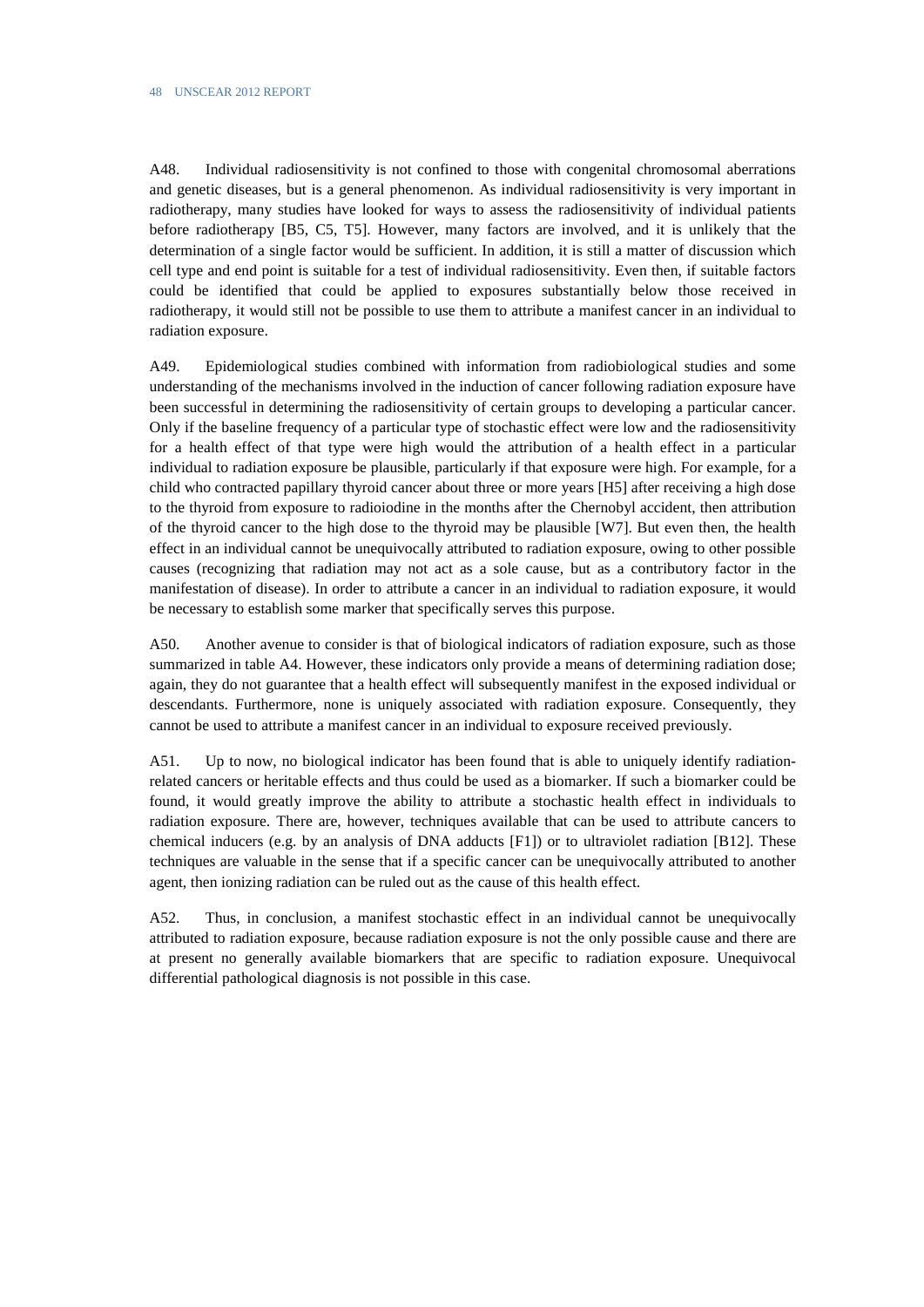| <b>Biological indicator</b>                                                       | Lowest dose range<br>detectable in individuals<br>after acute exposure <sup>a</sup><br>(Gy) | Comment                                                                                                                          | Reference   |
|-----------------------------------------------------------------------------------|---------------------------------------------------------------------------------------------|----------------------------------------------------------------------------------------------------------------------------------|-------------|
| <b>Blood cells</b>                                                                | $0.5 - 1$                                                                                   | Reduction in numbers of lymphocytes. Early<br>response to radiation exposure                                                     | <b>IF31</b> |
| Hair                                                                              | depends on the end<br>point; $b$ 0.05 to 2                                                  | Allows quantification of partial-body<br>exposure                                                                                | [H2]        |
| Dicentric chromosomes                                                             | $0.05 - 0.1$                                                                                | Some chemicals also cause dicentric<br>chromosomal aberrations                                                                   | [11]        |
| Reciprocal translocations                                                         | $0.3 - 0.5$                                                                                 | Useful to assess radiation exposures that<br>occurred a long time previously                                                     | [T9]        |
| Micronuclei                                                                       | $0.1 - 0.3$                                                                                 | Sometimes important for monitoring many<br>people within a short time interval                                                   | [M5]        |
| Chromosomal breaks that<br>are identified in prematurely<br>condensed chromosomes | $0.1 - 0.5$                                                                                 | This indicator does not require a metaphase<br>for expression, so that selection against<br>heavily damaged cells does not occur | [H3]        |
| Comets <sup>c</sup>                                                               |                                                                                             | Valuable in the context of determination of<br>repair capacity of individuals                                                    | [M6]        |
| $\gamma$ -H2AX foci                                                               | 0.003                                                                                       | The most sensitive biological indicator<br>found up to now                                                                       | [S3]        |

#### Table A4. Biological indicators of radiation exposure

*<sup>a</sup> The doses quoted give only a crude idea of the lowest dose range where radiation actions can be detected, because many factors play a role (e.g. how many events are scored, how experienced are the scorers, and whether scoring is conducted manually or with assistance from a computer).*

*b End points are: chromosomal aberrations in the epithelium of plucked hair, apoptotic cells in the follicle (very sensitive), dysplastic hair, and width of the hair. Unfortunately, the most easily accessible indicators (dysplastic hair and hair width) are the least sensitive to dose (1 to 2 Gy).*

*<sup>c</sup> Comets are not very suitable for the determination of radiation dose, because the DNA damage is repaired comparatively quickly. Comets are useful, however, as indicators of repair capacity after in vitro exposure of cells with about 2 Gy and tracking of the speed of repair for about 3 hours.*

#### 2. Prospects for attribution of an observed increased frequency of occurrence of a stochastic health effect in an exposed population to radiation exposure

A53. Specifically in the context of radiation exposure, observational (epidemiological) studies have involved a wide range of populations previously exposed to radiation for various reasons (e.g. exposure to natural sources of radiation, and to artificial sources, such as in military operations, in medicine, occupationally or accidentally). Descriptive studies can identify a possible association for further study. However, analytical epidemiological studies are the primary scientific tool used to critically examine whether exposures to radiation increase the rate of occurrence of specific diseases. Examples of analytical studies that have provided information on the causal association between radiation exposure and frequency of occurrence of health effects include the Life Span Study of the survivors of the atomic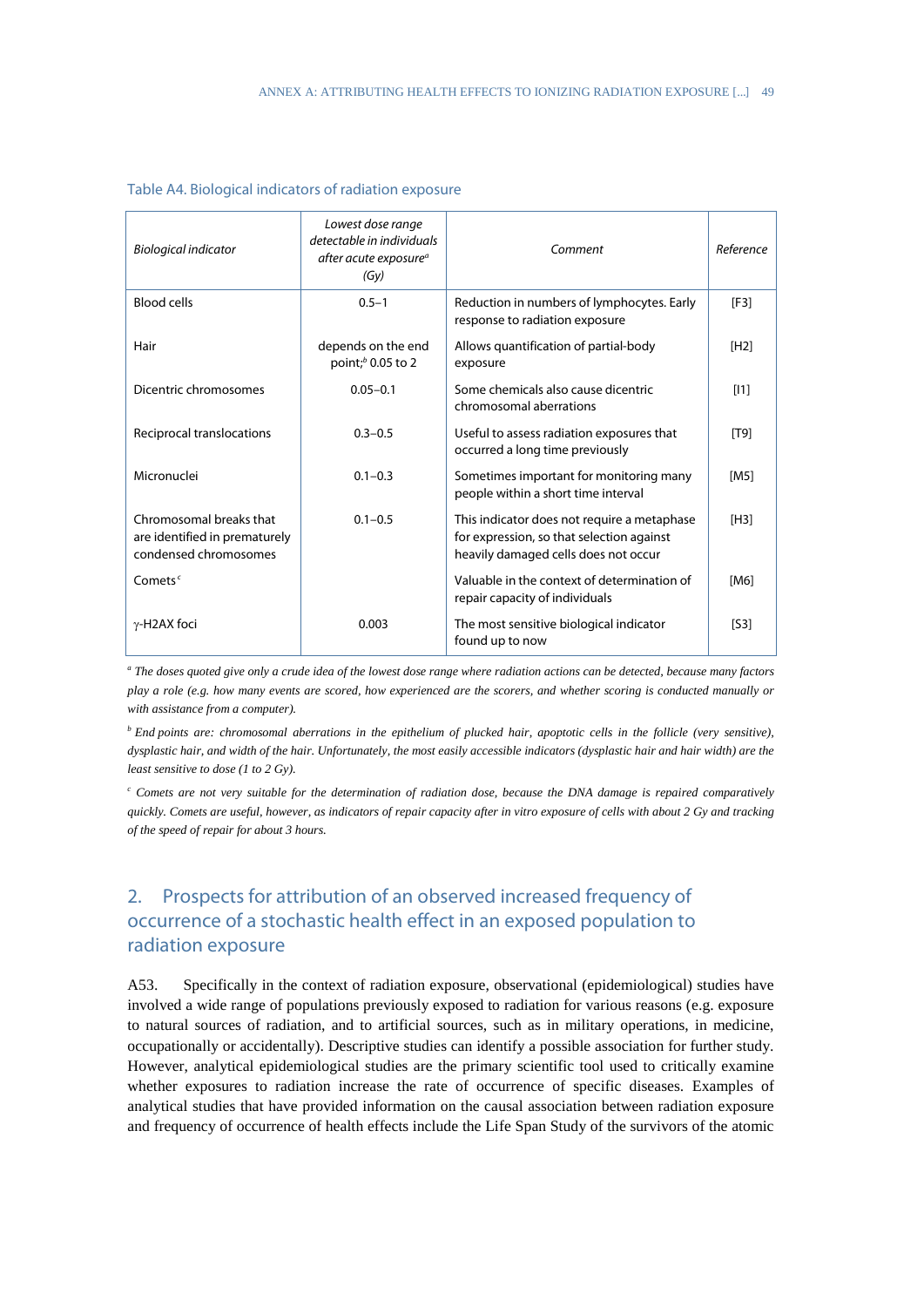bombings in Japan, children exposed to radiation in the course of treatment for medical conditions, underground miners exposed to radon and its progeny, and patients who underwent radiotherapy.

A54. In quantifying the increased frequency of occurrence of cancer in an exposed population, the Committee has relied heavily on the results of epidemiological investigations (see, for example, figure A-IV). The Committee's latest evaluations of the relevant epidemiological studies of exposed populations were published in its UNSCEAR 2006 Report [U10]. These demonstrate statistically meaningful increases in the frequency of occurrence of certain cancers in populations exposed to moderate or high doses. They also provide quantitative estimates for the magnitude of those increases.

A55. Although radiation exposure is an established cause of cancer, there are a number of cancer types that have not been convincingly shown to be caused by radiation exposure. These include cancers of the rectum, prostate, pancreas and uterine cervix, and Hodgkin's lymphoma and chronic lymphocytic leukaemia. This does not necessarily mean that radiation-induced transformations do not occur in those tissues. For example, latency periods\* might be so long that the cancers do not become manifest during lifetime (in a sense, a practical threshold) or the frequency of radiation-induced cancers in those tissues might be too low, relative to the baseline frequencies for those cancers, to be observable.

A56. Applying counterfactual analysis to the attribution problem for a population implies consideration of the question: if a population had not been exposed to radiation, would an observed increased frequency of occurrence of disease have been observed at the same time and of the same magnitude. As mentioned earlier, there is no generally accepted theory of provability to establish causation. Nevertheless, increased frequencies of occurrence of certain stochastic health effects in a population can be attributed to exposures in the moderate- and high-dose range when the evidence is compelling and consensus among the scientific community is high, in part by use of the Bradford Hill guidelines (table A1) and more recent developments [M1]. This can nevertheless be challenging because: *(a)* latent periods for cancer development are long; and, as mentioned earlier, *(b)* the baseline frequency of cancer occurrence and the variability\* of that frequency with time are relatively high, and other uncertainties in both exposure and disease frequency estimation obscure any increased frequency of occurrence of disease in a population that might be due to radiation exposure, in particular, following exposure at low and very low doses (see annex B for detailed considerations of uncertainties).

A57. Knowledge of minimum latent periods, that is, the time interval between radiation exposure and the first possible diagnosis of a health effect, is important. In adulthood, the shortest latent period for leukaemia is around two years, and for solid cancers, a period of eight to ten years is frequently quoted (annex G [U8]). Nevertheless, a cancer that is diagnosed, for example, one month after radiation exposure definitely cannot be caused by such an exposure. The shortest latent periods have been seen for some types of cancer in children, typically a few years (annex I [U8], annex B [U16]). However, latent periods strongly depend on diagnostic capacities. With more sophisticated techniques that identify a solid cancer at a smaller size, latent periods will apparently shorten.

A58. Radiobiological experiments have established various causal relationships between radiation exposure and resulting actions in biological material. Epidemiological investigations have identified an association between an increased frequency of occurrence of many types of cancer and radiation exposure [U10]. However, there is not a complete understanding of how to combine the radiobiological and epidemiological information. Further, the various mathematical models that attempt to describe the radiobiological mechanisms are unable to quantify or describe a priori the increased frequency of cancer seen in human studies, especially following relatively low-dose exposures [D3, M2].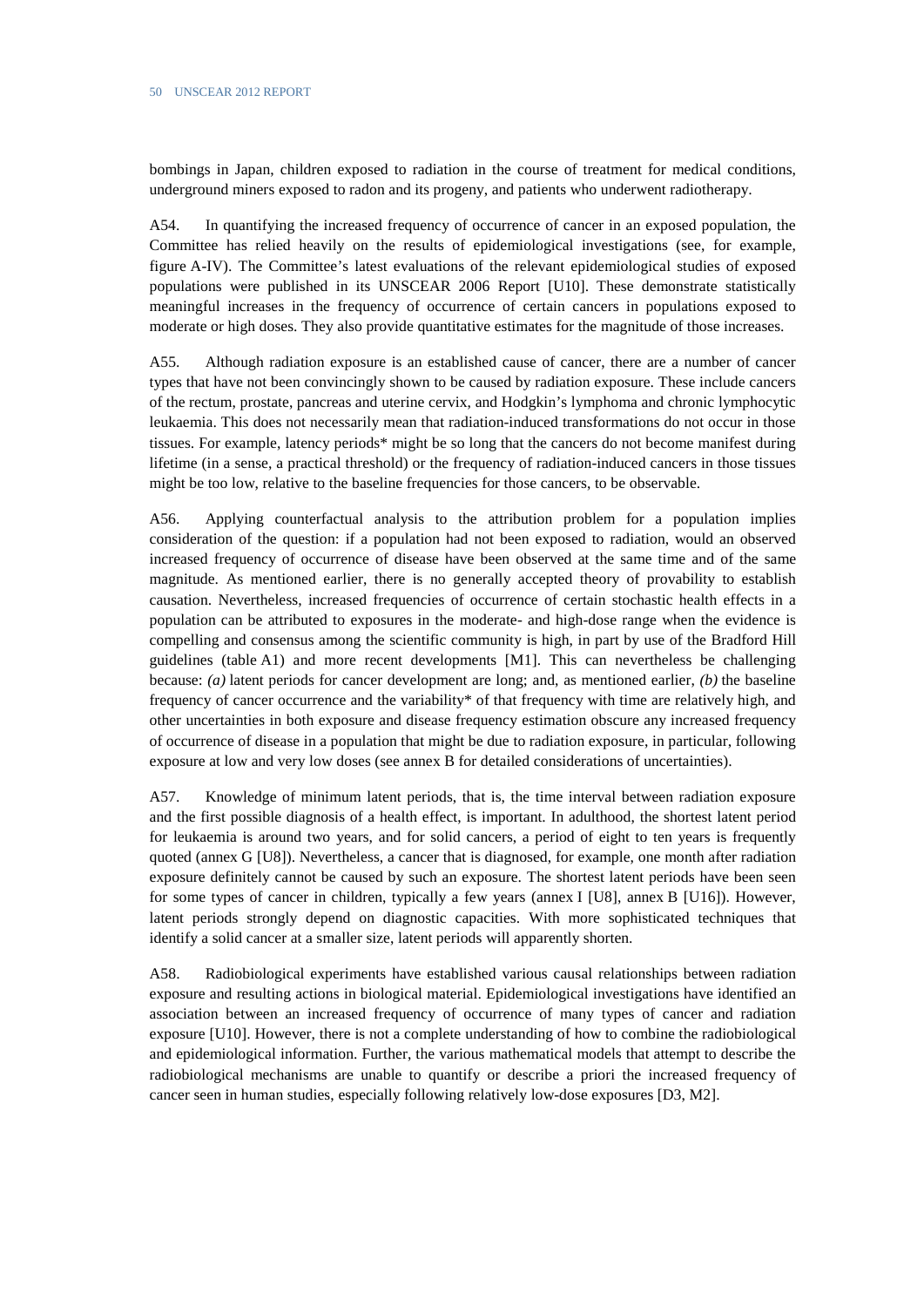Figure A-IV. Observed increases in the frequency of mortality from site-specific solid cancers among the survivors of the atomic bombings of Japan

This graphic adapted from Ozasa et al. [O4] is used here to illustrate observed excess relative rates per unit dose and the associated aleatory uncertainties at 90% confidence intervals. The uncertainty associated with extending the excess frequency observed among a living cohort over the rest of their lives is an example of epistemic uncertainty. The values for rectum, pancreas, uterus, prostate, kidney parenchyma and malignant lymphoma, while positive, are not statistically significant. An increased frequency of mortality from cancers in these organs cannot be ruled out, but there is no compelling evidence from this study to support causation. The arrows indicate confidence intervals that are beyond the limits of the graph or not specified

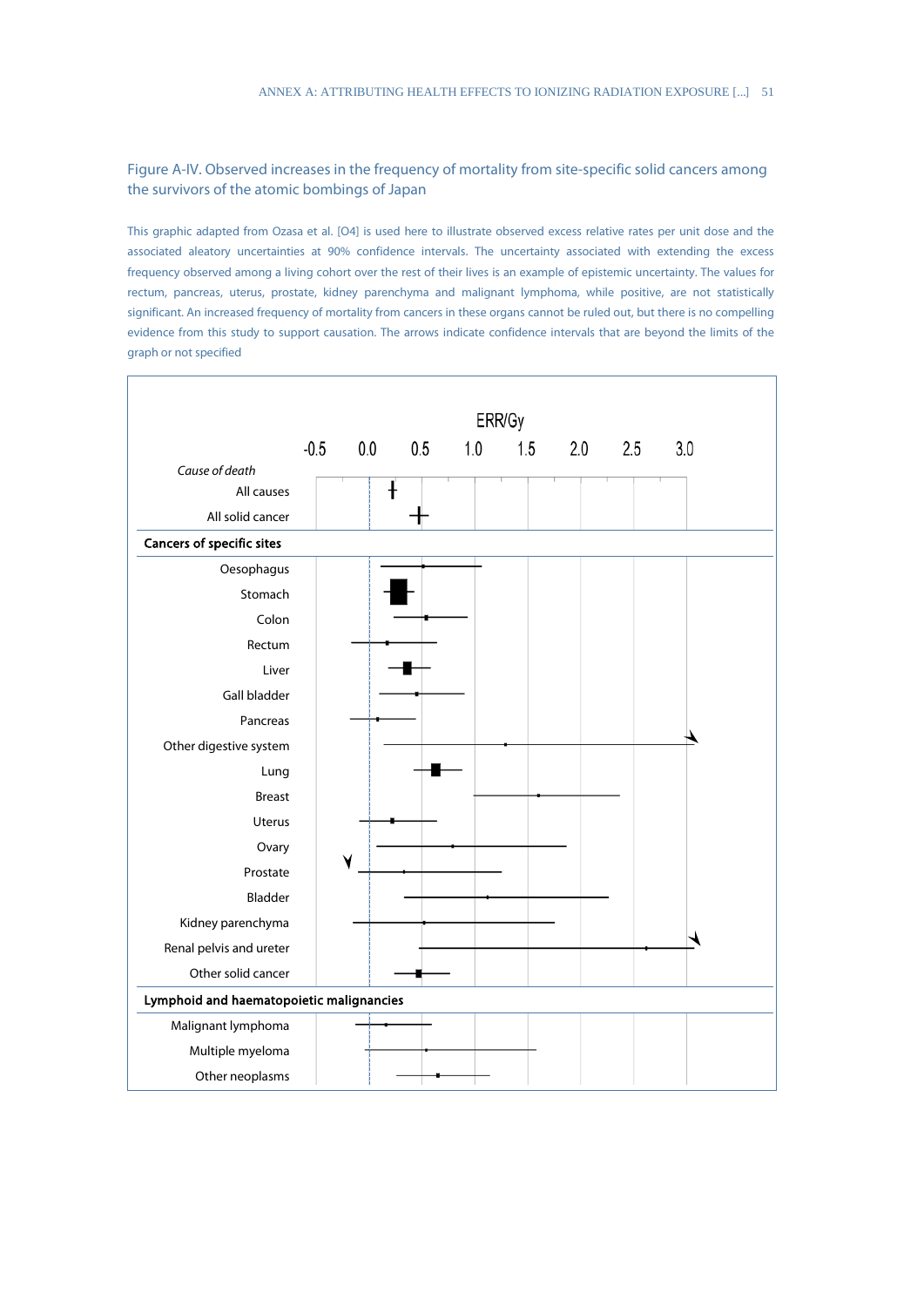A59*. Uncertainties in dose estimation.* There are both aleatory and epistemic uncertainties in the measurements used in estimating doses. The aleatory uncertainties are particularly important when the levels of exposure are close to those that are typical from natural sources of radiation. For example, the stochastic nature of radioactive decay is inevitably reflected in any measurements of count rate or dose rate. Studies that investigate possible health effects from exposure at these very low levels are rarely, if ever, able to account for all the uncertainties in the dose estimation, and usually interpretation of the results depends on making reasonable but untested assumptions. Annex B discusses the questions of uncertainties (both aleatory and epistemic) in dose estimation in more detail.

A60. *Uncertainties in frequency estimation*. It is extremely difficult to detect excess frequency of occurrence of cancer and heritable effects by studying population exposures limited to low dose and very low doses [I9]. This is because, at low doses and, in particular, at very low doses, the plausible increased frequency of occurrence of stochastic effects is normally dwarfed by statistical and other variations in the baseline frequency of their occurrence. As a result, extremely large sample sizes (typically millions of people) would theoretically be required in these dose ranges for a statistically significant increase in frequency to be observed. The zone of noise depends primarily on the number of subjects in the population studied and the baseline frequency of incidence of the specific disease (see figure A-II earlier). However, because factors such as age and sex are apparently very important in determining the frequency of occurrence, it is important that the populations must be relatively homogeneous with regard to age and sex, or else these factors taken into account in analysis. Even then, the estimate would often be untrustworthy because of the lack of knowledge of, and thus inability to adjust for, other possible risk factors such as diet, genetic susceptibility, other environmental exposures and other demographic and lifestyle factors [L1].

A61. For rare diseases and highly radiosensitive subgroups of the population, for example, thyroid cancer following exposures in early childhood, a smaller sample size might be sufficient for a statistically meaningful increase to be detected than that required for a more common disease at older ages. Childhood leukaemia is also thought to be particularly susceptible to induction by radiation. Some studies of in utero radiation exposure have reported associations with leukaemia and other childhood cancers at doses from the use of X-rays estimated from historical literature to be of the order of 10 mGy [D4, W2] and the excess relative rate per unit dose for childhood leukaemia reported in the largest of these studies was comparable to that derived from the survivors of the atomic bombings in Japan exposed to higher doses as young children [W1, W3]. However, the conclusions of these studies are not accepted by many in the scientific community, and the causal nature of the association with low-dose prenatal X-ray examinations is still much debated [B11, I5, I8].The case of in utero exposure illustrates the difficulty in interpreting—and obtaining scientific consensus on the interpretation of—reported increases in frequency when exposures are in the low-dose range, even when the populations exposed are large and assumed to be particularly radiosensitive.

A62. In summary, an increased frequency of occurrence of stochastic effects in a population could be confidently attributed to radiation exposure—provided that, among other things, the increased frequency of occurrence of the stochastic effect were sufficient to overcome the inherent statistical and other uncertainties. In this case, an increase in the frequency of occurrence of stochastic effects in the exposed population could be properly verified and attributed to exposure. If the baseline frequency of occurrence of the health effect in a population were low and the radiosensitivity for the relevant stochastic effect were high, an increase in the frequency of occurrence of stochastic effects could at least be related to radiation, even when the number of cases was small.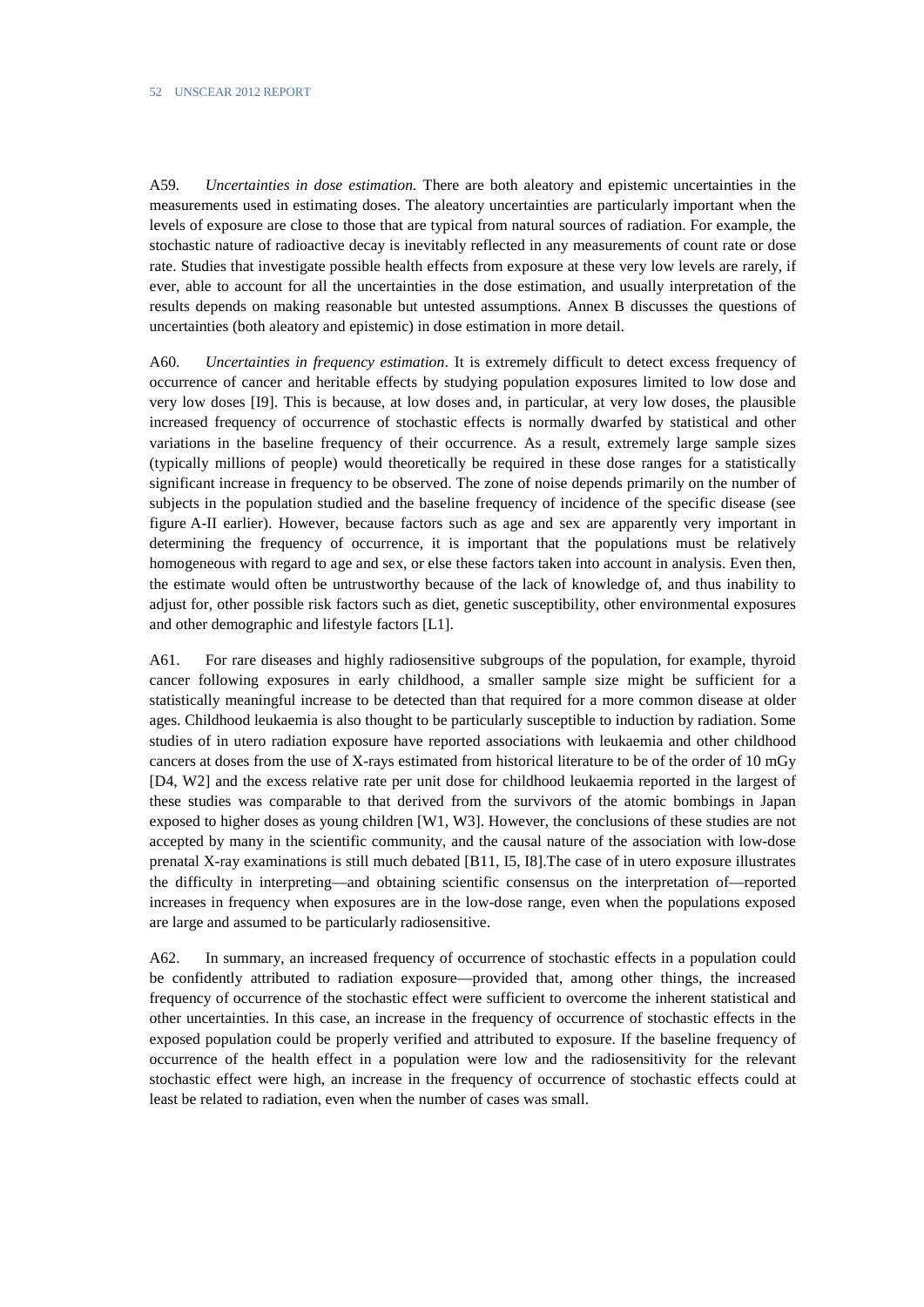A63. Although demonstrated in animal studies, an observed increase in the frequency of occurrence of heritable disease in human populations cannot at present be attributed to radiation exposure; one reason for this is the large fluctuation in the baseline frequency of occurrence of these diseases.

## IV. INFERRING RISK OF HEALTH EFFECTS FROM RADIATION **EXPOSURE**

A64. This section considers drawing inference from the existing scientific knowledge base (see figure A-III), specifically to make inferences about the risk of future health effects either for a population or an individual exposed to radiation. As discussed earlier (section II.B of this appendix), two main situations are considered: *(a)* where hypotheses regarding causal relationships have been deemed proven (i.e. well-founded predictions); and *(b)* where hypotheses regarding causal relationships have currently not been deemed proven (conditional predictions).

# A. Predicting health effects and inferring risks where hypotheses regarding causal relationships have been deemed proven

A65. For exposure to high acute doses above the relevant thresholds, there is sufficient evidence, knowledge and scientific consensus regarding causal relationships to be able to predict relatively accurately whether or not there will be a deterministic effect in an exposed individual and, if so, the likely severity of that health effect. Such predictions have been sufficiently well tested in observations of the consequences of past high-dose accidental exposure such that they can be based on hypotheses regarding causal relationships that have been deemed proven and therefore can be regarded as valid. Thus, for example, physicians, on the basis of knowledge of the distribution in local tissue of the dose received in an accident, can determine with reasonable confidence the evolution of necrosis and, as a consequence, any surgical or other mitigating interventions needed. (This is not the case with those tissue reactions for which the deterministic nature is unclear, such as cataracts and circulatory diseases.)

A66. For exposures at moderate or high doses (or more strictly, at doses at which an increased frequency of occurrence of stochastic health effects has been observed in a population), there is also sufficient evidence, knowledge and scientific consensus on hypotheses regarding causal relationships to be able to predict with some confidence an increased risk of such stochastic effects in an exposed population similar to that for which evidence exists, based on so-called "frequentist inferences". Again, such predictions can be regarded as well-founded.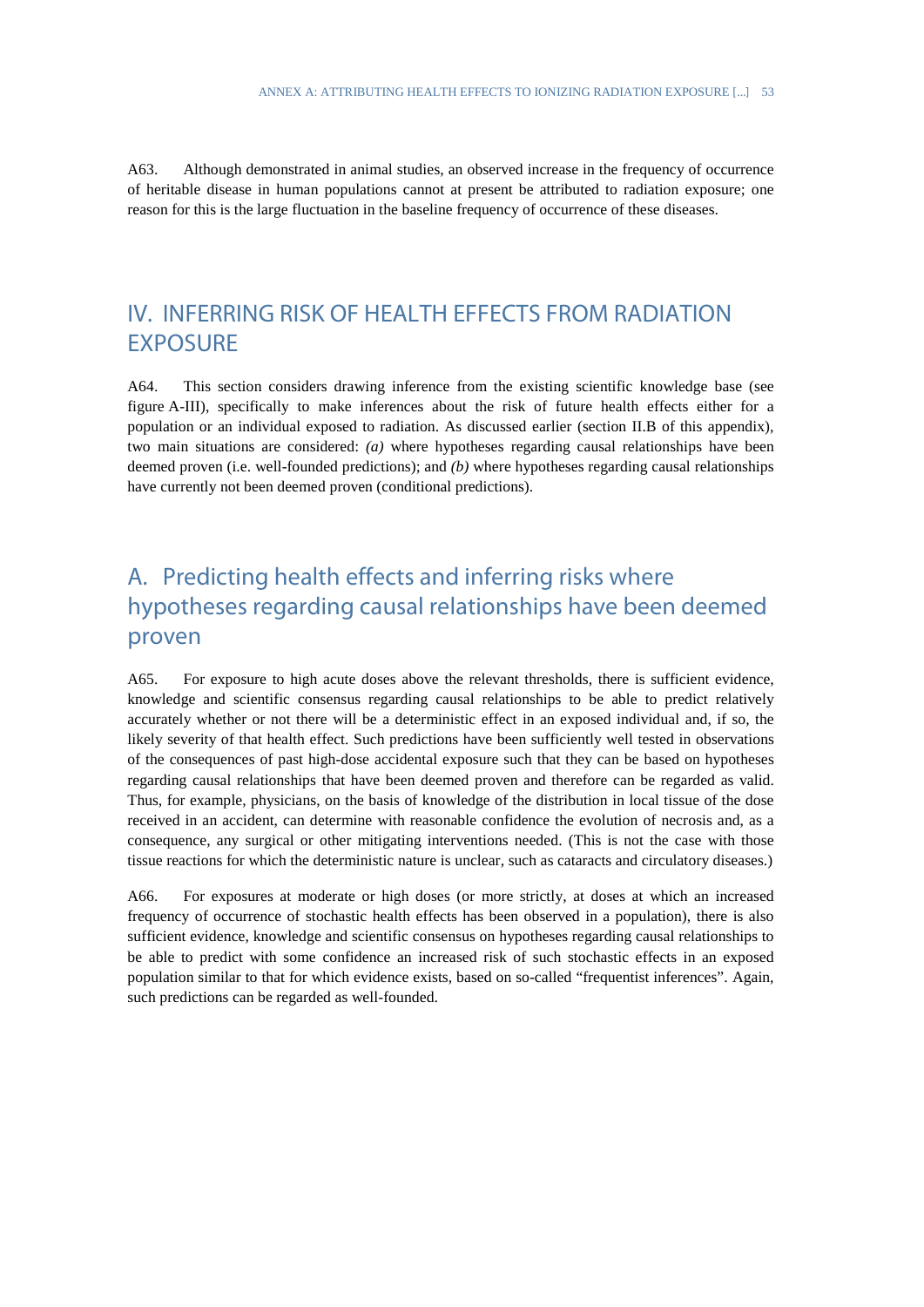# B. Inferring risks where hypotheses regarding causal relationships have not been deemed proven

A67. As discussed earlier in section II.B of this appendix, for the cases where the crucial internal norms of empirical science (reproducibility and testability) cannot be fulfilled, three main alternatives are available: *(a)* excluding all untestable hypotheses from consideration; *(b)* making conditional predictions for risk estimation; and *(c)* incorporation of non-scientific concerns. While approach *(a)* could be argued to be the pure scientific approach, this is not an option, if science-based decisions, for example, regarding health protection are required,<sup>[10](#page-39-0)</sup> and it is not considered further here. This subsection now discusses matters related to approach *(b)*, making conditional predictions for risk estimation. Approach *(c)*, incorporation of non-scientific concerns, is discussed in the next subsection, application of science-based inference.

A68. With regard to approach *(b)* on making conditional predictions for risk estimation, there are a number of issues in extending the data from epidemiological studies to situations other than those under which the data were obtained. These include: *(i)* extrapolation of risks over lifetime, *(ii)* transference to another population; *(iii)* transference from one type of radiation to another; *(iv)* inferring risks from low-dose-rate exposure and *(v)* inferring risks from low and very low doses.

A69. These inferred risks of cancer are for a population. There are problems in applying them to an individual within a population. Firstly the concept of relative frequency has no meaning for the individual (the outcome for the individual is either that the health effect occurs or it does not). Average individual risks can be derived from populations of individuals with similar characteristics (e.g. age, sex, smoking, diet, lifestyle and other possible confounding factors) and this can inform the likelihood\* of a disease occurring in the individual. However the reality is that any population will be made up of individuals with an "inter-individual" variability in their risks, and what is usually considered as the dose–response relationship is actually the relationship between the calculated population-averaged or average individual risk and the radiation exposure.

#### 1. Extrapolation of risks over lifetime

 $\frac{1}{1}$ 

A70. Because few cohorts have been followed until all individuals have died, epidemiological studies only provide data on increased frequency of cancer in irradiated populations that have been followed up to a certain date. Thus any observed increased frequency of occurrence of disease has to be projected over the lives of the remaining individuals to infer lifetime risks\* for the population. Bayesian inferences (based on degrees of belief) or subjective assumptions have been used to take account of epistemic uncertainties (i.e. lack of knowledge) and to project increases in frequency of occurrence observed up to now into the future.

A71. Epidemiological studies provide information on the radiation-related increased frequency of many different cancer types as a function of age. This is compared with baseline rates of each cancer

<span id="page-39-0"></span><sup>&</sup>lt;sup>10</sup> The Scientific Committee's mandate is to assess and report levels, effects and risks of exposure to ionizing radiation. Moreover the General Assembly in the preambular paragraphs to its annual resolutions on the effects of atomic radiation (e.g. resolution 66/70) specifically states its concern about the *potentially harmful* effects on *present and future generations* resulting from the levels of radiation to which mankind and the environment are exposed. While some have argued that the Committee should confine itself to information resulting from empirical science and hypotheses that have been tested and deemed proven, excluding all untestable hypotheses from consideration is not an approach that the Committee itself can adopt to meet the expectations of the General Assembly. As a consequence, the Committee has provided science-based inferences for risk estimation that are based on hypotheses currently not deemed proven, but considered to be scientifically plausible (see, for example, [U10]).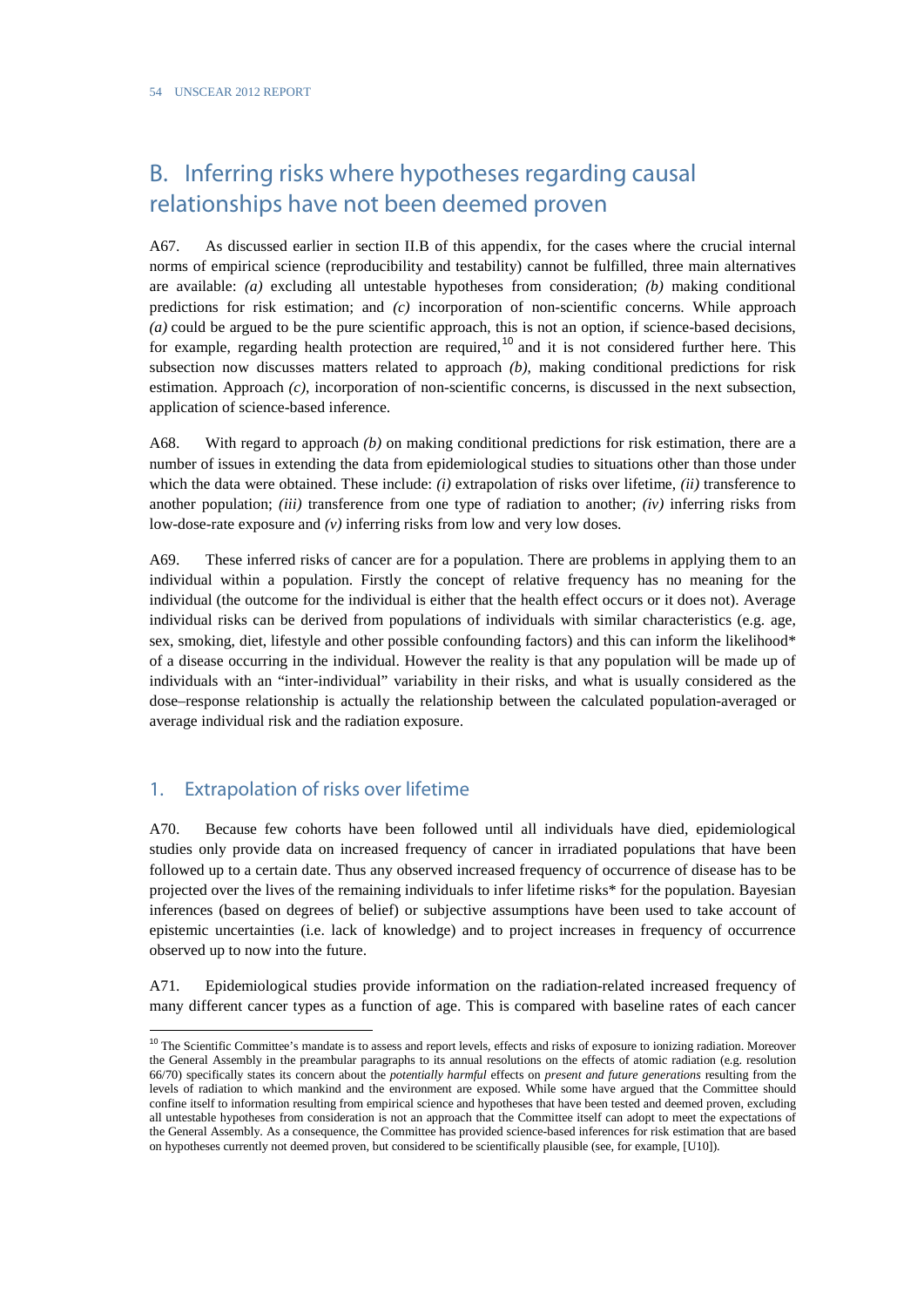type as a function of age (ideally across many different exposed populations) with a view to modelling the difference between them, and projecting that to where observations do not exist. The two main modelling approaches are a multiplicative risk extrapolation (which assumes an increased risk from irradiation that is proportional to the underlying frequency of cancer) or an additive risk extrapolation (which assumes an increased risk from irradiation that is independent of the underlying frequency of cancer) [U10]. For some cancer types, it is not at all clear whether either of these approaches is correct, and expert judgement is required to select a plausible model or combination of models (see annex B).

A72. Other temporal factors often complicate the general application of evidence obtained from cohort follow-up studies of increased frequency of health effects in a population to estimating risks from radiation exposure. Difficulties arise with the multiplicative risk extrapolation model because its projections depend on underlying disease rates, which change over time owing to important nonradiation factors. For example, in western countries cigarette smoking has declined since 1945 and thus the underlying rates of disease have also declined. Health care has also changed over time and survival has increased for cancer patients. Thus, the application of multiplicative risk extrapolation models is problematic for projecting cancer risks due to irradiation. This and other issues related to extrapolating risks over lifetime are discussed further in annex B.

#### 2. Transference to another population

A73. Despite the relatively large amount of data on the frequency of occurrence of radiogenic health effects,\* the question of how to transfer risk estimates derived from one population, such as the Japanese survivors of the atomic bombings, to a different population remains unanswered. The available data suggest that there is no simple solution to the problem. It is also not clear in terms of mechanisms or biology how data on excess frequencies observed for one population should be transferred to another population with different baseline rates of the pertinent health effects. Approaches using Bayesian inference and assumptions have been applied to the problem, and the multiplicative and additive risk transfer models introduced above have also been used for the purposes of extrapolating results to other populations, taking account of factors such as age and sex [U12]. The inferred increases in cancer risk vary with age, with younger people generally, but not always, being more sensitive, and with the type of cancer [U16]. The uncertainties associated with such inference are discussed in further detail in annex B.

#### 3. Transference from one type of radiation to another

A74. It is well known that to obtain the same biological result, different absorbed doses are needed depending on the type of radiation, expressed by the relative biological effectiveness (RBE). This is due to differences in ionization density, resulting in closely adjacent sites of damage in the case of neutrons, alpha particles and heavy ions, whereas X-rays and gamma and beta radiation ionize only sparsely along most parts of their tracks. Clustered sites of damage are more difficult for the cell to repair, which explain in part the higher RBE for densely ionizing types of radiation. RBE is a quantity that is determined experimentally by comparing the doses required to achieve a specific level of biological result.

A75. One issue with RBE is the choice of the reference radiation: X-rays or gamma rays are used frequently, but X-rays appear somewhat more effective in producing some end points than energetic gamma rays. The RBE also strongly depends on the end point studied. If, for example, chromosomal aberrations are used as an end point, X-rays may be more than a factor of two more effective than high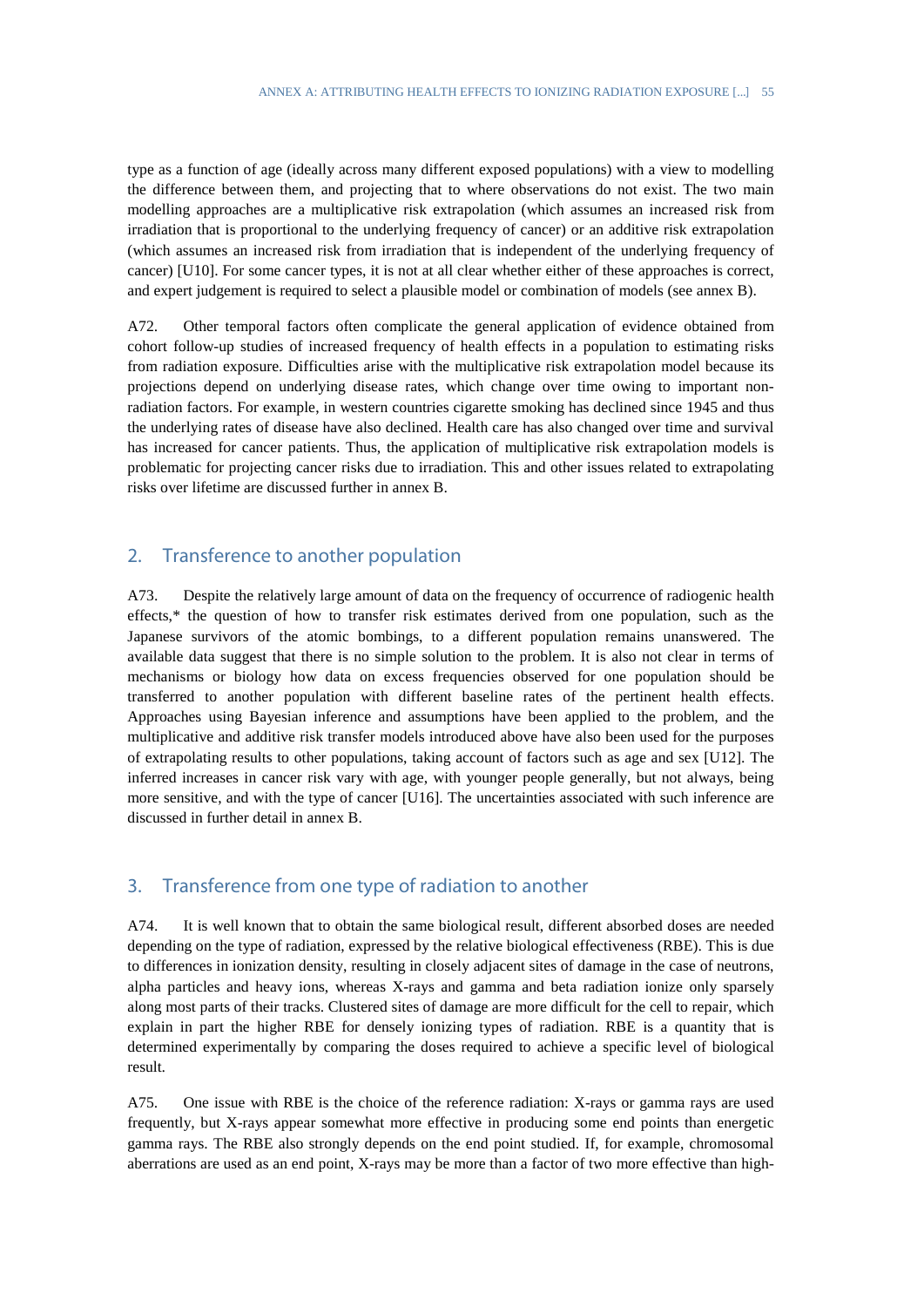energy gamma rays, whereas there is little evidence for differences in cancer induction in animal or human studies. Transference from one type of radiation to another and the associated uncertainties are discussed in much more detail in appendix C to annex B.

#### 4. Inferring risks from low-dose-rate exposure

A76. In all the extrapolations and assumptions considered here, confident estimation of low risks is difficult with epidemiological studies, because of the underlying statistical limitations (aleatory uncertainties) and epistemic uncertainties (e.g. confounding). This is particularly a problem for low dose rates, and for low and very low doses (next subsection). An understanding of the mechanisms of cancer development after radiation exposure can assist in applying the information obtained from epidemiological studies to infer risks from exposure at low dose rates. In particular, the application of a dose and dose-rate effectiveness factor (DDREF) and the possibility of non-linear and threshold relationships need to be considered ([U6] annex F). The DDREF reflects the observation that, at least with respect to studies of cell killing and of cancer induction in animals, low dose rates have tended to result in fewer biological outcomes than expected on the basis of simple extrapolation from the results at high dose rates. However, doubts have been raised whether this also applies to cancer in humans [J3]. UNSCEAR in its 2006 Report estimated radiation risks without applying a DDREF [U10].

A77. A specific dose within a short time (a few days at most, usually less) will induce all the damage within that short duration of time, whereas the same dose given over longer time intervals either fractionated (in small portions followed by radiation-free intervals) or protracted (continuously, thus resulting in low dose rates) induces damage separated in time. The latter situation is more favourable with respect to mitigating the consequences for the entire organism. First, there are fewer possibilities for interaction among damaged sites. Second, there are not too many sites that need repair at the same time, thus, reducing the problem of damage not being repaired or being misrepaired. Third, the organism can tolerate that cells go into apoptosis, because not too many of them are affected at the same time; controlled repopulation eliminates problems associated with radiation-induced cell death in such a situation.

A78. Indeed, while acute doses exceeding the relevant threshold dose result in deterministic effects, the same dose delivered in a fractionated or protracted fashion may not ([H1, U3] annex J). The situation is much less clear in the case of stochastic effects, for cancer induction in particular. (For a more detailed discussion of dose and dose rate effectiveness, see annex B.)

#### 5. Inferring risks from low and very low doses

A79. The fact that epidemiological studies of populations exposed at low and very low doses have so far generally not been able to unequivocally demonstrate an increase in the frequency of stochastic effects in a population, does not mean that there was no increase, but rather that any increase (had there been one) was too small to be detected or the power of the epidemiological analysis was too low to detect it. Those positive associations that have been reported (e.g. between fetal exposure to X-rays and an increased frequency of childhood cancer) could reflect an underlying action of low doses of radiation, but not necessarily, because of the difficulty in taking account of all confounding factors. Causation has therefore not yet been deemed proven in this case [U10, U13, W2].

A80. At low and very low doses, risk can be inferred using Bayesian inferences that consider: knowledge from disciplines other than epidemiology. Current understanding of the mechanisms that are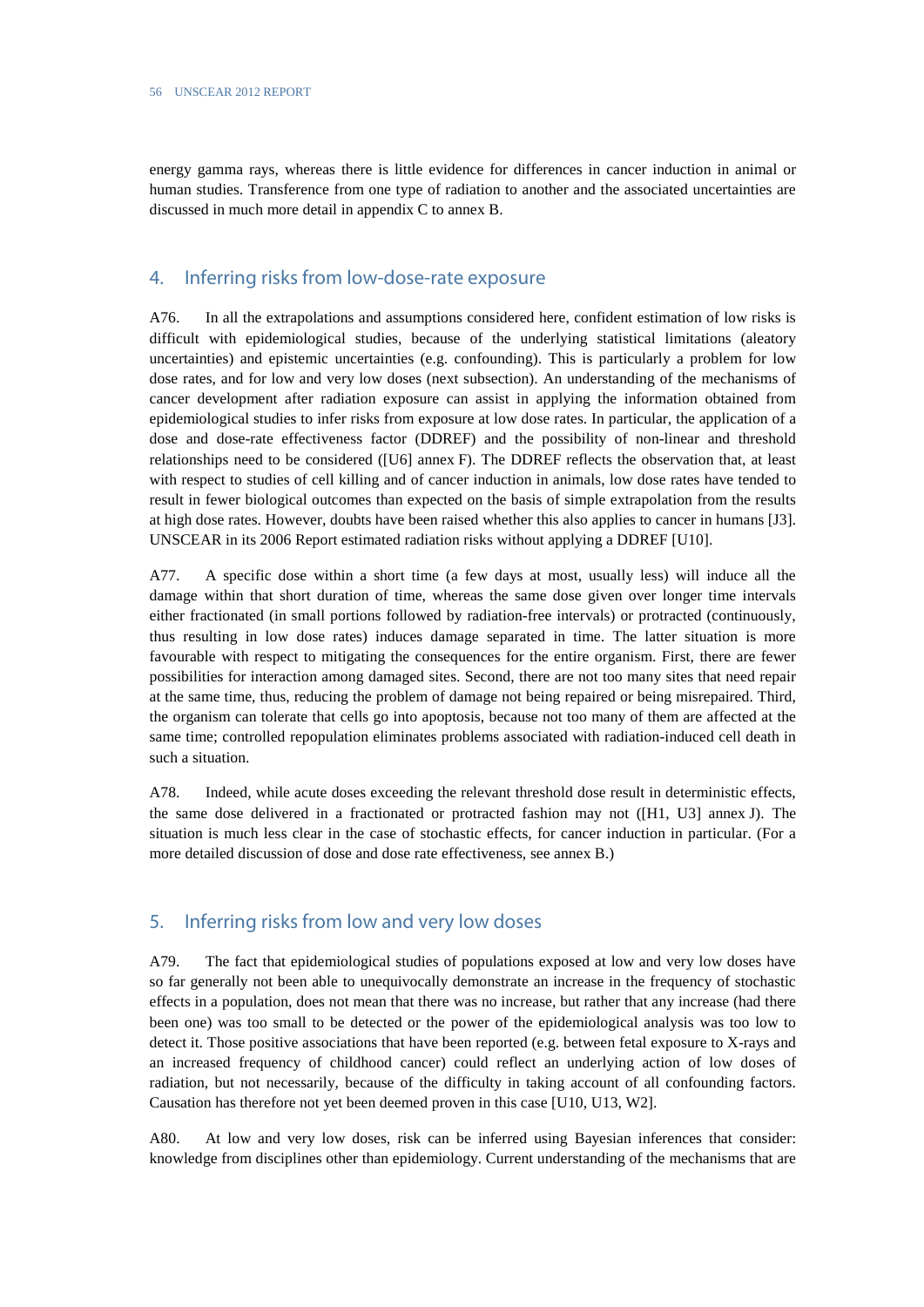intermediate between radiation exposure and subsequent health effects is substantial enough to deem that the existence of risk at low and very low doses is plausible [U13, U15]. In principle, models that specifically represent biological mechanisms involved in carcinogenesis could help to improve confidence in quantifying estimates of cancer risk associated with low and very low doses. However, because understanding of the mechanisms is still limited, application of mechanistic models has, up to now, not appreciably improved the quantification of cancer risks at these levels of dose. Nevertheless, a strength of these models is their potential to explore the influence of the various postulated radiobiological mechanisms on cancer induction and thus to help provide insight into the inference of risk at these levels of dose [N3, P8].

A81. Extrapolations from data on the increased frequency of cancer among the survivors of the atomic bombings in Japan, who received acute exposures at either moderate or high doses, to the estimation of cancer risk for populations exposed at low or very low doses have been supported by, at least, two arguments:

*(a)* Among the survivors of the atomic bombings in Japan, the observed increased frequency of all cancers combined is largely consistent with a linear or linear–quadratic dose–response relationship over a wide range of dose levels (see UNSCEAR 2006 Report annex A [U10]). There is not, however, complete agreement on this [D6];

*(b)* The scientific consensus is that radiation-related DNA damage plays a fundamental role in the induction of carcinogenesis, even at doses as low as those from exposure to normal natural background radiation [I9, N7]. The DNA damage and repair per unit dose at low and very low doses has been assumed to be similar in nature to that at moderate doses, except that fewer cells are affected than at moderate doses.

A82. A number of plausible dose–response relationships for the risk of cancer following exposure at moderate, low and very low doses were shown in figure I of the main text. Some reasons for the specific shapes of the dose–response relationships are addressed in the following. This survey is not exhaustive, but is only meant to indicate that the curves are based on known mechanisms for cancer induction and are not just imaginary. This does not mean that all five are equally plausible; however, scientific debate continues as to which is the correct causal relationship. It might well be that under various conditions, different curves apply under different circumstances. Various plausible hypotheses are currently being considered:

*(a) Supralinear*. Some mechanisms would appear to indicate that the rate of change of risk per unit exposure would increase in the low- and very-low-dose ranges. A frequently cited example is the bystander effect, meaning that not only the cell that actually was hit by radiation shows damage, but also the neighbouring cells. Because the bystander effect diminishes with increasing dose, this mechanism taken on its own would suggest that the risk per unit exposure be higher in the low and very low dose-range than expected from observations in the range of moderate to high doses. Another hypothesis is that repair mechanisms need a certain amount of DNA damage in order to be activated. After low and, particularly, very low doses, the amount of damage might be too low to trigger repair. However, those unrepaired lesions might cause problems later in life;

*(b) Linear.* The essential hypothesis to support linear extrapolation (i.e. the LNT hypothesis) are: one modified cell is sufficient to generate a cancer, one hit by radiation can induce the necessary modification, and the defence systems (e.g. repair mechanisms and immune systems) are less than 100% effective. Under this hypothesis, even one energy quantum could induce a clinically manifest cancer, although the probability would be extremely low. With increasing dose, more cells would be modified and, thus, the chances that the defence systems fail, would increase, with an increasing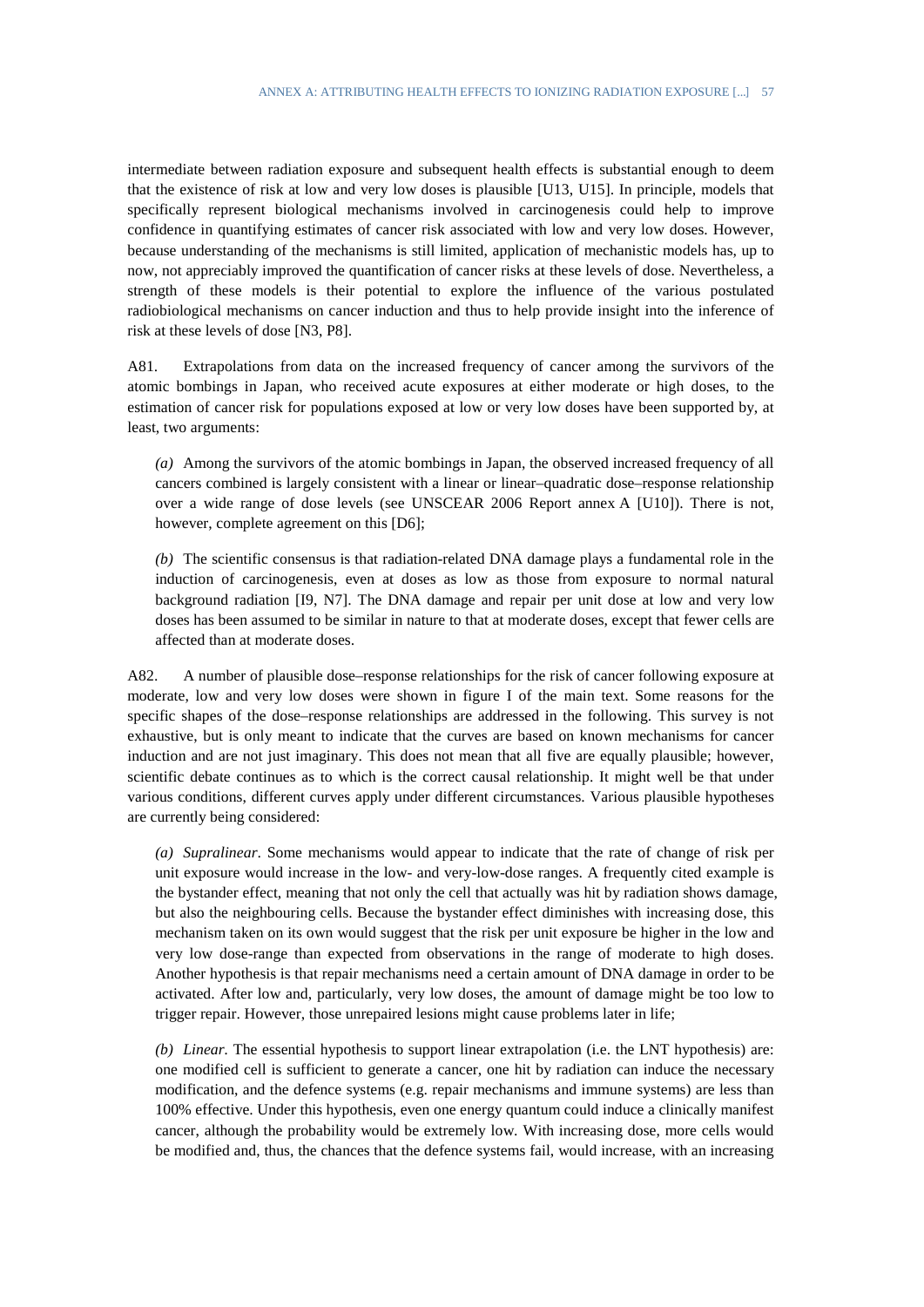#### 58 UNSCEAR 2012 REPORT

probability that a cancer will develop. Scientific results obtained during the past one or two decades challenge the LNT hypothesis. Recent studies of non-targeted effects and of gene expression suggest that cellular responses to radiation exposure at low doses may differ in nature from processes induced by exposures at moderate or high doses ([U10] annex B and [U11] annex C). The Committee has reviewed the evidence for non-targeted and delayed effects of radiation exposure ([U11] annex C). Biological responses have been shown to have non-linear dose dependences or even differ in nature at low doses from the response at high doses [M4, N4]. The dose-dependence of bystander effects clearly differs from linearity. It is characterized by a response at low doses that does not increase at higher doses. Portess et al. [P5] found that the induction of programmed death (apoptosis) of precancerous cells by normal cells is increased by exposures to gamma radiation with doses as low as 2 mGy. The response increased with doses up to around 100 mGy, but no further increase was observed at higher doses. Thus, bystander effects could in principle influence carcinogenesis at low doses, but may be obscured at moderate or higher doses by direct radiation actions. Linear extrapolation of estimates of cancer risk from exposures at moderate or high doses to lower doses does not take such bystander effects into account;

*(c) Linear–quadratic*. The hypothesis underpinning a linear–quadratic relationship is the idea that repair might be more effective following exposure at very low and low doses than at higher doses, simply because not so much work has to be done by the repair enzymes. In addition, fewer sites of damage in the DNA would result in fewer opportunities of interactions among the various sites of damage (e.g. among two double-strand breaks leading to a chromosomal aberration). It is also conceivable that some types of damage need several hits in order to be induced and the probability of several hits will decrease with decreasing dose;

*(d) Threshold.* One very basic hypothesis that would imply a threshold dose has to do with the question whether one modified cell is sufficient to generate a cancer. If more than one cell would be necessary, then a threshold, in the very-low-dose range, is probable. One possibility to avoid this conclusion might come from the reasoning that the bystander mechanism can modify the additional cells required to generate a cancer. The situation is even more complicated when one considers that other agents may contribute to the development of a cancer, so that radiation could not be deemed the only cause of a specific cancer.

Another mechanism that might introduce a threshold has to do with immunology. One of the functions of the immune system is the permanent control of the cells in the body. This is done by checking the outer cell membrane for specific markers that signal that this cell belongs to the body. Cancer cells frequently change their outer membrane giving the immune system the chance to detect and destroy them. If low radiation doses were to increase the effectiveness of the immune defence, it is conceivable that some additional spontaneously occurring cancer cells would be eliminated. If as many cancer cells were destroyed by the radiation-stimulated immune system as are produced by radiation, then a threshold dose would be expected, and an increase in the number of cases would be observed only when more cancer cells were produced by radiation than prevented by the more effective immune system.

There might also be a "practical threshold" if latency periods of specific cancer types were longer than the life time of the person;

*(e) Hormetic.* Extending what has been addressed in the last paragraph, if more cancers are prevented by radiation than induced, one gets some amount of protection against cancer, meaning that in a population exposed to rather low or very low doses, fewer cancers would be found, when compared to a population without exposure to radiation above that due to natural sources.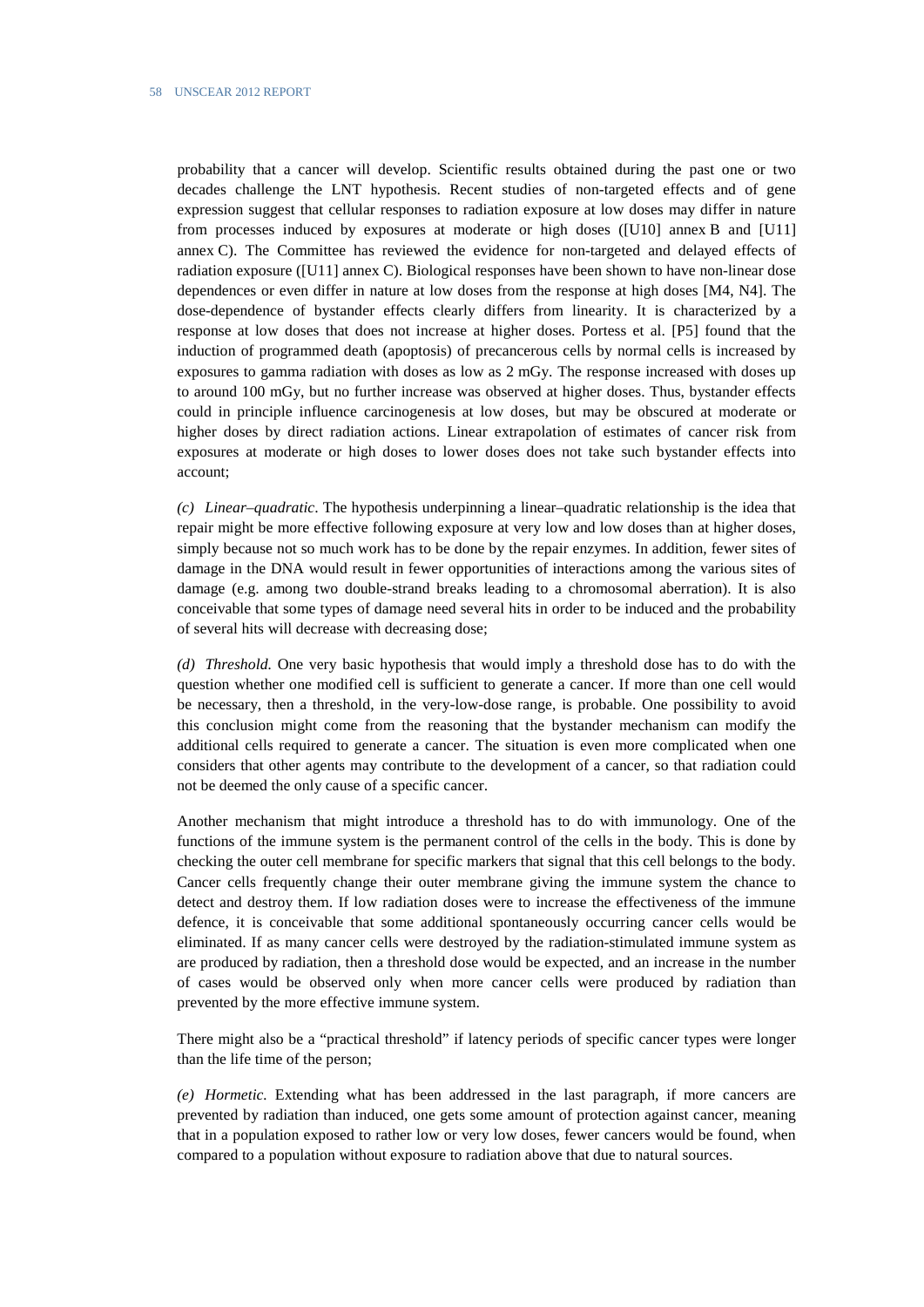A83. The radiation protection community has assumed the so-called "linear non-threshold" dose– response relationship modified by a fixed DDREF for its purposes (see next section). This and the other dose–response relationships are plausible but currently none of them are definitively verifiable and therefore cannot be deemed proven or disproven. Further, some scientists [D6] and organizations such as the French Académie des Sciences have argued in support of a practical threshold for management of the risk of radiation-induced cancer [T7, T8], although this interpretation of the available evidence is controversial [B14, L5]. However, epidemiology alone will not be able to resolve the issue of whether there are dose thresholds for radiation risks. A better understanding of biological mechanisms is necessary, and many deserve attention in the ranges of low and very low doses: e.g. adaptive response, apoptosis, genetic predisposition, and genomic instability. Hopefully, experimentation to test the hypotheses surrounding the relevant mechanisms will help improve understanding of cancer risks in the ranges of low and very low doses.

#### 6. Other issues related to inference

A84. *Inference from animal studies*. There is a considerable body of literature [K1] on the numerous factors that can influence radiation-related carcinogenesis in animals. These factors include the specific characteristics of the radiation (such as radiation type and dose, dose rate, dose fractionation, and dose distribution) as well as many other contributing elements that are not specific to the radiation exposure (such as the genetic characteristics, age and environment of the animal, dietary factors and whether specific modifying agents for radiation-related carcinogenesis have been utilized in the studies). Modifying factors for radiation-related carcinogenesis have been observed in both in vivo and in vitro systems. Agents have been identified that enhance (e.g. promoting agents) or suppress (e.g. preventive agents) radiation-related carcinogenesis. These agents in experimental model systems have been shown to lead to health effects equally as significant as other known modifying factors for radiation-related carcinogenesis (e.g. dose rate, dose fractionation, and linear energy transfer). Dietary factors play an important role in determining the yields of radiation-related cancers in animal model systems. It is likely that all these factors also influence estimation of radiation-related cancer risks in human populations.

A85. In some animal experiments, either threshold-type dose–response relationships have been observed (e.g. cancers of the ovary or thymic lymphoma in mice) or practical thresholds, meaning that the latency period is so long that it exceeds life expectancy (e.g. bone sarcoma in dogs and mice after alpha-particle exposure from long-lived bone-seeking radionuclides) [U4, U10].

A86*. Inferring risks of heritable disease*. In the case of a heritable disease, the modification of one cell (either sperm or oocyte) can be sufficient to induce the disease. There are indications that this also applies to the induction of the majority of cancers, meaning that they are of monoclonal origin [T2]. Both situations (heritable disease and monoclonal origin of cancers) are compatible with a linear nonthreshold model. In contrast, there are other indications that quite a number of cancers are of polyclonal origin [P1]. If this were true, then one could imagine an effective threshold in the low-dose range unless the bystander effect produces the multicellular response required to initiate a cancer.

A87. While information on cancer risk has been obtained from epidemiological studies of populations exposed to moderate or high doses, the existence of a risk of heritable effects in humans has not been demonstrated even in populations exposed to doses of such magnitude. Models have, however, been developed to infer the risk of heritable effects in humans from the data on animals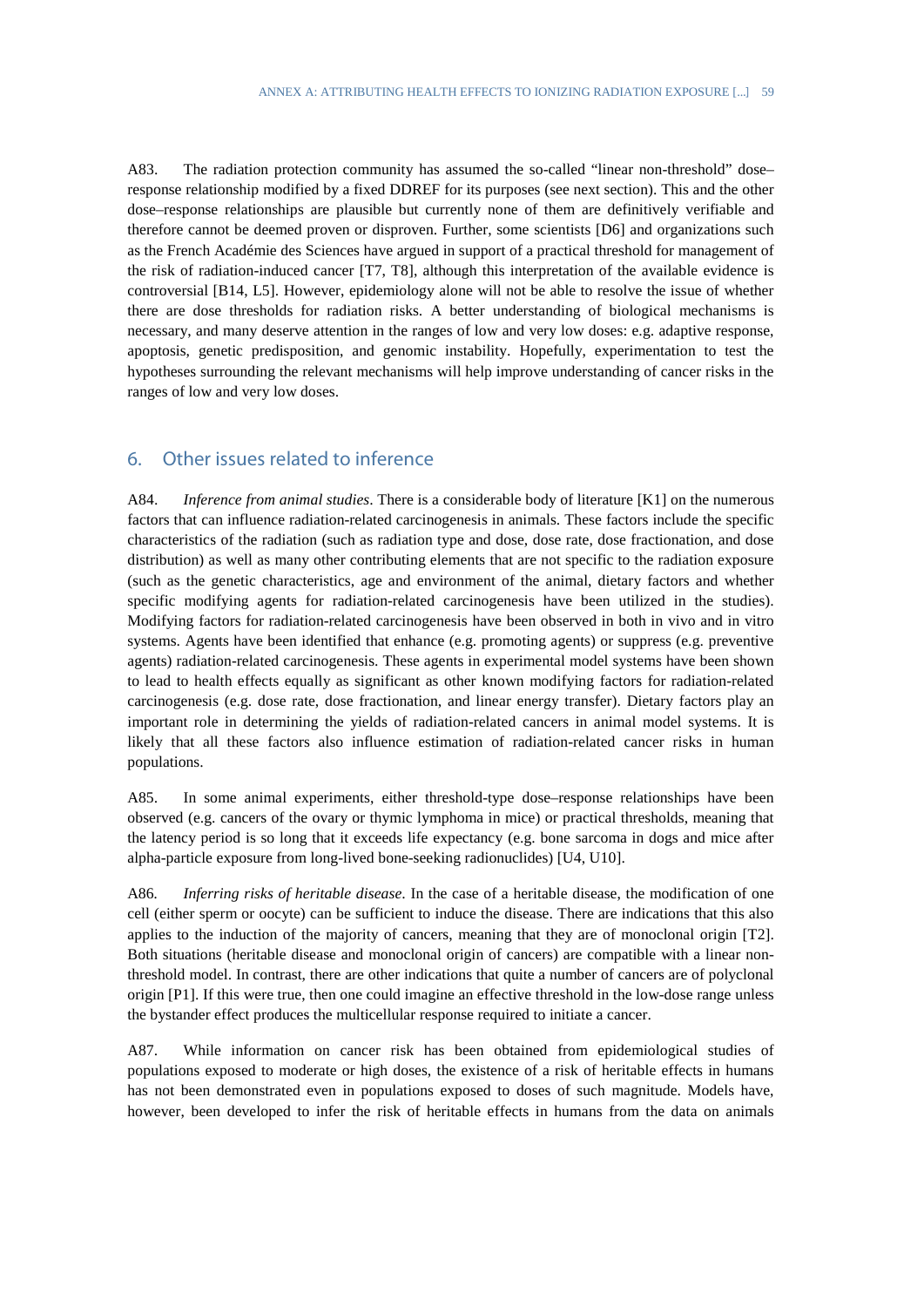#### 60 UNSCEAR 2012 REPORT

-

exposed to high doses  $\frac{11}{2}$  $\frac{11}{2}$  $\frac{11}{2}$  [U9]. Clearly, such inferences of risk cannot be unequivocally verified or refuted at the present time.

A88*. Expressing confidence in the inference*. Uncertainty analyses attempt to quantify what is unknown, unreliable or indefinite. The quantitative expression of uncertainty is discussed in more detail in annex B, using the mathematical language of probability as an expression of the doubt about the true value of a quantity of interest. The Committee considers that it is reasonable to quantify the uncertainty about these projections when sufficient data exist to underpin the subjective uncertainty distributions. This can be done by generalizing estimates of risk from radiation exposure derived from epidemiological studies to populations that are substantially different, or exposed under very different conditions (see annex B). The projected increased risk of stochastic effects in an exposed population represents the population-averaged lifetime risk presumed to be due to the radiation exposure.

A89. The Committee has addressed the epistemic uncertainties associated with extending the observations of increased frequency of various stochastic effects in living cohorts over their predicted lifetimes. It had estimated excess lifetime mortality (averaged over both sexes and all ages in the population) for five specific populations: *(a)* for all solid cancers combined, 0.36–0.77% for an acute dose of 0.1 Gy and 4.3–7.2% for an acute dose of 1 Gy; and *(b)* for leukaemia, 0.03–0.05% for an acute dose of 0.1 Gy and 0.6–1.0% for an acute dose of 1 Gy [U13]. The statistical uncertainty of the estimates was assumed to be in the order of a factor of 2, and lower bounds of the confidence interval included zero. The Committee discusses a more detailed consideration of the epistemic uncertainties in annex B as part of a selected risk evaluation.

A90. The Committee notes that risks are unlikely to change dramatically just below the situation in which a statistically significant increased frequency in cancer has been detected [B13]. However, at lower and lower doses, quantification of epistemic uncertainty due to indeterminacy and ignorance (lack of knowledge) would have less and less information value and can be increasingly misleading. This combined with the aleatory (random) uncertainties makes accurate and valid quantification of risks at very low doses at the present time an impossible challenge. However, a gross underestimation of the risk from low and very low doses using these various plausible dose–response relationships is most unlikely since this would have been detected by those epidemiological studies that have been conducted.

A91. Annex B discusses representing uncertainty in risk estimation associated with incomplete understanding of biological processes by applying subjective weights to different models and assumptions. The resulting weighted quantity represents the ensemble degree of belief in the risk estimate, and has been termed "plausibility" by Beninson and Lindell [B3]. An expert elicitation process to quantify degrees of belief given the evidence can be applied [G3], but such assessments always have to be treated with utmost care, because expert opinion may well differ in the absence of clear evidence. Probably the best that can be done is to quantify uncertainty, insofar as this is feasible and honest, to be transparent about the premises for the models, to be subject to critical peer review processes, and to increase knowledge through research on specific issues. There have been considerable developments in approaches in recent years that employ expert judgement within frameworks that can convey the level of evidence and level of consensus to express a level of confidence in the results of an evaluation [I14, M1].

<span id="page-45-0"></span><sup>&</sup>lt;sup>11</sup> The radiation-risk factor was expressed as  $0.41$ –0.64% of the baseline rate per gray of parental irradiation in the next generation.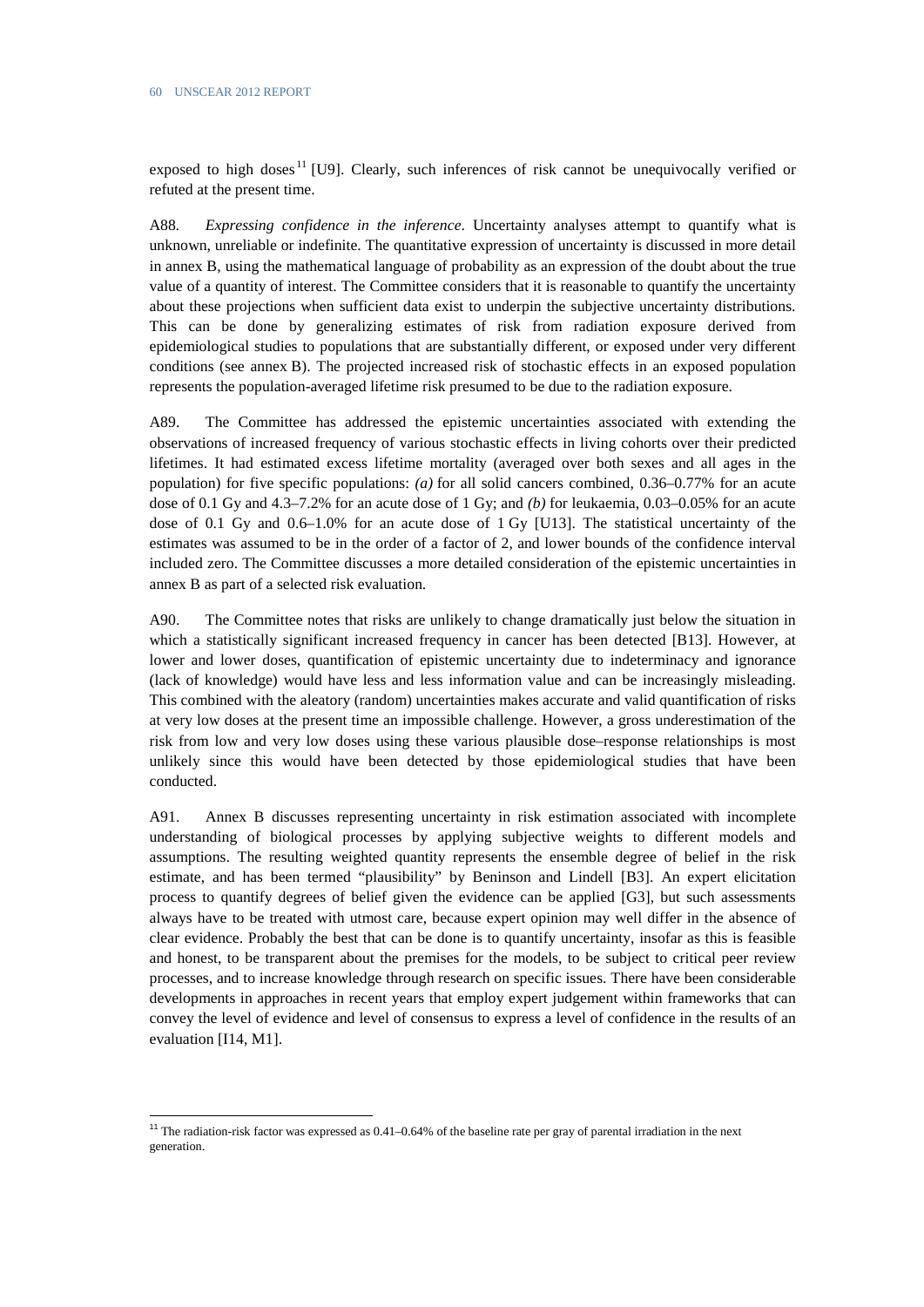## C. Application of science-based inference

A92. Inference of cancer risk at low and very low doses (including cumulative doses received at chronic low dose rates) can be applied to real-life problems. The objectives of these problems affect the choice of how to represent risk at these doses. For some purposes, norms external to science, such as social responsibility, utility, prudence, precaution and practicality of application, are used. Some examples of inferences used for various purposes are discussed below and include:

*(a)* Early indication of potential health impact and directing future scientific research (e.g. assumptions about credible risks can be used to plan epidemiological and laboratory studies to possibly confirm and quantify them);

*(b)* Public health resource planning (e.g. comparisons of burdens of disease from various competing causes can be used to allocate resources efficiently, or to optimize health-screening studies);

*(c)* Radiation protection and risk management (which influence for example, the derivation of protection criteria);

*(d)* Legal liability purposes (e.g. compensation payments to individuals exposed to radiation from weapons tests or in the workplace).

A93. *Early indication of potential health impact and directing future scientific research*. Estimates of the risk at low and very low doses and doses received at chronic exposure at low dose rates may need to be made in order to identify gaps in knowledge and the direction of future research, to provide an early indication of potential health impact, or to design future epidemiological studies. In this respect, considerations such as the need to avoid false negatives can be important (i.e. there is a need to recognize that studies of high statistical power are necessary in order to be sure that health effects at these doses have not been missed). This application does not need to adopt norms external to science.

A94. There are numerous examples of the estimation of risk for such purposes, for example, even in its 1958 Report, the Committee made assumptions to estimate the genetically significant dose and corresponding risk of heritable effects that might result from exposure due to the atmospheric testing of nuclear weapons [U1]. Nonetheless, the Committee cautioned that "any present attempt to evaluate the effects of sources of radiation to which the world population is exposed can produce only tentative estimates with wide margins of uncertainty" and "although much is known, quantitative estimates of the mutational consequences of genetically significant irradiation of human populations remain subject to grave limitations". Subsequent research has permitted a better understanding of radiation-induced risks, including heritable risks, but the consequences of exposure to low and very low doses are still not fully understood.

A95*. Public health resource planning*. While the Committee considers the risks of cancer or heritable effects are plausible at low and even very low doses, it has concluded that it should continue to refrain from estimating the numbers of radiation-induced health effects at these levels of dose because they have not been demonstrated scientifically. The Committee notes, however, such estimations may be made for science-based decision making. If they are carried out for this purpose, the numbers should be regarded as no more than hypothetical because:

*(a)* Below the minimum detectable excess frequency of cancer, such inferences are not amenable to being verified by testing, and are not falsifiable); in the case of heritable effects, no statistically significant excess frequency in humans has yet been detected and therefore any inference cannot again be tested and verified;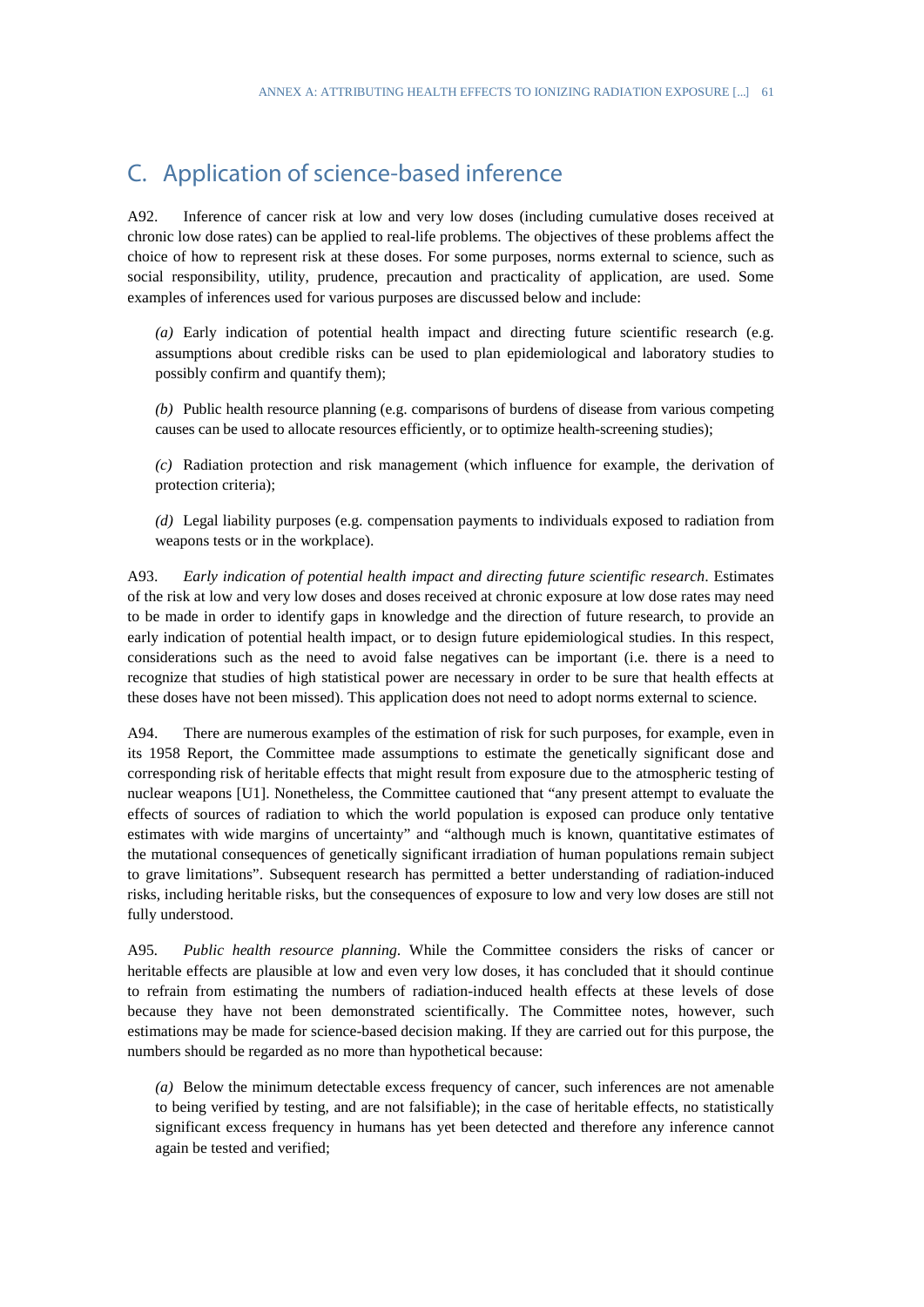$\frac{1}{1}$ 

*(b)* Cancers and heritable effects cannot be attributed individually or collectively owing to the current absence of a known biomarker to discriminate between radiation-induced and baseline health effects and the inability to control for all the other factors, known and unknown, that cause cancer (i.e. counterfactual conditional reasoning);

*(c)* The complex network of processes contributing to pathogenesis after exposure at low and very low doses is not understood, and thus the uncertainties at very low doses render such inferences highly uncertain and potentially misleading (and, in many cases, quantitative uncertainty analysis would not exclude zero excess as a possible outcome).

A96. The Committee recognizes though that public health bodies need to allocate resources appropriately, and this may involve making estimates of numbers of health effects from low and very low doses for comparative purposes. Such conditional predictions , although based upon reasonable but unverified hypotheses, could be useful for such purposes provided that it were applied consistently, the uncertainties in the assessments were taken fully into account, and it were not inferred that the projected numbers of health effects were other than notional. For example, this has been done for the purposes of gaining insight into the appropriate age at which to commence screening for breast cancer among asymptomatic women [B9]. It has also been done to gain insight into the possible health impact on a population of the Chernobyl accident (e.g. [B1, C1]) and of the diagnostic use of radiation in medicine (e.g. [B6]). The Chernobyl Forum approached the problem of possible health impact of the Chernobyl accident by differentiating between populations with moderate doses for which the possibility of cancer induction can be predicted and those with low and very low doses for which risk can only be inferred through the use of dose–response models [W6]. For its part, the Committee has estimated the collective effective doses<sup>[12](#page-47-0)</sup> to people outside the former Soviet Union where doses were low or very low and has made scientific statements that emphasize that any risks would be too low to be detectable. At the same time, the Committee highlights that the inability to detect any increase in the cancer frequency does not exclude the possibility of a small increase in the percentage of disease at these doses. [13](#page-47-1)

A97*. Radiation protection and risk management.* The ICRP [I10] has taken the Committee's findings and used the linear, non-threshold model, which has practical advantages for radiation protection purposes in order to derive nominal radiation risk coefficients for "a representative population". These nominal risk coefficients are coherent with radiobiological knowledge, adhere to epidemiological information, and incorporate ethical judgements on the relative harm associated with different health effects. The ICRP refers to the overall measure of harm as "detriment" and its weighted risk coefficients as "detriment-adjusted nominal risk coefficients", which have been developed for specific groups of people (workers and members of the public) [I10]. These, in turn, have been used in the derivation of the protection quantity, effective dose. Effective dose is not a physical quantity, but rather, has the nature of a utility; that is, it can be used to represent preferences for comparative purposes (such as preferring one radiological procedure to another one). Effective dose is not, however, an appropriate quantity to determine cancer risk.

A98*. Legal liability purposes*. In spite of the fact that the risk of a stochastic health effect cannot be determined for a specific individual, decisions may be required on the possibility that an observed

<span id="page-47-0"></span> $12$  For its evaluations of levels and trends of exposures, the Committee has used two radiation protection quantities, namely effective dose and collective effective dose. These have the advantage of simplifying comparison of doses from different types of radiation and different distributions of dose within the body, and of averaging over age and sex; moreover, many regulatory authorities keep records in terms of these quantities.

<span id="page-47-1"></span><sup>&</sup>lt;sup>13</sup> The Committee has subsequently used the specific word "discernible" to convey the idea that, e.g. at certain level of exposure, risks cannot be excluded but can be inferred to be so small that any associated effects in the health statistics will not be "discernible" [U17]. Conversely, at high levels of exposure, such effects may become "discernible".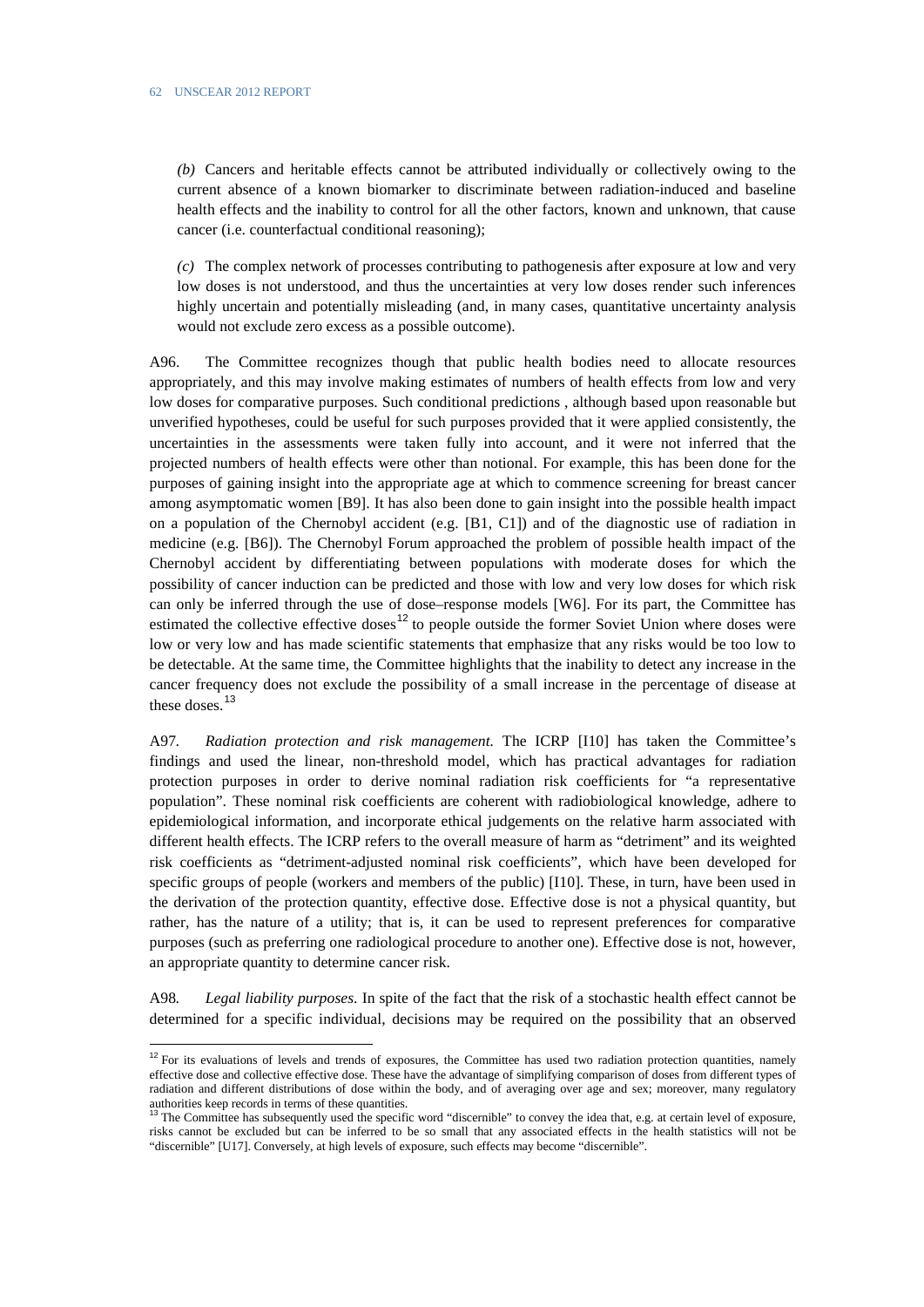health effect in an individual might have been caused by a specific exposure to radiation. For this purpose, analysts use the concept of assigned share (also known as the probability of causation) to respond to legal liability questions following radiation exposure [L3, N3]. The assigned share is defined as the probability that an observed health effect in an individual was caused by a specific radiation exposure [I12]. As indicated above, the concept of relative frequency for an individual strictly has no meaning; the outcome for the individual is either that the health effect occurs or it does not. Thus the probability of a health effect in an individual can only be estimated by assuming that the risk to the individual was the same as the relative frequency observed in a population of similar exposed individuals. However, this relative frequency often cannot be determined, and there are particular challenges when multiple causative agents are present, and thus analysts will need to draw inferences from studies of populations that share some of the relevant characteristics and make allowance for factors considered to influence the risk (e.g. family history, race, smoking habits). Moreover, the underlying biological model assumed for the disease process and a precise definition of causation is critical [B8]. The assigned share (AS) is calculated as follows:

 $AS = ERR/(ERR + 1) = (RR - 1)/(RR) = ERR/RR$ 

where ERR is the excess relative risk\* and RR the relative risk.\*

#### V. RESEARCH NEEDS

A99. Given the fact that currently there is insufficient scientific evidence to be able to unequivocally attribute health effects to low and very low doses of ionizing radiation, the Committee suggests that the following research needs be addressed:

*(a)* On epidemiological studies with complete follow-up of the exposed cohorts over the remainder of their lives (such as the Life Span Study of the survivors of the atomic bombings in Japan, studies of persons exposed to medical radiation as infants or in early childhood, and studies of workers who were occupationally exposed to radiation over a period of years), describing any increased frequency of health effects by age and sex;

*(b)* On improving the quality of epidemiological studies (e.g. reducing bias by publishing protocols in advance of studies, addressing incomplete follow-up and determination of outcomes, and the quality of dosimetry);

*(c)* How increased frequency of specific types of cancer in an exposed population vary with radiation dose; dose rate; the particular type/energy of radiation; the age at exposure and age at manifestation of health effect; the time after exposure;

- *(d)* The latency period between exposure and manifestation of a health effect;
- *(e)* The impact of variations in human genetic susceptibility;
- *(f)* Interactions\* with other carcinogens/factors (e.g. smoking, viruses, and diet/lifestyle factors);
- *(g)* Rigorously quantifying uncertainty in such analyses (see annex B).

Large-scale epidemiological studies of exposed populations can be attempted if they have a reasonable chance to answer questions about increased frequency of health effects with dose. For example,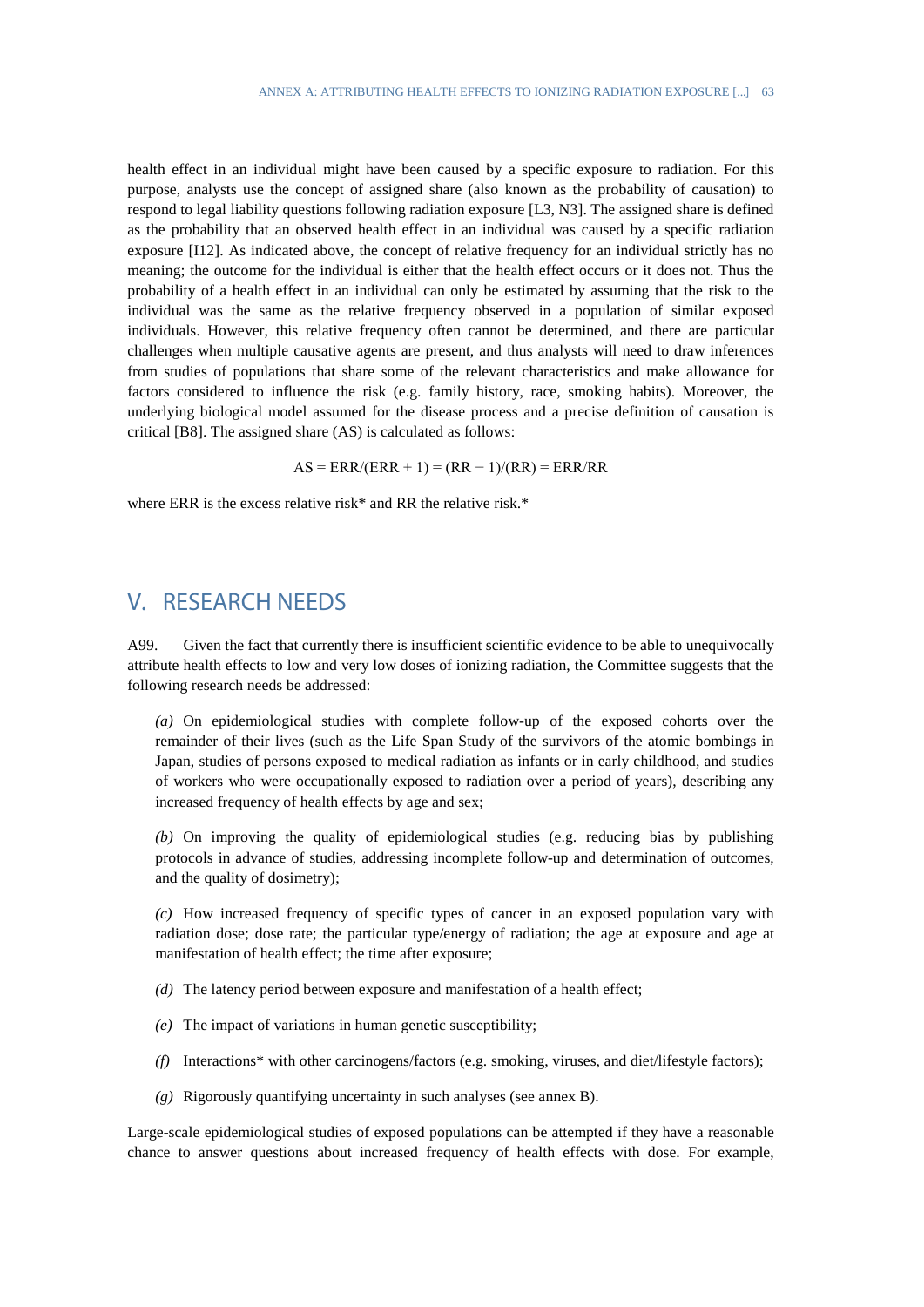$\frac{1}{1}$ 

conventional risk models suggest that a case–control study involving around 10,000 matched pairs of cases and controls could theoretically (i.e. if other sources of bias and confounding factors can be reasonably addressed) have sufficient statistical power to detect an increased frequency of childhood leukaemia for variations in exposure to natural sources of gamma radiation. The Committee recognizes, however, that even large-scale epidemiological studies have inherent limitations, related to statistical variation in cancer rates in populations and the inability to account for all the non-radiation causes of cancer, and that such studies may never be able to unequivocally demonstrate that health effects result from low doses of radiation. Attempts to integrate biological understanding of radiation actions at low doses with epidemiological findings of health effects over a range of doses should be encouraged. The Committee expects four current scientific trends, namely developments in radiation dosimetry, radiation systems biology, molecular epidemiology and modelling of pathogenesis, to continue to contribute synergistically to this task.

A100*. Radiation dosimetry*. In the low- and, in particular, the very-low-dose range, not all cells are hit. The concept of absorbed dose is not useful in such a situation, because this quantity is based on the assumption that all cells receive more or less the same energy when exposed to radiation. The energy deposition in just a fraction of cells may markedly change the reaction of a tissue to radiation exposure. In addition, it is very important to identify the pattern of energy deposition within the cell, for example, after exposure to organically bound tritium.

A101*. Systems biology.* A main aim of radiation systems biology is an improvement in the understanding of the complex cellular and tissue responses, and their interdependencies, to exposures to ionizing radiation [B2, W5]. A vast amount of information is, at present, created by modern molecular methods including genomics, proteomics and metabolomics (the systematic study of the unique chemical fingerprints that specific cellular processes leave behind). Mathematical systems aimed at a description of the cellular and tissue-specific processes are becoming increasingly complex [Q1]. Future research is expected to help improve understanding of the relevant reaction pathways and distil key knowledge that will be of use for the estimation of risks from low doses.

A102*. Molecular epidemiology*. Molecular epidemiology<sup>[14](#page-49-0)</sup> has revealed molecular factors related to cancer occurring after exposure to ionizing radiation [S1]. Such studies may contribute to improving understanding of individual predisposition to radiogenic cancer and should be encouraged. One aspiration of molecular epidemiology for improving the quantification of risks from low-dose exposure is the identification of one or more early molecular markers for radiation-induced cancer. Such markers might be detectable with epidemiological studies at lower doses than a fully developed disease such as cancer.

A103*. Modelling pathogenesis.* The integration of molecular data on cancer and samples of normal tissue into models of pathogenesis and the evaluation of risk due to radiation exposure with such models is becoming increasingly feasible. Such approaches need large scale studies and have the potential to improve significantly understanding of risks from low doses of radiation.

A104. In addition, the Committee considers that research should continue: *(a)* into better characterizing tissue reactions that occur in the longer term after protracted exposures (such as cataracts and circulatory diseases); *(b)* into developing and applying methods to integrate and synthesize the results of many studies (e.g. using Bayesian inference) to better make quantitative and qualitative statements on the confidence that can be placed in causal relationships, hypotheses and predictions.

<span id="page-49-0"></span><sup>&</sup>lt;sup>14</sup> Molecular epidemiology is a branch of medical science that focuses on the contribution of potential genetic and environmental risk factors, identified at the molecular level, to the aetiology, distribution and prevention of disease within families and across populations [I4].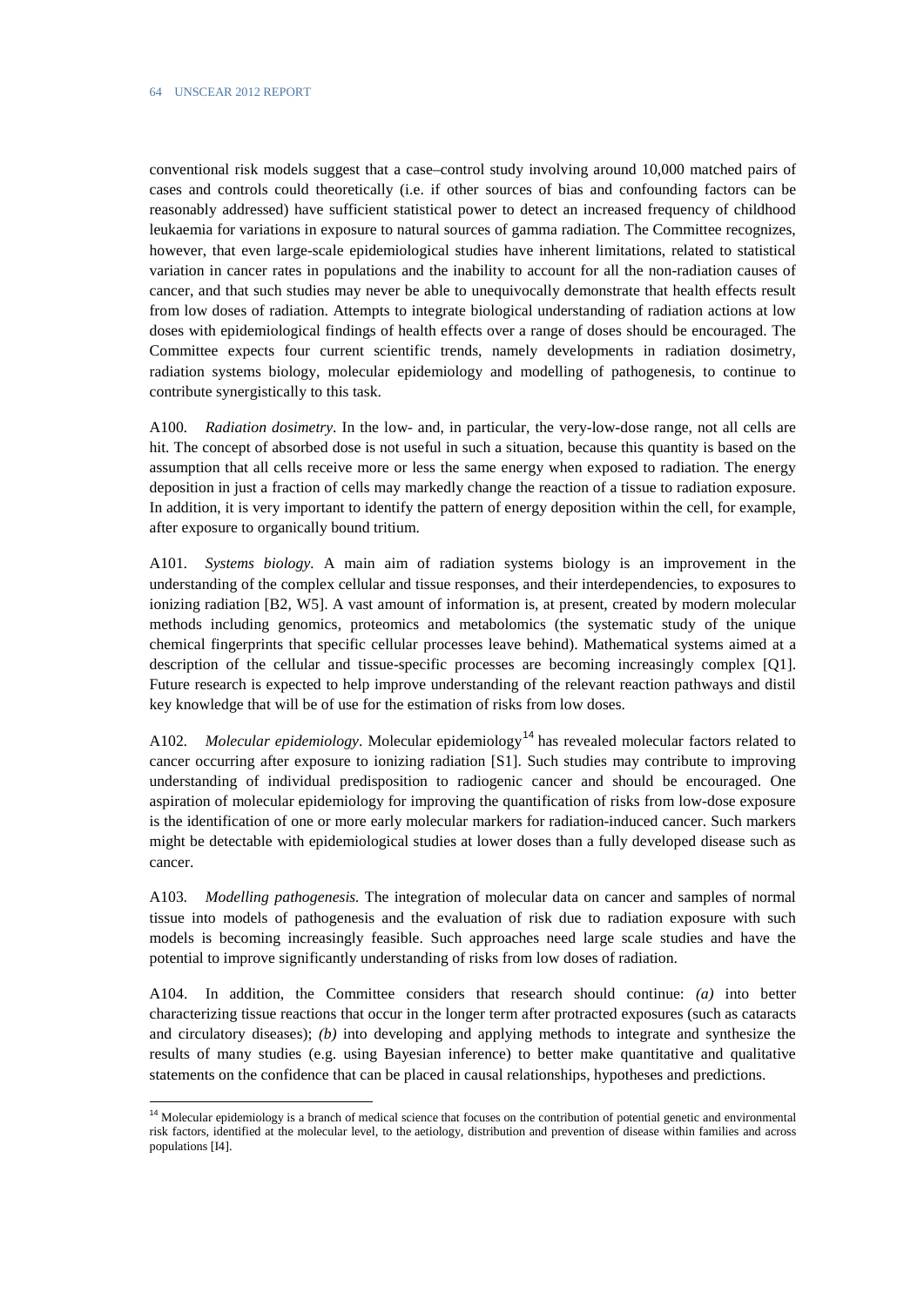#### VI. SUMMARY

A105. Figure A-V highlights in diagrammatic form—the distinction to be made between observed health effects and inferred risk of health effects.

#### Figure A-V. Diagram to illustrate the distinction between observed health effects and inferred risk of health effects

This diagram distinguishes between observed health effects and risk of health effects occurring in the future: *(a)* observed health effects in an individual; *(b)* observed increased frequency of health effects in a population; *(c)* well-founded predictions (i.e. based on hypotheses deemed proven) of health effects in individuals or increased risk of health effects in populations; and (d) conditional predictions (i.e. based on hypotheses currently not deemed proven, but biologically plausible) of increased risk of health effects in populations. While risk of a health effect (i.e. the probability that the health effect will occur) can be estimated, a health effect cannot be confirmed until it is observed



A106*. Observations from scientific method*. It has been established by applying the scientific method that acute exposure to ionizing radiation above certain high-dose levels (thresholds) will cause deterministic effects in individuals. Such health effects can often be confidently attributed to radiation exposure by pathological diagnosis.

A107. Furthermore, statistically significant increases in the frequency of cancers (stochastic effects) have been observed in populations that have previously been exposed to moderate or high doses. After account has been taken of such matters as bias and confounding, these increases have also been attributed to radiation exposure. However, it is currently not possible to attribute a cancer in a particular individual in these populations to radiation exposure.

A108. Table A5 summarizes the conclusions regarding the attributability of observed health effects to radiation exposure.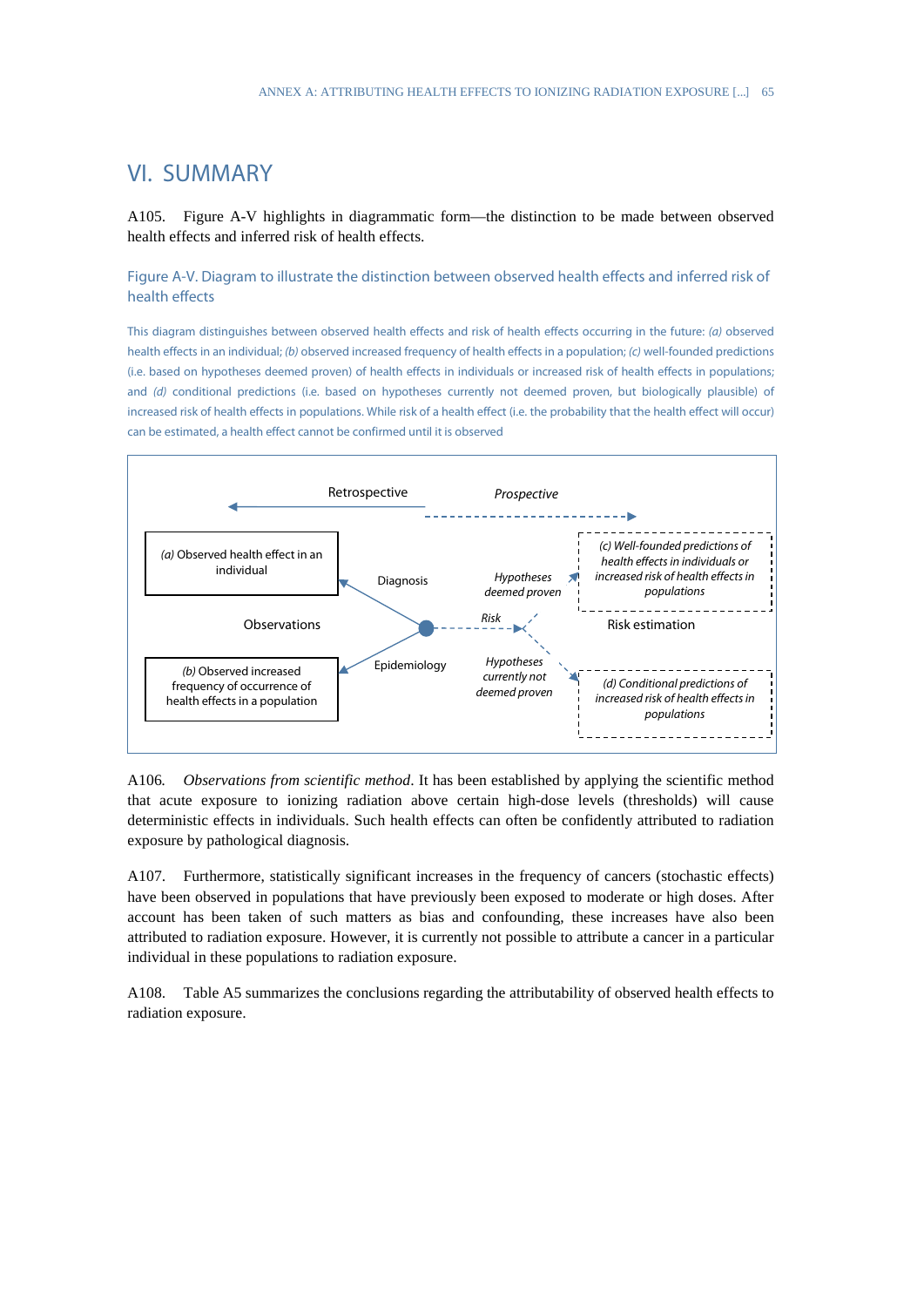| Dose band                                 | Scientific knowledge                                                                                                                                                                                                                                                                           | Attribution to radiation exposure                                                                                                                                                                                                                                                                                                                                                                                                    |                                                                                                                                                                                                                                                                                                                                                                                                                                                                                                                                 |  |
|-------------------------------------------|------------------------------------------------------------------------------------------------------------------------------------------------------------------------------------------------------------------------------------------------------------------------------------------------|--------------------------------------------------------------------------------------------------------------------------------------------------------------------------------------------------------------------------------------------------------------------------------------------------------------------------------------------------------------------------------------------------------------------------------------|---------------------------------------------------------------------------------------------------------------------------------------------------------------------------------------------------------------------------------------------------------------------------------------------------------------------------------------------------------------------------------------------------------------------------------------------------------------------------------------------------------------------------------|--|
|                                           |                                                                                                                                                                                                                                                                                                | <i>Individual</i>                                                                                                                                                                                                                                                                                                                                                                                                                    | Population                                                                                                                                                                                                                                                                                                                                                                                                                                                                                                                      |  |
|                                           |                                                                                                                                                                                                                                                                                                | SEVERE DETERMINISTIC EFFECTS                                                                                                                                                                                                                                                                                                                                                                                                         |                                                                                                                                                                                                                                                                                                                                                                                                                                                                                                                                 |  |
| High, acute                               | Robust direct evidence with<br>individuals. (However,<br>severe deterministic effects<br>have also been observed<br>after moderate doses to<br>embryo/fetus)<br>High degree of consensus on<br>how damage is induced;<br>some understanding of<br>repair with time                             | Following high acute dose,<br>exceptionally unlikely that<br>sequence and pattern of signs<br>and symptoms in short term<br>caused by other factors. An<br>observed deterministic health<br>effect can thus be attributed if<br>diagnosis eliminates possible<br>alternative causes <sup>a</sup>                                                                                                                                     | Attribution of cases at the<br>population level is the total<br>number of cases that have been<br>individually attributed                                                                                                                                                                                                                                                                                                                                                                                                       |  |
| High and<br>moderate,<br>chronic          | Unclear at present whether<br>some health effects in long<br>term such as cataracts and<br>fibrosis are deterministic                                                                                                                                                                          | Other possible causes cannot be<br>excluded. Unequivocal<br>attribution unlikely                                                                                                                                                                                                                                                                                                                                                     |                                                                                                                                                                                                                                                                                                                                                                                                                                                                                                                                 |  |
|                                           |                                                                                                                                                                                                                                                                                                | <b>CANCER</b>                                                                                                                                                                                                                                                                                                                                                                                                                        |                                                                                                                                                                                                                                                                                                                                                                                                                                                                                                                                 |  |
| High and<br>moderate                      | Direct robust evidence from<br>coherent and statistically<br>significant increases in<br>frequency for various<br>exposed populations of<br>increased frequency of<br>various types of cancer<br>Medium consensus on role<br>played by DNA mutation<br>and mechanism for cancer<br>development | Radiation is not the only possible<br>cause. At present, no specific<br>biomarkers distinguish between<br>cancer caused by irradiation and<br>one due to another cause<br>An observed cancer in an ind-<br>ividual cannot be unequivocally<br>attributed to radiation<br>If the baseline frequency is low for<br>a particular cancer and<br>radiosensitivity high, attribution<br>is plausible, particularly if<br>exposure was high | Observed increase in cancer<br>frequency can be attributed to<br>radiation exposure through<br>epidemiological analysis provided<br>that increased frequency is large<br>enough to overcome inherent<br>statistical and other uncertainties <sup>b</sup><br>and a counterfactual analysis has<br>been adequately conducted<br>For a particular cancer, if baseline<br>frequency low and radiosensitivity<br>high, an increase in frequency could<br>at least be associated with exposure,<br>even if number of cases were small |  |
| Low and<br>very low                       | No unequivocal direct<br>evidence of statistically<br>significant increases in<br>frequency in populations<br>Moderate consensus on role<br>played by the mutation of<br>DNA, and mechanism for<br>cancer development                                                                          | An observed cancer in an<br>individual cannot be<br>unequivocally attributed to<br>exposure to radiation                                                                                                                                                                                                                                                                                                                             | An observed increase in the<br>frequency of a cancer cannot at<br>present be unequivocally<br>attributed to radiation exposure.<br>The increase may not be<br>reproducible and confounding<br>cannot be ruled out                                                                                                                                                                                                                                                                                                               |  |
|                                           |                                                                                                                                                                                                                                                                                                | <b>HERITABLE EFFECTS</b>                                                                                                                                                                                                                                                                                                                                                                                                             |                                                                                                                                                                                                                                                                                                                                                                                                                                                                                                                                 |  |
| High,<br>moderate,<br>low and<br>very low | Demonstrated in animal<br>studies at high doses. No<br>direct evidence in human<br>populations. Medium<br>consensus they could be<br>caused in humans                                                                                                                                          | Radiation not the only possible<br>cause. An observed heritable<br>effect cannot at present be<br>attributed to radiation exposure<br>of the parent                                                                                                                                                                                                                                                                                  | An observed increase in the<br>frequency of heritable effects<br>cannot at present be attributed to<br>radiation exposure. The increase<br>may not be reproducible and<br>confounding cannot be ruled out                                                                                                                                                                                                                                                                                                                       |  |

#### Table A5. Attribution of observed health effects to radiation exposure

*a The health effect could be attributed to the exposure through a qualified radiopathological procedure (and attested as such).*

*<sup>b</sup> An increase in cancer frequency could be properly verified and attributed to exposure by means of a qualified radioepidemiological process.*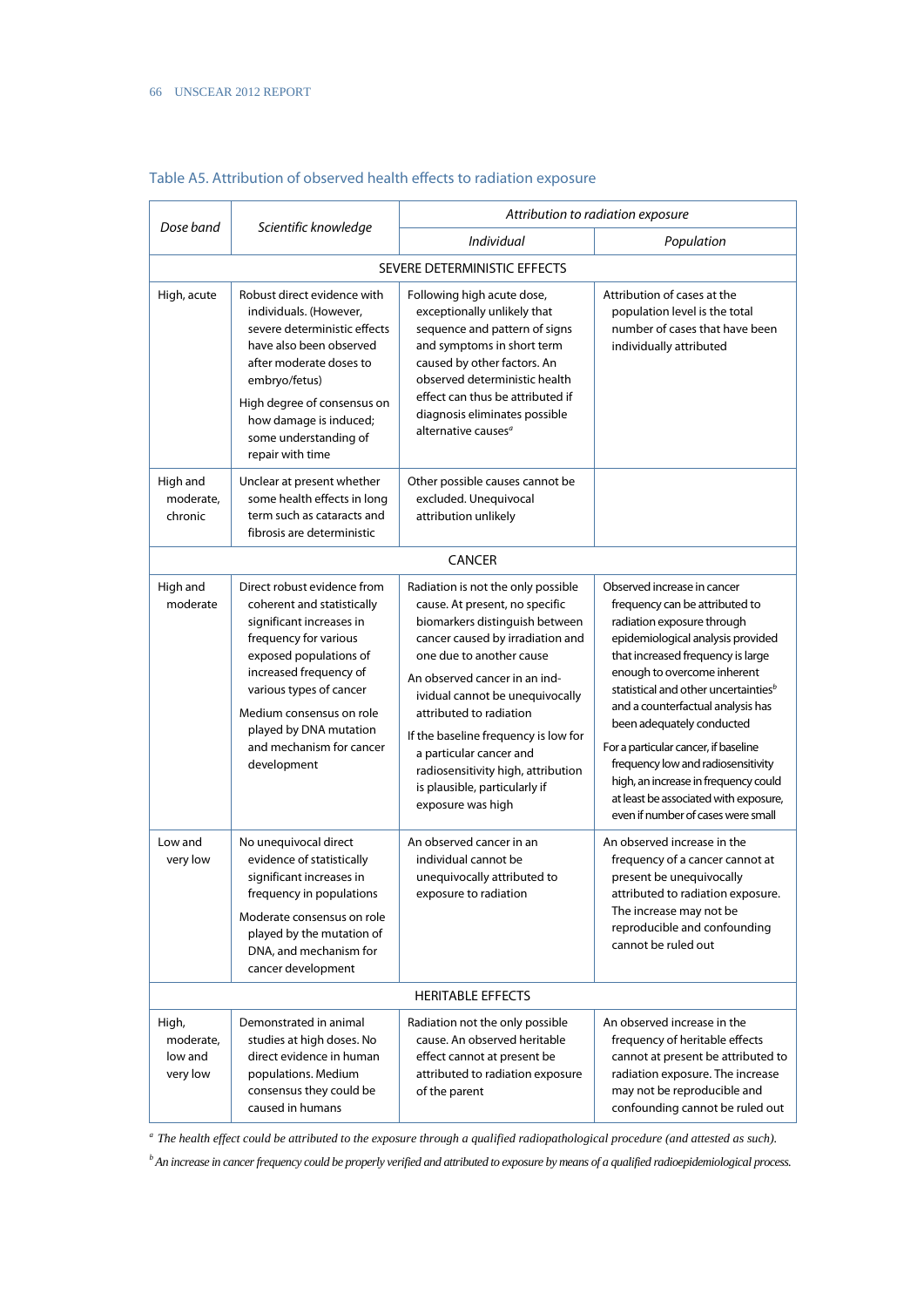A109*. Well-founded predictions.* On the basis of these observed radiogenic health effects, wellfounded predictions can be made on the consequences of radiation exposure. Thus, above the thresholds for deterministic effects, it can be stated with confidence that these consequences will occur in individuals, although there may be some variation in the actual threshold for a particular health effect between individuals. Below the thresholds, no such health effects are predicted. In addition, it can be stated with confidence that there is an increased risk of certain cancers in a population exposed to moderate or high doses. For populations exposed under similar conditions to those from which data on the increased frequency was obtained, the risks of those cancers can be quantified, and thus valid predictions of future numbers of cases can be made with some confidence.

A110*. Conditional predictions.* In contrast, only conditional predictions can be generally made about the possible stochastic effects of exposure to low and very low doses or even of the possible heritable effects of exposure to high doses. This is because these health effects have not been demonstrated for these situations. Such conditional predictions can be made using plausible assumptions about the possible occurrence of such health effects, and the available scientific information, for example, on the interaction of radiation with cells. Such assumptions are necessary for the purposes of policy and decision-making. A number of science-based models have been proposed and the radiation protection community has adopted the linear non-threshold model—but none are based on hypotheses that have presently all been deemed proven.

A111. Table A6 summarizes the conclusions regarding well-founded and conditional predictions based on inference of risk.

| Class of effect                   | Dose<br>band                     | Confidence in inference                                                                                                                                                                                                                                                                                                                                                                                                                                                                                           |
|-----------------------------------|----------------------------------|-------------------------------------------------------------------------------------------------------------------------------------------------------------------------------------------------------------------------------------------------------------------------------------------------------------------------------------------------------------------------------------------------------------------------------------------------------------------------------------------------------------------|
| Severe<br>deterministic<br>effect | High,<br>acute                   | Sufficiently well-understood science and sufficient data to predict the occurrence<br>and the severity of health effects with a high degree of confidence (when doses are<br>significantly above relevant threshold)                                                                                                                                                                                                                                                                                              |
|                                   | High and<br>moderate,<br>chronic | Well-founded prediction is difficult owing to uncertainties                                                                                                                                                                                                                                                                                                                                                                                                                                                       |
| Cancer                            | High and<br>moderate             | In most cases, sufficient direct information to make well-founded predictions with a<br>high degree of confidence of increased risk of certain cancers in specific<br>populations after acute exposures similar to those that have been exposed in the<br>past, and chronic exposure to radon, and quantify uncertainties                                                                                                                                                                                         |
|                                   |                                  | Assumptions are necessary to infer risk of cancer in populations that are different<br>from those for which observations were made and the exposure conditions are<br>different. These assumptions are based on an understanding of the mechanisms of<br>radiation-induced carcinogenesis. Uncertainties are however somewhat larger and<br>different analysts may make different assumptions. Predictions should be regarded<br>as conditional, and have only a medium degree of confidence associated with them |
|                                   | Low and<br>very low              | Increased risk of cancer is plausible but not based on observed increased<br>frequencies in populations that are deemed proven. Risk estimates are generally<br>not verifiable through testing with credible-sized radioepidemiological studies;<br>although there is an upper bound to the value of the absolute risk (i.e. to the<br>increased frequency that could be observed with such studies)                                                                                                              |
|                                   |                                  | Conditional predictions can be made to estimate the risk of cancer in exposed<br>populations. Uncertainties are much larger and more debatable and any predicted<br>increase in the risk of cancer should be regarded as having low relative confidence<br>and be no more than notional                                                                                                                                                                                                                           |

#### Table A6. Inference of risk of health effects from radiation exposure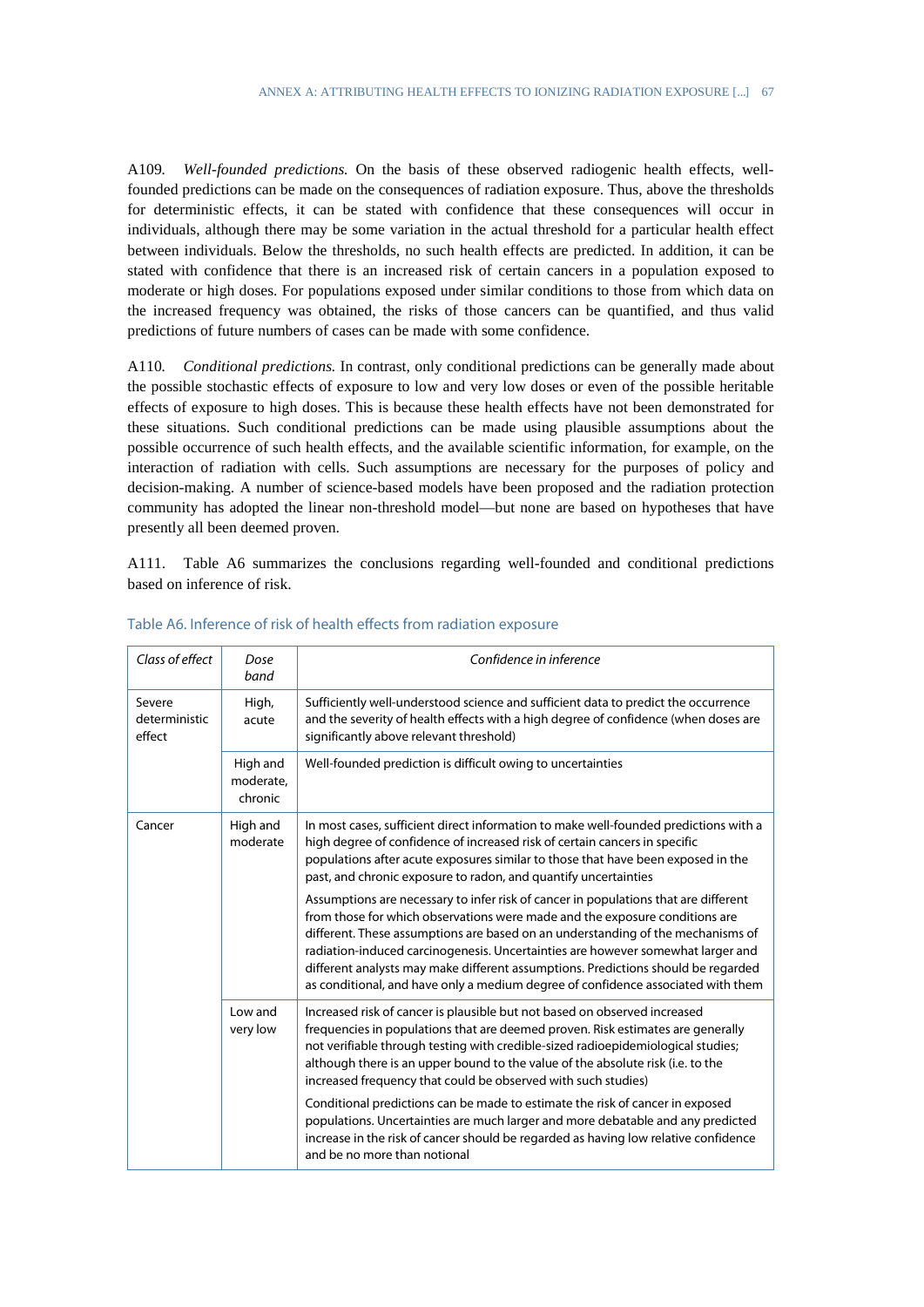#### 68 UNSCEAR 2012 REPORT

| Class of effect     | Dose<br>band                              | Confidence in inference                                                                                                                                                                                                                                                                                                                                                                                                                                       |
|---------------------|-------------------------------------------|---------------------------------------------------------------------------------------------------------------------------------------------------------------------------------------------------------------------------------------------------------------------------------------------------------------------------------------------------------------------------------------------------------------------------------------------------------------|
| Heritable<br>effect | High,<br>moderate,<br>low and<br>very low | Increased risk of heritable effects is plausible but not based on observed increased<br>frequency in populations. Conditional predictions can be made based on data from<br>animal studies to estimate the risk of heritable effect in exposed populations.<br>Uncertainties are very large and debatable and any predicted increase in the risk of<br>heritable effects should be regarded as having low relative confidence and be no<br>more than notional |

A112. Figure A-VI illustrates schematically the current limitations to knowledge, in a general sense, regarding the health effects from radiation exposure. It highlights the distinctions between attributability of deterministic effects in individuals following acute exposures to high doses, the attributability of increased frequency of occurrence in populations following exposures to moderate doses and higher, and the inferred risks for exposures to low and very low doses.

Figure A-VI. Schematic of the relationship between dose, additional to that from typical exposure to natural background radiation, and probability of occurrence of health effects

At acute doses above 1 Gy, deterministic effects that are clinically observable in individuals can be attributed to radiation with increasing confidence as the dose increases. Stochastic effects (e.g. cancer) in an individual cannot be unequivocally attributed to radiation exposure, however collectively an observed increase in the incidence of such health effects in a population can in some situations be attributable to radiation exposure when the dose is moderate or high. For low doses, risks are biologically plausible, though they are not currently verifiable through testing

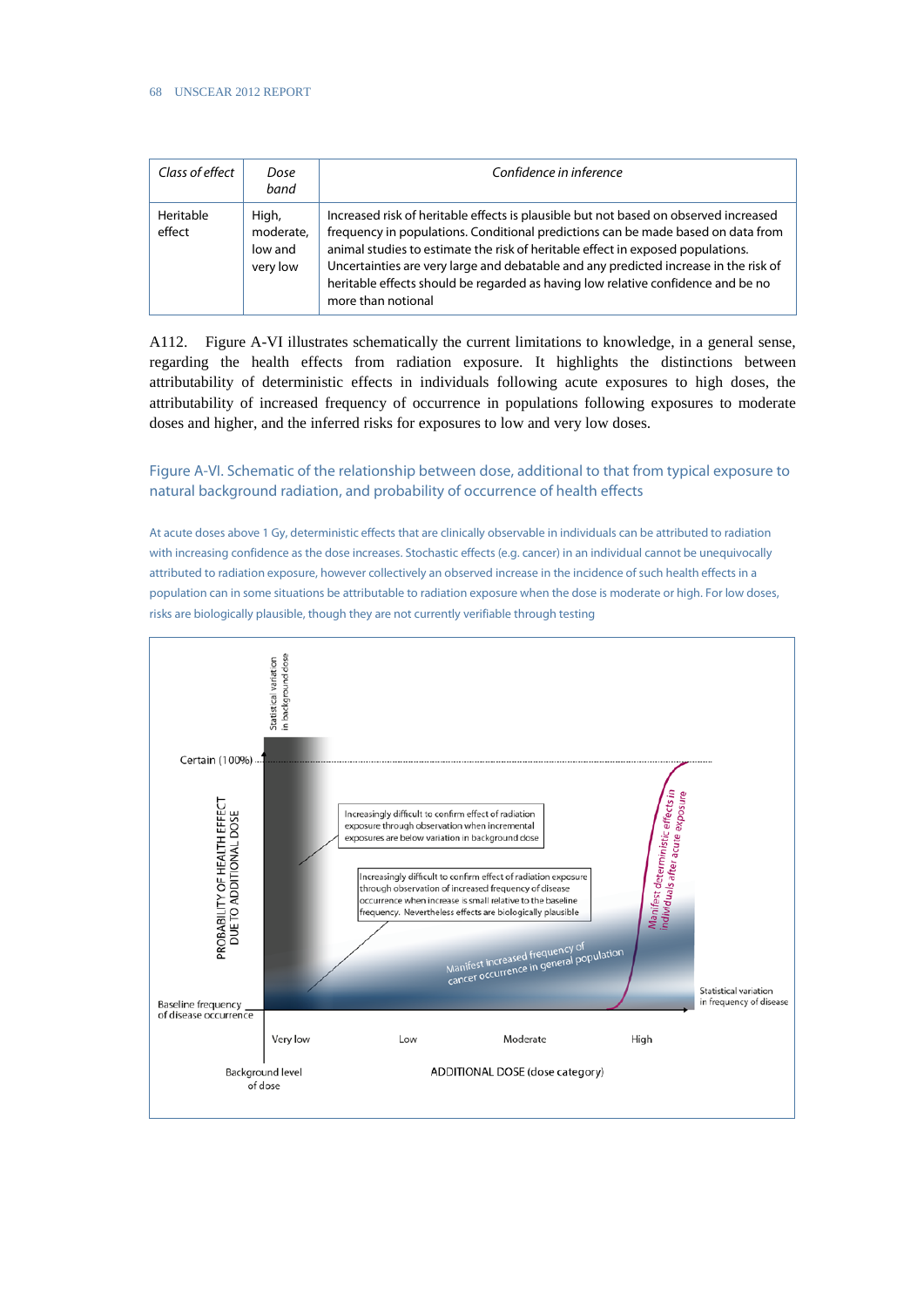# APPENDIX B. CASE STUDIES

|     | В. |  |  |
|-----|----|--|--|
|     |    |  |  |
| II. |    |  |  |
|     |    |  |  |
|     | В. |  |  |
|     | C. |  |  |
|     |    |  |  |
|     |    |  |  |
|     | В. |  |  |
|     |    |  |  |
|     |    |  |  |
|     |    |  |  |
|     | В. |  |  |
|     |    |  |  |
|     |    |  |  |
|     |    |  |  |
|     | В. |  |  |
|     | C. |  |  |

B1. The Committee has applied the concepts discussed in the main text of the annex to five case studies to illustrate the considerations involved in attributing health effects from empirical science and in applying science-based inference. The case studies are only intended as examples of some of the considerations and should be interpreted neither as complete analyses nor as formal Committee statements on these subjects.

B2. It was stated in the main text of the annex (see paragraph 13) that *(a)* the sequence of signs and symptoms after high-dose radiation exposure that result in a deterministic effect is well characterized and *(b)* these observable consequences allow radiation experts to make confident diagnoses that a particular deterministic effect can be unequivocally attributed to radiation exposure (i.e. deemed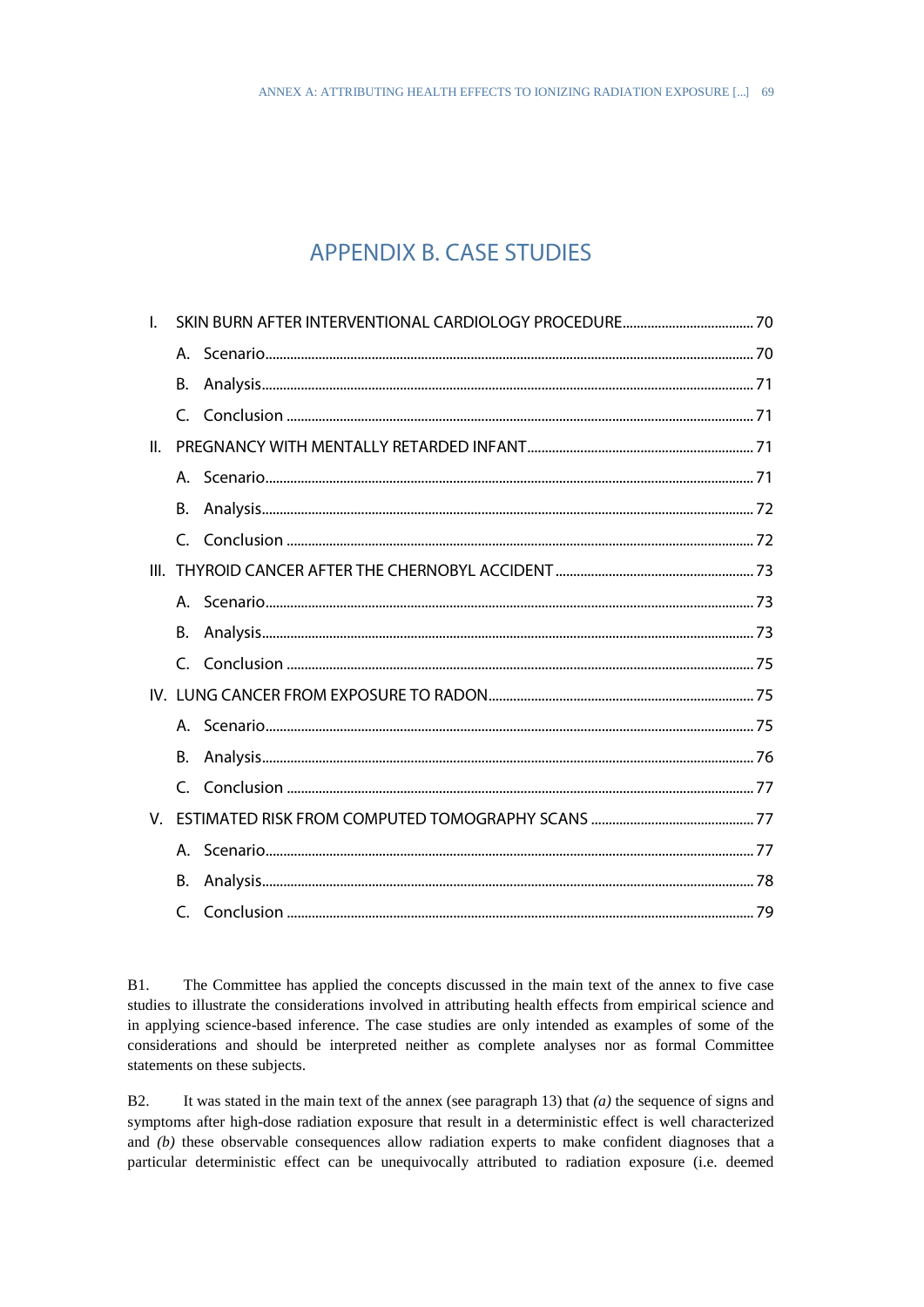proven). In making such diagnoses, the radiation expert must exclude other possible causes (i.e. through conducting a counterfactual analysis).

B3. Case I is an example of a situation in which it is straightforward to attribute the observed health effect to radiation exposure. Case II is an example of a situation in which it is possible to deny the causative role of radiation in an observed health effect for a number of reasons including the results of a counterfactual analysis. Case III is an example of where health effects have been observed in an exposed population; consideration is given to whether these health effects in the population and in individuals can be attributed to radiation exposure.

B4. Case IV is concerned with whether an increased risk of cancer in a particular population can or should be predicted. The case concerns the exposure of a given population to radon in their homes.

B5. The general thesis of the annex is that it is acceptable to predict an increased risk of cancer in a population due to radiation exposure, if and only if, an increased frequency of that cancer in a population with similar characteristics has been attributed to radiation exposure at the levels of exposure involved. Where this is not the case, however, predictions are conditional on various assumptions, but the hypothesis regarding the predicted increased risk would not be testable with credible-sized radioepidemiological studies. Bodies that have responsibilities for assessing possible health implications of a particular technology and for decision-making may need to predict such risks. However, the results of such predictions are conditional and should only be considered as being based on hypotheses currently not deemed proven. Case V is an example of how such predictions can be made; it also clarifies the limitations of assessments of this sort.

## <span id="page-55-0"></span>I. SKIN BURN AFTER INTERVENTIONAL CARDIOLOGY PROCEDURE

### <span id="page-55-1"></span>A. Scenario

B6. The subject was a 69-year-old, 140 kg diabetic male with long-standing heart disease. He had had three prior coronary angiograms in the two preceding years. Because he was having recurrent chest pain, he underwent a diagnostic nuclear medicine study using myocardial imaging that showed severe ischaemia in the distribution of the left anterior descending (LAD) coronary artery. As a result, he underwent a fourth cardiac catheterization that included several attempts at coronary angioplasty (dilatation) and stenting. The fluoroscopy time was recorded as 34 minutes. There were 50 cine runs with a total of about 6,200 frames.

B7. About three weeks after the procedure, the subject noted intense itching, pain and blistering lesions in a square pattern on his back (later reported as an area of 6 cm  $\times$  10 cm). Various nonprescription remedies were tried without success. He went to see several physicians without a clear diagnosis. About seven months after the procedure, there was a chronic eschar with marked induration and inflammation that was extending out several centimetres from a central necrotic area (10 cm  $\times$  8 cm) [G1, I7, K2, K3, V2].

B8. The question was whether the symptoms could be attributed to radiation exposure during the interventional cardiology procedure.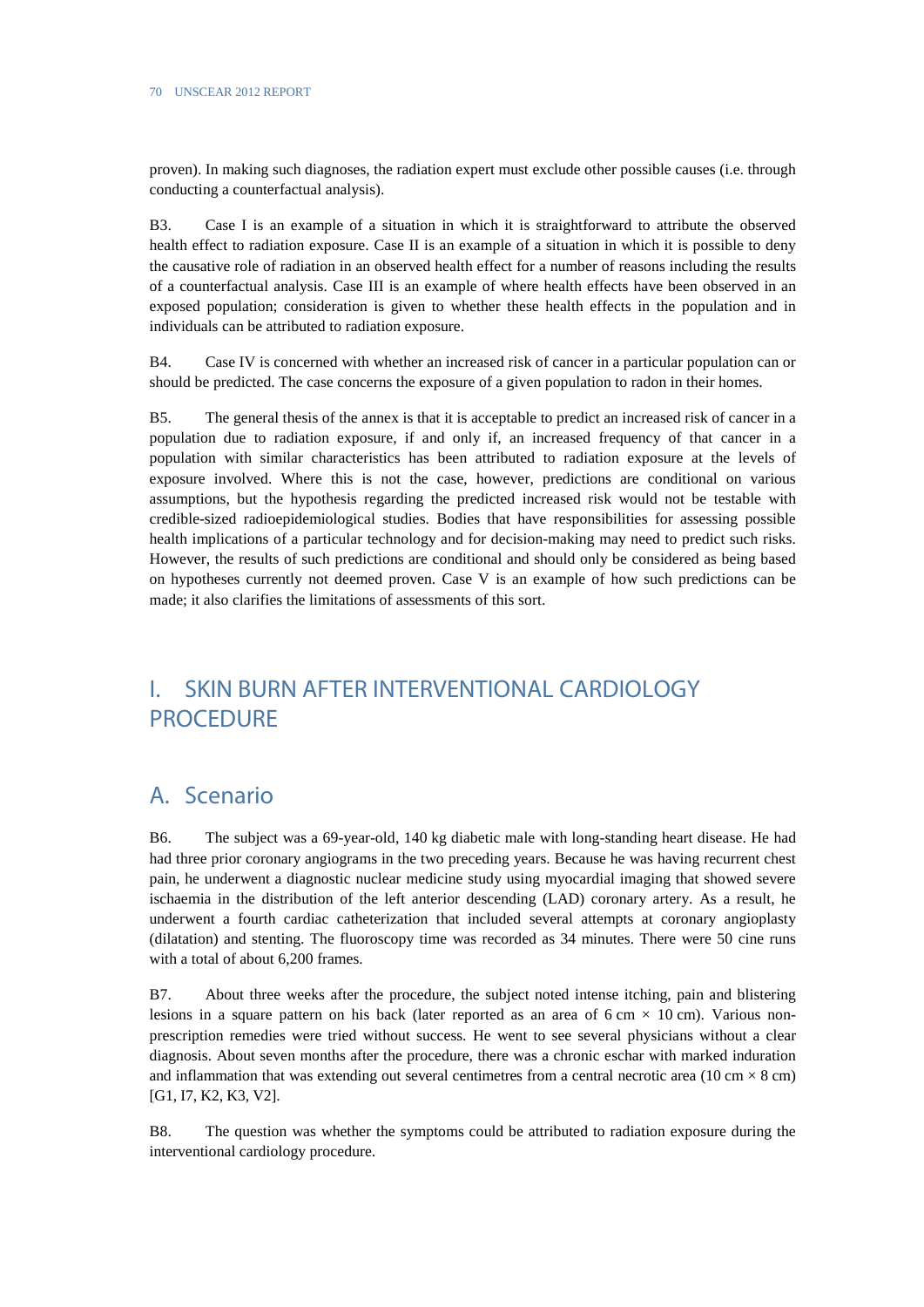#### <span id="page-56-0"></span>B. Analysis

B9. Firstly, there are two temporal aspects: *(a)* the lesion was not present before the "very difficult and quite lengthy" cardiac catheterization and attempted stent placement in the coronary artery—it appeared shortly afterwards; and *(b)* the temporal sequence of the appearance of reddening, itching followed by skin breakdown within a few weeks and non-healing ulceration at about 6–12 months was characteristic of many radiation burns following high doses.

B10. The second point is the site of the lesion on the patient's back. The radiation from a fluoroscope used during a cardiac procedure enters from the patient's back and exits from the front. The highest dose is to the skin on the back. The site of the lesion in this case was consistent with a right anterior oblique projection that would be utilized for visualization of the LAD coronary artery. In addition, a review of the actual images from the procedure showed an exact correlation with anatomical structures underlying this lesion.

B11. The third point is that the size of the lesion was consistent with the diameter of the radiation beam used for this procedure.

B12. The fourth point is that the absorbed dose to the chest wall or skin almost certainly exceeded 15–20 Gy, a level of dose that is known to result in the observed temporal course and appearance of the lesion. The patient's records indicated that the dose–area product (DAP) was  $1,631$  Gy cm<sup>2</sup> compared to an average of 83 Gy  $\text{cm}^2$  for similar procedures [V1] (in order to compensate for attenuation by the patient's body mass and still get an acceptable image, the radiation dose may have needed to be 4–6 times higher than that for a normal patient). The literature also indicates that patients usually get skin changes when the DAP exceeds  $1,000 \text{ Gy cm}^2$  and that the average number of cine images for a coronary angioplasty is about 1,000; in this case there were more than 6,000.

### <span id="page-56-1"></span>C. Conclusion

B13. Based upon the analysis by the radiation experts, a lesion of this type would be very likely following such high doses of radiation under these conditions. Moreover, it would be exceptionally unlikely that any other possible cause could have created such a lesion, i.e. it would not have occurred if the subject had not incurred the radiation exposure (thus, this counterfactual conditional question was satisfied). Thus, the subject's lesion on his back was confidently attributed to the radiation exposure.

### <span id="page-56-2"></span>II. PREGNANCY WITH MENTALLY RETARDED INFANT

### <span id="page-56-3"></span>A. Scenario

B14. A 26-year-old mother of two children took her 2-year-old son to the hospital after a head injury. A skull film was ordered, and the mother was asked to hold the child during the procedure. There is some doubt as to whether she wore a lead apron. Subsequently, she discovered that she was approximately nine weeks pregnant at the time. She carried the pregnancy to term without incident.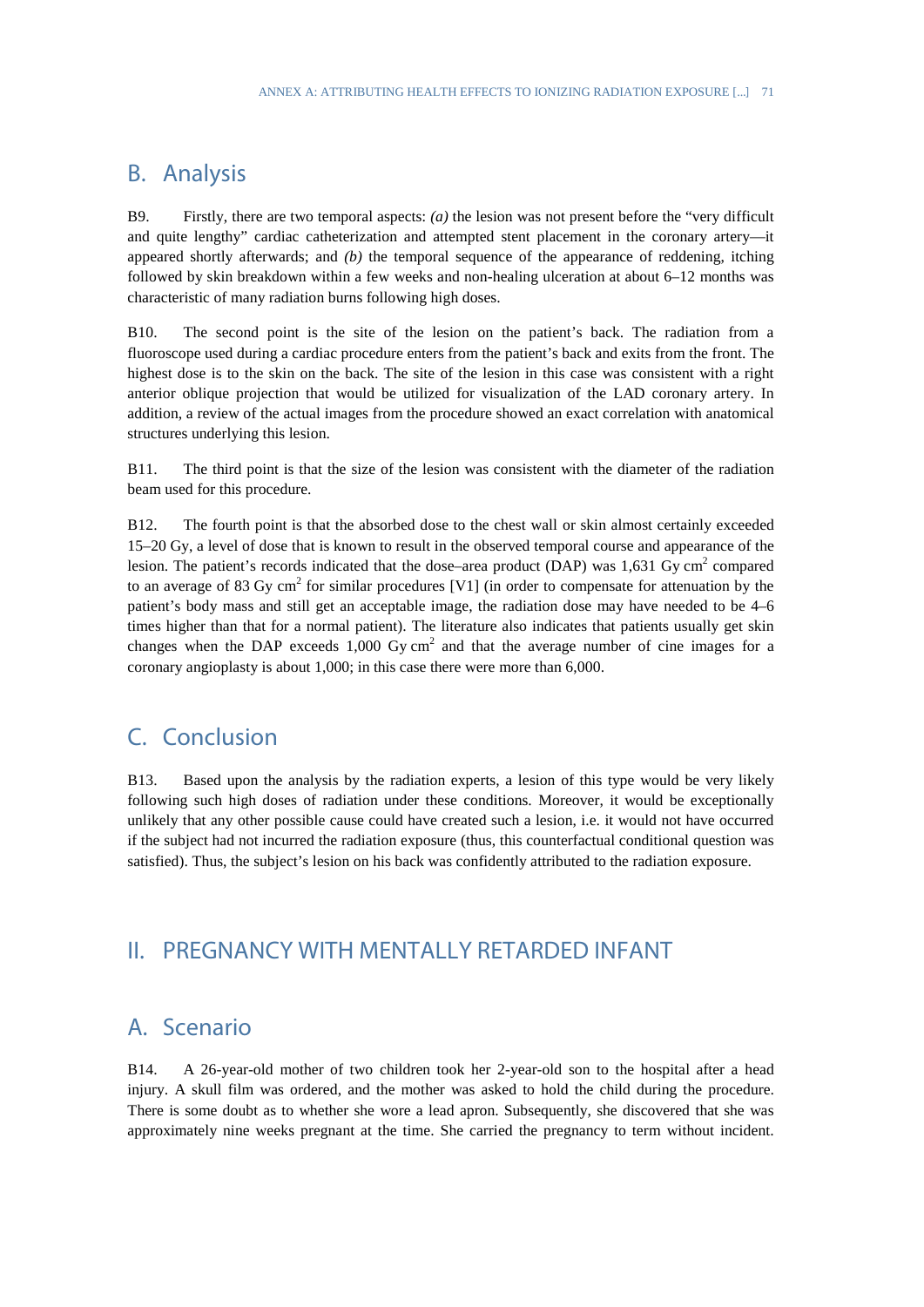Following a normal delivery of a female infant, the child was subsequently diagnosed to be mentally retarded. No physical stigmata were associated with the retardation.

<span id="page-57-0"></span>B15. The question was whether the mental retardation could be attributed to the radiation exposure incurred by the pregnant mother while holding her son for the skull film.

### B. Analysis

B16. During the period from 8 to 25 weeks, and, in particular, 8 to 15 weeks, post conception, the central nervous system (CNS) of the fetus is very sensitive to radiation exposure. Doses to the fetus in excess of 100 mGy may result in a lower than expected intelligence quotient (IQ). The IQ has been found to reduce with increasing dose. Doses of around 1 Gy result in a high probability of severe mental retardation [O3]. The CNS is rather resistant from 26 weeks post conception until birth. In addition, 95% of those who were exposed in utero as a consequence of the atomic bombings in Japan and subsequently found to be mentally retarded, also demonstrated microcephaly [O2, O3].

B17. On the sole basis that the radiation exposure was incurred nine weeks post conception, mental retardation caused by radiation exposure cannot be immediately excluded. Had the exposure occurred at two to three weeks post conception or, for example, late in the third trimester, mental retardation could definitely not be attributed to radiation exposure.

B18. The mother claims that she was not given a lead apron to wear during the procedure. As an extremely conservative estimate, one might suppose that the mother's pelvis was in the direct X-ray beam. Most skull films are taken using a peak voltage of 80 kV; on the basis that the uterus was 8 cm deep in the tissue, a maximal dose to the fetus would have been 2 mGy. If the mother's pelvis had not been in the direct beam, which is a much more reasonable assumption, the assessed dose would have been 10–20 µGy. Thus, on the basis of dosimetric considerations alone, the mental retardation of the infant could not be attributed to radiation exposure. Furthermore, in this particular case, there was no evidence of microcephaly, which often accompanies radiogenic mental retardation.

B19. At the present time, most relevant bodies define mental retardation as having an IQ of below 70. The normal frequency of people with an IQ below 70 is approximately 3%. The baseline rate of severe mental retardation (in which an individual is unable to care for themselves) is about 1 in 200 (0.5%) births. At the present time, over 250 causes of mental retardation have been identified, including malnutrition, lead poisoning, rubella infections during pregnancy, and maternal alcoholism [M7]. Thus, many other causes than radiation exposure could have been responsible for mental retardation in this particular case.

## <span id="page-57-1"></span>C. Conclusion

B20. Although the exposure occurred during the period of pregnancy when the fetus has been shown to be sensitive to radiation exposure, the dose to the fetus was far below any level at which mental retardation has been documented; moreover there were no signs of physical findings that may be associated with radiation-induced mental retardation. Given that the normal frequency of mental retardation is about 3%, and that there are numerous other possible causes, radiation experts—after conducting a counterfactual analysis—would conclude that the mental retardation could not be attributed to the radiation exposure.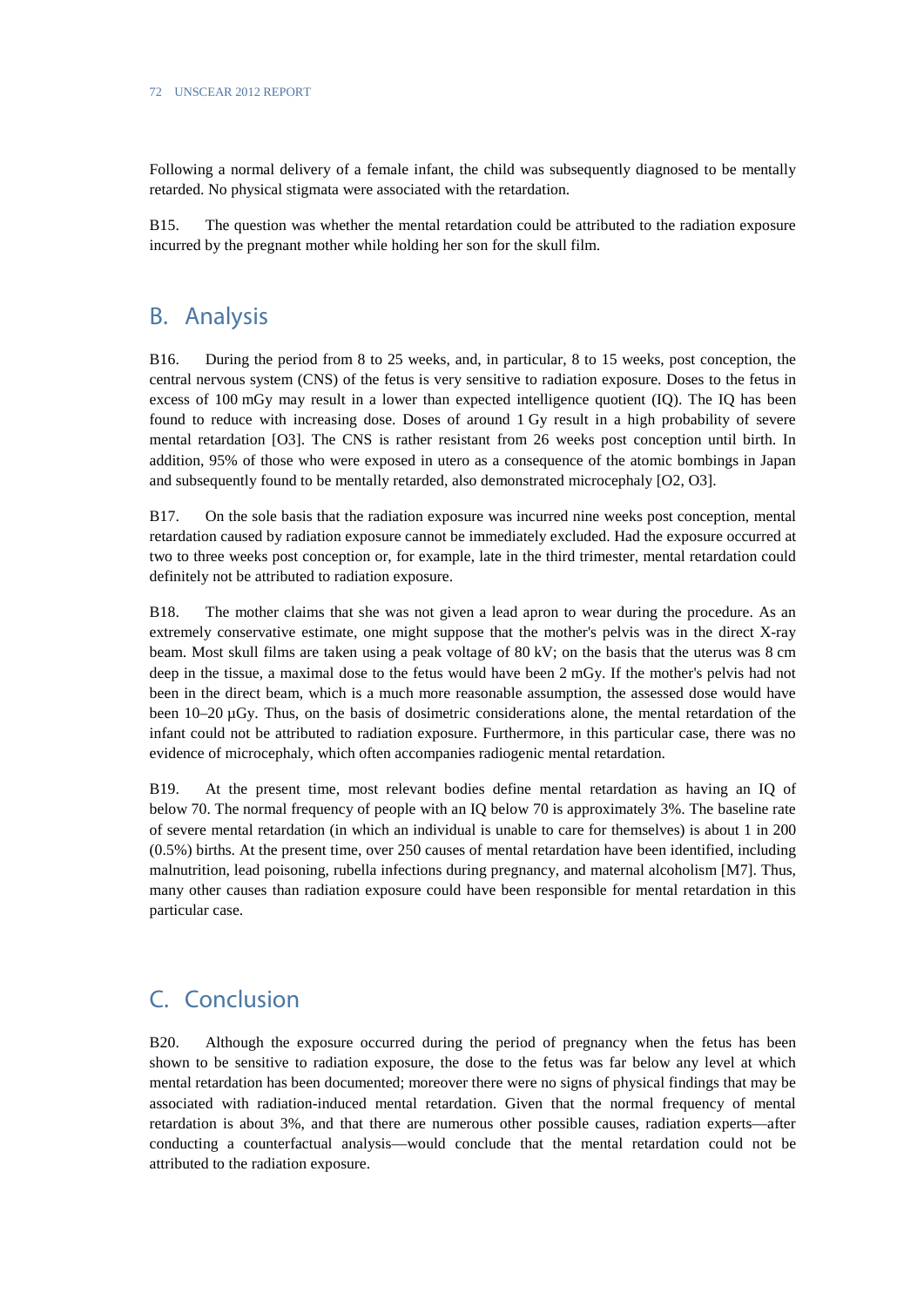#### <span id="page-58-1"></span><span id="page-58-0"></span>III. THYROID CANCER AFTER THE CHERNOBYL ACCIDENT

## A. Scenario

B21. Since the 1986 Chernobyl accident, a substantial increase in frequency of thyroid cancer has been observed in the whole of Belarus and Ukraine, and the four most affected regions of the Russian Federation, among those exposed at the time as children or adolescents. Among those under age 18 years in 1986, 6,848 cases of thyroid cancer were reported between 1991 and 2005 (annex D of [U14]). The question is whether this increased frequency in the population and individual cases can be attributed to radiation exposure from the accident.

# <span id="page-58-2"></span>B. Analysis

B22. [Figure B](#page-59-0)−I shows that in Belarus, the frequency of thyroid cancer among children under 10 years of age increased dramatically after the accident. For those born after 1986 (see the data for those under 10 years in 1996–2005), there was no evidence for an increase in the frequency of thyroid cancer. The increase in the frequency of thyroid cancer among children and adolescents started about 3 years after the accident [H5] and persisted, at least until 2005. This temporal pattern already suggests that the dramatic increase in frequency in 1991–1995 was associated with the accident, though not necessarily with radiation exposure [J2].

B23. Various epidemiological studies have shown that the thyroid gland is highly susceptible to the carcinogenic consequences of external radiation exposure during childhood ([U10] annex A). These include studies of the survivors of the atomic bombings in Japan and those exposed in childhood for various medical reasons (e.g. treatment of tinea capitis). A combined analysis of these studies [R1] showed a marked influence of the age at exposure with little apparent increase in frequency of disease after age 20 years; it also showed that the increased frequency began to decline about 30 years after the first exposure. A pooled analysis\* of five epidemiological studies of children exposed to external radiation showed an average excess relative rate of 7.7 (95% CI: 2.1, 28.7) at 1 Gy. (Further discussion on the uncertainty of the risk estimates is provided in annex B.)

B24. The average dose to the thyroid of those who were evacuated was estimated to have been about 500 mGy (with individual values ranging from less than 50 mGy to more than 5,000 mGy). For the more than six million residents of the contaminated areas of the former Soviet Union who were not evacuated, the average dose to the thyroid was about 100 mGy, while for about 0.7% of them, the doses to the thyroid were more than 1,000 mGy ([U14] annex D).

B25. The increase in frequency of thyroid cancer following the Chernobyl accident was first identified in a number of geographical (ecological) studies (see para. 462 of annex A [U10]). Although these studies indicated an association between the increased frequency and the accident, they had inherent methodological problems. Subsequent case–control and cohort studies gave values of excess relative rate that are consistent with those obtained from epidemiological studies of other groups of children (see appendix D to annex B of this report) and show trends of increased frequency of thyroid cancer with absorbed dose to the thyroid primarily from internal exposure.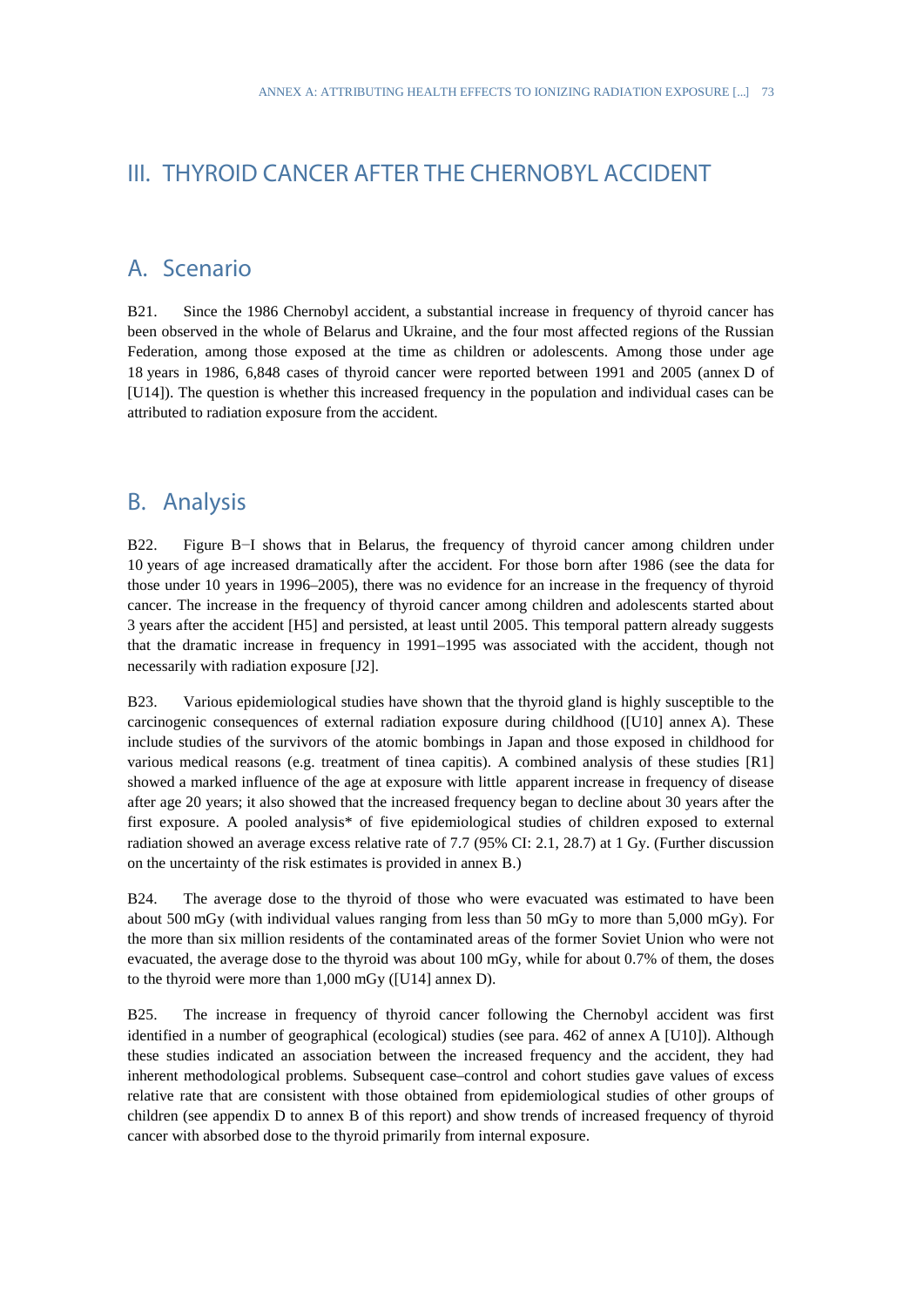B26. Nevertheless, other possible causes would need to be considered before attributing the observed increased frequency to radiation exposure. The increased use of screening of the thyroid may have played a role in the observed increased frequency of cancer. Ideally, it would be important to review analytical studies that use estimates of dose to individuals, and to compare the results with studies of children who were not exposed but were subject to similar screening techniques. Strong indication that increased use of screening was not the main reason for the higher observed frequency of thyroid cancer is obtained from studies of those born after 1986 (as indicated above), which showed no evidence for an increase in the frequency of thyroid cancer, even though they could have been subjected to increased medical surveillance. It has been estimated that 60% of the Belarusian thyroid cancer cases and 30% of the Ukrainian cases may be related to the radiation exposure [J1]. The remaining increase in frequency is likely to be related to enhanced surveillance, improved diagnostic technology and other non-radiation factors.

<span id="page-59-0"></span>



The baseline rate of thyroid cancer among children under age 10 years is very low (a few cases per million children per year)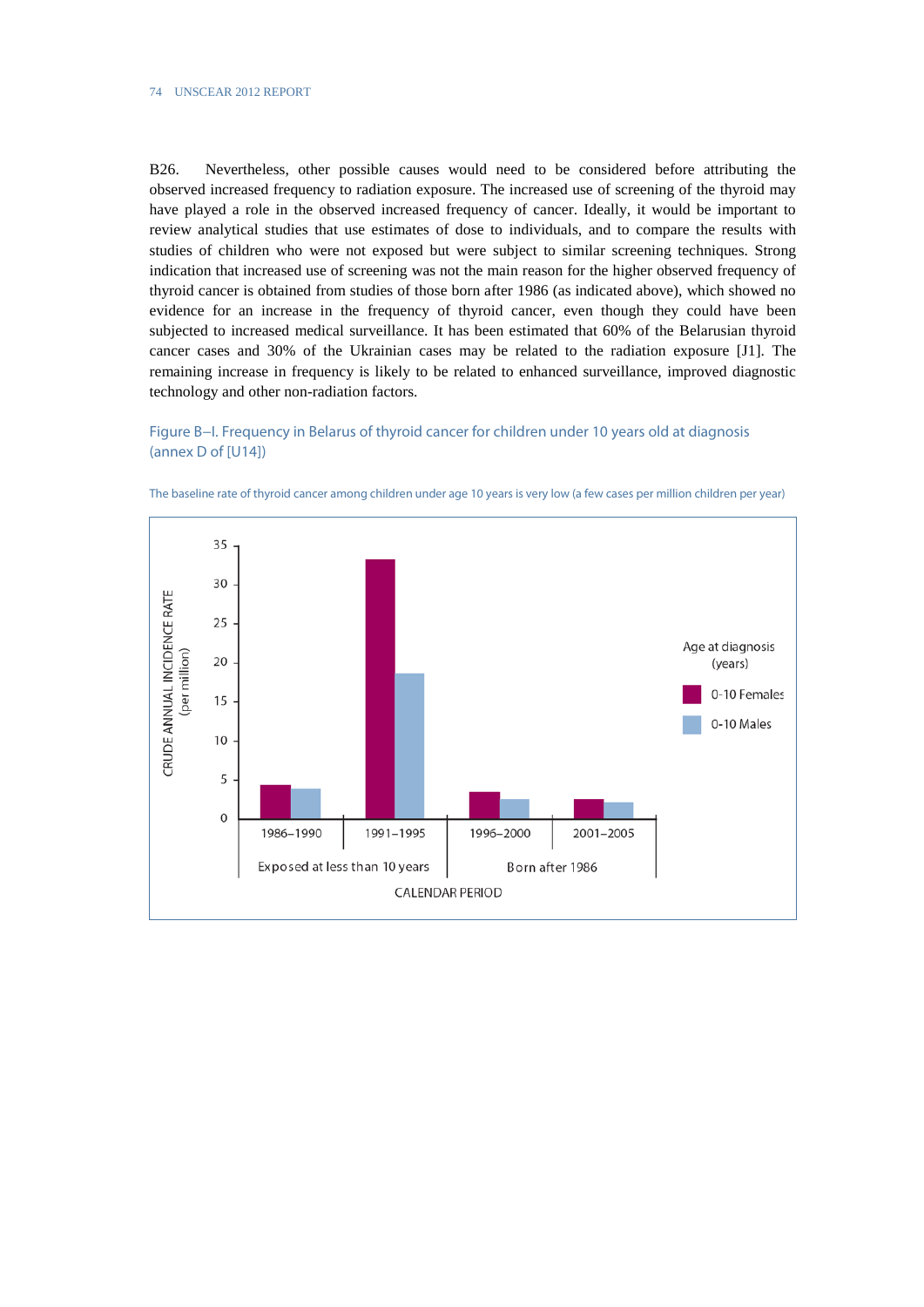### <span id="page-60-0"></span>C. Conclusion

B27. Before the accident, an increased frequency of thyroid cancer had already been shown to be attributable to external radiation exposure in childhood. As a consequence, an entirely reasonable hypothesis would have been that internal exposure due to iodine-131 from the Chernobyl accident was responsible for the observed increased frequency of thyroid cancer in Belarus, Ukraine and the four most affected regions of the Russian Federation. Use of the Bradford Hill guidelines (in particular, strength, plausibility, consistency, specificity, temporality, and biological gradient, see [H6]) would provide strong support for attributing, at least in part, the observed increased frequency to radiation exposure in this particular case.

B28. Counterfactual analysis would indicate that increased screening of the population could account for some of the observed increased frequency of thyroid cancer, but certainly not all. Such screening that was undertaken following the accident would have led to the detection of many thyroid nodules that would never lead to any clinically observed health effects and, therefore, would never be detected outside of such screening programmes.

B29. The analysis was facilitated by the fact that the thyroid of children is particularly radiosensitive and the baseline rate of childhood thyroid cancer is very low (a few cases per million children per year). This case study demonstrates that attribution of the increased frequency of cancer within a radiosensitive population can be relatively straightforward.

<span id="page-60-1"></span>B30. In the absence of a biomarker to distinguish a radiation-related thyroid cancer from one that occurs due to other causes, an observed thyroid cancer in an individual among the population of those exposed as children or adolescents at the time of the accident cannot be unequivocally attributed to radiation exposure from the accident.

## <span id="page-60-2"></span>IV. LUNG CANCER FROM EXPOSURE TO RADON

#### A. Scenario

B31. The arithmetic and geometric mean radon concentrations in 117 randomly selected homes in Winnipeg, Canada, were found in a survey to be 148 and 112  $Bq/m<sup>3</sup>$ , respectively [C2]. The geometric standard deviation was 2.07 with 20% of homes exceeding a radon concentration of 200 Bq/m<sup>3</sup>. The measured radon concentrations ranged from 20 to  $483 \text{ Bq/m}^3$ . The question is whether it would be reasonable to predict an increased risk of lung cancer among the population and whether in any future epidemiological study an increased frequency of lung cancer would be discernible.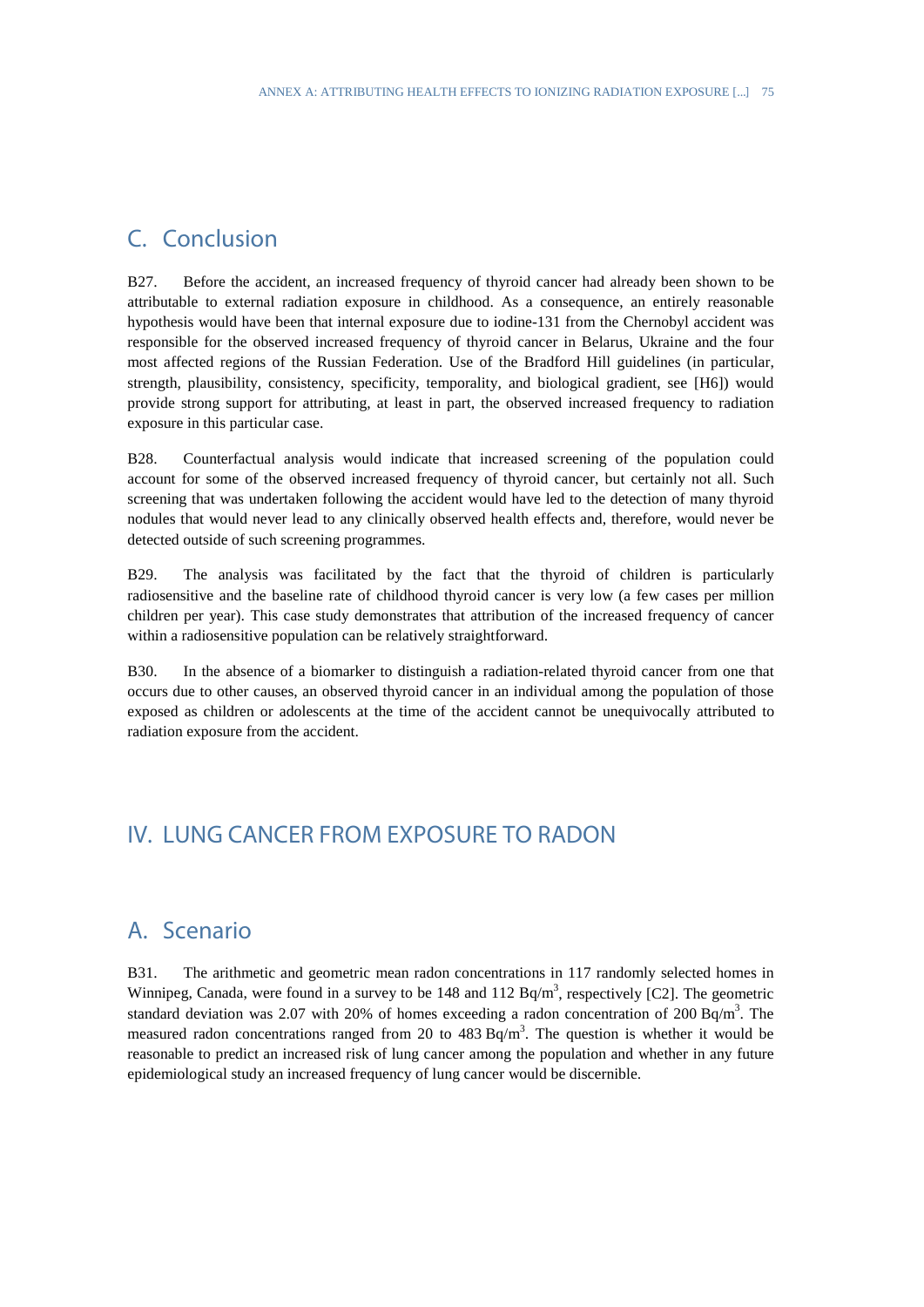### <span id="page-61-0"></span>B. Analysis

B32. Radon decay products are well established as a cause of lung cancer, and a number of epidemiological studies had clearly shown an increased frequency of lung cancer associated with the radon exposure of miners ([U11] annex E). Based on this information and the general scientific knowledge regarding the interaction of radiation with living cells, a reasonable hypothesis was that exposure to radon in homes could also cause lung cancer (even recognizing that the exposure levels and conditions in mines are significantly different from those in homes). Risks from radon exposure in homes had originally been estimated by extrapolations from the miner studies.

B33. Now, however, there are more than 20 case–control studies of lung cancer and radon exposure in homes. While individual studies have limited power, pooled analyses of European [D1, D2], North American [K5, K6] and Chinese [L6] studies provide a clear demonstration that an increased frequency of lung cancer is significantly associated with radon exposure. Taken together with application of the Bradford Hill guidelines (in particular, strength, plausibility, consistency, specificity, temporality, and biological gradient, see [H6], there is good evidence that an increased frequency of lung cancer can be attributed to radon exposure in dwellings when concentrations are significantly higher than average. In one study [D1], the dose–response relationship appeared to be linear without threshold and the excess relative rate at a concentration of 100  $Bq/m<sup>3</sup>$  was statistically significant at the 95% confidence level (annex E of UNSCEAR 2006 Report [U11]). Thus, it could be concluded that an increased risk of lung cancer in a population exposed to a concentration of radon of  $100 \text{ Bq/m}^3$  could be predicted under certain conditions.

B34. On the basis of the results from these studies, the Committee inferred an excess relative risk of 0.16 (95% CI: 0.05, 0.31) per 100  $Bq/m<sup>3</sup>$  as an appropriate, if possibly conservative, estimate of the lifetime risk from exposure to radon in homes.

B35. Inferences of the lifetime risk of lung cancer for given exposures to radon based on this analysis of the epidemiological information and the assumption that the exposure conditions are maintained over 30 years are given in [Table B](#page-62-3)1. Thus, for a population exposed to an average radon concentration of about 150 Bq/m<sup>3</sup>, as in the Winnipeg study, an increased risk of 24% above the baseline for each sex and smoking category can reasonably be predicted (i.e. can be regarded as wellfounded). The actual number of additional cases of lung cancer due to exposure to radon would be dominated by those who smoke, but is unlikely to be observable in the population in the homes that were surveyed here (number of homes, 117, which implies a population of around 500 on the basis of an average of four individuals in each home). In fact, one case-control study of radon and lung cancer in 1,438 persons in Winnipeg showed no increase in lung cancer for any histologic type [L4]. However, if the results of the survey were truly representative of the levels of exposure of the population of Winnipeg as a whole (say 700,000 people), then an increased frequency of lung cancer ought to be observable in that population.

B36. An observed lung cancer in a particular individual cannot be unequivocally attributed to exposure to radon because, at the present time, there is no way of distinguishing a radon-induced lung cancer from one that occurs through other causes, particularly smoking (based on a counterfactual analysis).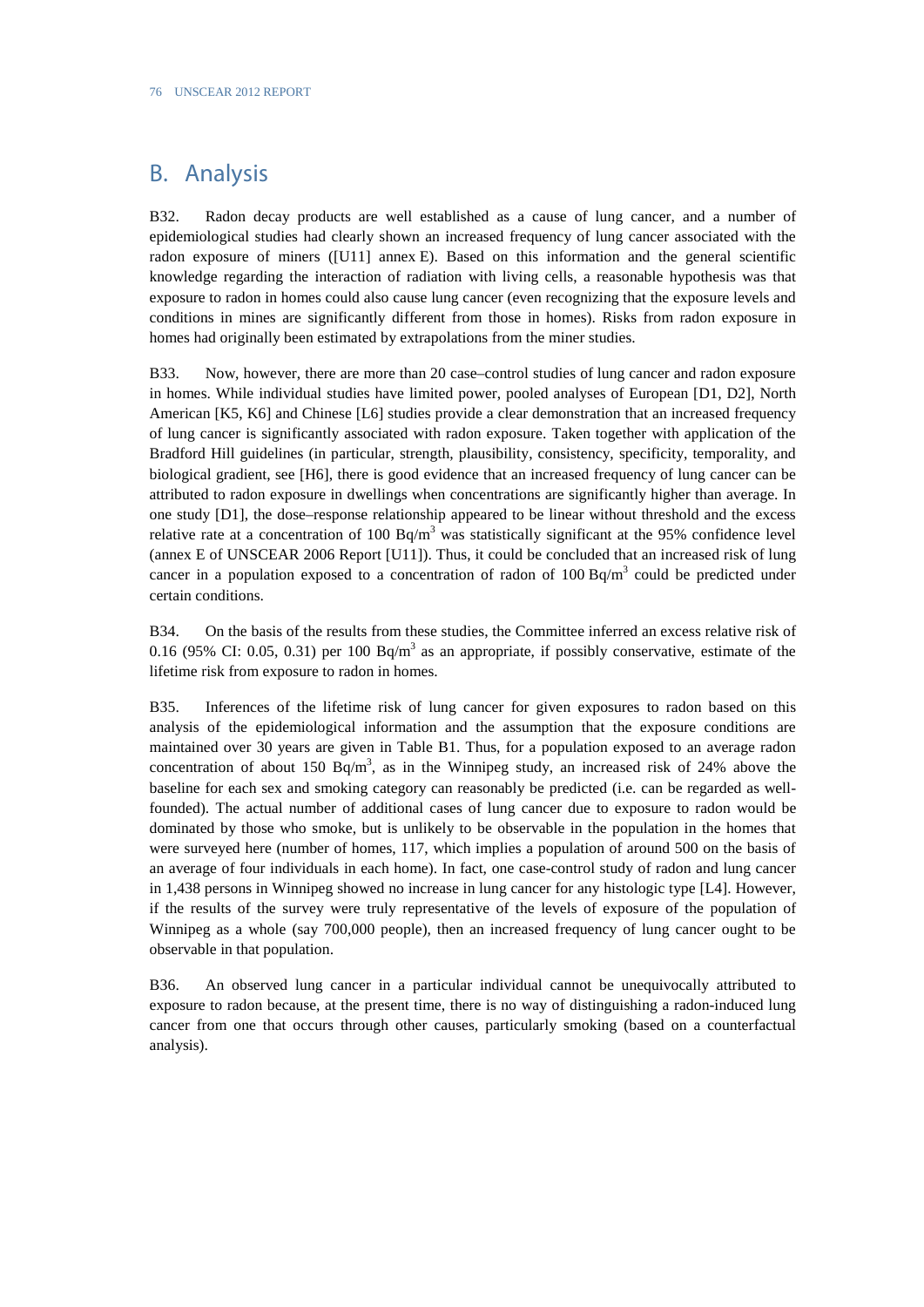<span id="page-62-3"></span>Table B1. Baseline lung cancer risk and inferred lifetime risk of lung cancer to the average individual in a population from exposure to radon: values are given separately for men and women, according to whether they smoke or not

|                                               | Increased risk | Inferred lifetime risk of lung cancer <sup>a</sup> (%) |                        |                    |                          |
|-----------------------------------------------|----------------|--------------------------------------------------------|------------------------|--------------------|--------------------------|
| <sup>222</sup> Rn concentration<br>$(Bq/m^3)$ |                | Men who<br>smoke                                       | Men who don't<br>smoke | Women who<br>smoke | Women who<br>don't smoke |
| Baseline <sup>b</sup>                         | 0%             | 12                                                     | 0.9                    | 6.8                | 0.6                      |
| 100                                           | 16%            | 14                                                     | 1.0                    | 7.9                | 0.7                      |
| 150                                           | 24%            | 15                                                     | 1.1                    | 8.4                | 0.7                      |
| 300                                           | 48%            | 18                                                     | 1.3                    | 10                 | 0.9                      |
| 400                                           | 64%            | 20                                                     | 1.5                    | 11                 | 1.0                      |

<sup>*a*</sup> *The value used in calculation 0.16 (95% CI: 0.05, 0.31) for exposure to 100 Bq/m<sup>3</sup> [D1].* 

<span id="page-62-0"></span>*b Baseline rate from [N6].*

## C. Conclusion

B37. An increased frequency of lung cancer among miners had been attributed to exposure to radon in mines. On the basis of the pooling of results from large epidemiological studies, an increased frequency of lung cancer in the general population can now be attributed to exposure to radon in homes at elevated levels, specifically at concentrations greater than about  $100 \text{ Bq/m}^3$ . Consequently, the lifetime risk of lung cancer in a population exposed to such elevated levels of radon (which is the case in the Winnipeg study), can be predicted provided that the exposure conditions remain constant for extended periods. The predicted increased frequency of lung cancer is unlikely to be observable among the people living in the Winnipeg homes sampled because of the small numbers involved; however, if the size of the population exposed at the same levels were large enough, then the predicted increased frequency is potentially observable (i.e. the prediction is, in principle, testable).

<span id="page-62-1"></span>B38. An observed lung cancer in an individual cannot be unequivocally attributed to radon exposure (other possible causes cannot be excluded on the basis of a counterfactual analysis).

### V. ESTIMATED RISK FROM COMPUTED TOMOGRAPHY SCANS

## <span id="page-62-2"></span>A. Scenario

B39. Scientific knowledge is to be applied to compare the potential benefits and risks of various types of imaging procedures used in medicine. The specific task is to express the confidence in inferred risks for future cancer from radiation exposure due to computed tomography (CT) scanning in a specific year. It is based on a published case study for the United States of America in 2007 (see [B7]). Some 72 million CT scans were performed there that year. The frequencies of the different types of examination were estimated from various data sources.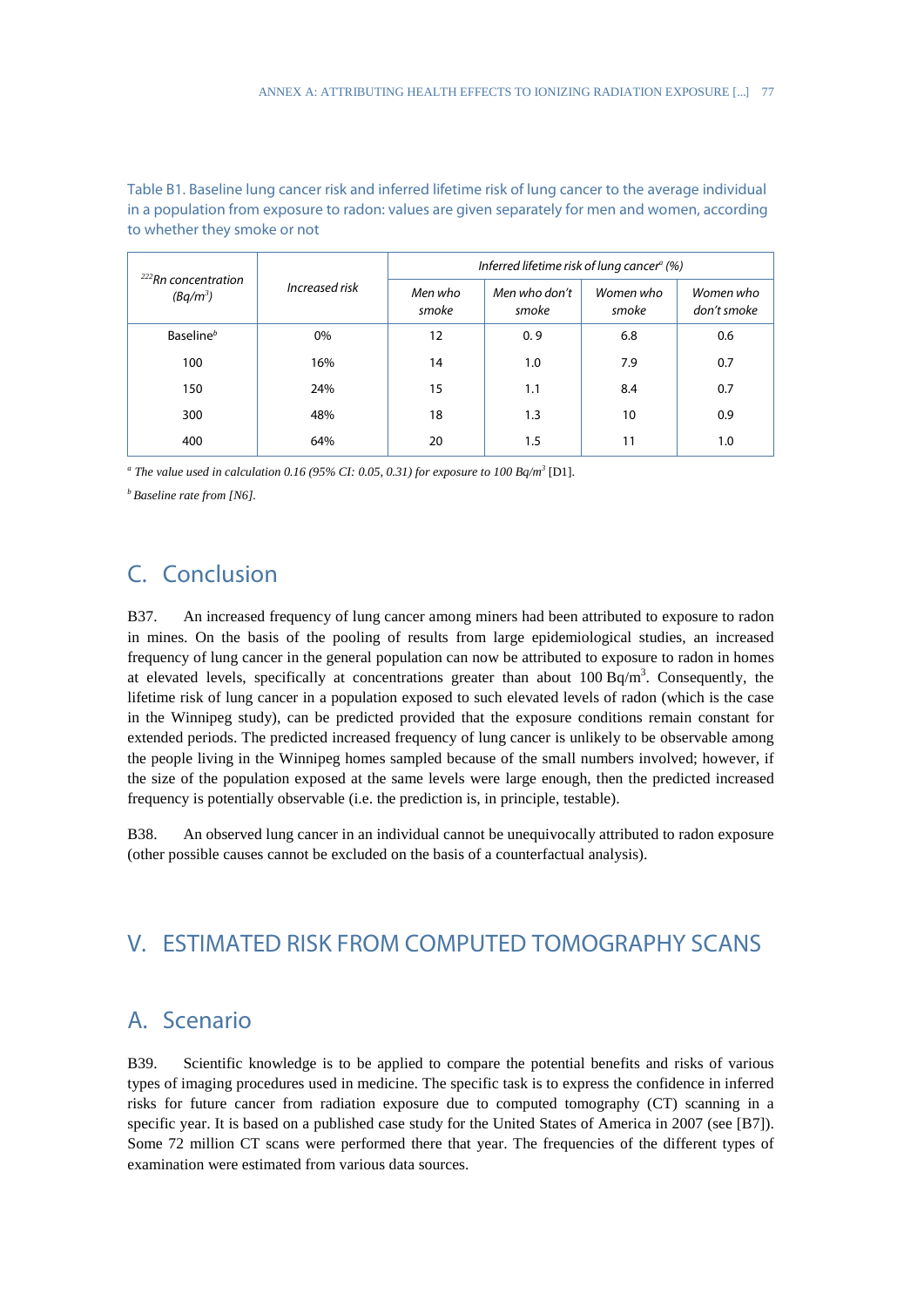### <span id="page-63-0"></span>B. Analysis

-

B40. A key factor in the estimation of lifetime risk of cancer due to radiation exposure is the life expectancy of people receiving CT scans. Typically, there is at least a 5-year lag period between radiation exposure and diagnosis of a solid cancer; therefore, it is very unlikely that patients who do not survive that long could have developed an observable cancer as a consequence of the exposure. When scans taken in the last 5 years of life as well as those scans related to the diagnosis of a cancer were excluded, the number of CT scans considered in the study reduced to 57 million. Because radiationrelated cancer risks are known to depend on sex and age at exposure, data were obtained on the age and sex distribution for each type of CT scan.

B41. Technical parameters (e.g. peak voltage and tube current–time product) for each scan type were available from surveys [F2]. From this, doses to specific organs by age and sex were estimated for each type of scan and model of scanner. Absorbed doses to organs in the field of the CT scan are of the order of a few tens of milligrays, which are within the low-dose range defined in table 1 of the main text of this annex.

B42. The published case study made conditional predictions of the risk to the population taking account of the doses to individual organs and tissues, age at exposure and the inferred risks for each cancer type for people exposed at various ages, based on extrapolation of data from epidemiological studies of populations exposed at moderate or high doses. Models for the inference of risk (except for breast and thyroid cancer) were developed using data from the latest follow-up of the survivors of the atomic bombings in Japan, because that study had the most detailed information available for most cancer sites [P7]. The models for breast and thyroid cancer were based on the data obtained from pooled analyses of cohorts of the survivors of the atomic bombings and medically exposed people [P6, R1]. For solid cancers, a 5-year lag period and a linear dose–response model was assumed; moreover it was assumed that the risk per unit dose was 1.5 times lower for doses equal to or less than 100 mGy than that at higher doses [N7]. For leukaemia, a 2-year lag period and a linear–quadratic dose–response model were assumed.

B43. Monte Carlo\* simulation methods with sampling were used to estimate risks with uncertainty intervals, accounting for statistical uncertainties in the risk parameters and subjective uncertainties in the value of the dose and dose-rate effectiveness factor, as well as the transference of the observed excess frequency in the population of the survivors of the atomic bombings in Japan, to estimate the risk for the United States population. Account was also taken of the uncertainty in the estimates of the baseline cancer rate. The mean estimates with 95% uncertainty intervals were calculated from the simulations [B7]. Whether these uncertainty intervals fully account for the uncertainties in the transference from the 1945 Japanese population to United States children today remains an issue.

B44. Large-scale epidemiological studies of cancer frequency in individuals who underwent CT scans as children or adolescents are now being undertaken and some findings have been reported [P2].<sup>[15](#page-63-1)</sup> These reports indicate an increased frequency of cancer among those exposed to radiation during CT scans, but one confounding factor is the potential influence of reverse causation: i.e. that the cancer, or factors predisposing to cancer, were present at the time of the scan, so that the cancer caused the CT scan rather than the CT scan caused the cancer [U16]. While current studies may not demonstrate unambiguously a link between radiation exposure due to a CT scan and the development of cancer, future studies may overcome current difficulties in interpretation and provide (or not) increased confidence in the interpretation (see appendix A).

<span id="page-63-1"></span><sup>&</sup>lt;sup>15</sup> The Committee is aware that studies of CT and cancer have been published after the 2012 findings were submitted to the United Nations General Assembly. These studies focus on those considered to be at greater risk (i.e. exposed at young age) and their interpretation needs to take into account such factors as pre-existing conditions and pre-disposition to disease. It was not possible to full evaluate them for the purpose of this annex.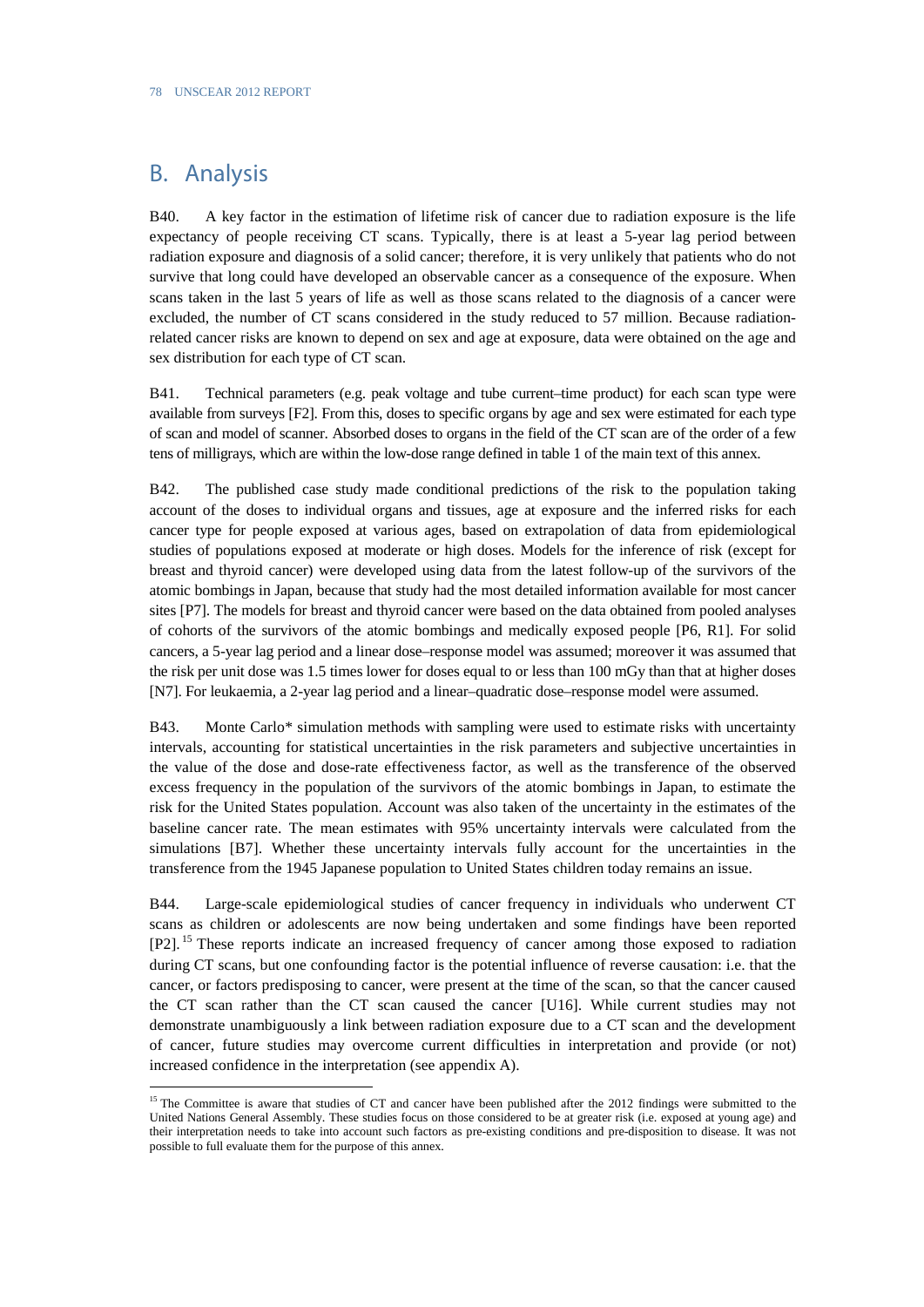#### <span id="page-64-0"></span>C. Conclusion

B45. The study results are conditional predictions. It was concluded that approximately 29,000 (95% CI: 15,000, 45,000) future cancers could arise as a consequence of the use of CT scans in the United States in 2007. It also showed that, because of the high frequency of use, the potential public health impact would be highest for adults aged 35 to 54 years, particularly among women. These cancers would arise over several decades following exposure. For the purpose of decision-making by policy-making bodies and clinicians, this estimate could be used to compare the potential impact on health of alternative diagnostic procedures. Even so, there are several points to note:

*(a)* It may seem contradictory that the Committee has decided not to calculate absolute numbers of cancers after radiation exposure at low and very low doses and, nevertheless, presents this case study. There are several reasons for this. Firstly, these analyses have been published on a current medical practice of great public interest. Secondly, as already stated above, such studies may help to compare the potential benefits and risks of various types of imaging procedures used in medicine. And thirdly, some limitations that are outlined in the following have to be observed;

*(b)* The estimated impact was inferred using science-based models. The evidence from observational studies is currently insufficient to confirm that the estimated numbers of cancers will occur as a consequence of CT scans;

*(c)* The estimated risk relates to CT scans conducted in one year. If the number of CT scans continues at the same rate under the same conditions, then eventually the number of cancers due to CT scans would be expected to reach 29,000 (95% CI: 15,000, 45,000) each year. This would be on top of a baseline cancer frequency, which, in the United States is of the order of 1.4 million cases each year [A2]. Thus, the inferred increase in the number of cancers would be of the order of 2% above the normal frequency in the general population, although more than 2% in the population subjected to CT. An epidemiological study to demonstrate such an increase would involve following hundreds of thousands of people over many years and a similar-sized, matched-control group. It would also require adequate account to be taken of other factors that might influence the observed frequency, which may be very difficult.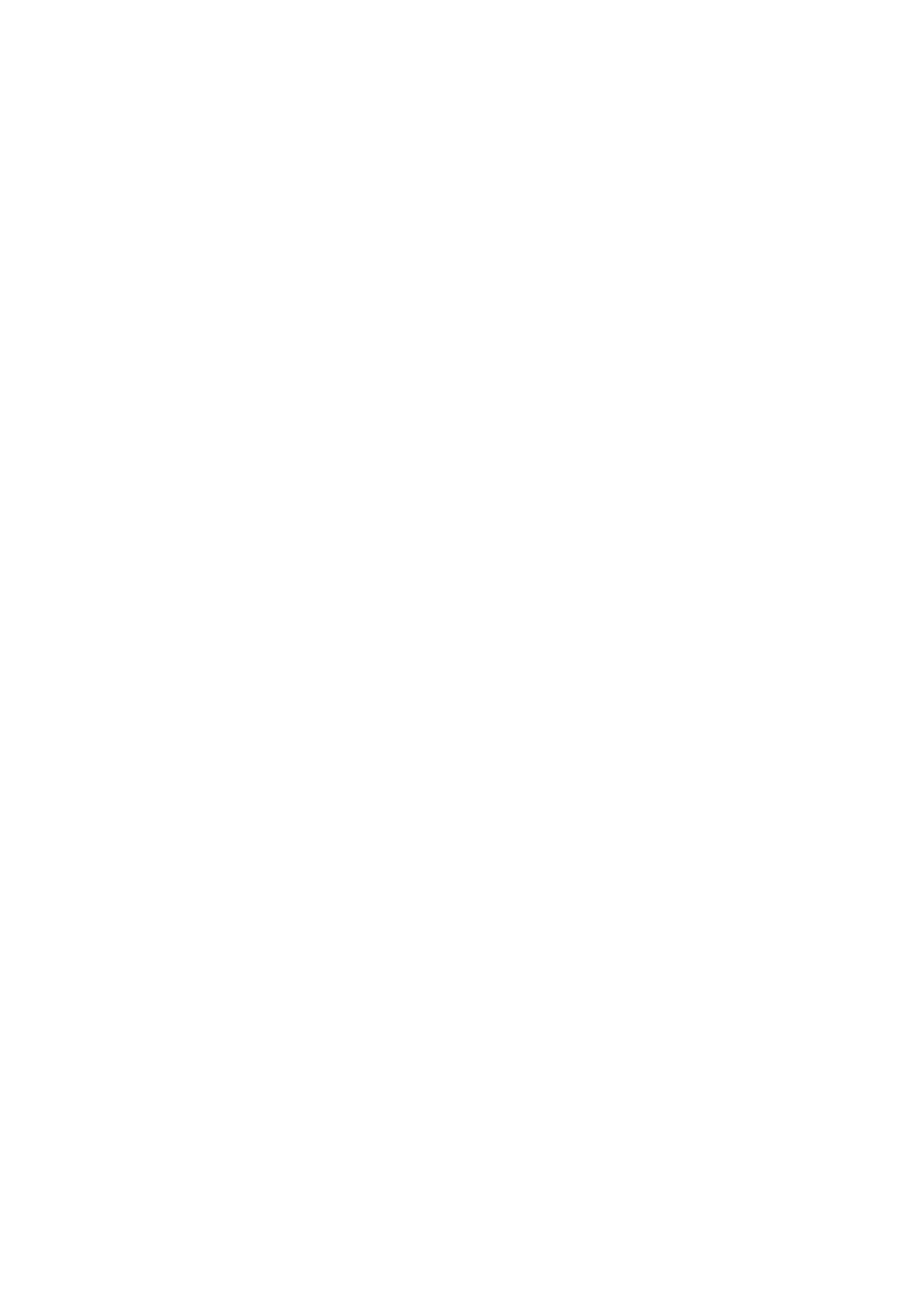#### **REFERENCES**

- A1 Ainsbury, E.A., S.D. Bouffler, W. Dorr et al. Radiation cataractogenesis: a review of recent studies. Radiat Res 172(1): 1-9 (2009).
- A2 American Cancer Society. Cancer Facts & Figures 2008. American Cancer Society, Atlanta, GA, 2008.
- A3 Anderson, D.R. Model Based Inference in the Life Sciences: A Primer on Evidence. Springer, New York, 2008.
- B1 Balonov, M. and D. Louvat. The Chernobyl Forum completed. J Radiol Prot 25(4): 499-501 (2005).
- B2 Barcellos-Hoff, M.H. and S.V. Costes. A systems biology approach to multicellular and multigenerational radiation responses. Mutat Res 597(1-2): 32-38 (2006).
- B3 Beninson, D. and B. Lindell. The evasive plausibility. J Radiol Prot 21(1): 39-44 (2001).
- B4 Bentzen, S.M. Preventing or reducing late side effects of radiation therapy: radiobiology meets molecular pathology. Nat Rev Cancer 6(9): 702-713 (2006).
- B5 Bentzen, S.M. From cellular to high-throughput predictive assays in radiation oncology: challenges and opportunities. Semin Radiat Oncol 18(2): 75-88 (2008).
- B6 Berrington de González, A. and S. Darby. Risk of cancer from diagnostic X-rays: estimates for the UK and 14 other countries. Lancet 363(9406): 345-351 (2004).
- B7 Berrington de González, A., M. Mahesh, K.P. Kim et al. Projected cancer risks from computed tomographic scans performed in the United States in 2007. Arch Intern Med 169(22): 2071- 2077 (2009).
- B8 Beyea, J. and S. Greenland. The importance of specifying the underlying biologic model in estimating the probability of causation. Health Phys 76(3): 269-274 (1999).
- B9 Bijwaard, H., A. Brenner, F. Dekkers et al. Breast cancer risk from different mammography screening practices. Radiat Res 174(3): 367-376 (2010).
- B10 Blackburn, S. The Oxford dictionary of philosophy, Second edition revised. Oxford University Press, New York, 2008.
- B11 Boice, J.D., Jr. and R.W. Miller. Childhood and adult cancer after intrauterine exposure to ionizing radiation. Teratology 59(4): 227-233 (1999).
- B12 Brash, D.E., J.A. Rudolph, J.A. Simon et al. A role for sunlight in skin cancer: UV-induced p53 mutations in squamous cell carcinoma. Proc Natl Acad Sci U S A 88(22): 10124-10128 (1991).
- B13 Brenner, D.J., R. Doll, D.T. Goodhead et al. Cancer risks attributable to low doses of ionizing radiation: assessing what we really know. Proc Natl Acad Sci U S A 100(24): 13761-13766 (2003).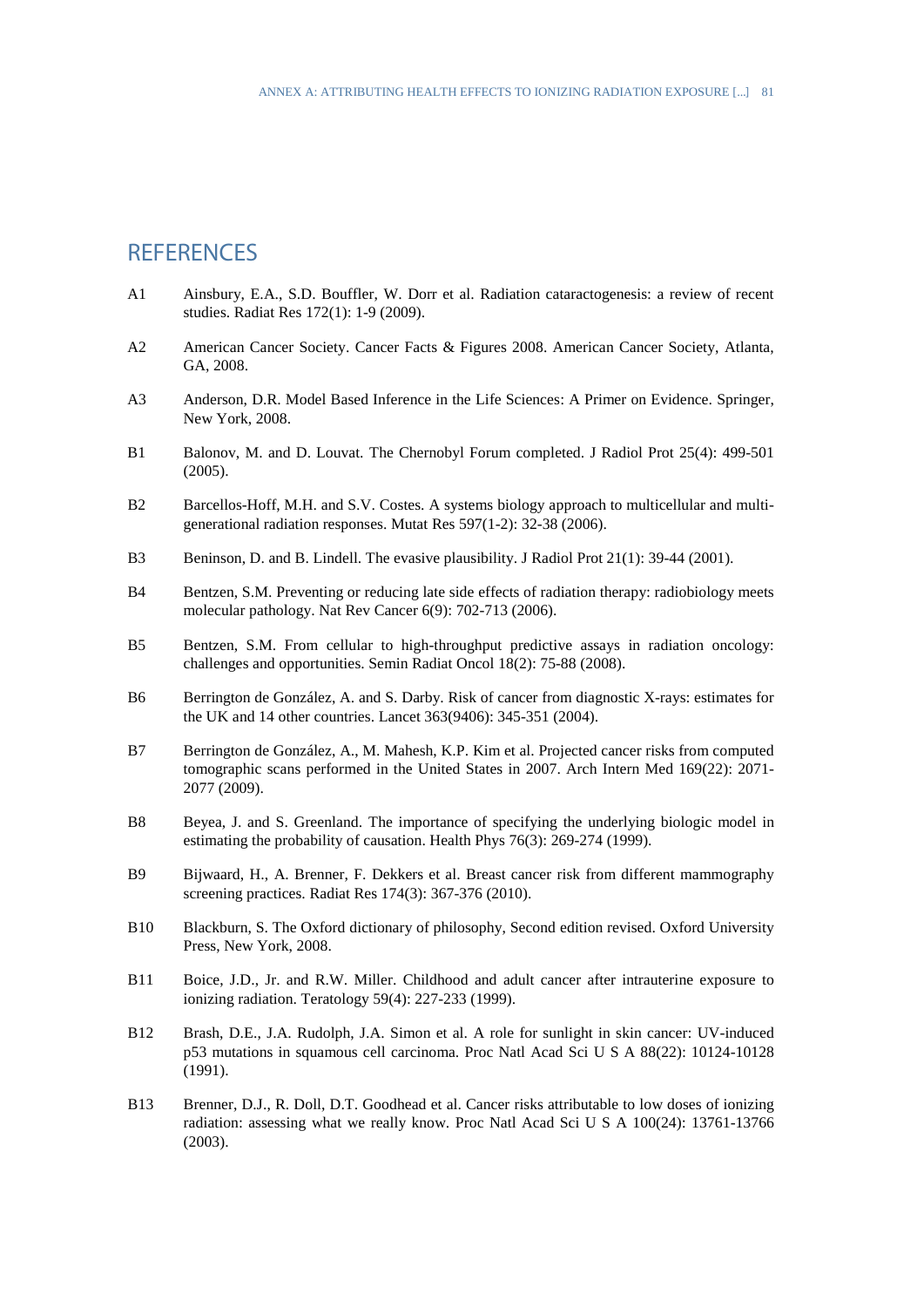- B14 Brenner, D.J. and R.K. Sachs. Estimating radiation-induced cancer risks at very low doses: rationale for using a linear no-threshold approach. Radiat Environ Biophys 44(4): 253-256 (2006).
- C1 Cardis, E., G. Howe, E. Ron et al. Cancer consequences of the Chernobyl accident: 20 years on. J Radiol Prot 26(2): 127-140 (2006).
- C2 Chen, J., E. Schroth, E. MacKinlay et al. Simultaneous  $^{222}$ Rn and  $^{220}$ Rn measurements in Winnipeg, Canada. Radiat Prot Dosim 134(2): 75-78 (2009).
- C3 COED. Concise Oxford English Dictionary. Oxford University Press, New York, 2008.
- C4 COMEST. The precautionary principle. World Commission on the Ethics of Scientific Knowledge and Technology. United Nations Educational, Scientific and Cultural Organization, Paris, 2005.
- C5 Crompton, N.E., M. Ozsahin, P. Schweizer et al. Theory and practice of predictive assays in radiation therapy. Strahlenther Onkol 173(2): 58-67 (1997).
- D1 Darby, S., D. Hill, A. Auvinen et al. Radon in homes and risk of lung cancer: collaborative analysis of individual data from 13 European case-control studies. Br Med J 330(7485): 223 (2005).
- D2 Darby, S., D. Hill, H. Deo et al. Residential radon and lung cancer--detailed results of a collaborative analysis of individual data on 7148 persons with lung cancer and 14,208 persons without lung cancer from 13 epidemiologic studies in Europe. Scand J Work Environ Health 32(Suppl 1): 1-83 (2006).
- D3 Dauer, L.T., A.L. Brooks, D.G. Hoel et al. Review and evaluation of updated research on the health effects associated with low-dose ionising radiation. Radiat Prot Dosim 140(2): 103-136 (2010).
- D4 Doll, R. and R. Wakeford. Risk of childhood cancer from fetal irradiation. Br J Radiol 70: 130-139 (1997).
- D5 Dordelmann, M., M. Schrappe, A. Reiter et al. Down's syndrome in childhood acute lymphoblastic leukemia: clinical characteristics and treatment outcome in four consecutive BFM trials. Berlin-Frankfurt-Munster Group. Leukemia 12(5): 645-651 (1998).
- D6 Doss, M. Evidence supporting radiation hormesis in atomic bomb survivor cancer mortality data. Dose Response 10(4): 584-592 (2012).
- E1 EEA. Late lessons from early warnings: the precautionary principle 1896–2000. Environmental issue report no. 22. European Environment Agency, Copenhagen, 2001.
- E2 Egger, M., G. Davey Smith, M. Schneider et al. Bias in meta-analysis detected by a simple, graphical test. BMJ 315(7109): 629-634 (1997).
- F1 Farmer, P.B. and R. Singh. Use of DNA adducts to identify human health risk from exposure to hazardous environmental pollutants: the increasing role of mass spectrometry in assessing biologically effective doses of genotoxic carcinogens. Mutat Res 659(1-2): 68-76 (2008).
- F2 FDA. Nationwide Evaluation of X-Ray Trends (NEXT): Tabulation and graphical summary of 2000 survey of computed tomography. CRCPD Publication E-07-2. US Food and Drug Administration, Conference of Radiation Control Program Directors Inc., Washington, DC, 2007.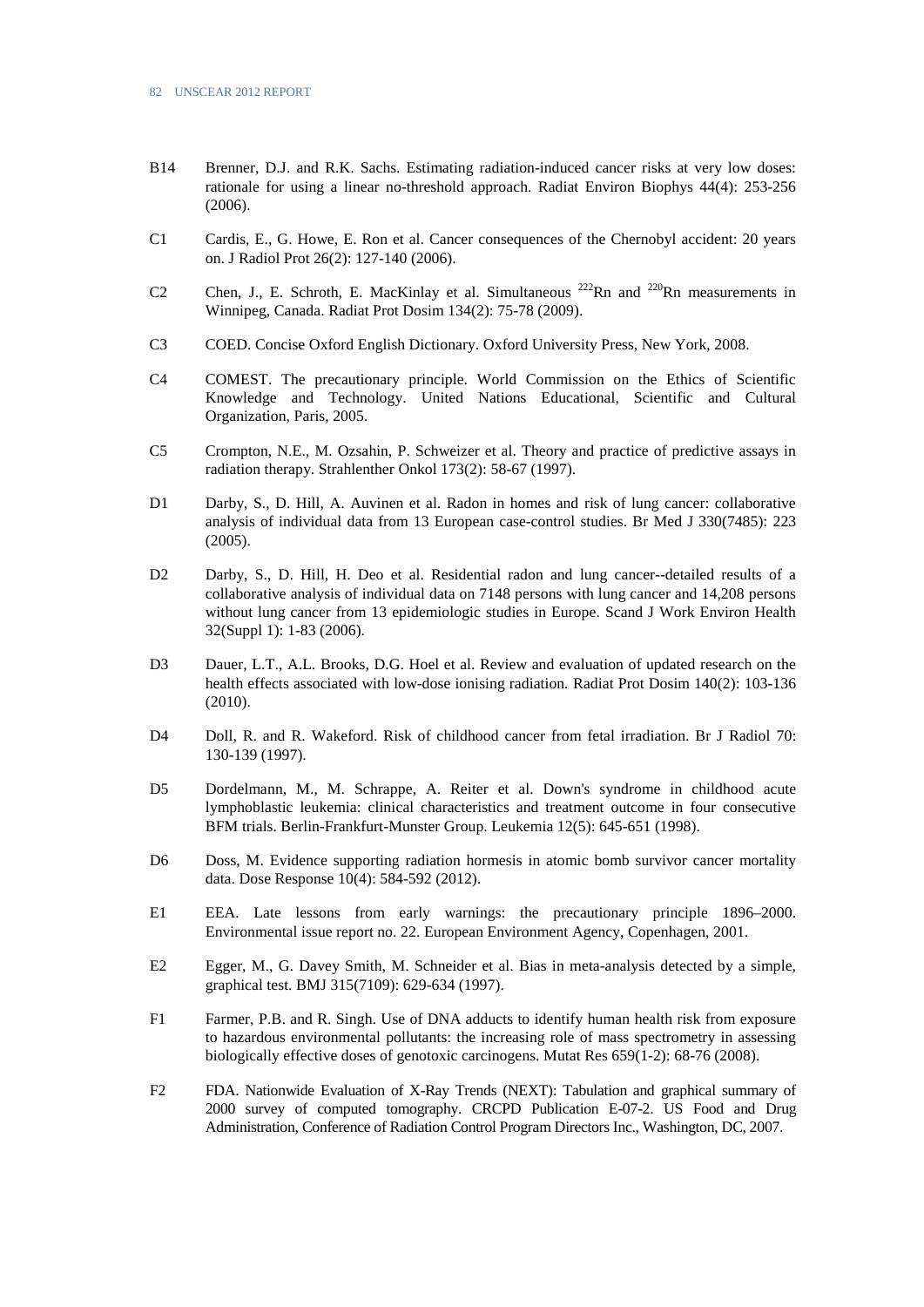- F3 Fliedner, T.M., D. Graessle, V. Meineke et al. Pathophysiological principles underlying the blood cell concentration responses used to assess the severity of effect after accidental wholebody radiation exposure: an essential basis for an evidence-based clinical triage. Exp Hematol 35(4 Suppl 1): 8-16 (2007).
- F4 Fry, R.J. Deterministic effects. Health Phys 80(4): 338-343 (2001).
- G1 Gerber, T.C., J.J. Carr, A.E. Arai et al. Ionizing radiation in cardiac imaging: a science advisory from the American Heart Association Committee on Cardiac Imaging of the Council on Clinical Cardiology and Committee on Cardiovascular Imaging and Intervention of the Council on Cardiovascular Radiology and Intervention. Circulation 119(7): 1056-1065 (2009).
- G2 Gray, J.S. Statistics and the precautionary principle. Mar Pollut Bull 21(4): 174-176 (1990).
- G3 Greenland, S. Introduction to Bayesian statistics. pp.328-344 in: Modern Epidemiology, Third edition (K.J. Rothman et al., eds.). Lippincott Williams & Wilkins, Philadelphia, 2008.
- G4 Gusev, I.A., A.K. Guskova and F.A. Mettler Jr. Medical Management of Radiation Accidents. Second edition. CRC Press, New York, 2001.
- H1 Hall, E.J. and A.J. Giaccia. Radiobiology for the Radiobiologist. Sixth edition. Lippincott Williams & Wilkins, Philadelphia, 2006.
- H2 Hamilton, C.S., C.S. Potten, J.W. Denham et al. Response of human hair cortical cells to fractionated radiotherapy. Radiother Oncol 43(3): 289-292 (1997).
- H3 Hatzi, V.I., G.I. Terzoudi, C. Paraskevopoulou et al. The use of premature chromosome condensation to study in interphase cells the influence of environmental factors on human genetic material. Sci World J 6: 1174-1190 (2006).
- H4 Health Council of the Netherlands. Prudent precaution. Publication no. 2008/18E. Health Council of the Netherlands, The Hague, 2008.
- H5 Heidenreich, W.F., J. Kenigsberg, P. Jacob et al. Time trends of thyroid cancer incidence in Belarus after the Chernobyl accident. Radiat Res 151(5): 617-625 (1999).
- H6 Hill, A.B. The environment and disease: association or causation? Proc R Soc Med 58: 295- 300 (1965).
- H7 Hofmann, B., S. Holm, J. Iversen et al. Chapter 1: Philosophy of Science. pp.1-32 in: Research Methodology in the Medical and Biological Sciences (P. Laake et al., eds.). Elsevier, London, 2007.
- H8 Holm, S. and T. Takala. High hopes and automatic escalators: a critique of some new arguments in bioethics. J Med Ethics 33(1): 1-4 (2007).
- H9 Hulse, E.V. and R.H. Mole. Reflections on the terms stochastic and non-stochastic as currently used in radiological protection. Br J Radiol 55(653): 321-324 (1982).
- I1 IAEA. Biological dosimetry: chromosomal aberration analysis for dose assessment. Technical Reports Series No. 260. International Atomic Energy Agency, Vienna, 1986.
- I2 IARC. IARC Monographs on the evaluation of carcinogenic risks to humans. Ionizing radiation, Part 1: X- and gamma (γ)-radiation, and neutrons. Volume 75. International Agency for Research on Cancer, Lyon, 2000.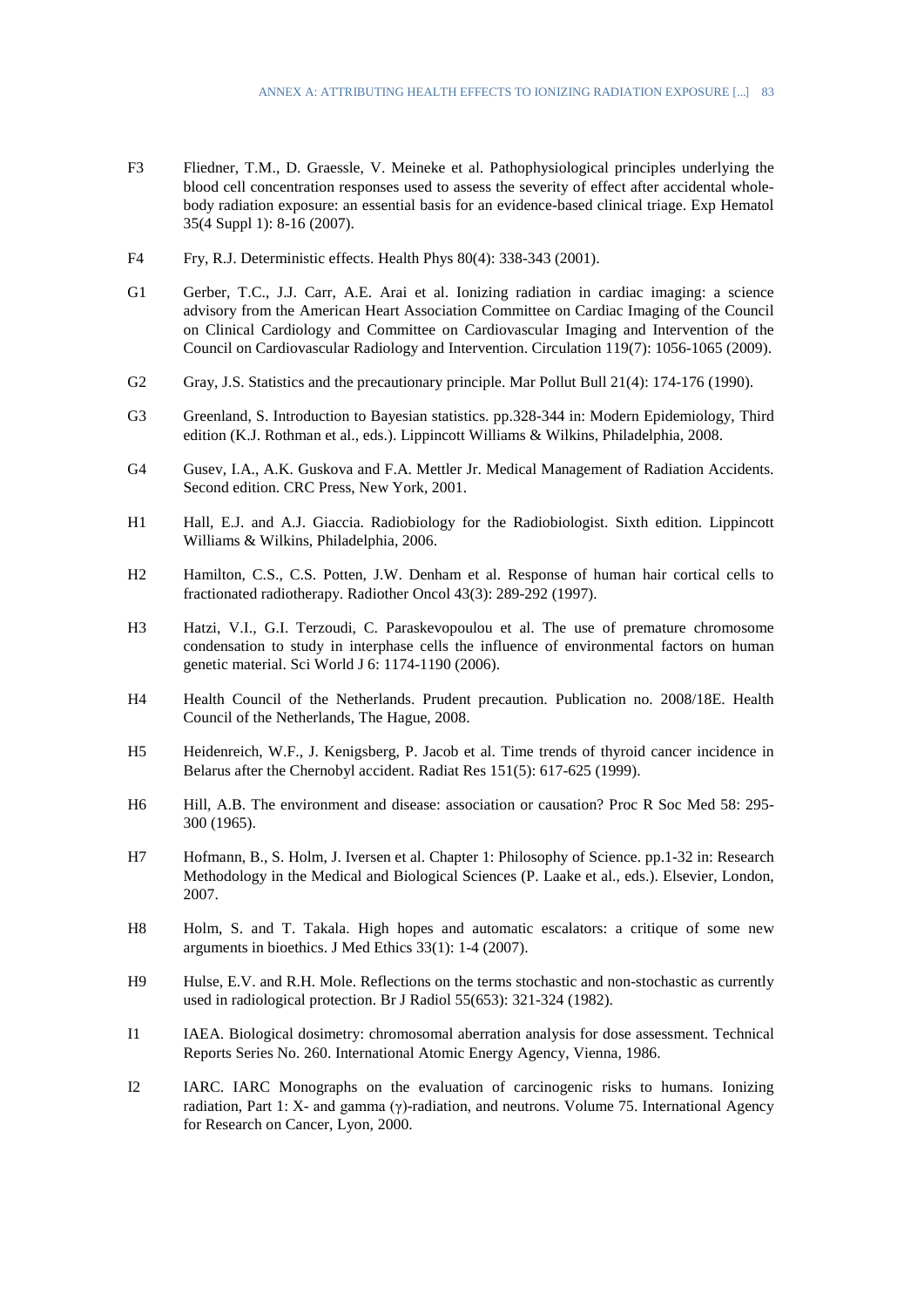- I3 IARC. IARC Monographs on the evaluation of carcinogenic risks to humans. Ionizing radiation, Part 2: Some internally deposited radionuclides. Volume 78. International Agency for Research on Cancer, Lyon, 2001.
- I4 IARC. Molecular epidemiology: principles and practices. IARC Scientific Publications No. 163 (N. Rothman et al., eds.). International Agency for Research on Cancer, WHO Press, Geneva, 2011.
- I5 IARC. IARC Monographs on the evaluation of carcinogenic risks to humans. A review of human carcinogens. Radiation. Volume 100D. International Agency for Research on Cancer, Lyon, 2012.
- I6 ICRP. Genetic susceptibility to cancer. ICRP Publication 79. Annals of the ICRP 28(1-2). International Commission on Radiological Protection, Pergamon Press, Oxford, 1998.
- I7 ICRP. Avoidance of radiation injuries from medical interventional procedures. ICRP Publication 85. Annals of the ICRP 30(2). International Commission on Radiological Protection, Elsevier, Oxford, 2001.
- I8 ICRP. Biological effects after prenatal irradiation (embryo and fetus). ICRP Publication 90. Annals of the ICRP 33(1-2). International Commission on Radiological Protection, Pergamon Press, 2003.
- I9 ICRP. Low-dose extrapolation of radiation-related cancer risk. ICRP Publication 99. Annals of the ICRP 35(4). International Commission on Radiological Protection, Elsevier Ltd., 2005.
- I10 ICRP. The 2007 Recommendations of the International Commission on Radiological Protection. ICRP Publication 103. Annals of the ICRP 37(2-4). International Commission on Radiological Protection, Elsevier Ltd., 2007.
- I11 ICRP. ICRP statement on tissue reactions / Early and late effects of radiation in normal tissues and organs – Threshold doses for tissue reactions in a radiation protection context. ICRP Publication 118. Annals of the ICRP 41(1-2). International Commission on Radiological Protection, Elsevier Ltd., 2012.
- I12 ILO, IAEA and WHO. Approaches to attribution of detrimental health effects to occupational ionizing radiation exposure and their application in compensation programmes for cancer. Occupational Safety and Health Series No. 73 (S. Nui et al., eds.). International Labour Organization, Geneva, 2010.
- I13 Ioannidis, J.P. Why most published research findings are false. PLoS Med 2(8): e124 (2005).
- I14 IPCC. Guidance note for lead authors of the IPCC fifth assessment report on consistent treatment of uncertainties. IPCC Cross-Working Group Meeting on Consistent Treatment of Uncertainties, Jasper Ridge, CA, USA, 6-7 July 2010. Intergovernmental Panel on Climate Change, 2010.
- J1 Jacob, P., T.I. Bogdanova, E. Buglova et al. Thyroid cancer among Ukrainians and Belarusians who were children or adolescents at the time of the Chernobyl accident. J Radiol Prot 26(1): 51-67 (2006).
- J2 Jacob, P., T.I. Bogdanova, E. Buglova et al. Thyroid cancer risk in areas of Ukraine and Belarus affected by the Chernobyl accident. Radiat Res 165(1): 1-8 (2006).
- J3 Jacob, P., W. Ruhm, L. Walsh et al. Is cancer risk of radiation workers larger than expected? Occup Environ Med 66(12): 789-796 (2009).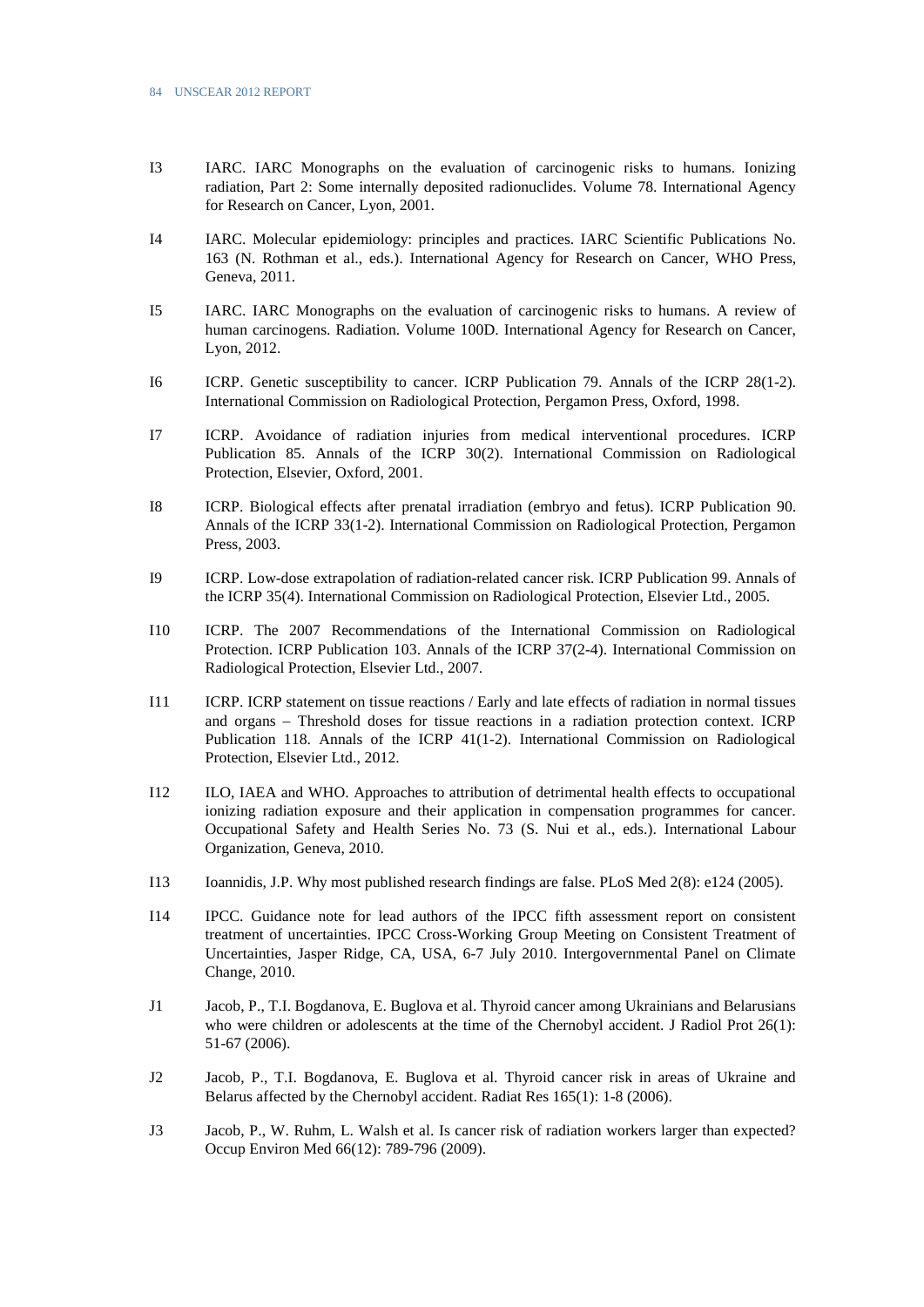- J4 Johnston, P. and M. Simmonds. Precautionary principle. Mar Pollut Bull 21(8): 402 (1990).
- J5 Johnston, P. and M. Simmonds. Green light for precautionary science. New Sci 1780: 4 (1991).
- K1 Kennedy, A.R. Factors that modify radiation-induced carcinogenesis. Health Phys 97(5): 433-445 (2009).
- K2 Koenig, T.R., F.A. Mettler and L.K. Wagner. Skin injuries from fluoroscopically guided procedures: part 2, review of 73 cases and recommendations for minimizing dose delivered to patient. AJR Am J Roentgenol 177(1): 13-20 (2001).
- K3 Koenig, T.R., D. Wolff, F.A. Mettler et al. Skin injuries from fluoroscopically guided procedures: part 1, characteristics of radiation injury. AJR Am J Roentgenol 177(1): 3-11 (2001).
- K4 Kraemer, K.H., N.J. Patronas, R. Schiffmann et al. Xeroderma pigmentosum, trichothiodystrophy and Cockayne syndrome: a complex genotype-phenotype relationship. Neuroscience 145(4): 1388-1396 (2007).
- K5 Krewski, D., J.H. Lubin, J.M. Zielinski et al. Residential radon and risk of lung cancer: a combined analysis of 7 North American case-control studies. Epidemiology 16(2): 137-145 (2005).
- K6 Krewski, D., J.H. Lubin, J.M. Zielinski et al. A combined analysis of North American casecontrol studies of residential radon and lung cancer. J Toxicol Environ Health A 69(7): 533- 597 (2006).
- L1 Land, C.E. Estimating cancer risks from low doses of ionizing radiation. Science 209(4462): 1197-1203 (1980).
- L2 Land, C.E. Uncertainty, low-dose extrapolation and the threshold hypothesis. J Radiol Prot 22(3A): A129-135 (2002).
- L3 Land, C.E., E. Gilbert, J.M. Smith et al. Report of the NCI-CDC Working Group to Revise the 1985 NIH Radioepidemiological Tables. NIH Publication 03-5387. National Cancer Institute, Bethesda, MD, 2003.
- L4 Letourneau, E.G., D. Krewski, N.W. Choi et al. Case-control study of residential radon and lung cancer in Winnipeg, Manitoba, Canada. Am J Epidemiol 140(4): 310-322 (1994).
- L5 Little, M.P., R. Wakeford, E.J. Tawn et al. Risks associated with low doses and low dose rates of ionizing radiation: why linearity may be (almost) the best we can do. Radiology 251(1): 6-12 (2009).
- L6 Lubin, J.H., Z.Y. Wang, J.D. Boice, Jr. et al. Risk of lung cancer and residential radon in China: pooled results of two studies. Int J Cancer 109(1): 132-137 (2004).
- M1 Mark Elwood, J. Critical Appraisal of Epidemiological Studies and Clinical Trials. UOP, Oxford, 2007.
- M2 Morgan, W.F. and W.J. Bair. Issues in low dose radiation biology: the controversy continues. A perspective. Radiat Res 179(5): 501-510 (2013).
- M3 Morrell, D., E. Cromartie and M. Swift. Mortality and cancer incidence in 263 patients with ataxia-telangiectasia. J Natl Cancer Inst 77(1): 89-92 (1986).
- M4 Mullenders, L., M. Atkinson, H. Paretzke et al. Assessing cancer risks of low-dose radiation. Nat Rev Cancer 9(8): 596-604 (2009).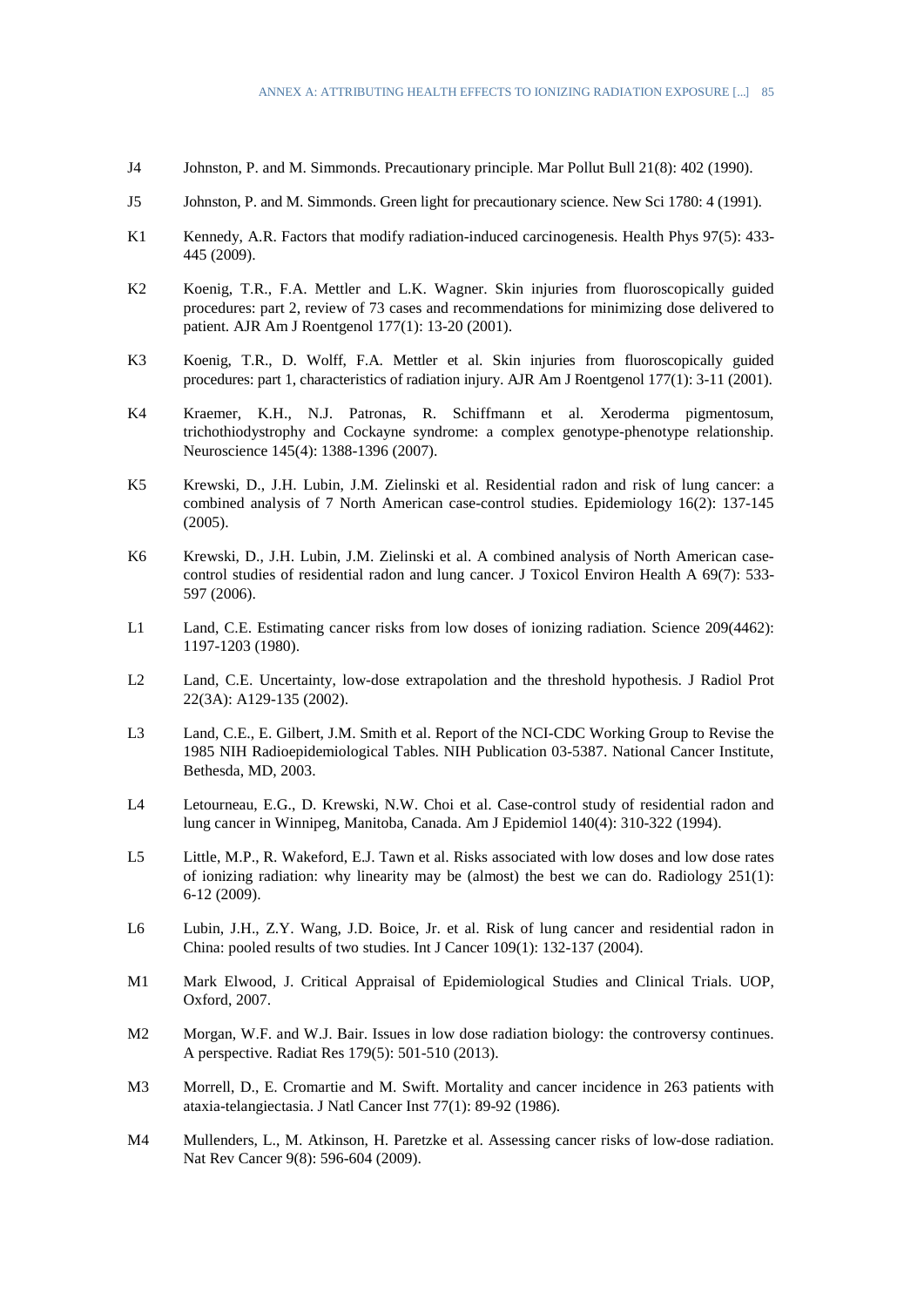- M5 Müller, W.-U. and C. Streffer. Micronucleus assays. pp.185-194 in: Advances in Mutagenesis Research (G. Obe, ed.). Springer-Verlag, New York, 1994.
- M6 Müller, W.-U. Comet assay. pp.161-176 in: Chromosomal Alterations: Methods, Results and Importance in Human Health (G. Obe and Vijayalaxmi, eds.). Springer-Verlag, Berlin, 2007.
- M7 Murphy, C.C., C. Boyle, D. Schendel et al. Epidemiology of mental retardation in children. Mental Retardation and Developmental Disabilities Research Reviews 4: 6-13 (1998).
- N1 NCI/SEER. Cancer Stat Fact Sheets. National Cancer Institute, Surveillance, Epidemiology, and End Results Program. [Internet] Available from (http://seer.cancer.gov/statfacts/)
- N2 NCRP. Second primary cancers and cardiovascular disease after radiation therapy. NCRP Report No. 170. National Council on Radiation Protection and Measurements, Bethesda, 2011.
- N3 NCRP. Uncertainties in the estimation of radiation risks and probability of disease causation. NCRP Report No. 171. National Council on Radiation Protection and Measurements, Bethesda, 2012.
- N4 Neumaier, T., J. Swenson, C. Pham et al. Evidence for formation of DNA repair centers and dose-response nonlinearity in human cells. Proc Natl Acad Sci U S A 109(2): 443-448 (2012).
- N5 Nicolich, M.J. and J.F. Gamble. What is the minimum risk that can be estimated from an epidemiology study? Chapter 1 in: Advanced Topics in Environmental Health and Air Pollution Case Studies (A. Moldoveanu, ed.). InTech, 2011.
- N6 NRC. Risk assessment of radon in drinking water (Committee on Risk Assessment of Exposure to Radon in Drinking Water). National Research Council, National Academy Press, Washington, D.C., 1999.
- N7 NRC. Health risks from exposure to low levels of ionizing radiation. Committee to Assess Health Risks from Exposure to Low Levels of Ionizing Radiation, BEIR VII - Phase 2. National Research Council, The National Academies Press, Washington D.C., 2006.
- O1 Office of the Surgeon General and Office on Smoking and Health. The health consequences of smoking: A report of the Surgeon General. Centers for Disease Control and Prevention, Atlanta, GA, 2004.
- O2 Otake, M. and W.J. Schull. In utero exposure to A-bomb radiation and mental retardation; a reassessment. Br J Radiol 57(677): 409-414 (1984).
- O3 Otake, M. and W.J. Schull. Radiation-related brain damage and growth retardation among the prenatally exposed atomic bomb survivors. Int J Radiat Biol 74(2): 159-171 (1998).
- O4 Ozasa, K., Y. Shimizu, A. Suyama et al. Studies of the mortality of atomic bomb survivors, Report 14, 1950-2003: An overview of cancer and noncancer diseases. Radiat Res 177(3): 229-243 (2012).
- P1 Parsons, B.L. Many different tumor types have polyclonal tumor origin: evidence and implications. Mutat Res 659(3): 232-247 (2008).
- P2 Pearce, M.S., J.A. Salotti, M.P. Little et al. Radiation exposure from CT scans in childhood and subsequent risk of leukaemia and brain tumours: a retrospective cohort study. Lancet 380(9840): 499-505 (2012).
- P3 Pollard, J.M. and R.A. Gatti. Clinical radiation sensitivity with DNA repair disorders: an overview. Int J Radiat Oncol Biol Phys 74(5): 1323-1331 (2009).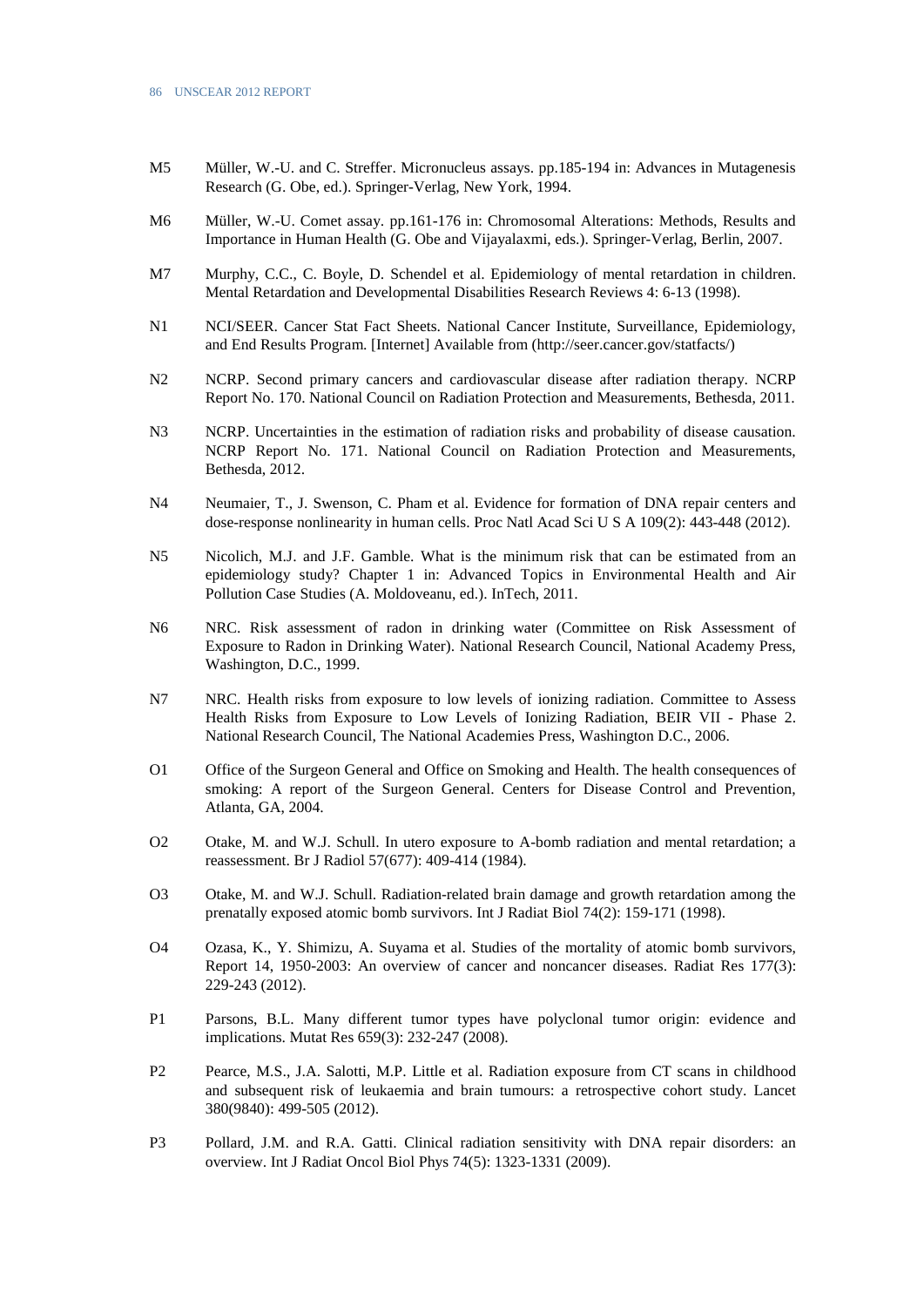- P4 Popper, K.R. The Logic of Scientific Discovery. Basic Books, New York, 1959.
- P5 Portess, D.I., G. Bauer, M.A. Hill et al. Low-dose irradiation of nontransformed cells stimulates the selective removal of precancerous cells via intercellular induction of apoptosis. Cancer Res 67(3): 1246-1253 (2007).
- P6 Preston, D.L., A. Mattsson, E. Holmberg et al. Radiation effects on breast cancer risk: a pooled analysis of eight cohorts. Radiat Res 158(2): 220-235 (2002).
- P7 Preston, D.L., E. Ron, S. Tokuoka et al. Solid cancer incidence in atomic bomb survivors: 1958-1998. Radiat Res 168(1): 1-64 (2007).
- P8 Preston, R.J., J.D. Boice Jr., A. Bertrand Brill et al. Uncertainties in estimating health risks associated with exposure to ionising radiation. J Radiol Prot 33(3): 573-588 (2013).
- Q1 Qi, J.P., S.H. Shao, J. Xie et al. A mathematical model of P53 gene regulatory networks under radiotherapy. Biosystems 90(3): 698-706 (2007).
- R1 Ron, E., J.H. Lubin, R.E. Shore et al. Thyroid cancer after exposure to external radiation: a pooled analysis of seven studies. Radiat Res 141(3): 259-277 (1995).
- R2 Rothman, K.J., S. Greenland and T.L. Lash. Modern Epidemiology. Third edition. Lippincott Williams & Wilkins, Philadelphia, 2008.
- S1 Sigurdson, A.J. and D.O. Stram. Genetic predisposition to radiation-related cancer and potential implications for risk assessment. Ann ICRP 41(3-4): 108-116 (2012).
- S2 Swift, M., D. Morrell, R.B. Massey et al. Incidence of cancer in 161 families affected by ataxia-telangiectasia. N Engl J Med 325(26): 1831-1836 (1991).
- S3 Szumiel, I. Analysis of DNA double-strand breaks by means of γ-H2AX foci. pp.145-160 in: Chromosomal Alterations: Methods, Results and Importance in Human Health (G. Obe and Vijayalaxmi, eds.). Springer-Verlag, Berlin, 2007.
- T1 Tallacchini, M. Before and beyond the precautionary principle: epistemology of uncertainty in science and law. Toxicol Appl Pharmacol 207(2 Suppl): 645-651 (2005).
- T2 Tanooka, H. X chromosome inactivation-mediated cellular mosaicism for the study of the monoclonal origin and recurrence of mouse tumors: a review. Cytogenet Genome Res 104(1-4): 320-324 (2004).
- T3 Taubes, G. Epidemiology faces its limits. Science 269(5221): 164-169 (1995).
- T4 Toledano, S.R. and B.J. Lange. Ataxia-telangiectasia and acute lymphoblastic leukemia. Cancer 45(7): 1675-1678 (1980).
- T5 Torres-Roca, J.F. and C.W. Stevens. Predicting response to clinical radiotherapy: past, present, and future directions. Cancer Control 15(2): 151-156 (2008).
- T6 Tranøy, K.E. Science and ethics. Some of the main principles and problems. pp.111-136 in: The Moral Import of Science: Essays on Normative Theory, Scientific Activity and Wittgenstein (A.J.I. Jones, ed.). Sigma Forlag, Bergen, 1988.
- T7 Tubiana, M., A. Aurengo, D. Averbeck et al. Dose-effect relationships and estimation of the carcinogenic effects of low doses of ionizing radiation. Joint Report No. 2. Académie des Sciences, Académie nationale de Médecine, Paris, 2005.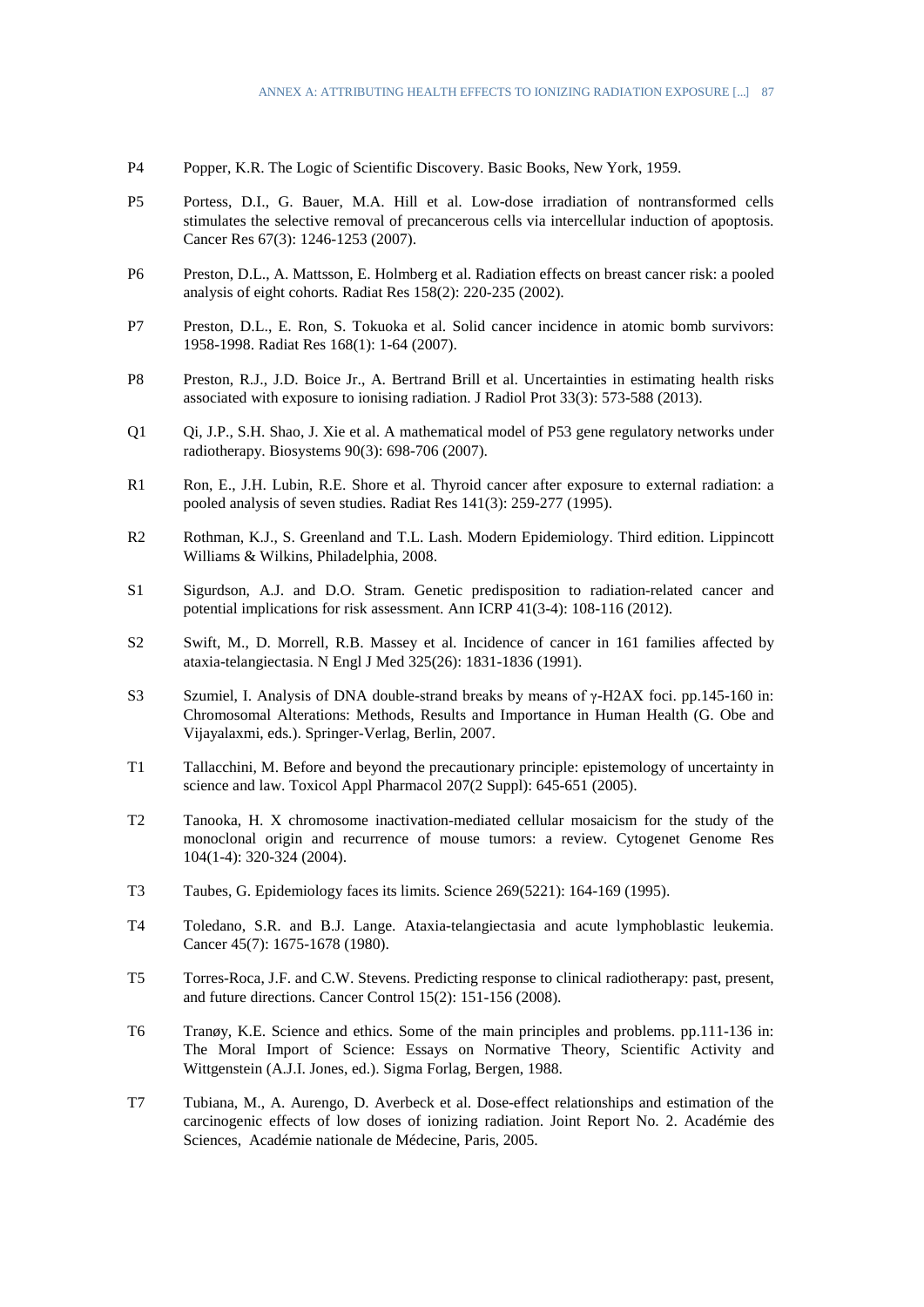- T8 Tubiana, M., A. Aurengo, D. Averbeck et al. Recent reports on the effect of low doses of ionizing radiation and its dose-effect relationship. Radiat Environ Biophys 44(4): 245-251 (2006).
- T9 Tucker, J.D. Low-dose ionizing radiation and chromosome translocations: a review of the major considerations for human biological dosimetry. Mutat Res 659(3): 211-220 (2008).
- U1 UNSCEAR. Official Records of the General Assembly, Thirteenth Session, Supplement No. 17 (A/3838). UNSCEAR 1958 Report. United Nations Scientific Committee on the Effects of Atomic Radiation. United Nations, New York, 1958.
- U2 UNSCEAR. Sources and Effects of Ionizing Radiation. UNSCEAR 1977 Report. United Nations Scientific Committee on the Effects of Atomic Radiation, 1977 Report to the General Assembly, with annexes. United Nations sales publication E.77.IX.1. United Nations, New York, 1977.
- U3 UNSCEAR. Ionizing Radiation: Sources and Biological Effects. UNSCEAR 1982 Report. United Nations Scientific Committee on the Effects of Atomic Radiation, 1982 Report to the General Assembly, with annexes. United Nations sales publication E.82.IX.8. United Nations, New York, 1982.
- U4 UNSCEAR. Genetic and Somatic Effects of Ionizing Radiation. UNSCEAR 1986 Report. United Nations Scientific Committee on the Effects of Atomic Radiation, 1986 Report to the General Assembly, with annexes. United Nations sales publication E.86.IX.9. United Nations, New York, 1986.
- U5 UNSCEAR. Sources, Effects and Risks of Ionizing Radiation. UNSCEAR 1988 Report. United Nations Scientific Committee on the Effects of Atomic Radiation, 1988 Report to the General Assembly, with annexes. United Nations sales publication E.88.IX.7. United Nations, New York, 1988.
- U6 UNSCEAR. Sources and Effects of Ionizing Radiation. UNSCEAR 1993 Report. United Nations Scientific Committee on the Effects of Atomic Radiation, 1993 Report to the General Assembly, with scientific annexes. United Nations sales publication E.94.IX.2. United Nations, New York, 1993.
- U7 UNSCEAR. Sources and Effects of Ionizing Radiation. UNSCEAR 1994 Report. United Nations Scientific Committee on the Effects of Atomic Radiation, 1994 Report to the General Assembly, with scientific annexes. United Nations sales publication E.94.IX.11. United Nations, New York, 1994.
- U8 UNSCEAR. Sources and Effects of Ionizing Radiation. Volume II: Effects. UNSCEAR 2000 Report. United Nations Scientific Committee on the Effects of Atomic Radiation, 2000 Report to the General Assembly, with scientific annexes. United Nations sales publication E.00.IX.4. United Nations, New York, 2000.
- U9 UNSCEAR. Hereditary Effects of Radiation. UNSCEAR 2001 Report. United Nations Scientific Committee on the Effects of Atomic Radiation, 2001 Report to the General Assembly, with scientific annex. United Nations sales publication E.01.IX.2. United Nations, New York, 2001.
- U10 UNSCEAR. Effects of Ionizing Radiation. Volume I: Report to the General Assembly, Scientific Annexes A and B. UNSCEAR 2006 Report. United Nations Scientific Committee on the Effects of Atomic Radiation. United Nations sales publication E.08.IX.6. United Nations, New York, 2008.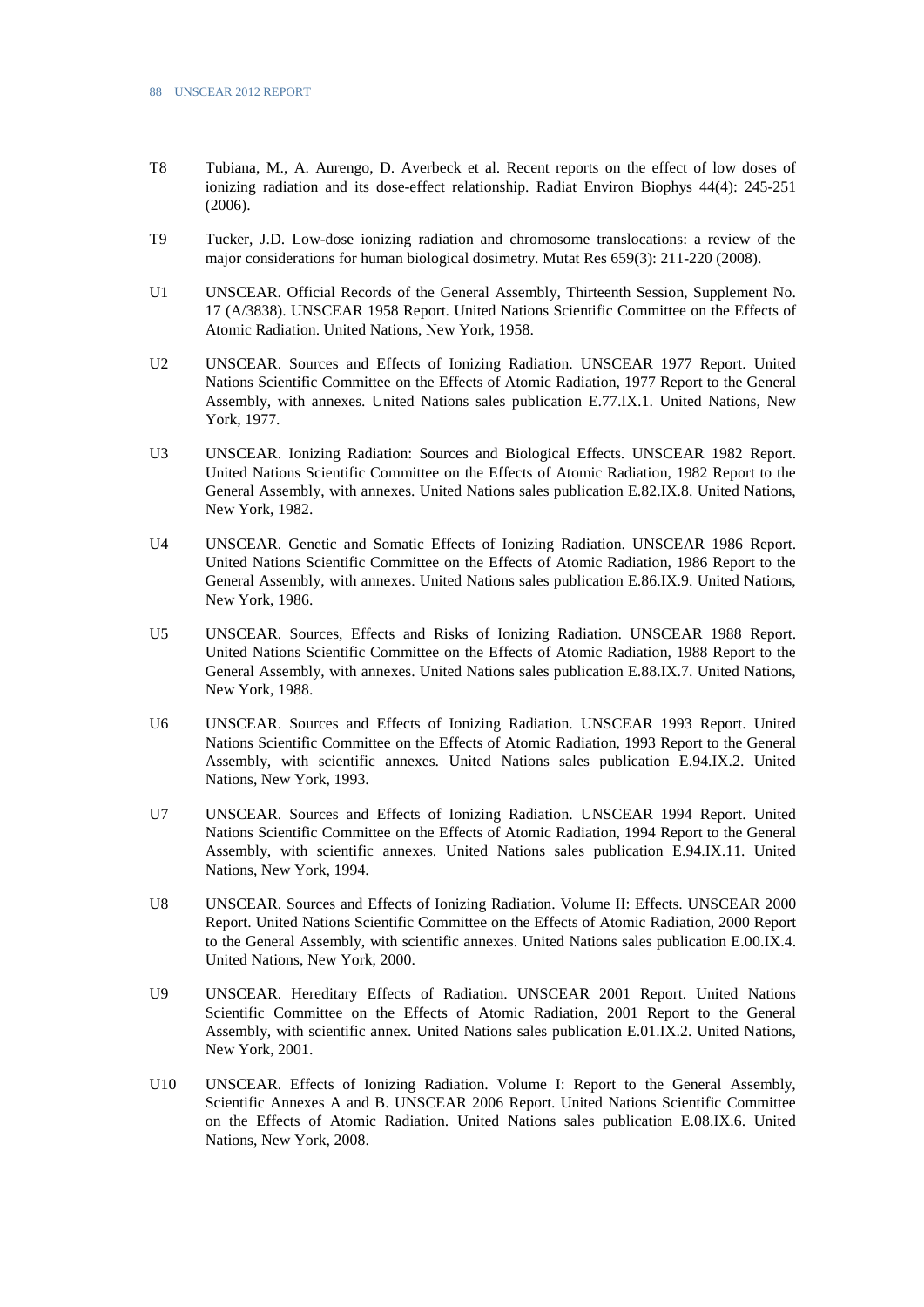- U11 UNSCEAR. Effects of Ionizing Radiation. Volume II: Scientific Annexes C, D and E. UNSCEAR 2006 Report. United Nations Scientific Committee on the Effects of Atomic Radiation. United Nations sales publication E.09.IX.5. United Nations, New York, 2009.
- U12 UNSCEAR. Sources and Effects of Ionizing Radiation. Volume I: Sources: Report to the General Assembly, Scientific Annexes A and B. UNSCEAR 2008 Report. United Nations Scientific Committee on the Effects of Atomic Radiation. United Nations sales publication E.10.XI.3. United Nations, New York, 2010.
- U13 UNSCEAR. Report of the United Nations Scientific Committee on the Effects of Atomic Radiation 2010. Fifty-seventh session, includes Scientific Report: Summary of low-dose radiation effects on health. UNSCEAR 2010 Report. United Nations Scientific Committee on the Effects of Atomic Radiation. United Nations sales publication M.II.IX.4. United Nations, New York, 2011.
- U14 UNSCEAR. Sources and Effects of Ionizing Radiation. Volume II: Effects. Scientific Annexes C, D and E. UNSCEAR 2008 Report. United Nations Scientific Committee on the Effects of Atomic Radiation. United Nations sales publication E.11.IX.3. United Nations, New York, 2011.
- U15 UNSCEAR. Biological Mechanisms of Radiation Actions at Low Doses (White Paper). United Nations Scientific Committee on the Effects of Atomic Radiation. United Nations, New York, 2012.
- U16 UNSCEAR. Sources, Effects and Risks of Ionizing Radiation. Volume II: Scientific Annex B. UNSCEAR 2013 Report. United Nations Scientific Committee on the Effects of Atomic Radiation. United Nations sales publication E.14.IX.2. United Nations, New York, 2013.
- U17 UNSCEAR. Sources, Effects and Risks of Ionizing Radiation. Volume I: Report to the General Assembly and Scientific Annex A. UNSCEAR 2013 Report. United Nations Scientific Committee on the Effects of Atomic Radiation. United Nations sales publication E.14.IX.1. United Nations, New York, 2014.
- V1 Vaño, E., J. Goicolea, C. Galvan et al. Skin radiation injuries in patients following repeated coronary angioplasty procedures. Br J Radiol 74(887): 1023-1031 (2001).
- V2 Vlietstra, R.E., L.K. Wagner, T. Koenig et al. Radiation burns as a severe complication of fluoroscopically guided cardiological interventions. J Interv Cardiol 17(3): 131-142 (2004).
- W1 Wakeford, R. and M.P. Little. Risk coefficients for childhood cancer after intrauterine irradiation: a review. Int J Radiat Biol 79(5): 293-309 (2003).
- W2 Wakeford, R. Childhood leukaemia following medical diagnostic exposure to ionizing radiation in utero or after birth. Radiat Prot Dosim 132(2): 166-174 (2008).
- W3 Wakeford, R. The risk of childhood leukaemia following exposure to ionising radiation--a review. J Radiol Prot 33(1): 1-25 (2013).
- W<sub>4</sub> Weinberg, A.M. Science and trans-science. Minerva 10(2): 209-222 (1974).
- W5 Whitehead, K., A. Kish, M. Pan et al. An integrated systems approach for understanding cellular responses to gamma radiation. Mol Syst Biol 2: 47 (2006).
- W6 WHO. Health effects of the Chernobyl accident and special health care programmes. Report of the UN Chernobyl Forum Expert Group "Health" (B. Bennett et al., eds.). World Health Organization, Geneva, 2006.